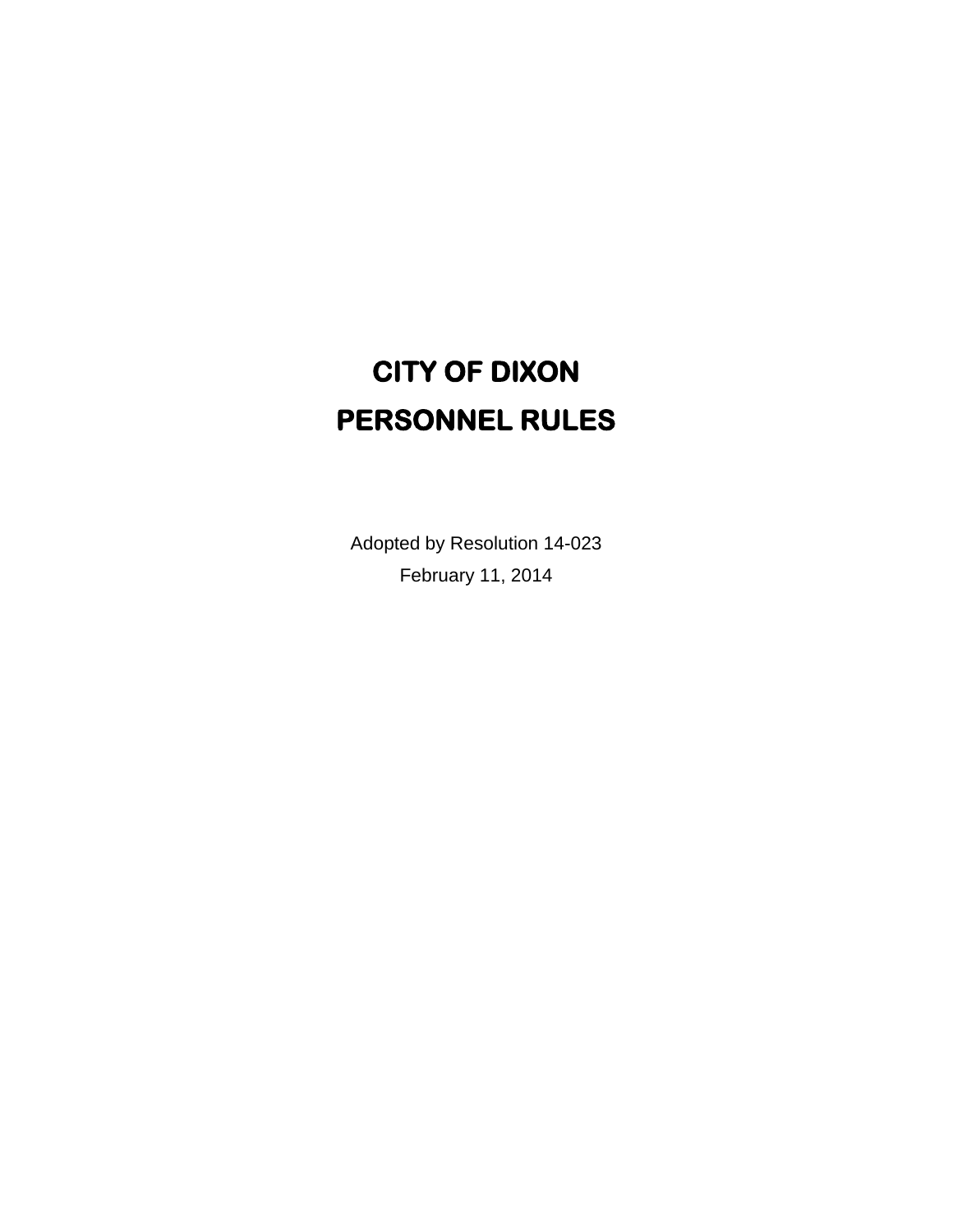# **PREFACE**

#### TITLE AND SCOPE

This document shall be known as the "Personnel Rules" of the City of Dixon. These Rules shall govern all employees of the City. Individual department operating procedures or rules including standing orders shall be consistent with these Rules. In the event that a personnel practice, benefit, term, or condition of employment pursuant to an Employment Agreement or Memorandum of Understanding conflicts with these Rules, the Employment Agreement or Memorandum of Understanding shall prevail.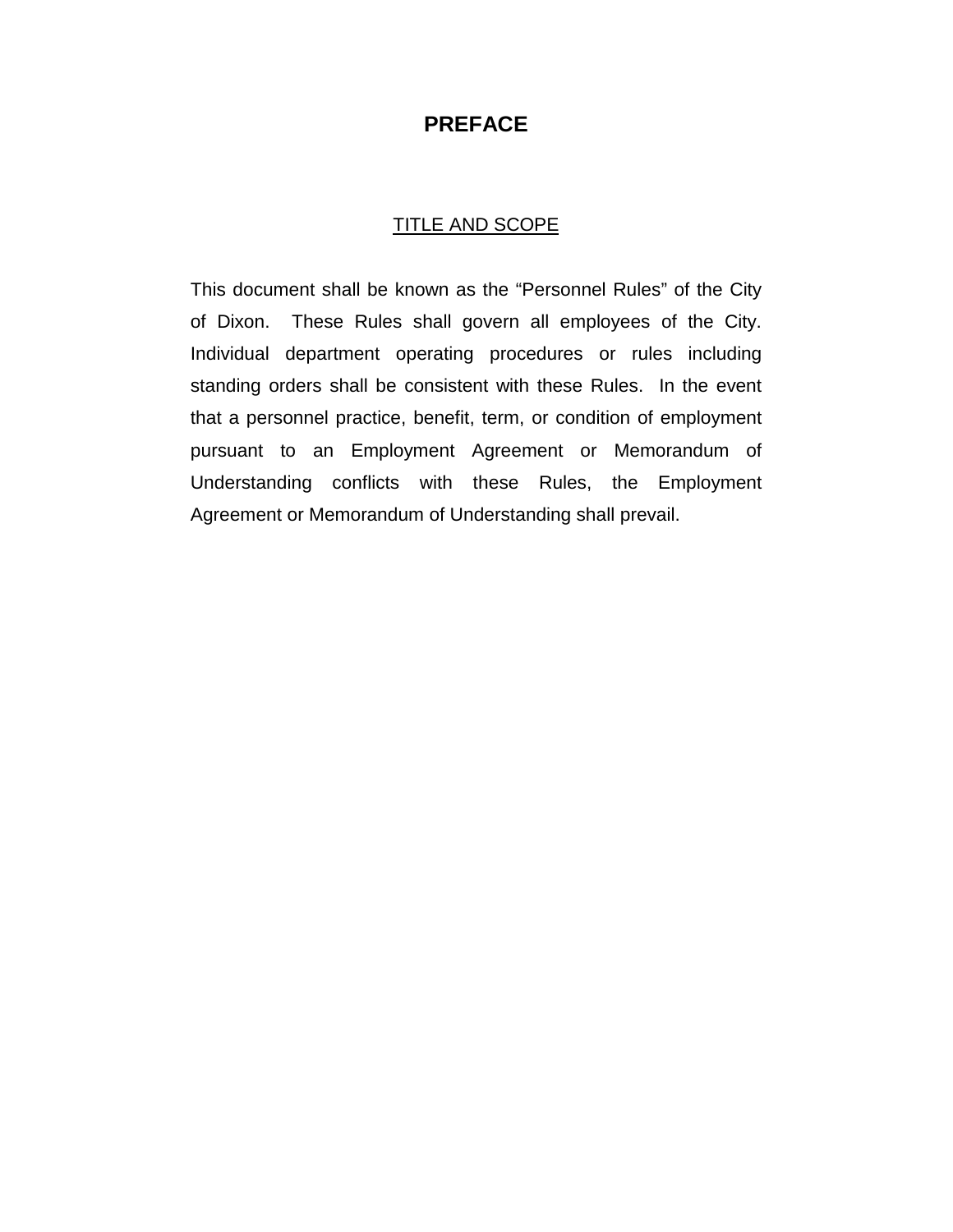## **Revisions to**

**CITY OF DIXON**

# **PERSONNEL RULES**

| <b>Revision Date</b><br>September 24, 2002 | <b>Resolution</b><br>02-173 | <b>Revised Section</b><br>Rescinding any and all resolutions, including but<br>not limited to, Resolution 98-177 and Resolution<br>8539, and approving the City of Dixon's<br>Personnel Rules and Regulations.                                                                                     |
|--------------------------------------------|-----------------------------|----------------------------------------------------------------------------------------------------------------------------------------------------------------------------------------------------------------------------------------------------------------------------------------------------|
| February 10, 2009                          | 09-023                      | Section 4.8.2 amended – Insurance                                                                                                                                                                                                                                                                  |
| April 28, 2009                             | 09-076                      | Section 1.30A added – Immediate Family<br>Section 4.5.4.2 amended - Use of Sick Leave<br>Section 4.5.5.5(1) amended - FMLA<br>Section 4.5.5.5(8) added - Bereavement Leave                                                                                                                         |
| June 23, 2009                              | 09-106                      | Section 4.5.5.5(7) amended- Excused Absences<br><b>Without Pay</b>                                                                                                                                                                                                                                 |
| July 27, 2010                              | 10-127                      | Section 3.3 amended - Nepotism Policy                                                                                                                                                                                                                                                              |
| July 26, 2011                              | 11-105                      | Section 4.9.2.16 added - Conduct Unbecoming<br>Section 4.9.2.17 added - Inability to Perform Job<br>or Obtain Required License or Certification                                                                                                                                                    |
| March 13, 2012                             | 12-031                      | Section 1.3.4 added – Mediation<br>Section 1.3.6 added - Memorandum of<br>Understanding<br>Section 1.4.3 added - Recognized Employee<br>Organization<br>Section 2.15 added - Impasse Procedures<br>Section 2.5.1 amended – Filing of an Exclusive<br>Recognition Petition by Employee Organization |
| March 12, 2013                             | 13-029                      | Section 4.12.7 added- Expungement of Written<br>Reprimands                                                                                                                                                                                                                                         |
| September 24, 2013                         | 13-123                      | Section 3.11.4.2 amended – Criteria for Flexible<br>Staffing                                                                                                                                                                                                                                       |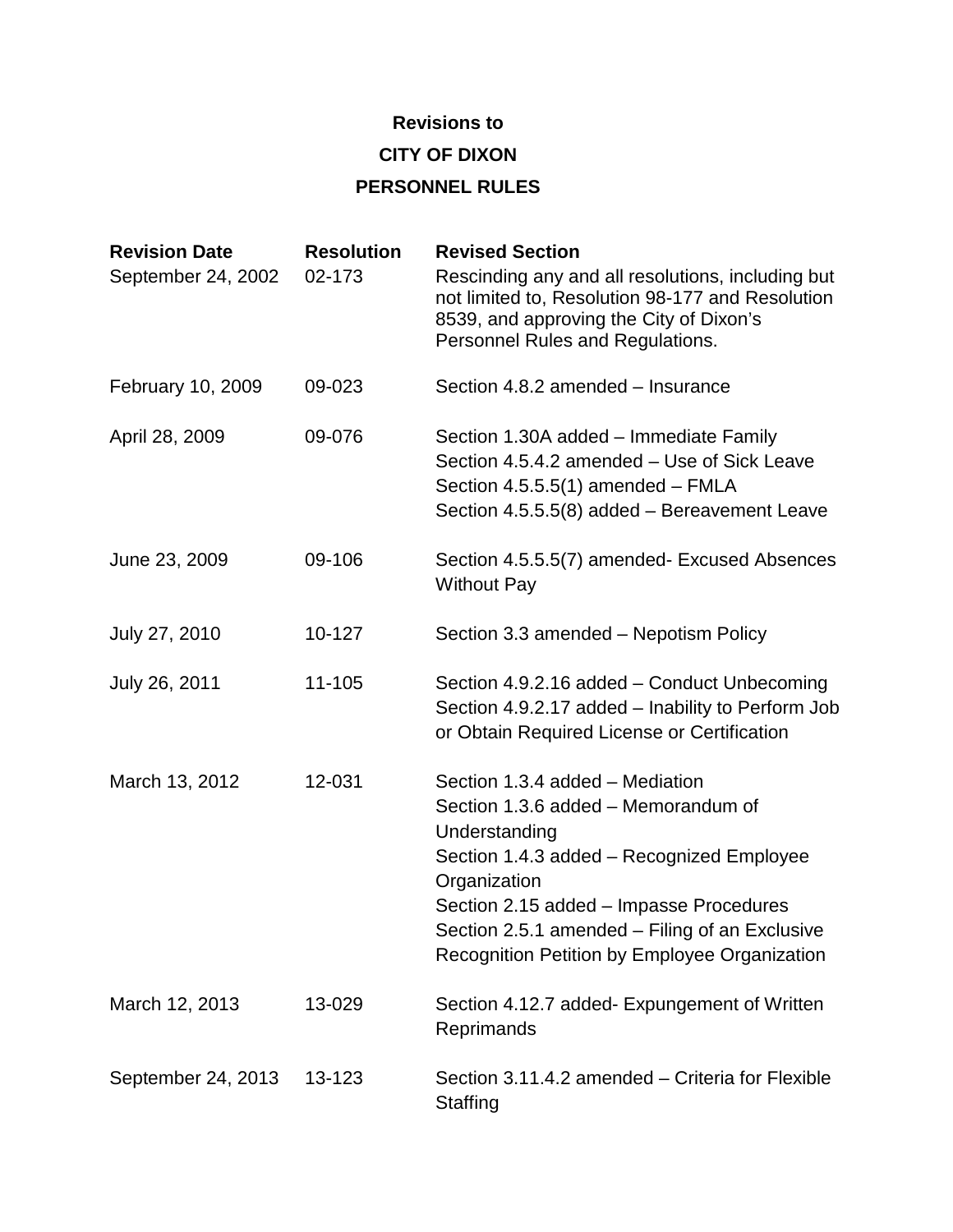| <b>Revision Date</b> | <b>Resolution</b> | <b>Revised Section</b>                                                            |
|----------------------|-------------------|-----------------------------------------------------------------------------------|
|                      |                   | Section 3.11.4.3 amended – Promotion of                                           |
|                      |                   | <b>Employee Using Procedure for Flexible Staffing</b>                             |
| January 28, 2014     | 14-016            | Section 3.4.2 amended - Classification Plan<br>Administration                     |
| February 11, 2014    | 14-023            | Section 2.5.4 amended – Election Procedure<br>Section 2.9 amended – Procedure for |
|                      |                   | Modification of Established Appropriate Units                                     |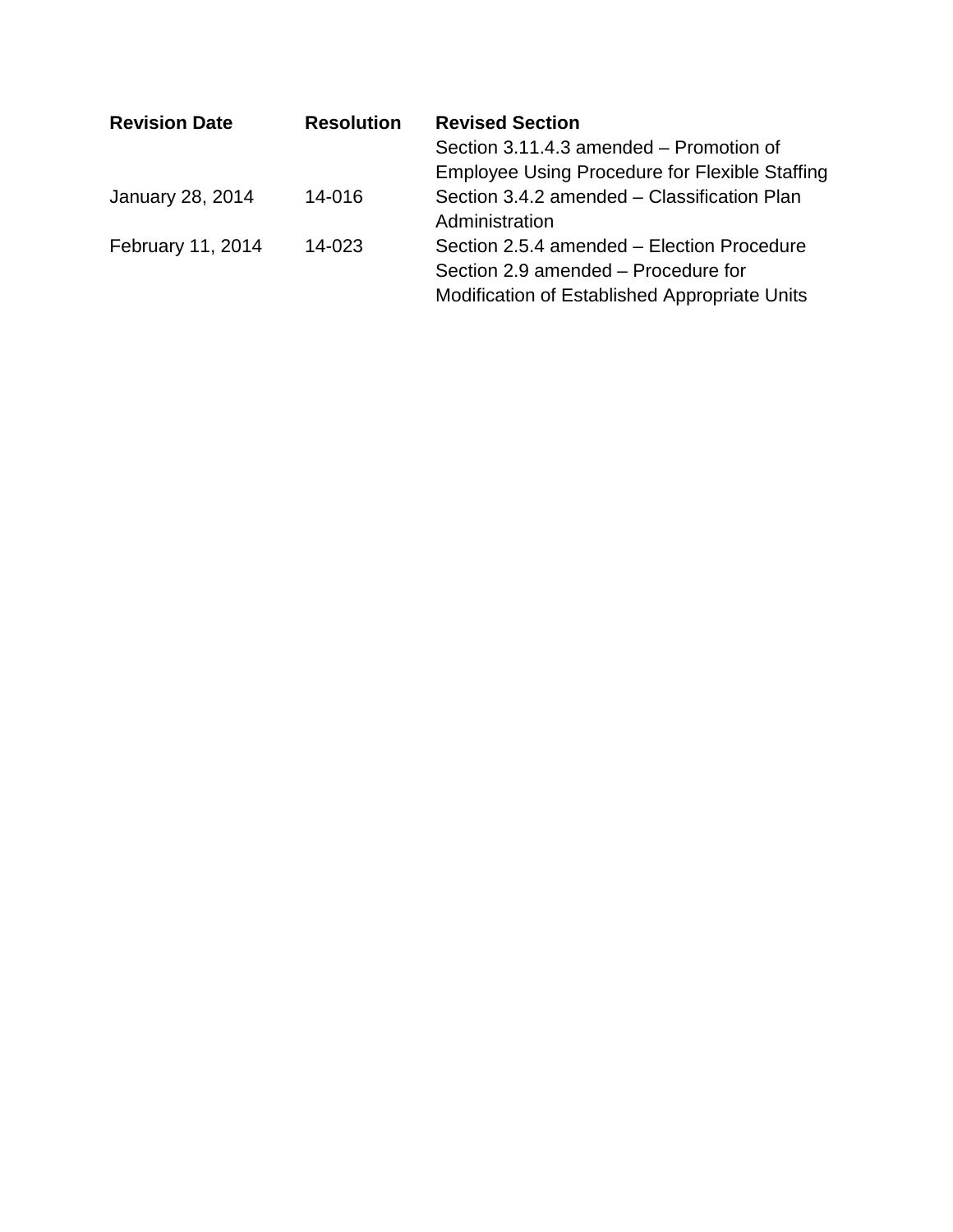# **TABLE OF CONTENTS**

| 1.1  |  |
|------|--|
| 1.2  |  |
| 1.3  |  |
| 1.4  |  |
| 1.5  |  |
| 1.6  |  |
| 1.7  |  |
| 1.8  |  |
| 1.9  |  |
| 1.10 |  |
| 1.11 |  |
| 1.12 |  |
| 1.13 |  |
| 1.14 |  |
| 1.15 |  |
| 1.16 |  |
| 1.17 |  |
| 1.18 |  |
| 1.19 |  |
| 1.20 |  |
| 1.21 |  |
| 1.22 |  |
| 1.23 |  |
| 1.24 |  |
| 1.25 |  |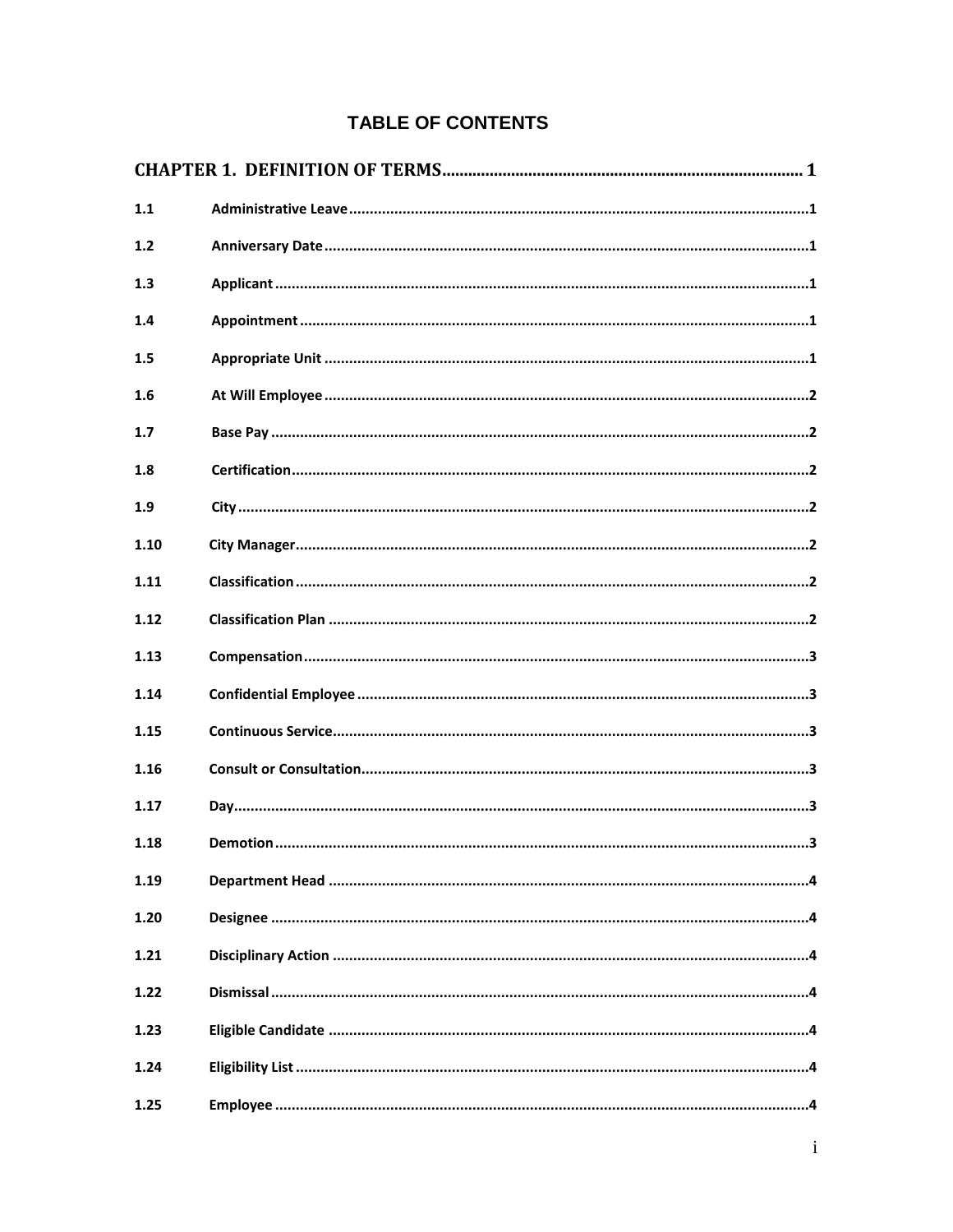| 1.25.1   |  |
|----------|--|
|          |  |
| 1.25.2   |  |
|          |  |
|          |  |
|          |  |
|          |  |
| 1.26     |  |
| 1.27     |  |
| 1.28     |  |
| 1.29     |  |
| 1.30     |  |
| 1.30.1   |  |
| 1.30.1.1 |  |
| 1.30.1.2 |  |
| 1.30.2   |  |
|          |  |
| 1.30A    |  |
| 1.31     |  |
| 1.32     |  |
| 1.33     |  |
| 1.34     |  |
| 1.35     |  |
| 1.36     |  |
| 1.37     |  |
| 1.38     |  |
| 1.39     |  |
| 1.40     |  |
| 1.41     |  |
| 1.42     |  |
| 1.43     |  |
| 1.44     |  |
| 1.45     |  |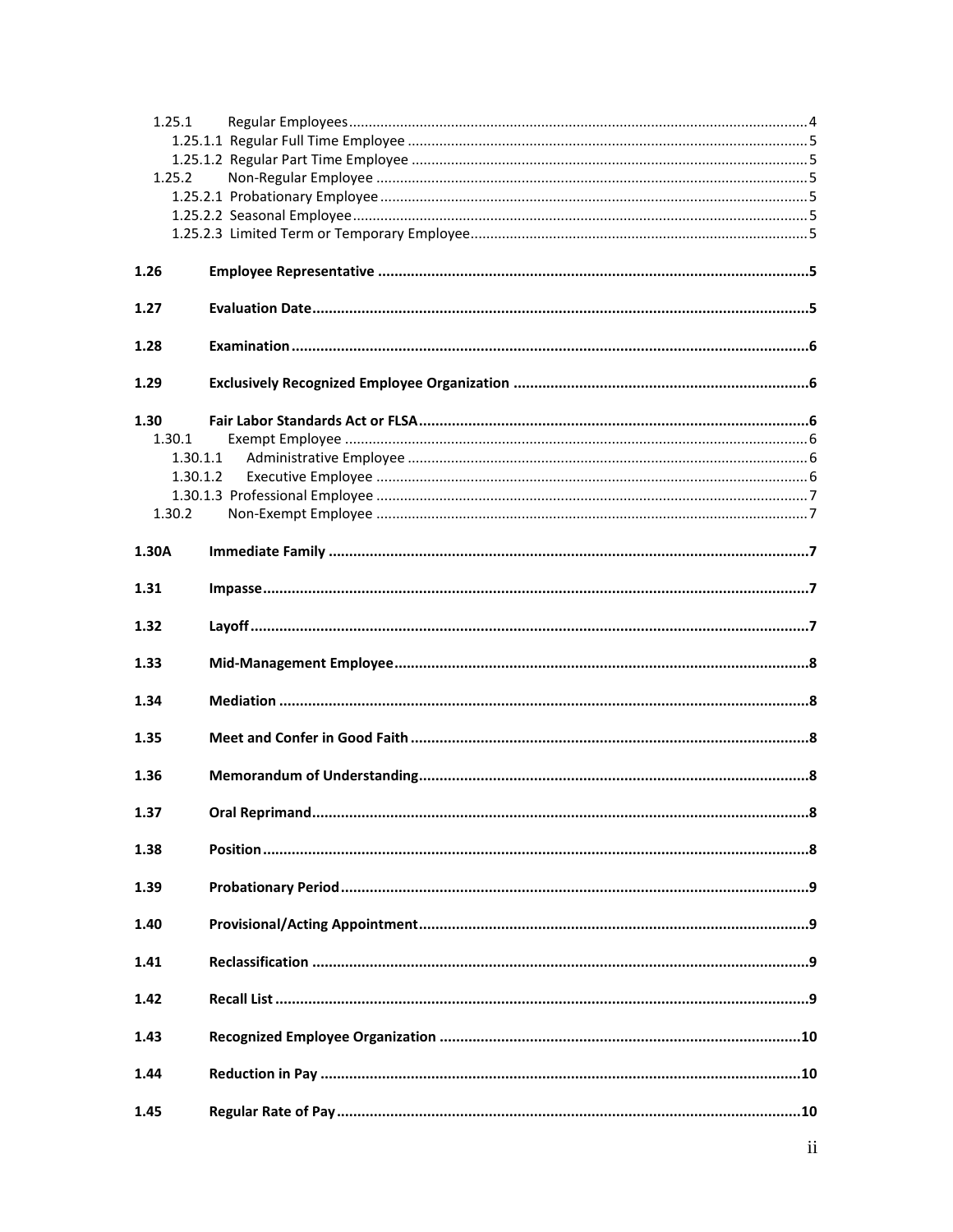| 1.46 |       |                                                                                                  |  |
|------|-------|--------------------------------------------------------------------------------------------------|--|
| 1.47 |       |                                                                                                  |  |
| 1.48 |       |                                                                                                  |  |
| 1.49 |       |                                                                                                  |  |
| 1.50 |       |                                                                                                  |  |
| 1.51 |       |                                                                                                  |  |
| 1.52 |       |                                                                                                  |  |
| 1.53 |       |                                                                                                  |  |
| 1.54 |       |                                                                                                  |  |
| 1.55 |       |                                                                                                  |  |
| 1.56 |       |                                                                                                  |  |
| 1.57 |       |                                                                                                  |  |
| 1.58 |       |                                                                                                  |  |
| 1.59 |       |                                                                                                  |  |
| 1.60 |       |                                                                                                  |  |
|      |       |                                                                                                  |  |
| 2.1  |       |                                                                                                  |  |
| 2.2  |       |                                                                                                  |  |
| 2.3  |       |                                                                                                  |  |
|      | 2.3.1 |                                                                                                  |  |
|      | 2.3.2 |                                                                                                  |  |
|      | 2.3.3 |                                                                                                  |  |
| 2.4  |       |                                                                                                  |  |
| 2.5  |       |                                                                                                  |  |
|      | 2.5.1 |                                                                                                  |  |
|      | 2.5.2 |                                                                                                  |  |
|      | 2.5.3 |                                                                                                  |  |
|      | 2.5.4 |                                                                                                  |  |
| 2.6  |       |                                                                                                  |  |
| 2.7  | 22    | Procedure for Decertification of Exclusively Recognized Employee Organization or Its Replacement |  |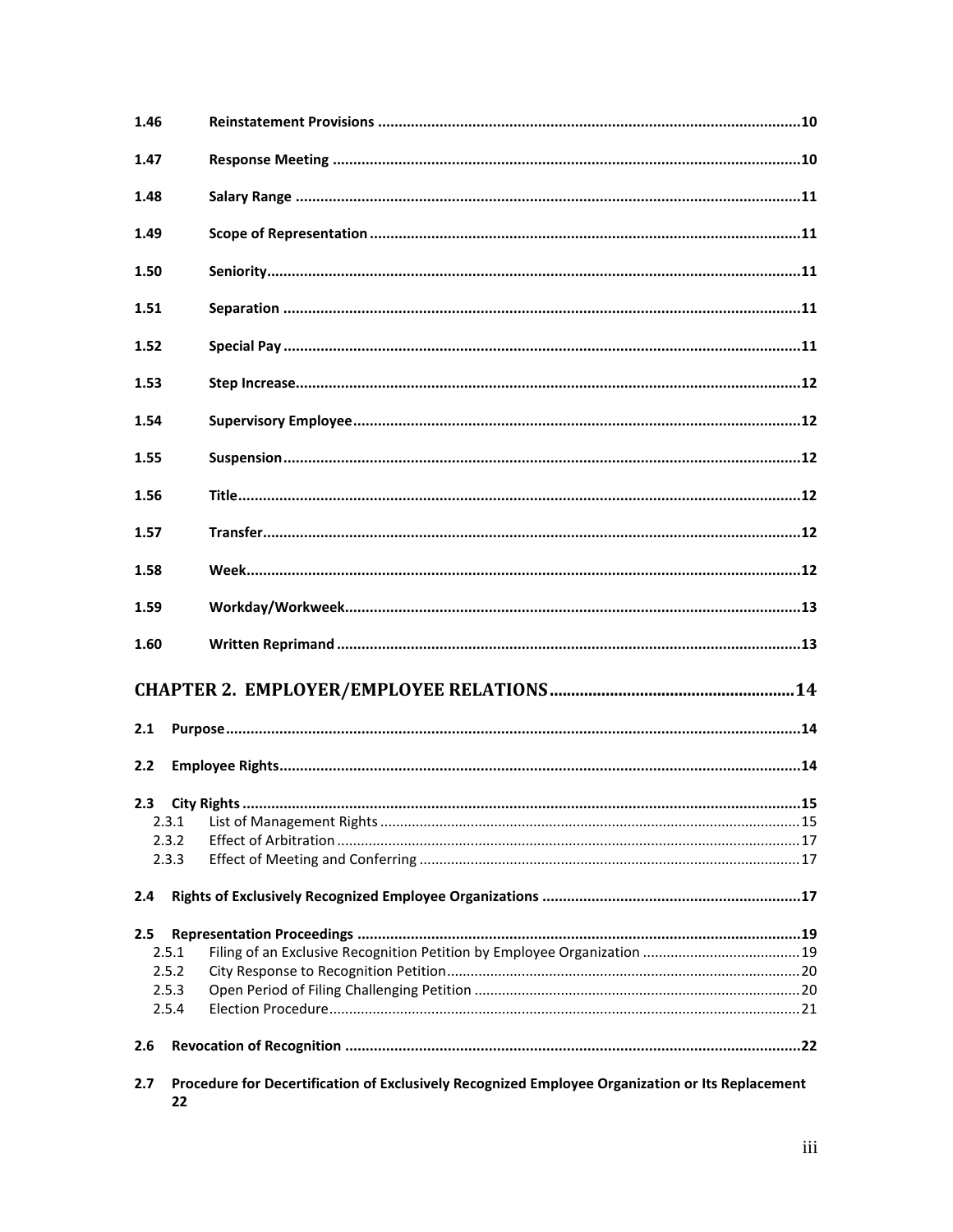| 2.8    |                    |  |
|--------|--------------------|--|
| 2.9    |                    |  |
| 2.10   |                    |  |
| 2.11   |                    |  |
| 2.12   |                    |  |
| 2.12.1 |                    |  |
| 2.13   |                    |  |
| 2.14   |                    |  |
| 2.15   |                    |  |
|        |                    |  |
| 3.1    |                    |  |
| 3.2    |                    |  |
| 3.3    |                    |  |
| 3.4    |                    |  |
| 3.4.1  |                    |  |
| 3.4.2  |                    |  |
|        | 3.4.2.1            |  |
|        | 3.4.2.2            |  |
|        | 3.4.2.3            |  |
|        | 3.4.2.4            |  |
| 3.5    |                    |  |
| 3.5.1  |                    |  |
| 3.5.2  |                    |  |
| 3.5.3  |                    |  |
|        | 3.5.3.1            |  |
|        | 3.5.3.2<br>3.5.3.3 |  |
|        |                    |  |
| 3.6    |                    |  |
| 3.6.1  |                    |  |
| 3.6.2  |                    |  |
| 3.6.3  |                    |  |
| 3.6.4  |                    |  |
| 3.7    |                    |  |
| 3.7.1  |                    |  |
| 3.7.2  |                    |  |
| 3.7.3  |                    |  |
| 3.7.4  |                    |  |
| 3.7.5  |                    |  |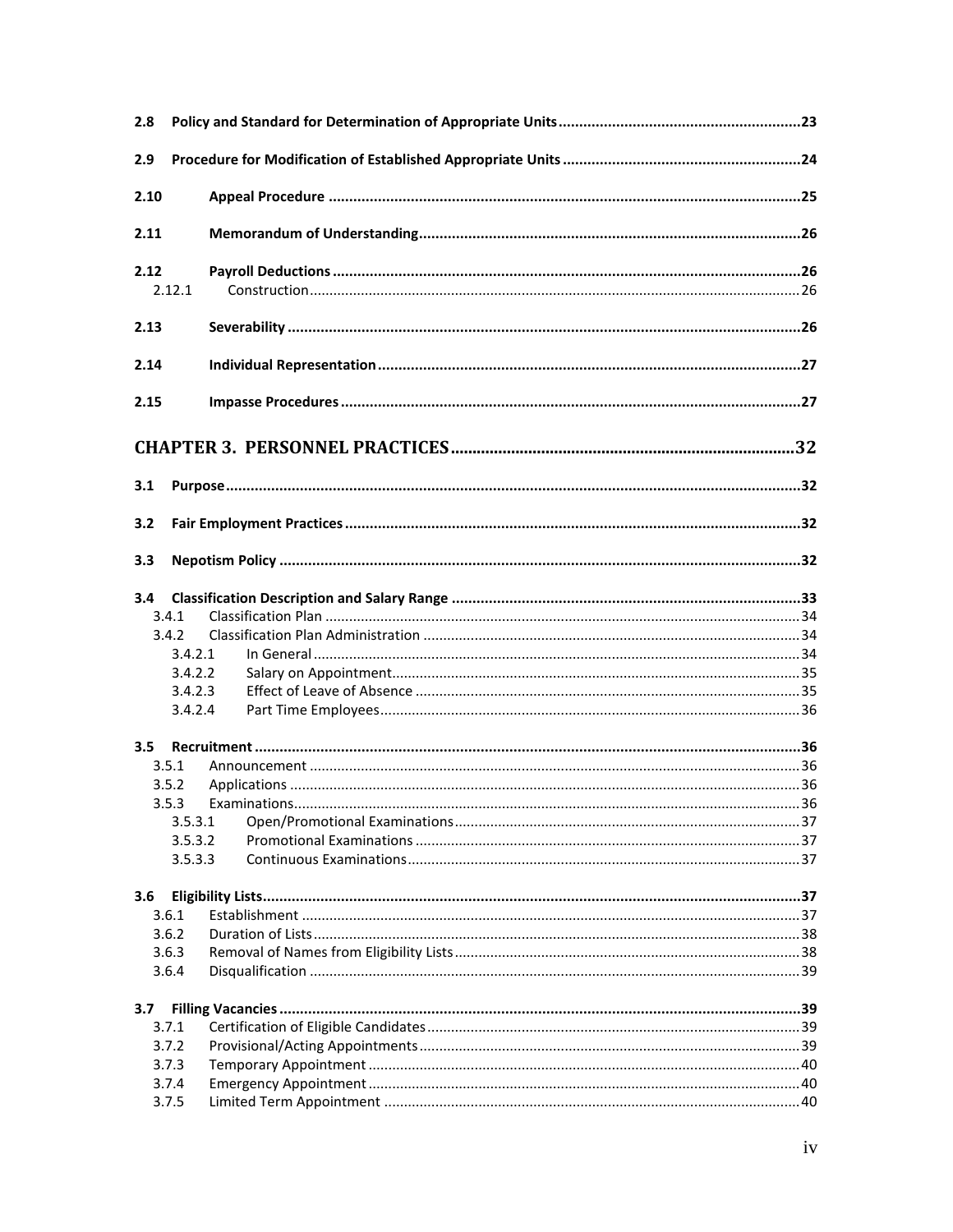| 3.8              |          |  |
|------------------|----------|--|
| 3.9 <sub>1</sub> |          |  |
|                  | 3.9.1    |  |
|                  | 3.9.2    |  |
|                  | 3.9.3    |  |
|                  | 3.9.4    |  |
|                  | 3.9.5    |  |
| 3.10             |          |  |
| 3.11             |          |  |
|                  | 3.11.1   |  |
|                  | 3.11.2   |  |
|                  | 3.11.3   |  |
|                  | 3.11.3.1 |  |
|                  | 3.11.4   |  |
|                  | 3.11.4.1 |  |
|                  | 3.11.4.2 |  |
|                  | 3.11.4.3 |  |
|                  | 3.11.5   |  |
| 3.12             |          |  |
| 3.13             |          |  |
| 3.14             |          |  |
| 3.15             |          |  |
| 3.16             |          |  |
| 3.17             |          |  |
| 3.18             |          |  |
|                  | 3.18.1   |  |
|                  | 3.18.2   |  |
|                  | 3.18.3   |  |
|                  | 3.18.4   |  |
|                  | 3.18.5   |  |
|                  | 3.18.6   |  |
| 3.19             |          |  |
|                  | 3.19.1   |  |
|                  | 3.19.2   |  |
|                  | 3.19.3   |  |
| 3.20             |          |  |
|                  | 3.20.1   |  |
|                  | 3.20.2   |  |
|                  | 3.20.3   |  |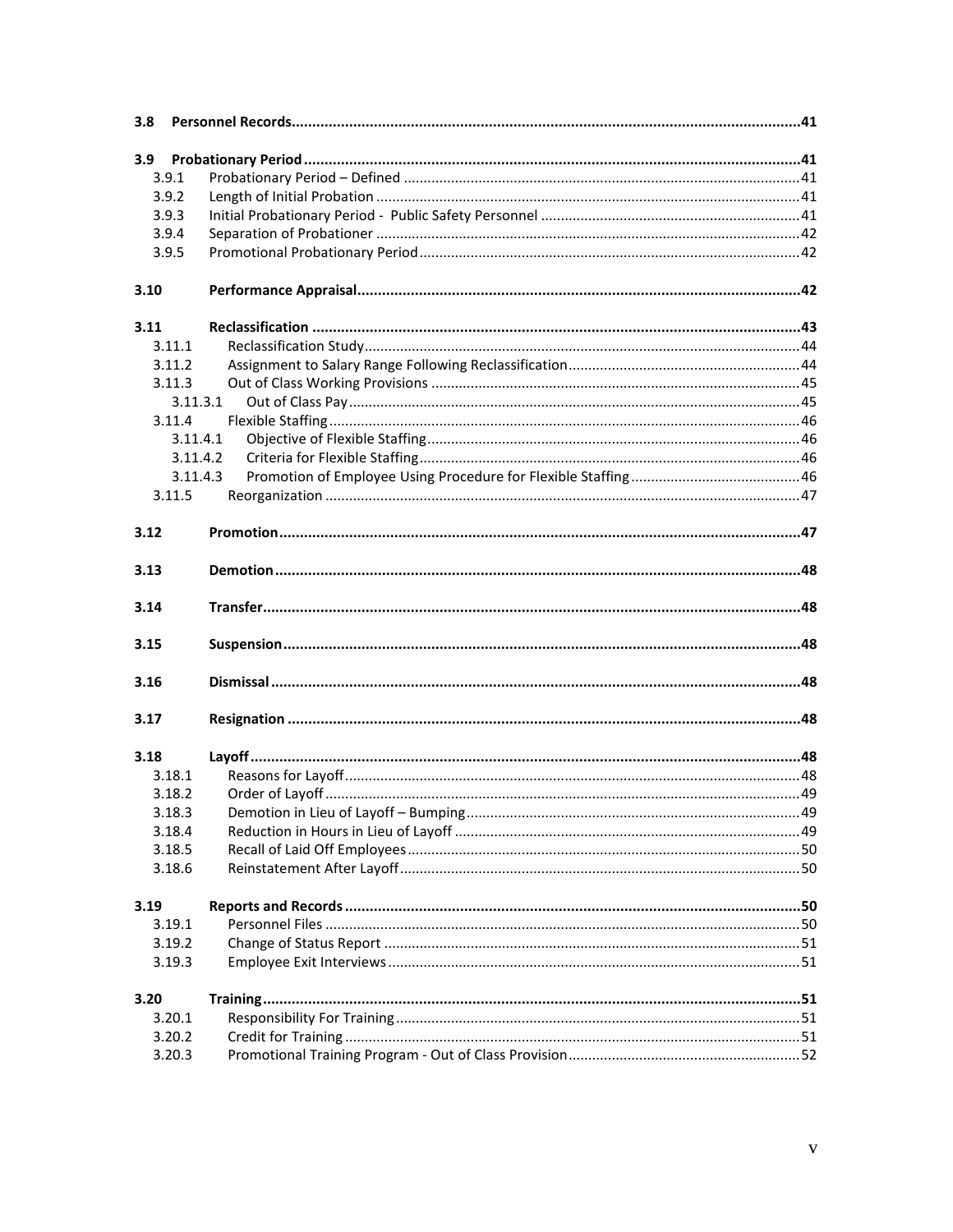| 4.1<br>4.2<br>4.3<br>4.3.1<br>4.3.1.1<br>4.3.2<br>4.3.3<br>4.3.4<br>4.4.1<br>4.4.2<br>4.4.3<br>4.4.4<br>4.4.5<br>4.5.1<br>4.5.2<br>4.5.3<br>4.5.4<br>4.5.4.1<br>4.5.4.2<br>4.5.4.3<br>4.5.4.4<br>4.5.5<br>Returning from a Leave of Absence/Abandonment of Employment 61<br>4.5.5.1<br>4.5.5.2<br>4.5.5.3<br>4.5.5.4<br>4.5.5.5<br>1.<br>2.<br>3.<br>4.<br>5.<br>6.<br>7.<br>8.<br>4.5.6<br>4.5.6.1<br>4.5.6.2<br>4.6<br>4.6.1<br>4.6.2<br>4.6.3<br>4.6.4<br>4.6.5 |  | <b>CHAPTER 4. TERMS AND CONDITIONS OF EMPLOYMENT FOR CITY EMPLOYEES</b> |  |
|--------------------------------------------------------------------------------------------------------------------------------------------------------------------------------------------------------------------------------------------------------------------------------------------------------------------------------------------------------------------------------------------------------------------------------------------------------------------|--|-------------------------------------------------------------------------|--|
|                                                                                                                                                                                                                                                                                                                                                                                                                                                                    |  |                                                                         |  |
|                                                                                                                                                                                                                                                                                                                                                                                                                                                                    |  |                                                                         |  |
|                                                                                                                                                                                                                                                                                                                                                                                                                                                                    |  |                                                                         |  |
|                                                                                                                                                                                                                                                                                                                                                                                                                                                                    |  |                                                                         |  |
|                                                                                                                                                                                                                                                                                                                                                                                                                                                                    |  |                                                                         |  |
|                                                                                                                                                                                                                                                                                                                                                                                                                                                                    |  |                                                                         |  |
|                                                                                                                                                                                                                                                                                                                                                                                                                                                                    |  |                                                                         |  |
|                                                                                                                                                                                                                                                                                                                                                                                                                                                                    |  |                                                                         |  |
|                                                                                                                                                                                                                                                                                                                                                                                                                                                                    |  |                                                                         |  |
|                                                                                                                                                                                                                                                                                                                                                                                                                                                                    |  |                                                                         |  |
|                                                                                                                                                                                                                                                                                                                                                                                                                                                                    |  |                                                                         |  |
|                                                                                                                                                                                                                                                                                                                                                                                                                                                                    |  |                                                                         |  |
|                                                                                                                                                                                                                                                                                                                                                                                                                                                                    |  |                                                                         |  |
|                                                                                                                                                                                                                                                                                                                                                                                                                                                                    |  |                                                                         |  |
|                                                                                                                                                                                                                                                                                                                                                                                                                                                                    |  |                                                                         |  |
|                                                                                                                                                                                                                                                                                                                                                                                                                                                                    |  |                                                                         |  |
|                                                                                                                                                                                                                                                                                                                                                                                                                                                                    |  |                                                                         |  |
|                                                                                                                                                                                                                                                                                                                                                                                                                                                                    |  |                                                                         |  |
|                                                                                                                                                                                                                                                                                                                                                                                                                                                                    |  |                                                                         |  |
|                                                                                                                                                                                                                                                                                                                                                                                                                                                                    |  |                                                                         |  |
|                                                                                                                                                                                                                                                                                                                                                                                                                                                                    |  |                                                                         |  |
|                                                                                                                                                                                                                                                                                                                                                                                                                                                                    |  |                                                                         |  |
|                                                                                                                                                                                                                                                                                                                                                                                                                                                                    |  |                                                                         |  |
|                                                                                                                                                                                                                                                                                                                                                                                                                                                                    |  |                                                                         |  |
|                                                                                                                                                                                                                                                                                                                                                                                                                                                                    |  |                                                                         |  |
|                                                                                                                                                                                                                                                                                                                                                                                                                                                                    |  |                                                                         |  |
|                                                                                                                                                                                                                                                                                                                                                                                                                                                                    |  |                                                                         |  |
|                                                                                                                                                                                                                                                                                                                                                                                                                                                                    |  |                                                                         |  |
|                                                                                                                                                                                                                                                                                                                                                                                                                                                                    |  |                                                                         |  |
|                                                                                                                                                                                                                                                                                                                                                                                                                                                                    |  |                                                                         |  |
|                                                                                                                                                                                                                                                                                                                                                                                                                                                                    |  |                                                                         |  |
|                                                                                                                                                                                                                                                                                                                                                                                                                                                                    |  |                                                                         |  |
|                                                                                                                                                                                                                                                                                                                                                                                                                                                                    |  |                                                                         |  |
|                                                                                                                                                                                                                                                                                                                                                                                                                                                                    |  |                                                                         |  |
|                                                                                                                                                                                                                                                                                                                                                                                                                                                                    |  |                                                                         |  |
|                                                                                                                                                                                                                                                                                                                                                                                                                                                                    |  |                                                                         |  |
|                                                                                                                                                                                                                                                                                                                                                                                                                                                                    |  |                                                                         |  |
|                                                                                                                                                                                                                                                                                                                                                                                                                                                                    |  |                                                                         |  |
|                                                                                                                                                                                                                                                                                                                                                                                                                                                                    |  |                                                                         |  |
|                                                                                                                                                                                                                                                                                                                                                                                                                                                                    |  |                                                                         |  |
|                                                                                                                                                                                                                                                                                                                                                                                                                                                                    |  |                                                                         |  |
|                                                                                                                                                                                                                                                                                                                                                                                                                                                                    |  |                                                                         |  |
|                                                                                                                                                                                                                                                                                                                                                                                                                                                                    |  |                                                                         |  |
|                                                                                                                                                                                                                                                                                                                                                                                                                                                                    |  |                                                                         |  |
|                                                                                                                                                                                                                                                                                                                                                                                                                                                                    |  |                                                                         |  |
|                                                                                                                                                                                                                                                                                                                                                                                                                                                                    |  |                                                                         |  |
|                                                                                                                                                                                                                                                                                                                                                                                                                                                                    |  |                                                                         |  |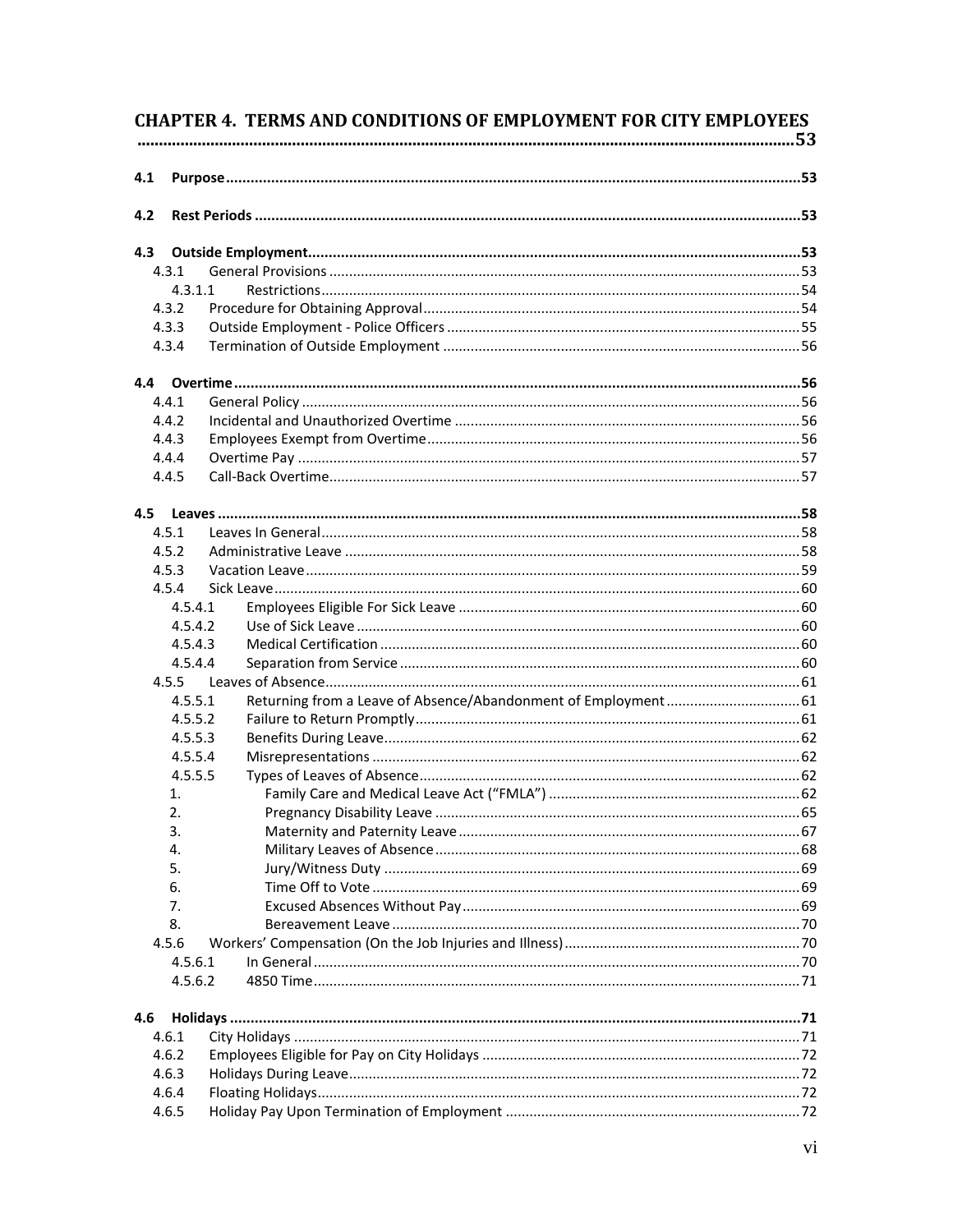| 4.7  |                  |                                                                          |    |
|------|------------------|--------------------------------------------------------------------------|----|
| 4.8  |                  |                                                                          |    |
|      | 4.8.1            |                                                                          |    |
|      | 4.8.2            |                                                                          |    |
|      | 4.8.3            |                                                                          |    |
|      |                  |                                                                          |    |
| 4.9  | 4.9.1            |                                                                          |    |
|      | 4.9.2            |                                                                          |    |
|      | 4.9.2.1          |                                                                          |    |
|      | 4.9.2.2          |                                                                          |    |
|      | 4.9.2.3          |                                                                          |    |
|      | 4.9.2.4          |                                                                          |    |
|      | 4.9.2.5          |                                                                          |    |
|      | 4.9.2.6          |                                                                          |    |
|      | 4.9.2.7          |                                                                          |    |
|      | 4.9.2.8          |                                                                          |    |
|      | 4.9.2.9          |                                                                          |    |
|      | 4.9.2.10         |                                                                          |    |
|      | 4.9.2.11         |                                                                          |    |
|      | 4.9.2.12         |                                                                          |    |
|      | 4.9.2.13         |                                                                          |    |
|      | 4.9.2.14         |                                                                          |    |
|      | 4.9.2.15         |                                                                          |    |
|      | 4.9.2.16         |                                                                          |    |
|      | 4.9.2.17         | Inability to Perform Job or Obtain Required License or Certification  76 |    |
|      |                  |                                                                          |    |
| 4.10 |                  |                                                                          |    |
|      | 4.10.1           |                                                                          |    |
|      | 4.10.2           |                                                                          |    |
|      | 4.10.3           |                                                                          |    |
|      | 4.10.4           |                                                                          |    |
|      | 4.10.5           |                                                                          |    |
|      | 4.10.6           |                                                                          |    |
|      | 4.10.7           |                                                                          |    |
|      |                  |                                                                          |    |
| 4.11 |                  |                                                                          | 79 |
|      | 4.11.1           |                                                                          |    |
|      | 4.11.2           |                                                                          |    |
| 4.12 |                  |                                                                          |    |
|      | 4.12.1           |                                                                          |    |
|      | 4.12.2           |                                                                          |    |
|      | 4.12.3           |                                                                          |    |
|      | 4.12.4           |                                                                          |    |
|      | 4.12.4.1         |                                                                          |    |
|      | 4.12.4.2         |                                                                          |    |
|      |                  |                                                                          |    |
|      | 4.12.4.3         |                                                                          |    |
|      |                  |                                                                          |    |
|      | 4.12.4.4         |                                                                          |    |
|      | 4.12.5<br>4.12.6 |                                                                          |    |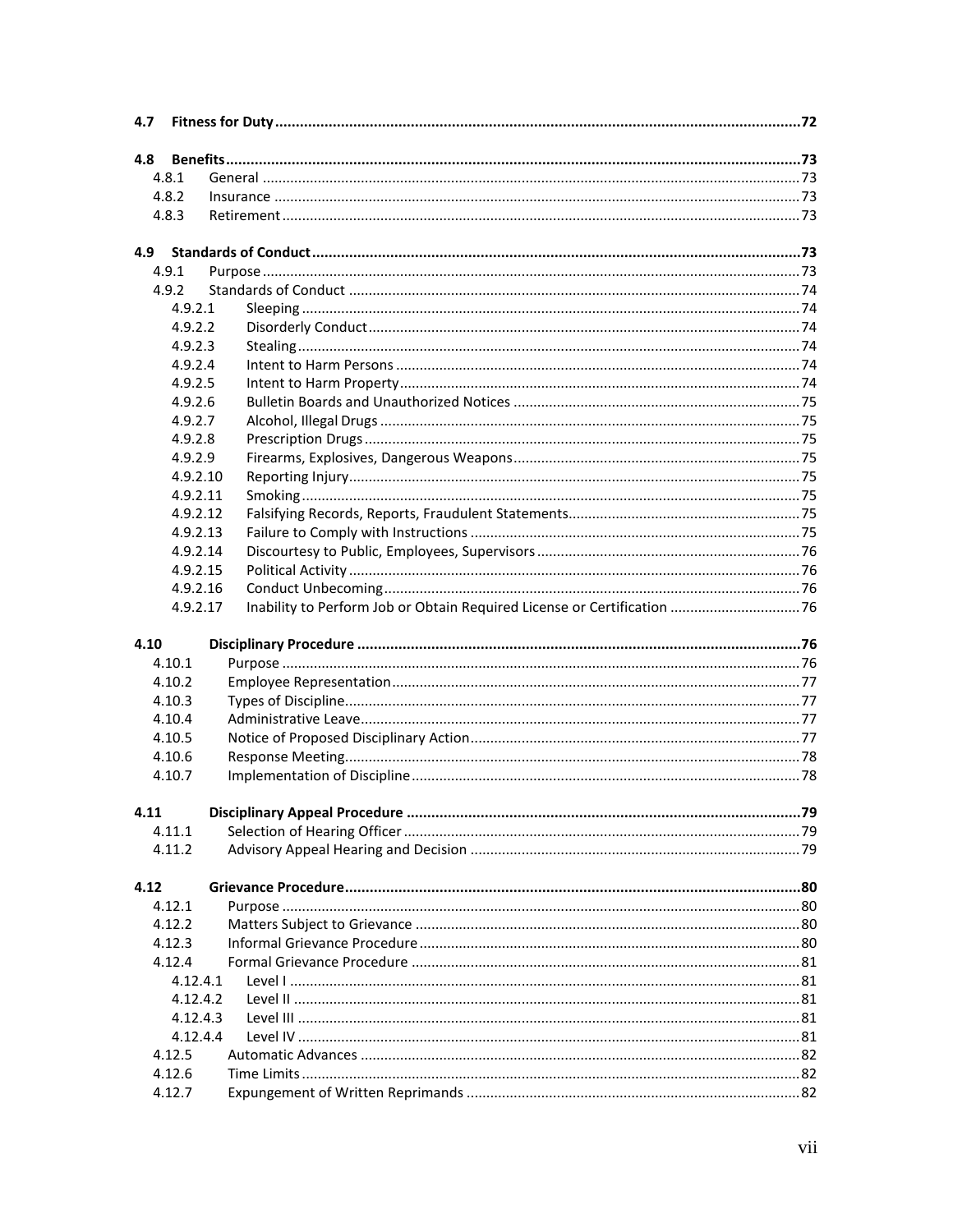# <span id="page-11-0"></span>**CHAPTER 1. DEFINITION OF TERMS**

# <span id="page-11-1"></span>**1.1 Administrative Leave**

"Administrative leave" shall mean either: (a) a directed, mandatory period of leave with pay ordered by the City Manager; or (b) a period of paid leave, in addition to vacation leave, provided by the City Council to certain exempt employees in recognition of the extra hours of work required without overtime compensation. "

# <span id="page-11-2"></span>**1.2 Anniversary Date**

"Anniversary date" means the date of hiring, reclassification, promotion, demotion, or reinstatement of an employee as defined under reinstatement provisions. This is the date on which and from which employee benefits are computed including, but not necessarily limited to, salary increases, vacation, sick leave, and other excused absences. Leave accruals start from the day of employment. Flexible benefits are effective the first day of the month following date of hire.

# <span id="page-11-3"></span>**1.3 Applicant**

"Applicant" means a person who has made formal application for employment pursuant to these Rules.

# <span id="page-11-4"></span>**1.4 Appointment**

"Appointment" means a written offer to and acceptance by an applicant of employment in a position, either on a regular or non-regular employment basis, as defined in Section 1.26. Appointment shall be conditional on passing a pre-employment physical examination and drug screening as required for certain positions. Appointment to peace officer positions and certain positions in which incumbents come into contact with minors may be conditioned on background checks or other examinations as required by law.

# <span id="page-11-5"></span>**1.5 Appropriate Unit**

An "appropriate unit" means a group of employees who the City Manager or the City Council has determined should have the opportunity to be represented by a single employee organization in matters concerning wages, hours, and working conditions pursuant to Chapter 2 of these Rules.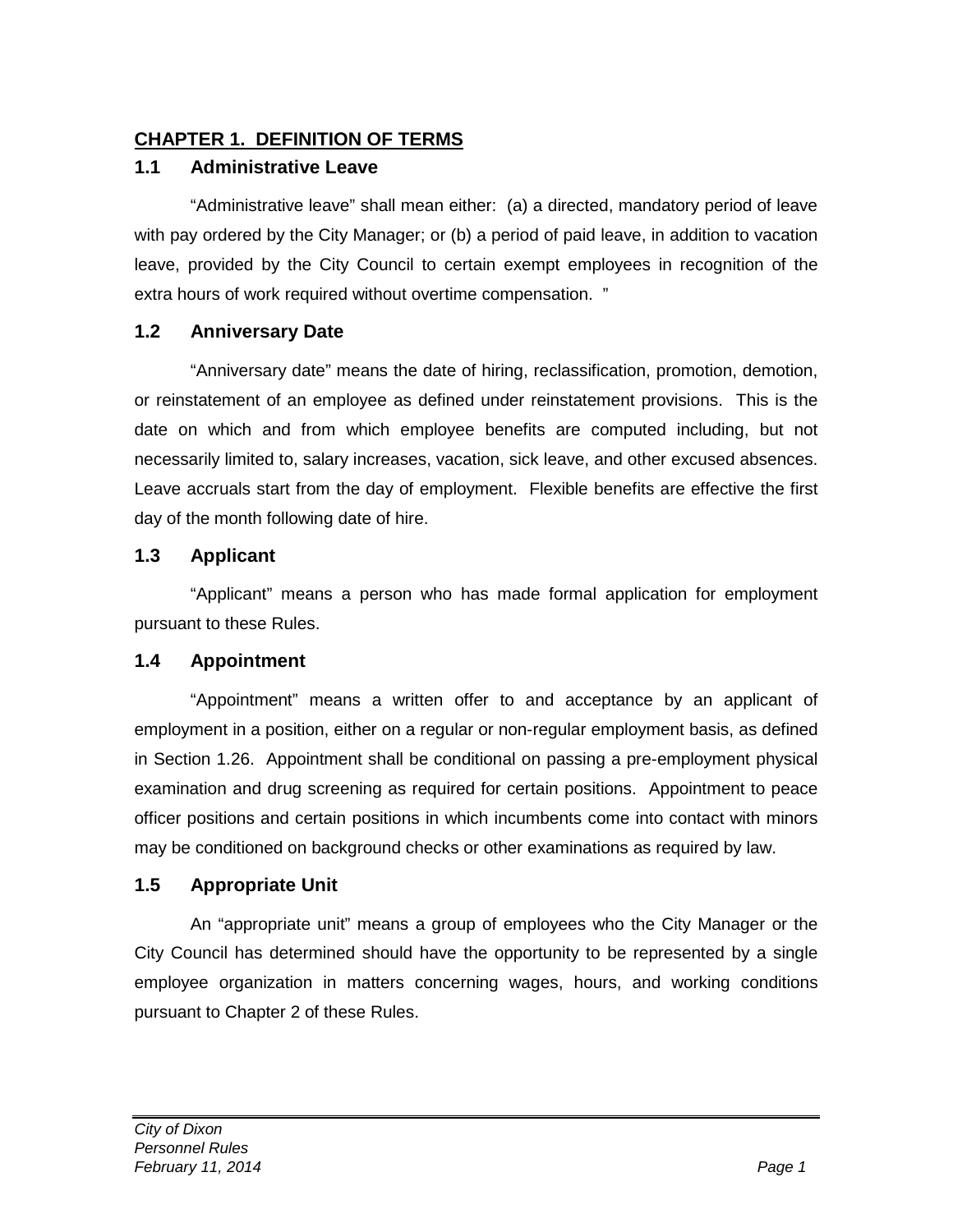## <span id="page-12-0"></span>**1.6 At Will Employee**

An "at will employee" is either a non-regular employee or a regular employee so designated in these Rules or the classification plan. An at will employee is appointed by and serves at the pleasure of the City Manager. All at will employees may be dismissed without cause, and may be subject to lesser discipline at the discretion of the City Manager. At will employees are not eligible for the disciplinary appeal procedures as provided for in Chapter 4 of these Rules.

#### <span id="page-12-1"></span>**1.7 Base Pay**

"Base pay" means an employee's salary excluding any special pay.

## <span id="page-12-2"></span>**1.8 Certification**

"Certification" means the submission of names of eligible candidates from an appropriate eligibility list by the Human Resources Director to the City Manager.

## <span id="page-12-3"></span>**1.9 City**

"City" means the City of Dixon, and, where appropriate refers to the City Council or any duly authorized City representative.

#### <span id="page-12-4"></span>**1.10 City Manager**

The "City Manager" is an exempt, at will employee who is appointed by and serves at the pleasure of the City Council. He or she serves as the administrative head of the City under the direction of the City Council. The City Manager appoints all other employees of the City and acts as the City's Affirmative Action Officer.

#### <span id="page-12-5"></span>**1.11 Classification**

"Classification" means the grouping under a common title of all employment positions similar in duties performed, the conditions under which they are performed and the assigned authority and responsibility.

#### <span id="page-12-6"></span>**1.12 Classification Plan**

"Classification plan" means the alphabetical listing of all classifications in the City with their respective salary ranges.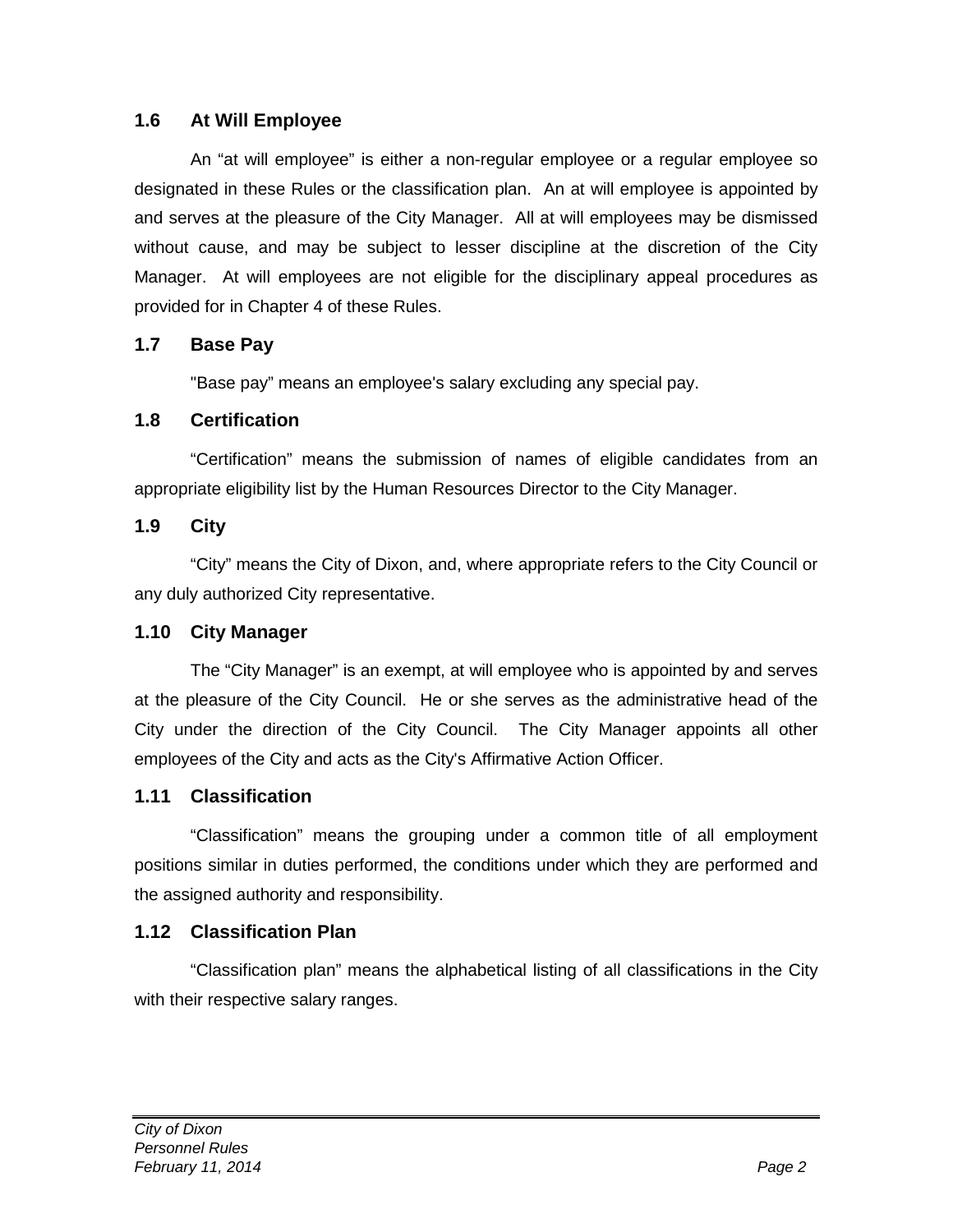# <span id="page-13-0"></span>**1.13 Compensation**

"Compensation" means the salary, wage, allowances, and all other forms of valuable consideration, earned by or paid to an employee by reason of service in any position.

# <span id="page-13-1"></span>**1.14 Confidential Employee**

"Confidential employee" means an employee who, in the course of his/her duties, is (1) privy to decisions of the City Council or management affecting employer-employee relations; (2) has access to or possesses information relating to the City's employeremployee relations; or (3) who has access to confidential employee and financial records and/or other confidential information not generally available to the public. These positions shall be so designated in the classification plan.

# <span id="page-13-2"></span>**1.15 Continuous Service**

"Continuous service" means a time period without interruption during which the employee has been employed by the City; specifically:

a) A break in service shall occur for any unexcused absence or excused absence without pay greater than thirty (30) days and during any period of layoff;

b) No break in service shall occur for any excused absences with pay.

# <span id="page-13-3"></span>**1.16 Consult or Consultation**

"Consult" or "Consultation" means to communicate orally or in writing for the purpose of presenting and obtaining views or advising of intended actions; and, as distinguished from meeting and conferring in good faith, does not involve an exchange of proposals and counterproposals with an Exclusively Recognized Employee Organization in an endeavor to reach agreement in the form of a plan.

# <span id="page-13-4"></span>**1.17 Day**

"Day" means calendar day unless expressly stated otherwise.

# <span id="page-13-5"></span>**1.18 Demotion**

"Demotion" means the movement of an employee from one classification to another classification having a lower maximum base rate of pay. A demotion may be either disciplinary or undertaken for non-disciplinary reasons.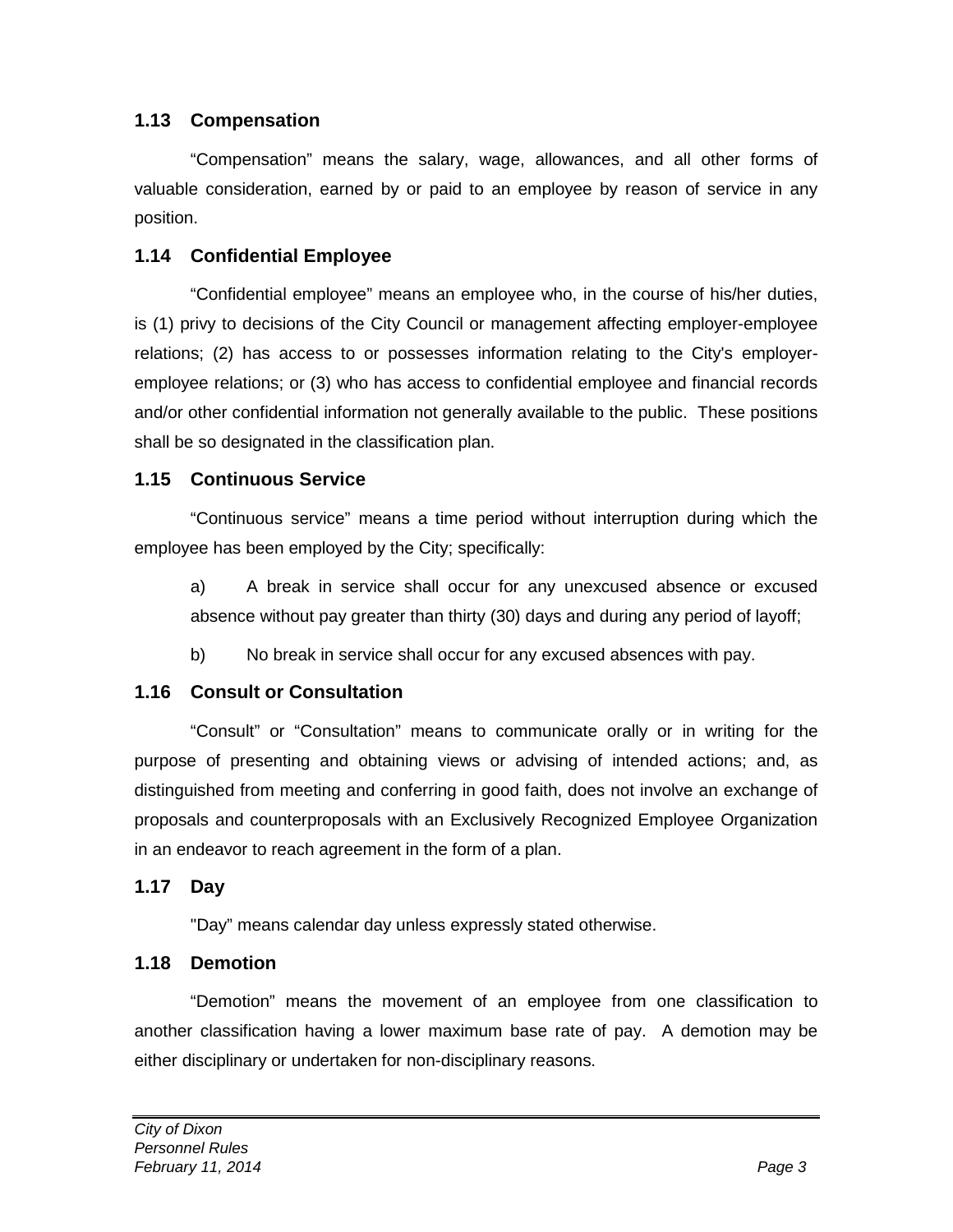## <span id="page-14-0"></span>**1.19 Department Head**

"Department Head" means the recognized head of a specific department in the City as designated by the City Manager. A Department Head is an at will, exempt employee.

#### <span id="page-14-1"></span>**1.20 Designee**

"Designee" means an employee designated to undertake actions or activities at the request and on behalf of a superior.

#### <span id="page-14-2"></span>**1.21 Disciplinary Action**

"Disciplinary action" means action taken by a supervisor resulting in the dismissal, demotion, reduction in pay, suspension, or reprimand, either oral or written, of an employee as a consequence of improper conduct.

## <span id="page-14-3"></span>**1.22 Dismissal**

"Dismissal" means a disciplinary action involving the separation of an employee from City employment. Separation of an employee from City employment for nondisciplinary reasons, such as layoff or reorganization, shall not constitute dismissal.

# <span id="page-14-4"></span>**1.23 Eligible Candidate**

"Eligible candidate" means a person who may legally be appointed to a vacant position within a given classification with the City by reason of prior employment, current employment, or as the result of successful passage of an entrance or promotional examination.

#### <span id="page-14-5"></span>**1.24 Eligibility List**

"Eligibility list" means a list of the names of eligible candidates for a classification.

# <span id="page-14-6"></span>**1.25 Employee**

"Employee" means a person employed by the City and occupying an approved classification. Employees are considered to be either regular or non-regular.

# <span id="page-14-7"></span>**1.25.1 Regular Employees**

"Regular employees" consist of either regular full time employees, or regular part time employees.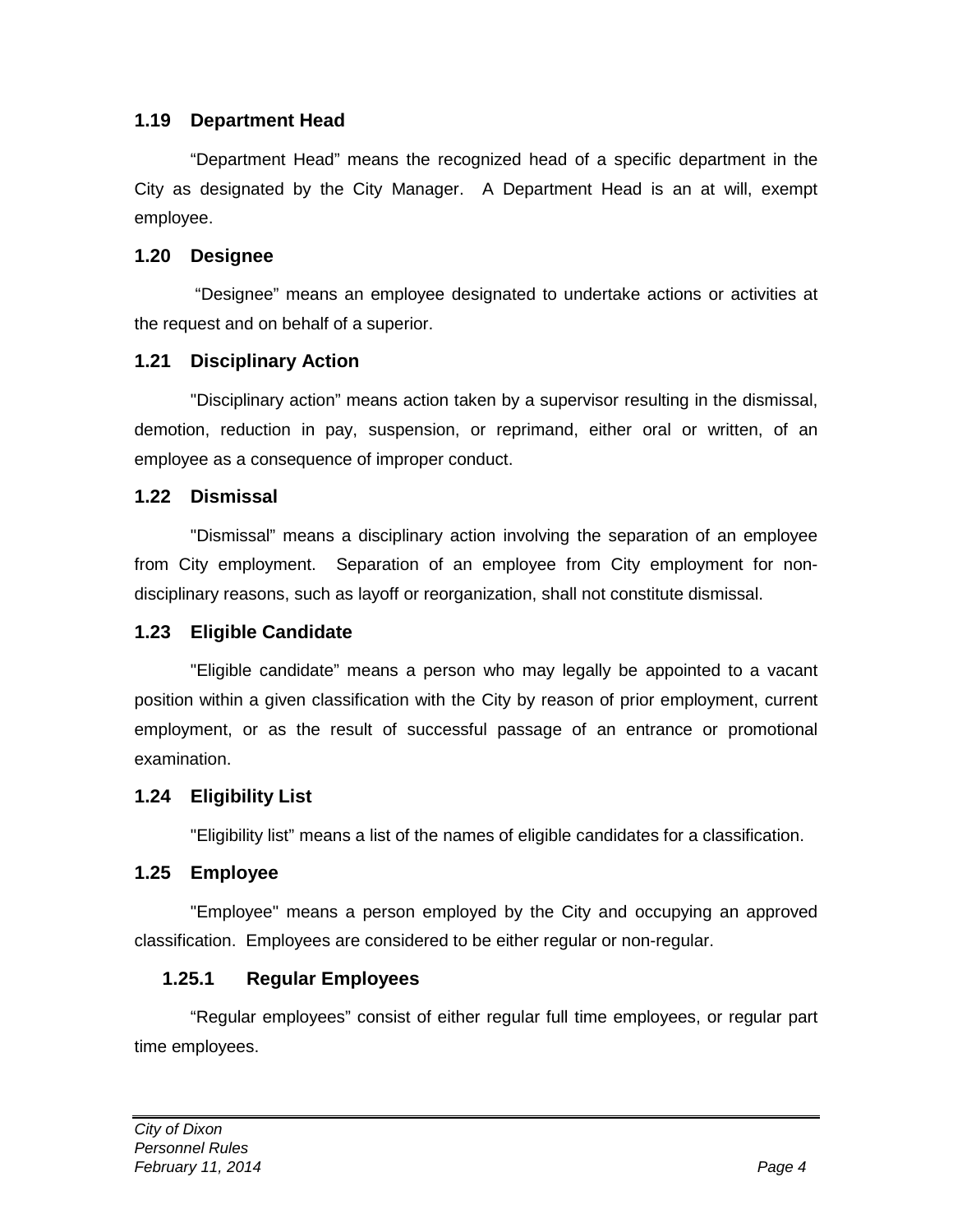# <span id="page-15-0"></span>**1.25.1.1 Regular Full Time Employee**

A permanent employee who has been appointed to a position with the City, has successfully completed his/her probationary period and works forty (40) hours per week.

## <span id="page-15-1"></span>**1.25.1.2 Regular Part Time Employee**

A permanent employee who has been appointed to a position with the City, who has successfully completed his/her probationary period and works less than forty (40) hours per week.

## <span id="page-15-2"></span>**1.25.2 Non-Regular Employee**

"Non-regular employees" consist of either probationary employees, seasonal employees, or limited term/temporary employees. All non-regular employees serve at will.

# <span id="page-15-3"></span>**1.25.2.1 Probationary Employee**

An employee who is serving a probationary period. Upon successful completion of the probationary period, the employee shall become a regular employee.

# <span id="page-15-4"></span>**1.25.2.2 Seasonal Employee**

An employee assigned to work on less than a year round basis to cover seasonal peak workloads, emergency workloads of limited duration, necessary vacation and sick leave relief and other situations involving a fluctuating staff or fluctuating workload.

# <span id="page-15-5"></span>**1.25.2.3 Limited Term or Temporary Employee**

A nonpermanent employee who has been appointed to a position that has been established for a limited term, funded for a limited term, or funded by a program which governs the eligibility of the employee to hold the position as a participant in the program.

#### <span id="page-15-6"></span>**1.26 Employee Representative**

"Employee representative" means a person or persons designated and authorized by an Exclusively Recognized Employee Organization to represent the membership of that organization.

#### <span id="page-15-7"></span>**1.27 Evaluation Date**

"Evaluation date" means the date on which an employee performance appraisal, i.e. evaluation, is due.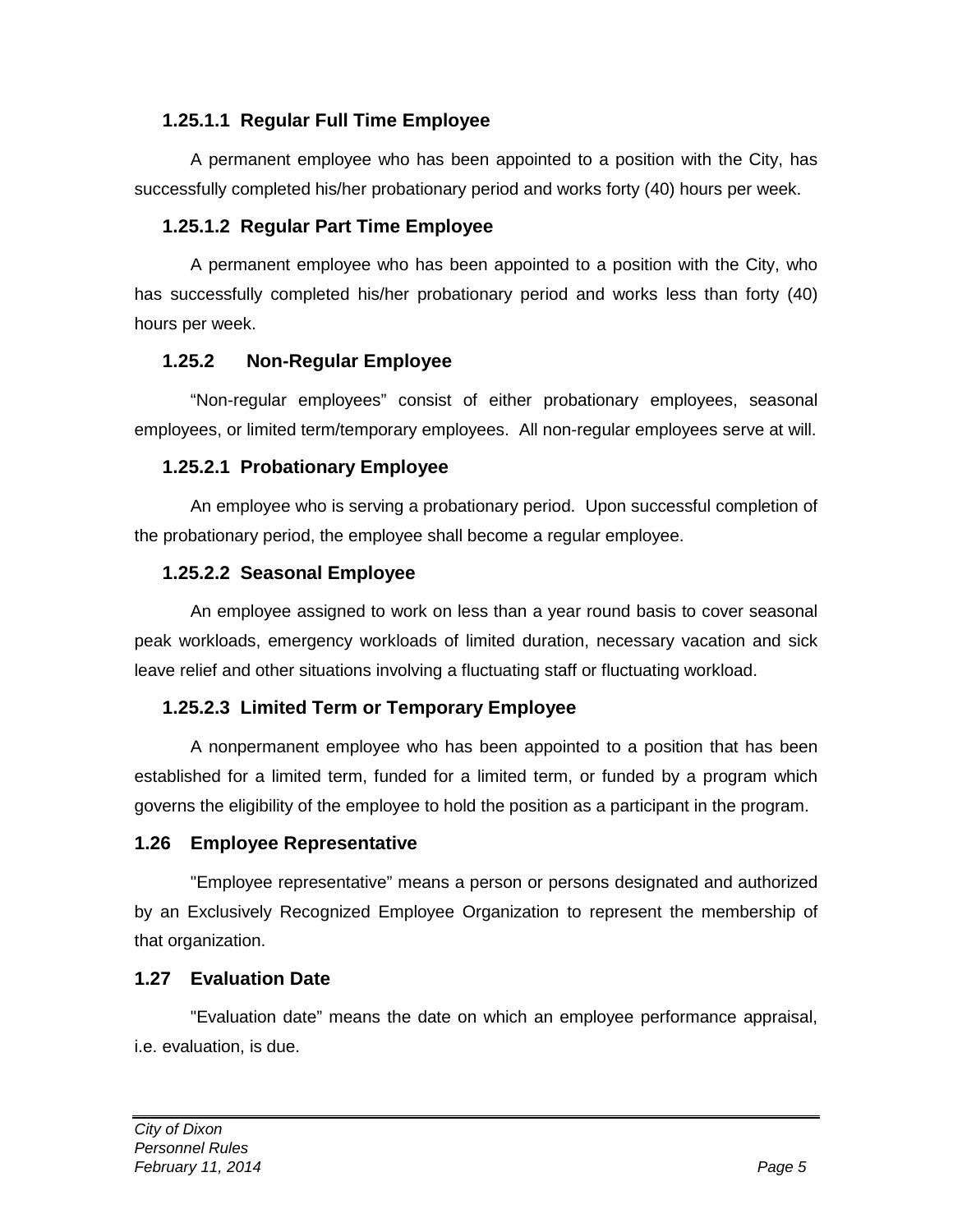## <span id="page-16-0"></span>**1.28 Examination**

"Examination" means a test or group of tests that determine the bona fide occupational qualifications of the person seeking employment or promotion with the City.

#### <span id="page-16-1"></span>**1.29 Exclusively Recognized Employee Organization**

"Exclusively recognized employee organization" means an employee organization which has been formally acknowledged by the City as the sole employee organization representing the classifications and employees in an appropriate unit. An Exclusively Recognized Employee Organization has the exclusive right to meet and confer in good faith concerning statutorily required subjects pertaining to unit employees, and thereby assumes the corresponding obligation of fairly representing such employees.

## <span id="page-16-2"></span>**1.30 Fair Labor Standards Act or FLSA**

"Fair Labor Standards Act" or "FLSA" means the federal Fair Labor Standards Act, 29 U.S.C. §201, et seq., as amended. To be an exempt employee, an employee must meet the definition of Professional, Administrative or Executive as defined under the FLSA as follows:

## <span id="page-16-3"></span>**1.30.1 Exempt Employee**

"Exempt employee" means an employee who is exempt from the minimum wage and overtime requirements of the Federal Fair Labor Standard Act ("FLSA"). To be considered "exempt," an employee must work in a bona fide executive, administrative, or professional capacity and be paid on a salary basis as required by the FLSA. These positions shall be so designated in the classification plan.

#### <span id="page-16-4"></span>**1.30.1.1 Administrative Employee**

"Administrative employee" shall mean an employee whose primary duty consists of responsible office or non-manual work directly related to management policies or general business operation requiring the exercise of discretion and independent judgment. An administrative employee works only under general supervision. In the City of Dixon, an administrative employee would typically be a mid-management employee.

#### <span id="page-16-5"></span>**1.30.1.2 Executive Employee**

"Executive employee" means an exempt employee whose primary duty is the managing of a recognized department. An executive employee exercises discretionary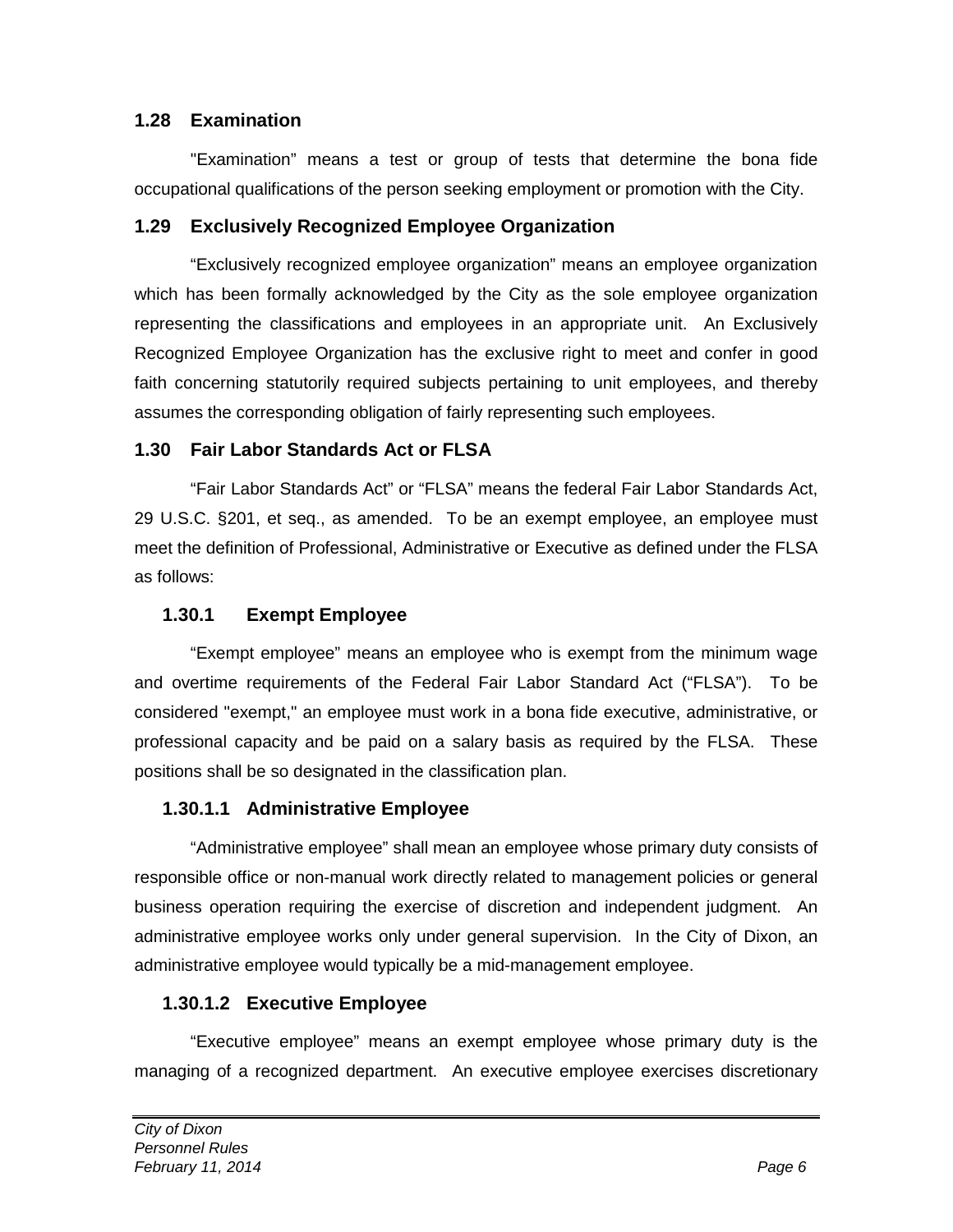powers, is responsible for the formulation of City policy, and is relatively free from supervision. In the City of Dixon, an executive employee would typically be a Department Head.

# <span id="page-17-0"></span>**1.30.1.3 Professional Employee**

"Professional employee" as defined by Government Code §3507.3, means an employee engaged in work requiring specialized knowledge and skill attained through completion of a recognized course of instruction, including, but not limited to, attorneys, physicians, registered nurses, engineers, architects, and the various types of physical, chemical, and biological scientists.

## <span id="page-17-1"></span>**1.30.2 Non-Exempt Employee**

"Non-exempt employee" means an employee who is not a bona fide Executive, Administrative, or Professional employee as defined by the Federal Fair Labor Standards Act. Non-exempt employees earn overtime pay in accordance with the overtime requirements of the Fair Labor Standards Act.

# <span id="page-17-2"></span>**1.30A Immediate Family**

Means the employee's parents, spouse, registered domestic partner (as registered with the California Secretary of State), child, sibling, half-sibling, grandparents, great grandparents, grandchild, great grandchild, brother or sister in law, daughter or son in law or parent in law. In each case the enumerated relatives shall also include those persons in a "step relative" relationship (such as, for example, step parents in addition to parents). In each case the enumerated in-law relationships shall also include persons who are registered domestic partners (such as, for example, the registered domestic partner of a spouse's parent).

#### <span id="page-17-3"></span>**1.31 Impasse**

"Impasse" means a deadlock in discussions between an exclusively recognized employee organization and the City Manager over any matters concerning which they are required to meet and confer in good faith, or over the scope of such subject matter.

# <span id="page-17-4"></span>**1.32 Layoff**

"Layoff" means the termination of an employee without prejudice and for nondisciplinary reasons, including: necessity based on lack of funds or work; or reorganization or other reasons in the interest of economy or efficiency.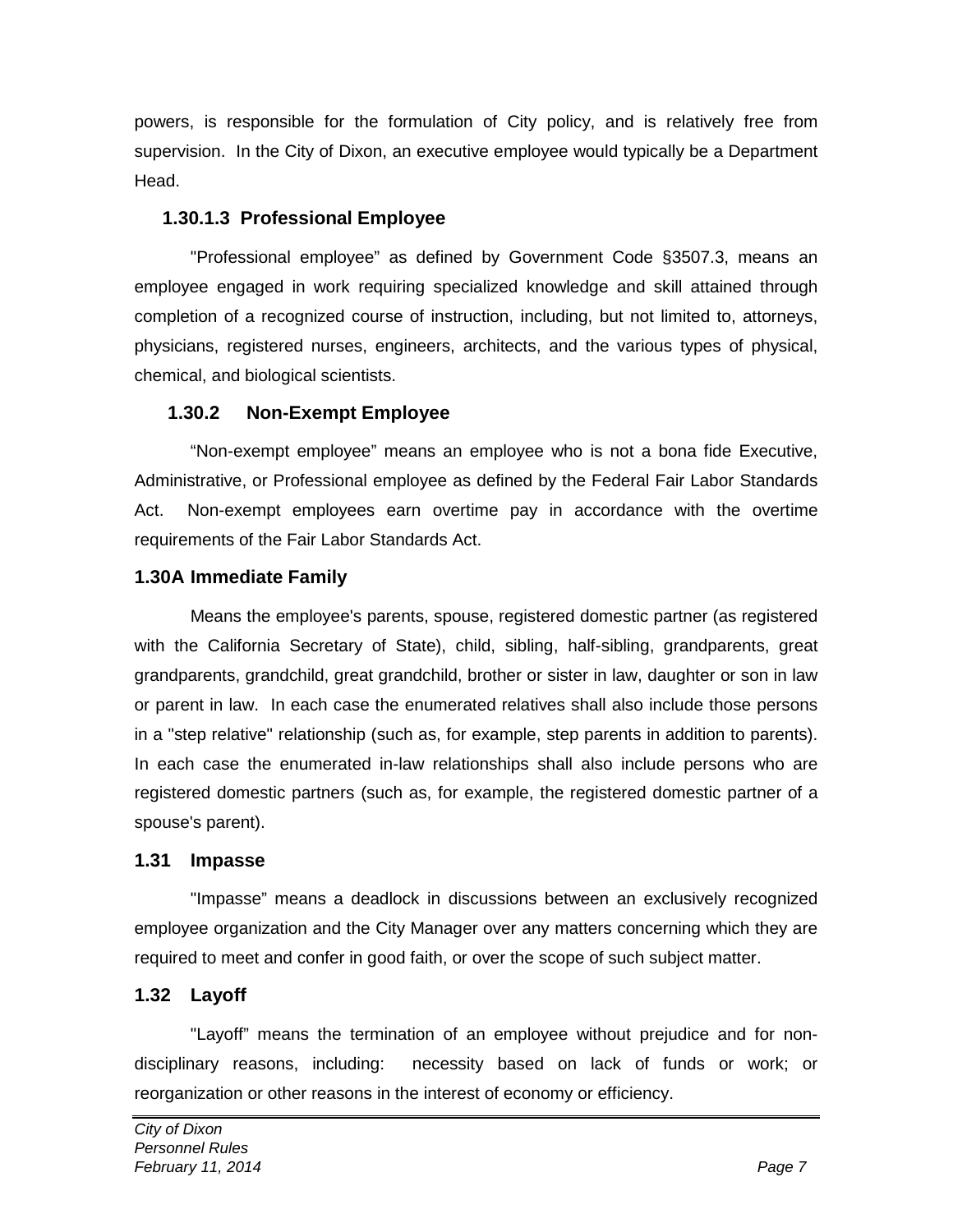## <span id="page-18-0"></span>**1.33 Mid-Management Employee**

"Mid-Management employee" means an exempt employee having substantial responsibility for formulating, administering, or managing the City policies and programs. Mid-Management employees generally supervise or make recommendations regarding personnel actions. These positions shall be so designated in the classification plan.

#### <span id="page-18-1"></span>**1.34 Mediation**

"Mediation" means effort by an impartial third party to assist in reconciling a dispute regarding wages, hours and other terms and conditions of employment between representatives of the public agency and the recognized employee organization or recognized employee organizations through interpretation, suggestion and advice.

# <span id="page-18-2"></span>**1.35 Meet and Confer in Good Faith**

"Meet and confer in good faith" means the mutual obligation of the City and an exclusively recognized employee organization to personally meet and confer promptly upon request by either party and to continue meeting for a reasonable period of time in order to freely exchange information, opinions, and proposals and to endeavor to reach agreement on matters within the scope of representation.

#### <span id="page-18-3"></span>**1.36 Memorandum of Understanding**

"Memorandum of Understanding" ("MOU") means a written agreement between the employer and employee organization as a result of meeting and conferring in good faith under the Meyers-Milias-Brown Act. Memoranda of Understanding are not considered binding on the City until ratified by the City Council.

# <span id="page-18-4"></span>**1.37 Oral Reprimand**

"Oral reprimand" means a formal disciplinary action consisting of a discussion with an employee by a supervisor in which the supervisor expresses dissatisfaction with the employee's performance or conduct.

#### <span id="page-18-5"></span>**1.38 Position**

"Position" means a group of duties and responsibilities with the City requiring the full time or part time employment of one (1) person.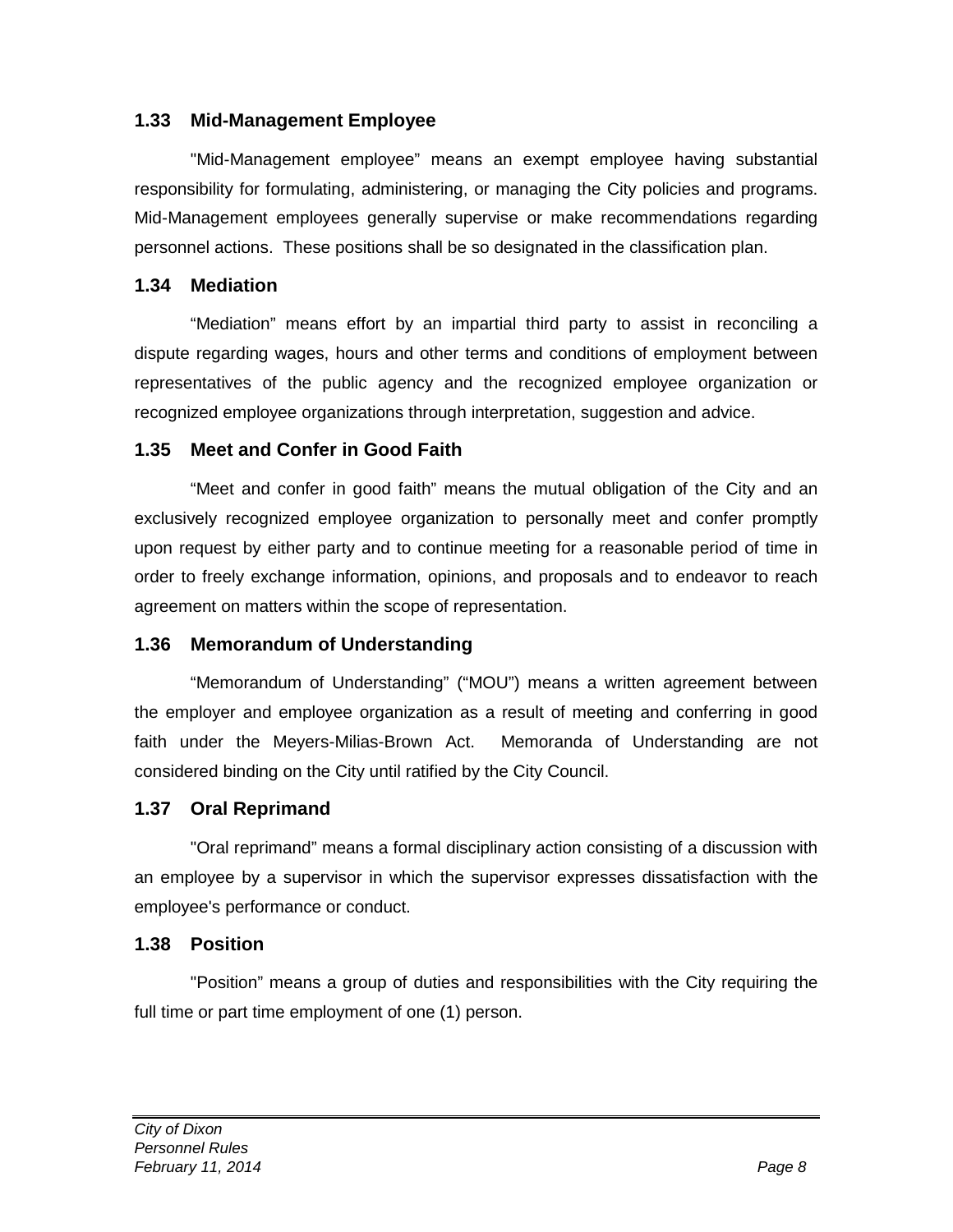## <span id="page-19-0"></span>**1.39 Probationary Period**

"Probationary period" means a period during which an employee is required to demonstrate fitness for the classification to which the employee is appointed. Probationary period may mean either the initial period of employment during which an employee serves at will and may be dismissed without cause; or, that period of employment upon promotion, during which an employee's performance during the first year of employment in a new position is being assessed. Promotional probationary periods are not at will periods of employment. Unless specified otherwise the probationary period is twelve (12) months from the anniversary date.

## <span id="page-19-1"></span>**1.40 Provisional/Acting Appointment**

The appointment of a person who possesses the minimum qualifications established for a particular class and who has been appointed to a position in that class in the absence of available eligibles, and/or for a limited period of time not to exceed eighteen (18) months. Accruals and flexible benefits will be calculated from an employee's home position. Where such appointments result in the placement of a nonexempt employee in an exempt position, administrative leave accruals will commence from the date of the appointment; however, the employee will no longer be eligible for overtime.

#### <span id="page-19-2"></span>**1.41 Reclassification**

"Reclassification" means a change in the classification placement of an employee by moving the employee to another classification on the basis of substantial changes in the kind, difficulty or responsibility of duties performed in the employed position, or to correct an improper classification.

# <span id="page-19-3"></span>**1.42 Recall List**

"Recall list" means a list of persons, arranged in the order provided by these Rules, who have occupied classifications with the City and who have either been separated from City employment due to layoff, or who have accepted a reclassification to a lower classification in lieu of layoff and who, in accordance with these Rules, are entitled to have their names certified to the City Manager when vacancies in the classification from which they were separated or reclassified are available. A recall list may also include employees who requested in writing, prior to or at the time of layoff, to be recalled to a different classification which is in the same or lower salary range and which the employee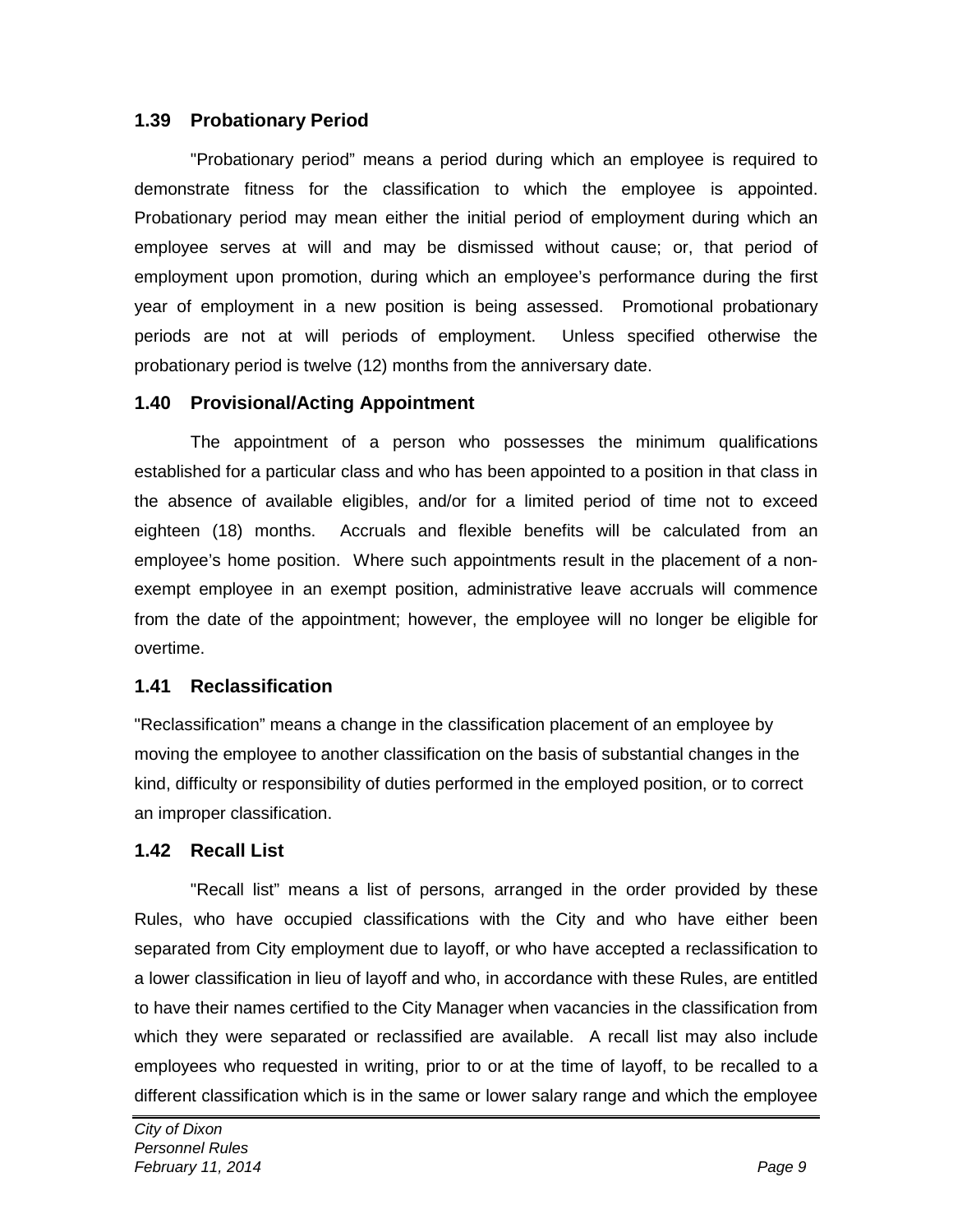is immediately qualified to perform. An employee may remain on a recall list for a period of two (2) years from the date of layoff or reclassification in-lieu of layoff.

# <span id="page-20-0"></span>**1.43 Recognized Employee Organization**

"Recognized Employee Organization" means an employee organization which has been formally acknowledged by the City as the employee organization that represents the employees in an appropriate representation unit pursuant to Section 2.8 and is the only organization entitled to meet and confer on behalf of unit employees.

# <span id="page-20-1"></span>**1.44 Reduction in Pay**

"Reduction in pay" or "demotion in step" means the reduction of an employee's salary to a lower step within the salary range of the employee's classification as a result of a disciplinary action.

# <span id="page-20-2"></span>**1.45 Regular Rate of Pay**

"Regular rate of pay" includes base pay plus incentives and specialty pays, and is the rate used to calculate overtime, as defined within the provisions of the Fair Labor Standards Act.

## <span id="page-20-3"></span>**1.46 Reinstatement Provisions**

"Provided the service of a former probationary or permanent employee at the time of separation was rated at least acceptable, the employee may, in the sole discretion of the City Manager, be reinstated within two (2) years of the effective date of the separation. Such reinstatement may be to a position in the employee's former classification or to one in a comparable classification which does not carry a higher rate of pay and which the employee is qualified to perform. If an employee is reinstated as provided above, seniority and sick leave accrued to the date of resignation may be restored, at the discretion of the Human Resources Director. In no event, however, will the City restore credits for vacation and sick leave paid out at the time of separation. Employees reinstated may be required to serve a probationary period, at the option of the City Manager.

# <span id="page-20-4"></span>**1.47 Response Meeting**

"Response meeting" or "Skelly meeting" or "Skelly hearing" means a meeting with the City Manager following notice to an employee of proposed discipline.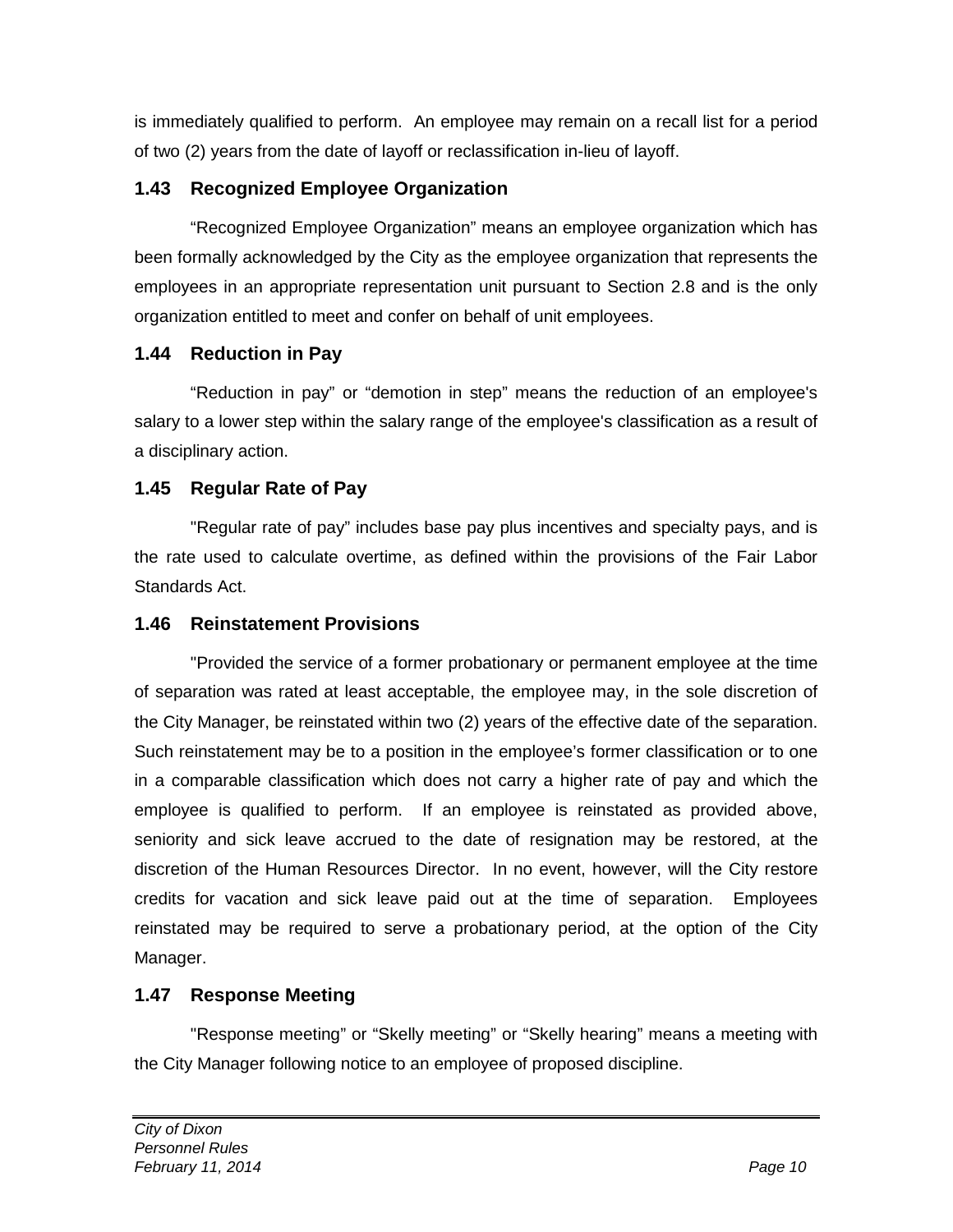# <span id="page-21-0"></span>**1.48 Salary Range**

"Salary range" means the designated base pay as steps A, B, C, D, and E, for each position in the classification plan, with the exception of those positions that have an F Step in recognition of longevity.

#### <span id="page-21-1"></span>**1.49 Scope of Representation**

"Scope of representation" means all matters relating to employment conditions and employer-employee relations, including but not limited to, wages, hours, and other terms and conditions of employment, except, however, the scope of representation shall not include consideration of the merits, necessity, or organization of any services or activity allowed by law or executive order, or those matters reserved as management rights in Chapter 2 of these Rules.

#### <span id="page-21-2"></span>**1.50 Seniority**

"Seniority" means an employee has served a greater amount of time in the same classification than another employee. Seniority shall be determined by the amount of time an employee has been employed by the City in a given classification less any breaks in continuous service. Maternity and Family and Medical Leave are not considered a break in service for purposes of seniority. If two (2) or more employees have the same length of service in the same classification, seniority shall be determined by overall employment within the City. If two (2) or more employees have the same length of service with the City, seniority shall be determined by lot.

#### <span id="page-21-3"></span>**1.51 Separation**

"Separation" means the termination of employment. Separation may be either a dismissal, which is disciplinary in nature, or non-disciplinary. Non-disciplinary separation includes voluntary resignations, layoff or reduction in force and termination of probationary or other at will employment. Flexible benefits and leave accruals end on the day of separation.

#### <span id="page-21-4"></span>**1.52 Special Pay**

"Special pay" means any premium pay relating to terms and conditions of employment which includes, but is not limited to, shift differential, overtime, standby, educational incentive pay, longevity pay, incentive pay, and a 5% pay differential for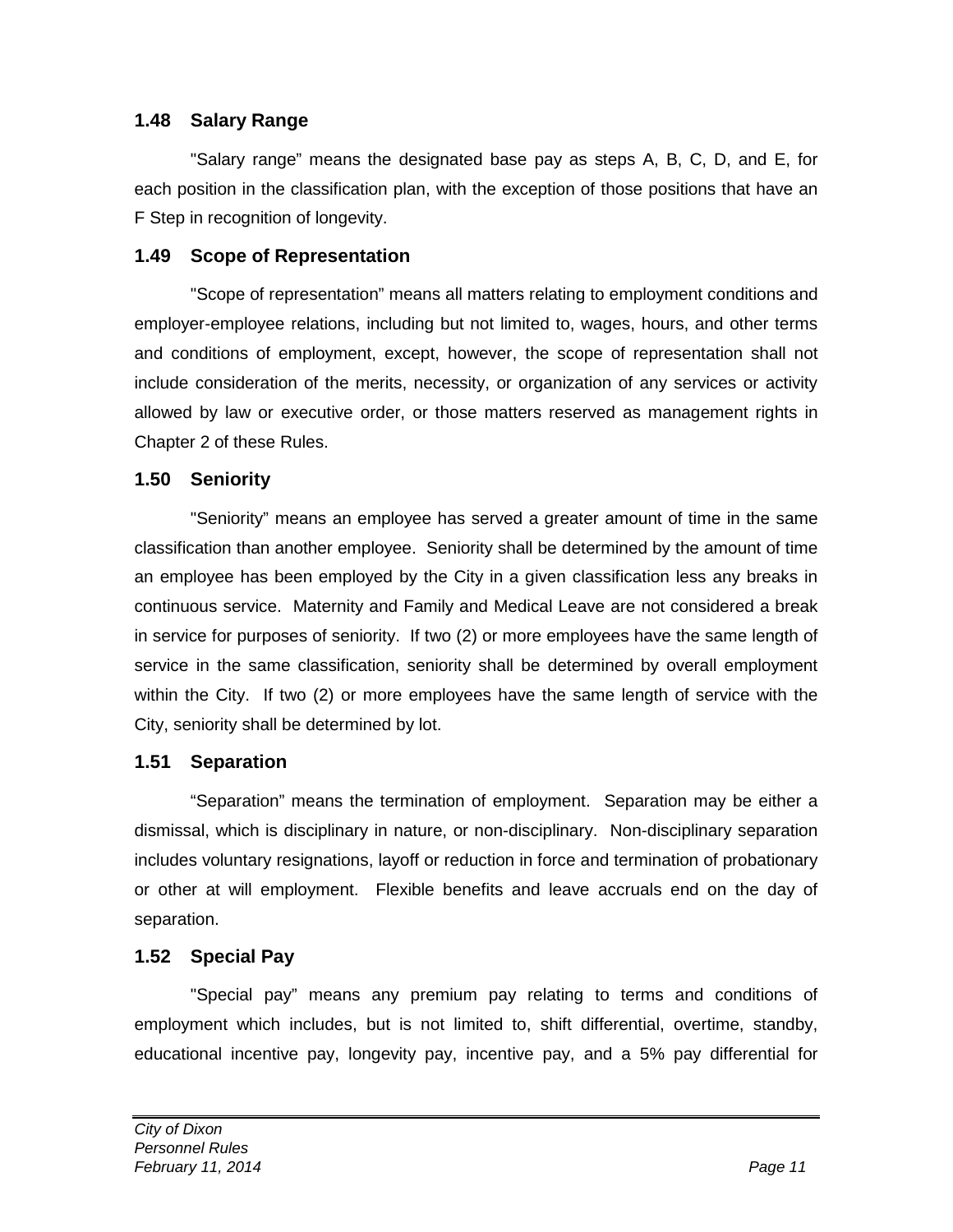employees working out of class for more than 5 days, e.g., when covering a supervisor's absence while on vacation.

# <span id="page-22-0"></span>**1.53 Step Increase**

"Step increase" means a salary increase within the step increments of the salary range established for a classification. For example, an increase from step A to step B in a salary range is a step increase.

# <span id="page-22-1"></span>**1.54 Supervisory Employee**

"Supervisory employee" means a nonexempt employee with the responsibility for assigning and directing the work of other employees and handling grievances, or effectively recommending such action if, in connection with the foregoing, the exercise of such authority is not of a merely routine or clerical nature, but requires the use of independent judgment. A supervisory employee may have the responsibility to recommend hiring, rewarding, or disciplining employees under his/her charge. A supervisory employee is distinguished from a management employee, in that the latter has substantial responsibility for formulating and managing City policies

# <span id="page-22-2"></span>**1.55 Suspension**

"Suspension" means removal of an employee from his/her position without pay for a disciplinary purpose. Exempt employees are not subject to suspensions of less than one workweek, except in the case of serious safety violations.

# <span id="page-22-3"></span>**1.56 Title**

"Title" means the designation given to, or name applied to, a classification and to the legally appointed incumbent of said classification.

# <span id="page-22-4"></span>**1.57 Transfer**

"Transfer" means the change of an employee from one position to another position in the same classification but in a different department.

# <span id="page-22-5"></span>**1.58 Week**

"Week" is defined as seven (7) consecutive days commencing at 12:01 am Sunday and ending at midnight the following Saturday. For staff working a 9/80 schedule with Mondays off for example, the workweek begins at 12:00 noon on Monday and ends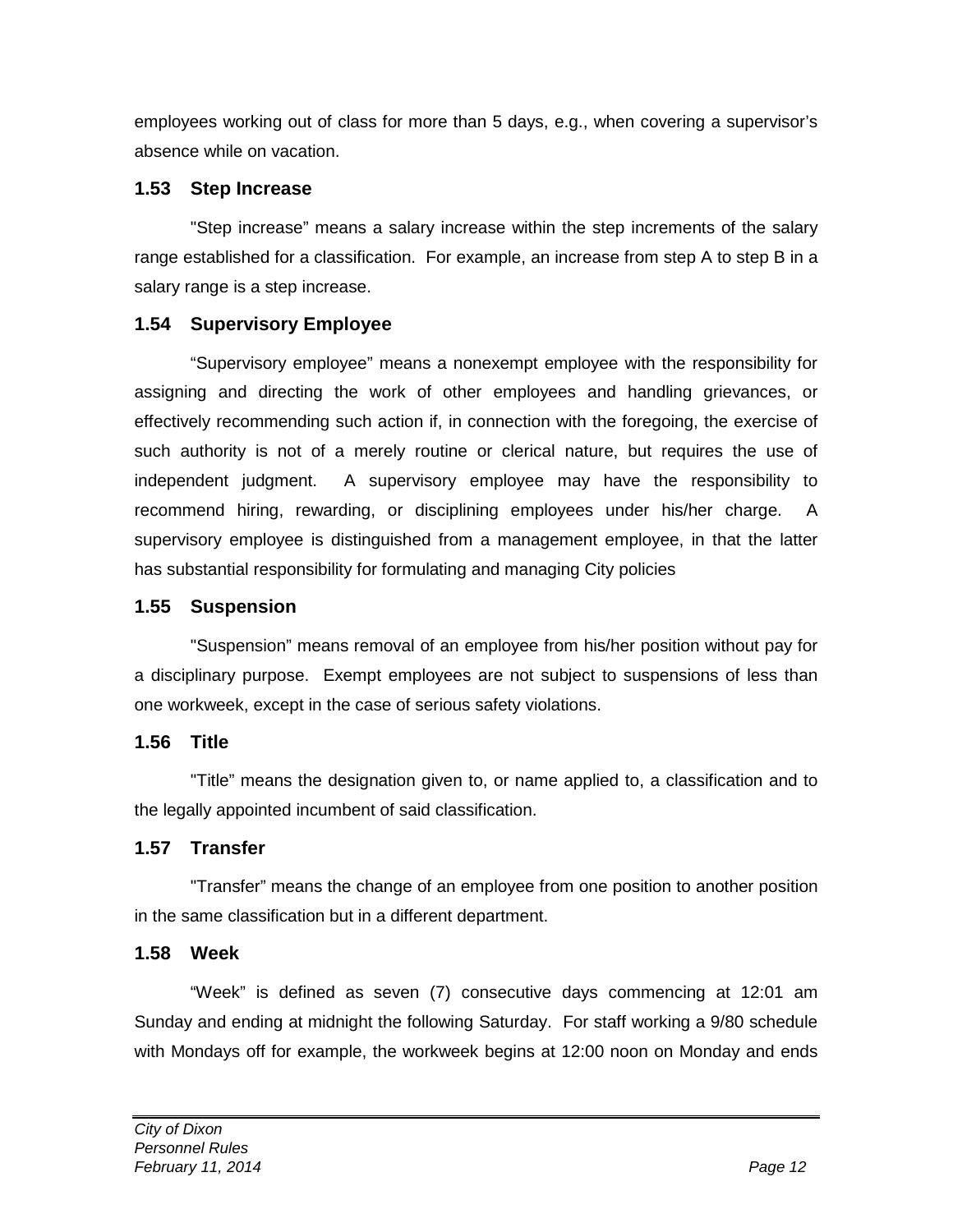at 11:59 a.m. the following Monday. For staff working a 9/80 schedule with Fridays off, the workweek begins at 12:00 noon on Friday and ends at 11:59 a.m. the following Friday.

#### <span id="page-23-0"></span>**1.59 Workday/Workweek**

"Workday" is defined as eight (8) hours of work performed, not including any unpaid non-work time, within a day. A standard "workweek" is defined as forty (40) hours of work performed, not including any unpaid non-work time, within a week. The definitions of standard workday and standard workweek, however, are not to be construed as a guarantee of any specific number of hours to be worked in any day, or days to be worked in any week. Further, Public Safety (Fire) employees have a workweek as defined under the Fair Labor Standards Act.

# <span id="page-23-1"></span>**1.60 Written Reprimand**

"Written reprimand" means a disciplinary action consisting of a written memorandum given to the employee by his/her supervisor or Department Head wherein the supervisor expresses dissatisfaction with the employee's performance or conduct.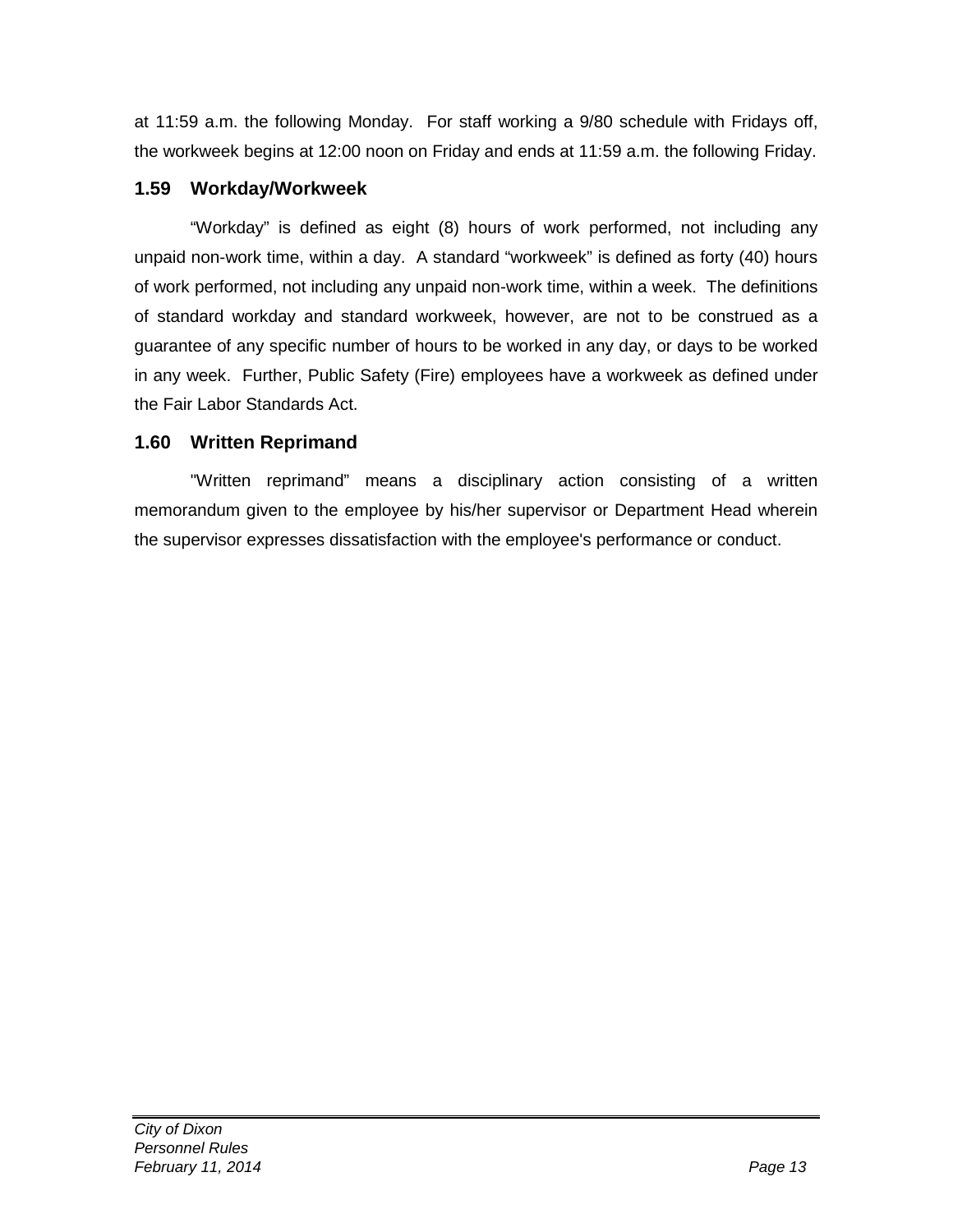## <span id="page-24-0"></span>**Chapter 2. EMPLOYER/EMPLOYEE RELATIONS**

#### <span id="page-24-1"></span>**2.1 Purpose**

It is the purpose of this Chapter to implement the Myers-Milias-Brown Act (Government Code Section 3500 et seq.) by promoting full communication between the City and its employees regarding wages, hours, and other terms and conditions of employment. It is also the purpose of this Chapter to promote the improvement of personnel management and employer/employee relations within the City by providing a uniform basis for recognizing the right of the employees of the City to join, or to refrain from joining, organizations of their own choice and be represented, or not be represented, by such organizations in their employment relationships with the City.

Nothing in this Chapter shall be deemed to supersede the provisions of existing State law or City ordinances, resolutions, and rules which establish, regulate, and provide for other methods of administering employer/employee relations. These provisions are intended, instead, to strengthen all other methods of administering employer/employee relations through the establishment of uniform and orderly methods of communication between the employees of the City.

Nothing in these provisions shall interfere with the right of the City Council to manage the affairs of the City in the most economical and efficient manner and in its best interest and according to its governing laws, including, but not limited to, the merits, necessity, or organization of any service or activity allowed by law.

These Rules and regulations provide procedures for consulting with regard to the adoption of Rules and regulations for the administration of employer/employee relations, and for meeting and conferring in good faith with recognized employee organizations regarding matters which directly affect and primarily involve wages, hours, and other terms and conditions of employment of employees in appropriate units and that are not preempted by Federal or State law.

# <span id="page-24-2"></span>**2.2 Employee Rights**

Except as otherwise provided by law or limited by a specific term of a labor agreement, employees shall have the right to form, join, and participate in the activities of employee organizations of their own choosing for the purpose of representation on all matters within the scope or representation. Employees also shall have the right to refuse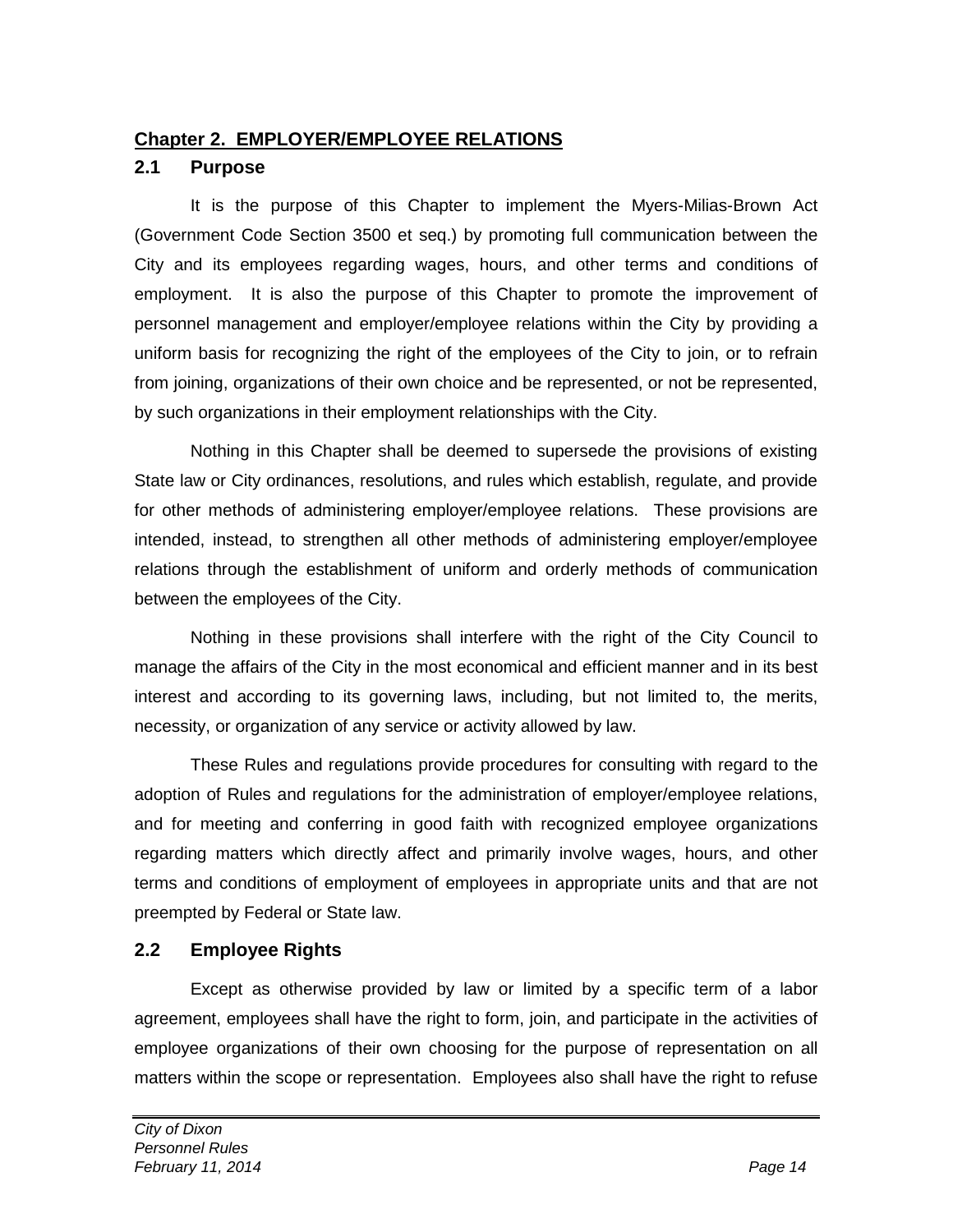to join and participate in the activities of the employee organization and shall have the right to represent themselves individually in their employment relations.

No employee shall be interfered with, intimidated, restrained, coerced or discriminated against by the City or by any employee organization because of the exercise of these rights.

Professional employees have the right to be represented separately from nonprofessional employees by a professional employee organization consisting of such professional employees.

In accordance with Government Code Section §3508, the City will not prohibit the right of its employees who are full time "peace officers" , to join or participate in employee organizations which are composed solely of such peace officers.

# **2.3 City Rights**

## <span id="page-25-1"></span><span id="page-25-0"></span>**2.3.1 List of Management Rights**

Except as otherwise limited by a specific term of a labor agreement, the City has, and retains the sole and exclusive rights and functions of management, including, but not limited to, the following:

To determine the nature and extent of services to be performed, as well as the right to determine and implement its public function and responsibility.

To manage all facilities and operations of the City including the methods, means and personnel by which the City operations are to be conducted.

To schedule working hours and assign work.

To establish, modify, or change work schedules or standards.

To direct the workforce, including the right to hire, assign, promote, demote, or transfer an employee.

To determine the location of all work assignments and facilities.

To determine the layout and the machinery, equipment or materials to be used.

To determine processes, techniques, methods and means of all operations, including changes, allocations, or adjustments of any machinery or equipment.

To determine the size and composition of the work force.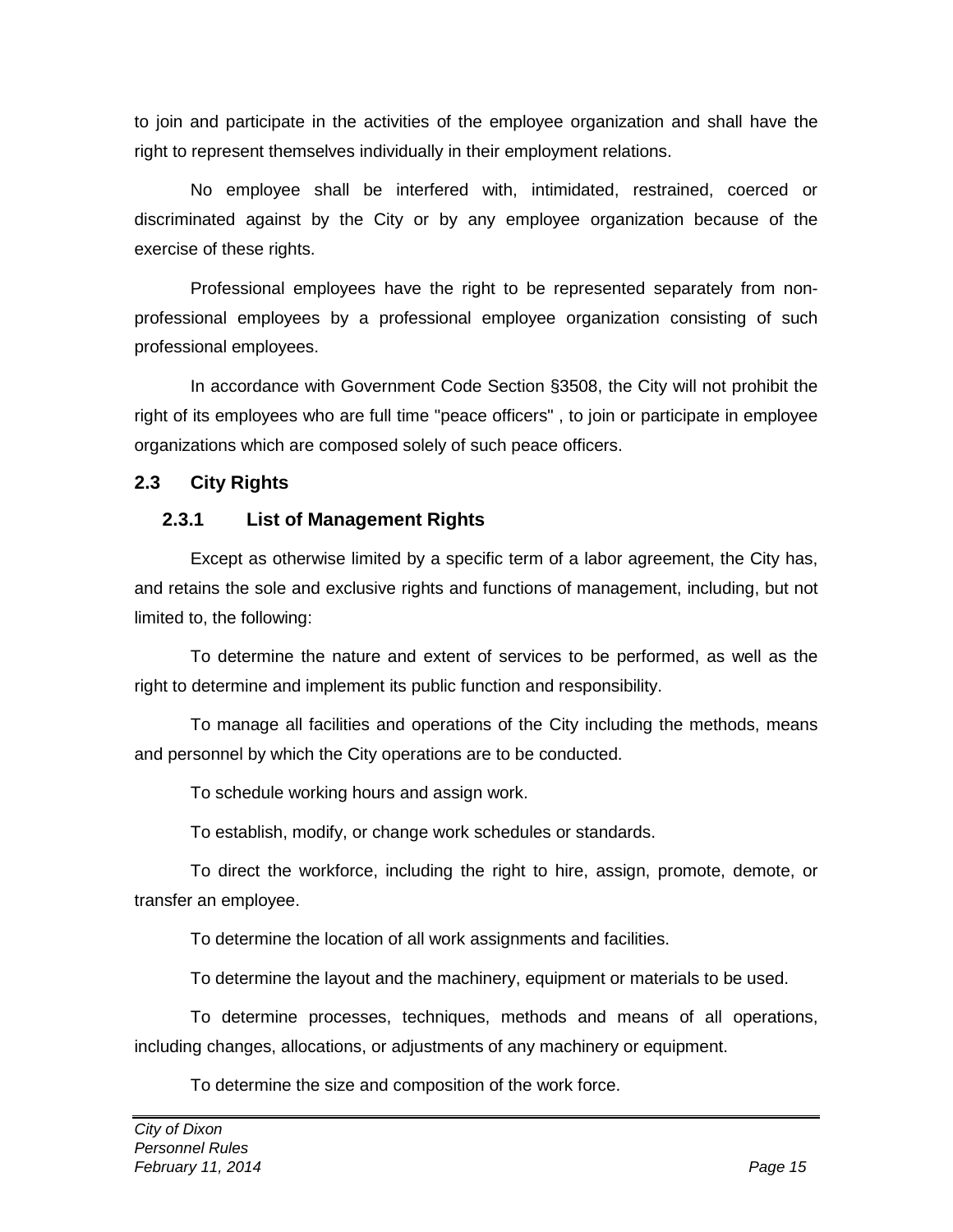To determine policy and procedures affecting the selection or training of employees.

To establish, assess and implement employee performance standards, including, but not limited to, quality and quantity standards; the assessment of employee performances; and the procedures for said assessment.

To control and determine the use and location of City employees, property, material, machinery, or equipment.

To schedule the operation of, and to determine the number and duration of shifts.

To determine and enforce safety, health, and property protection measures and require adherence thereto.

To transfer work from one job site to another or from one location or unit to another.

To introduce new, improved, or different methods of operations, or to change existing methods.

To layoff employees from duty for lack of work, lack of funds, or any other reason.

To reprimand, suspend, discharge, or otherwise discipline employees.

To discharge probationary employees without right of appeal.

To establish, modify, determine, or eliminate job classifications and allocate City positions to such classifications.

To promulgate, modify, and enforce work rules, safety rules, and regulations.

To take such other and further action as may be necessary to organize and operate the City in the most efficient and economical manner and in the best interest of the public it serves.

To take all necessary actions to prepare for and carry out its mission in emergencies.

To contract or subcontract construction, services, maintenance, distribution, or any other work with outside public or private entities.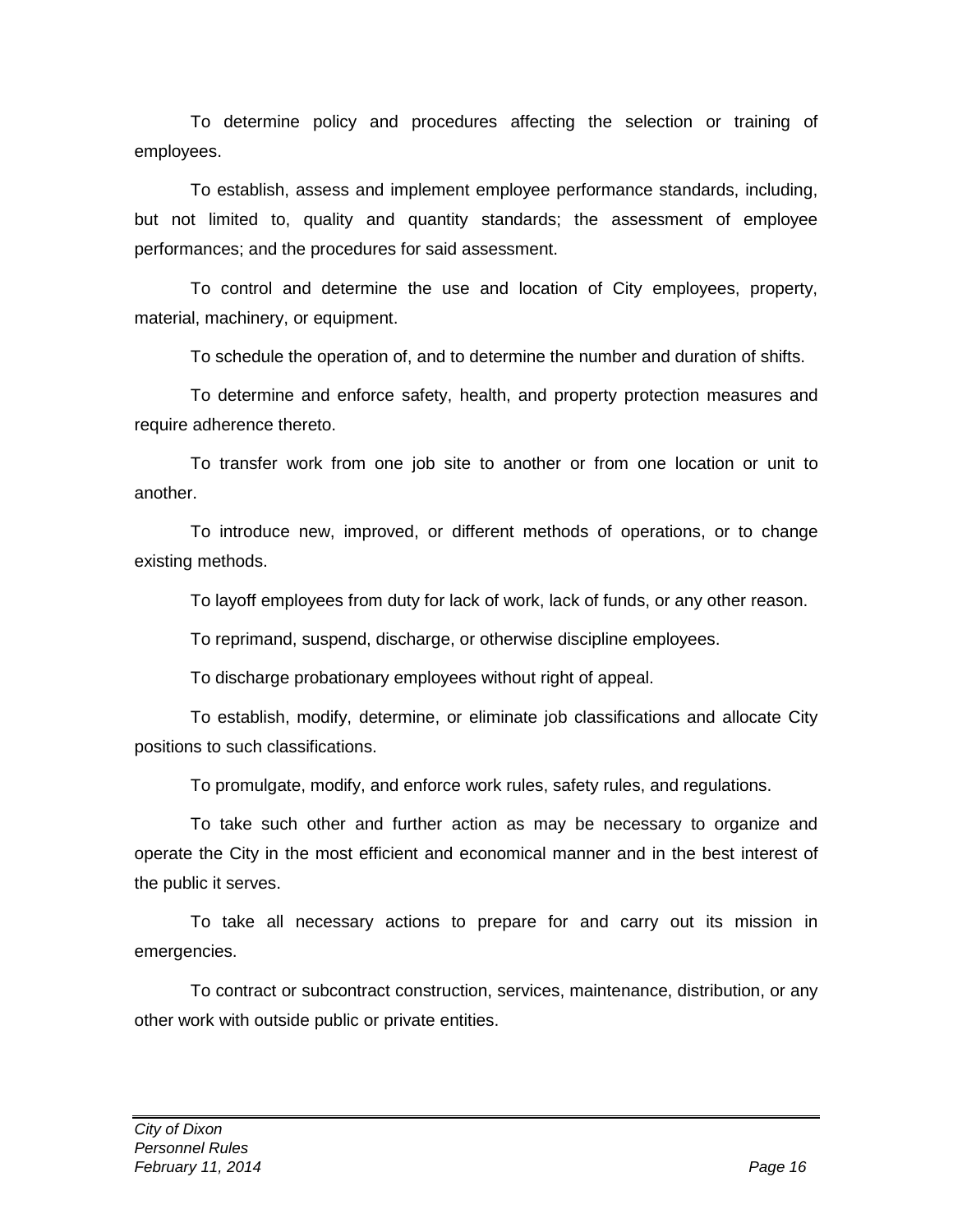# <span id="page-27-0"></span>**2.3.2 Effect of Arbitration**

No arbitrator shall have the authority to diminish any of the City rights included in this section.

## <span id="page-27-1"></span>**2.3.3 Effect of Meeting and Conferring**

Any agreement by the City to meet and confer or meet and consult over the effect of the exercising of a City right shall not in any way impair the right of the City to exercise and implement any of its rights.

#### <span id="page-27-2"></span>**2.4 Rights of Exclusively Recognized Employee Organizations**

An Exclusively Recognized Employee Organization shall have the following rights:

To represent its members in their employment relations with the City and to meet and confer in good faith with the City Manager or his/her designee on matters within the scope of representation.

The reasonable use of City facilities for meeting upon timely written or oral application stating the purpose for such use. Such use shall not interfere with normal City business or use of the facility. The City reserves the right to condition such use on payment of appropriate charges to offset the cost of such use of the facilities.

To install a bulletin board for exclusive use by employee organizations. All material shall be posted upon the bulletin board and not upon walls, doors, file cabinets, or any other place. Posted materials shall not be obscene, defamatory, or of a partisan political nature, misleading, violative of any Federal, State, or local ordinance, law, statute or rule. Such material shall not pertain to public issues which do not involve the City and its relations with employees. All posted materials shall be neatly displayed and bear the identity of the sponsor and the date of posting. Unless special arrangements are made, the materials posted will be removed thirty-one (31) days after the date of posting. The City reserves the right to determine where bulletin boards may be used. Any employee organization that does not abide by these Rules may forfeit its right to have a bulletin board.

To reasonable access to non-confidential information pertaining to employment relations as contained in the public records of the City, subject to limitations and conditions set forth in this Rule and the California Public Records Act, §§6250-6260 of the California Government Code. Such information will be made available during regular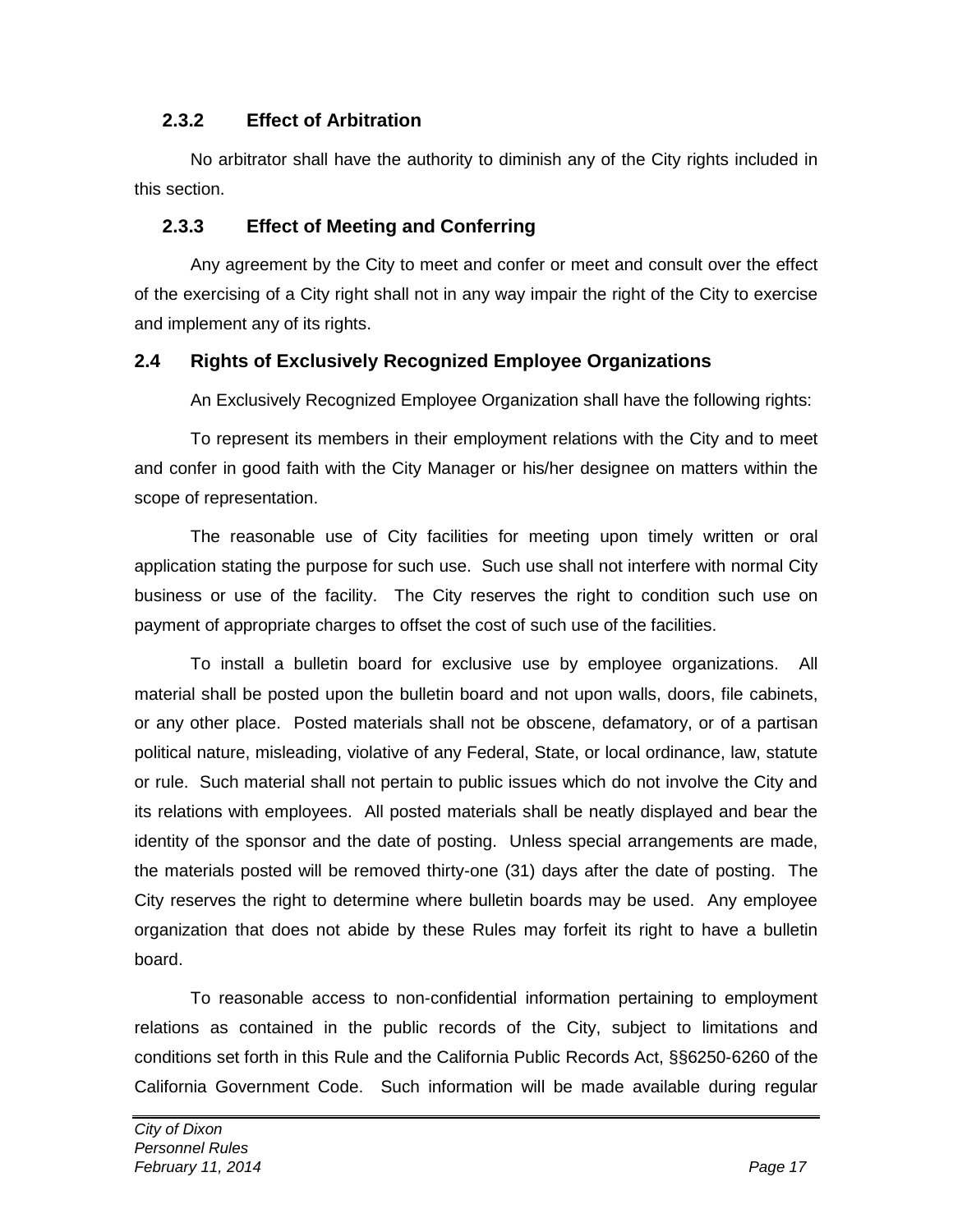office hours and after payment of reasonable cost, where applicable. Nothing herein shall be construed to require disclosures which constitute an unwarranted invasion of privacy or are gathered pursuant to promises to keep the source confidential. Nor shall anything herein be construed to require disclosure of records that are working papers or memoranda not retained in the ordinary course of business, records pertaining to the litigation to which the City is party, or to claims or appeals which have not been settled. The City shall not be required to do research or assemble data in a manner other than that usually done by the City.

Except in cases of emergency as provided herein, to have reasonable written notice of any proposed ordinance, rule, resolution, or regulations directly relating to matters within the scope of its representation and the opportunity to meet and consult with the City Manager or his/her designee prior to the adoption of such proposal. In cases of emergency when the City Council determines that an ordinance, rule, resolution, or regulation must be adopted immediately without prior notice or meeting and conferring with an Exclusively Recognized Employee Organization, the City Manager or his/her designee shall provide such notice and opportunity to meet and confer at the earliest practical time following the adoption of such ordinance, rules, resolution, or regulation.

To have an employee representative who may contact members of his/her organization in City facilities provided he/she has first made arrangements with the Department Heads and has arranged for a time not during regular work time. This right does not extend to contacting City employees who are not members of the particular exclusively recognized employee organization. Soliciting membership or representation rights in an employee organization shall not be done in City facilities.

To have a reasonable number of employee representatives allowed reasonable time off without loss of compensation or other benefits when formally meeting and conferring with the City Manager about matters within the scope of representation.

Any other rights granted recognized employee organizations by the Myers-Milias-Brown Act, §§3500-3511 of the California Government Code.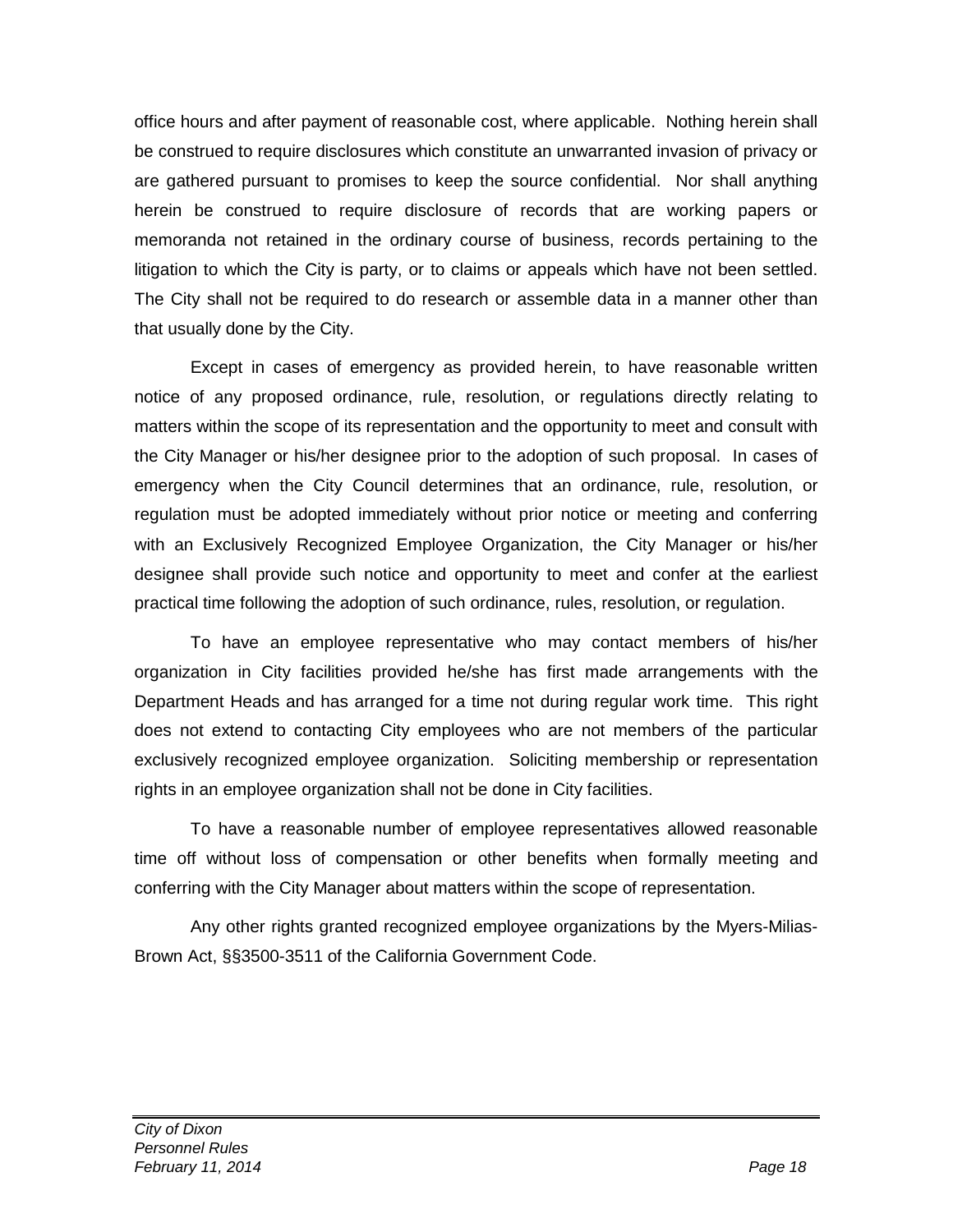#### <span id="page-29-0"></span>**2.5 Representation Proceedings**

#### <span id="page-29-1"></span>**2.5.1 Filing of an Exclusive Recognition Petition by Employee Organization**

The City will grant recognition to an employee organization only on an exclusive recognition basis. An employee organization that seeks to be formally acknowledged as the exclusively recognized employee organization representing employees in an appropriate unit, shall file a petition with the City Manager containing the following information and documentation:

Name and address of the employee organization;

Names and titles of its officers;

Names of employee organization representatives.

A statement that the employee organization has as one of its primary purposes the responsibility of representing employees in their employment relations with the City.

A statement whether the employee organization is a chapter of, or affiliated directly or indirectly in any manner, with a local, regional, state, national, or international organization, and if so, the name and address of each such other organization.

Certified copies of the employee organization's constitution and by-laws.

A designation of those persons, not exceeding two (2) in number, and their address to whom notice should be sent by regular United States mail to be deemed sufficient notice on the employee organization for any purpose.

A statement that the employee organization has no restriction on membership based on race, color, creed, sex, national origin, age, marital status, or physical disability.

The job classifications or position titles of employees in the unit claimed to be appropriate and the approximate number of member employees in each classification or position title.

A statement that the employee organization has in its possession proof of employees support to establish that thirty (30%) percent of the employees in the unit claimed to be appropriate have designated the employee organization to represent them in their employment relations with the City. Such written proof shall be submitted for confirmation to the City Manager.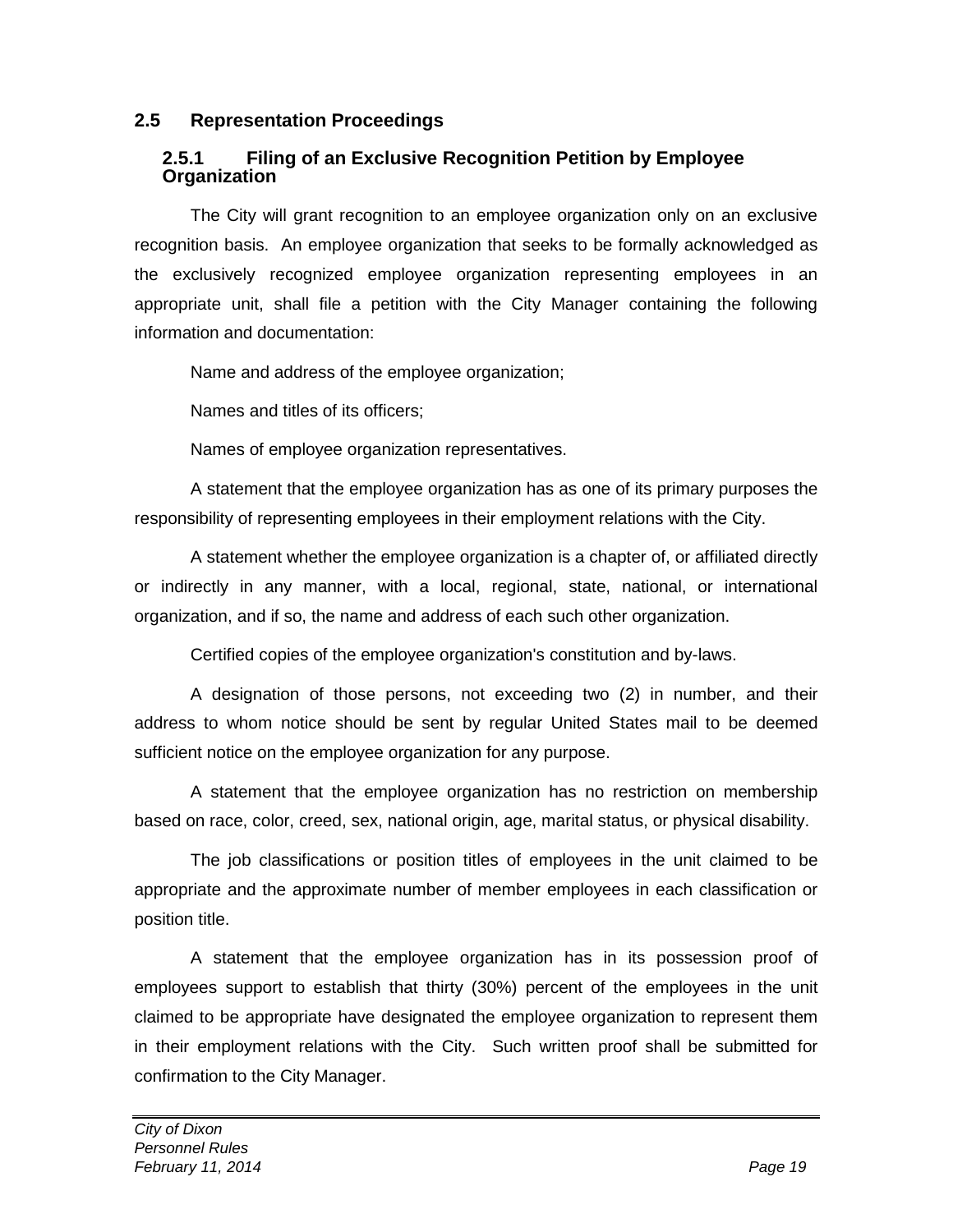A request that the City Manager formally acknowledge the petitioner as the Exclusively Recognized Employee Organization representing the employees in the unit claimed to be appropriate for the purpose of meeting and conferring in good faith. The petition, including the proof of employees support and all accompanying documentation, shall be declared to be true, correct, and complete, under penalty of perjury, by the duly authorized officer(s) of the employee organization executing it.

All changes in the information filed with the City by an Exclusively Recognized Employee Organization under this Section shall be submitted in writing to the City Manager within fourteen (14) days of such change.

# <span id="page-30-0"></span>**2.5.2 City Response to Recognition Petition**

Upon receiving the petition, the City Manager shall determine whether:

There has been compliance with the requirements of a recognition petition, and

That the proposed representation unit is an appropriate unit in accordance with Section 2.9 of these Rules.

If an affirmative determination is made by the City Manager on the foregoing two (2) matters, he/she shall so inform the petitioning employee organization, shall give written notice of such request for recognition to the employees in the unit, and shall take no action on said request for thirty (30) days thereafter. In the event that proof of employees' support is in excess of seventy (70%) percent, the City Manager may waive the waiting period and respond affirmatively to the recognition petition and proceed with the election pursuant to Section 2.5.4 of these Rules.

If either of the foregoing matters are not affirmatively determined, the City Manager shall offer to consult with such petitioning employee organization. If such determination thereafter remains unchanged, the City Manager shall inform the employee organization that it may appeal such determination in accordance with Section 2.11 of these Rules.

# <span id="page-30-1"></span>**2.5.3 Open Period of Filing Challenging Petition**

Within thirty (30) days of the date written notice was given to affected employees that a valid recognition petition for an appropriate unit has been filed, any other employee organization may file a competing request to be formally acknowledged as the Exclusively Recognized Employee Organization of the employees in the same unit, by filing a petition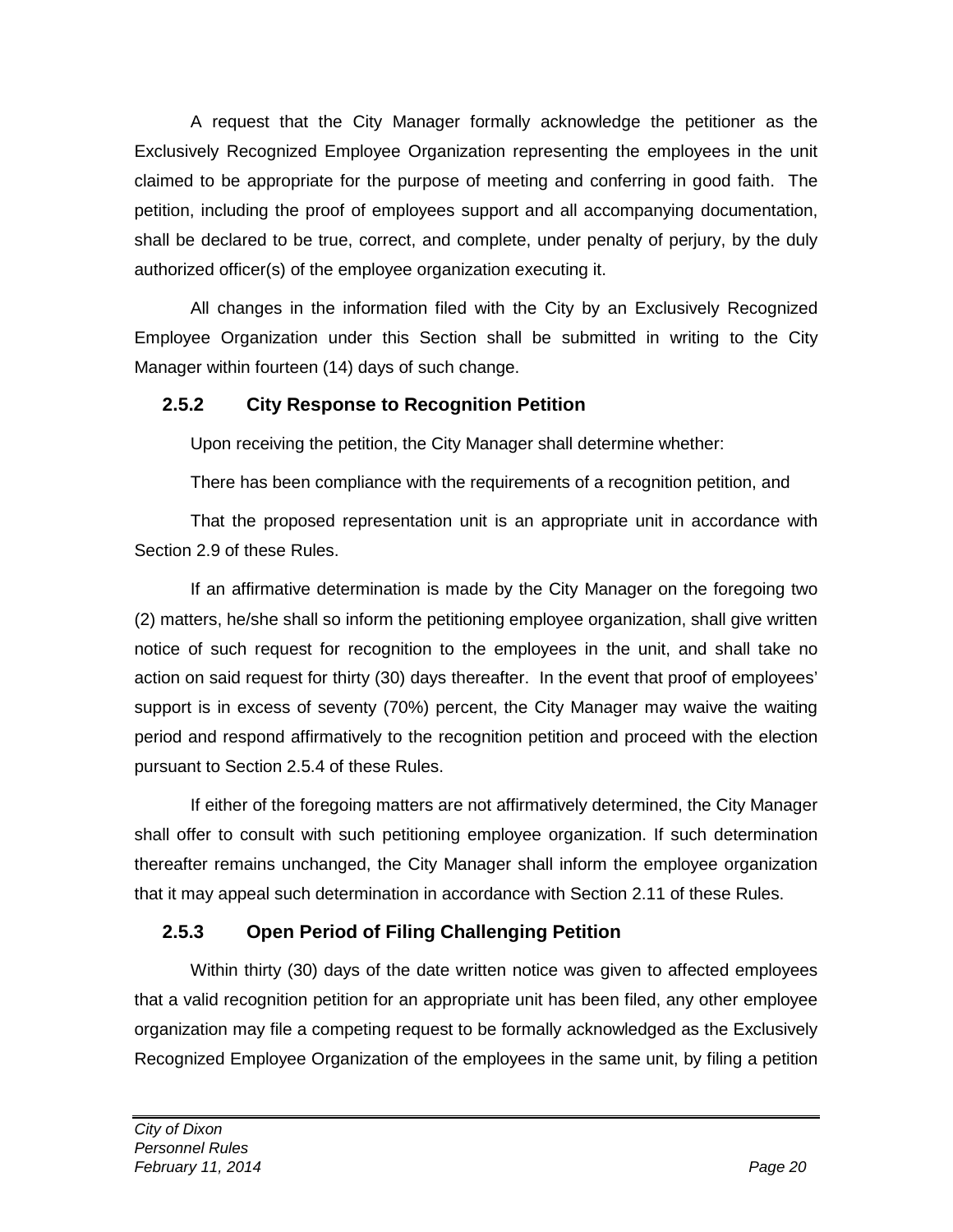evidencing proof of employees support in the unit of at least thirty (30%) percent and otherwise in the same form and manner as set forth in Section 2.5.1 of these Rules.

## <span id="page-31-0"></span>**2.5.4 Election Procedure**

In all cases, when a valid petition for recognition has been filed, the City Manager shall arrange for a secret ballot election to be conducted by a third party agreed to by the City Manager and the concerned employee organization(s). This election shall be in accordance with the third party's rules and procedures except as may be modified by the provisions of these Rules and regulations. All employee organizations who have duly submitted petitions which have been determined to be in conformance with this Chapter shall be included on the ballot. The ballot shall also reserve to employees the choice of representing themselves individually in their employment relations with the City. Employees entitled to vote in such election shall be those persons who were employed as regular employees within the entire original, established Bargaining Unit; and who were so employed immediately prior to a date which is not less than fifteen (15) days before the date the election commences, including those so employed but who did not work because of illness, vacation, or other excused absences. An employee organization shall be formally acknowledged by the City Manager as the Exclusively Recognized Employee Organization for the designated appropriate unit following an election or run-off election if the employee organization receives a numerical majority of all valid votes cast in the election.

In an election involving three (3) or more choices, where none of the choices receive a majority of the valid votes cast, a run-off election shall be conducted between the two (2) choices receiving the largest number of valid votes cast; the rules governing an initial election being applicable to a run-off election.

There shall be no more than one (1) valid election affecting the same unit in a twelve (12) month period.

In the event that the parties are unable to agree on a third party to conduct an election, the election shall be conducted by the State Conciliation Service.

Costs of conducting an election shall be borne in equal shares by the City and by each employee organization appearing on the ballot.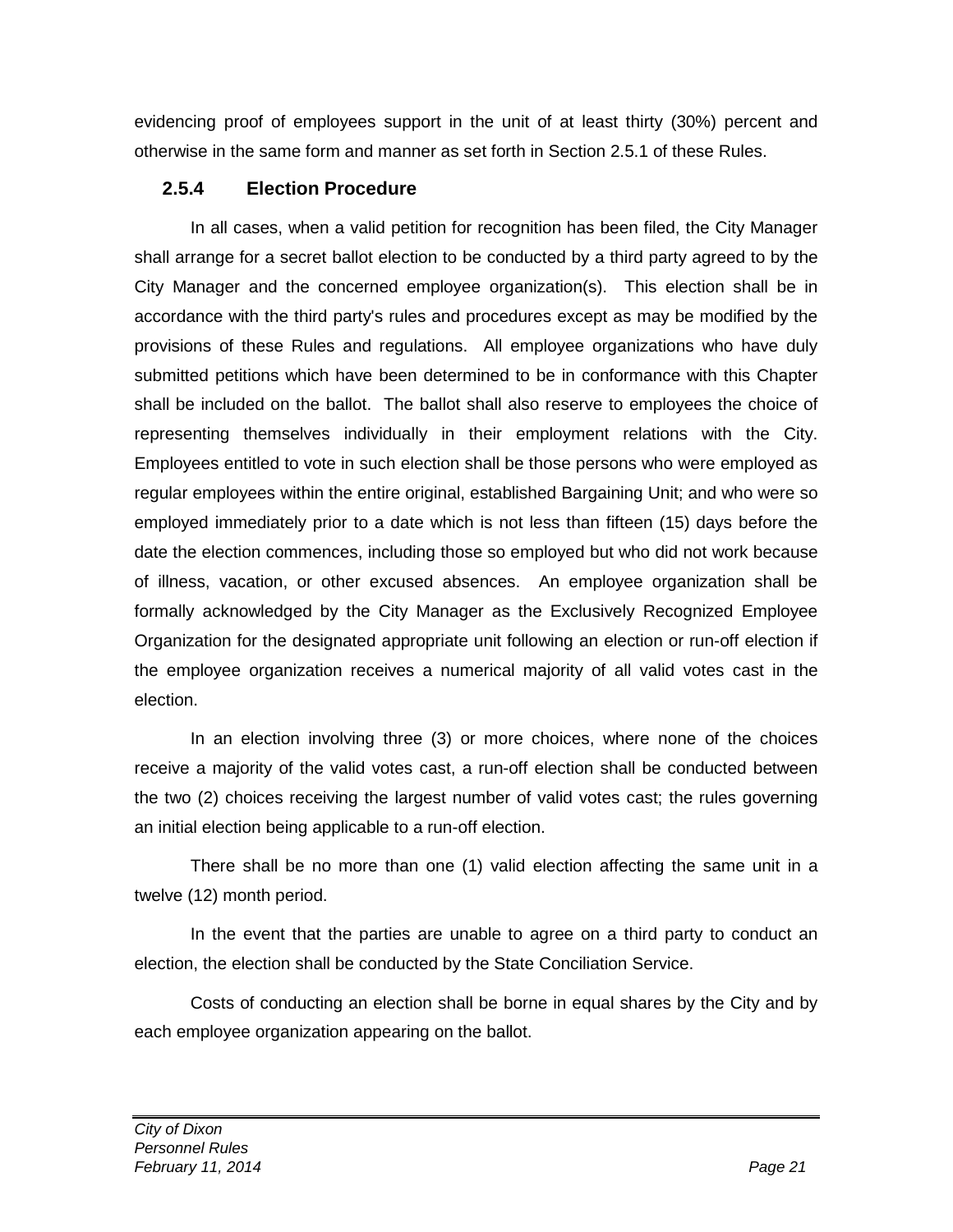#### <span id="page-32-0"></span>**2.6 Revocation of Recognition**

The City Council may revoke the recognition of an Exclusively Recognized Employee Organization that:

Repeatedly violates any Federal, State or Local law or any rule adopted herein for orderly and responsible employer/employee relations.

Intentionally furnishes any false information to the City in any report required herein.

Ceases to represent employees of the City. Cessation of representation may be presumed by failure to respond to inquiries concerning representation after sixty (60) days.

Unlawfully discriminates in practice or as contained in the organization's by-laws or constitution.

Fails to maintain as members at least one-half (1/2) of regular employees in the appropriate bargaining unit.

#### <span id="page-32-1"></span>**2.7 Procedure for Decertification of Exclusively Recognized Employee Organization or Its Replacement**

A decertification petition alleging that the incumbent Exclusively Recognized Organization no longer represents the majority of the employees in an established appropriate unit may be filed with the City Manager. A decertification petition may be filed by two (2) or more employees of the unit or their representative or an employee organization seeking to replace the incumbent Exclusively Recognized Employee Organization and shall contain the following information and documentation declared by the duly authorized signatory under penalty of perjury to be true, correct, and complete:

The name, address, and telephone number of the petitioner and a designated representative authorized to receive notices or request for further information.

The name of the established appropriate unit and of the incumbent Exclusively Recognized Employee Organization sought to be decertified as the representative of that unit.

An allegation that the incumbent Exclusively Recognized Employee Organization no longer represents a majority of the employees in the appropriate unit, and any other relevant material or facts relating thereto.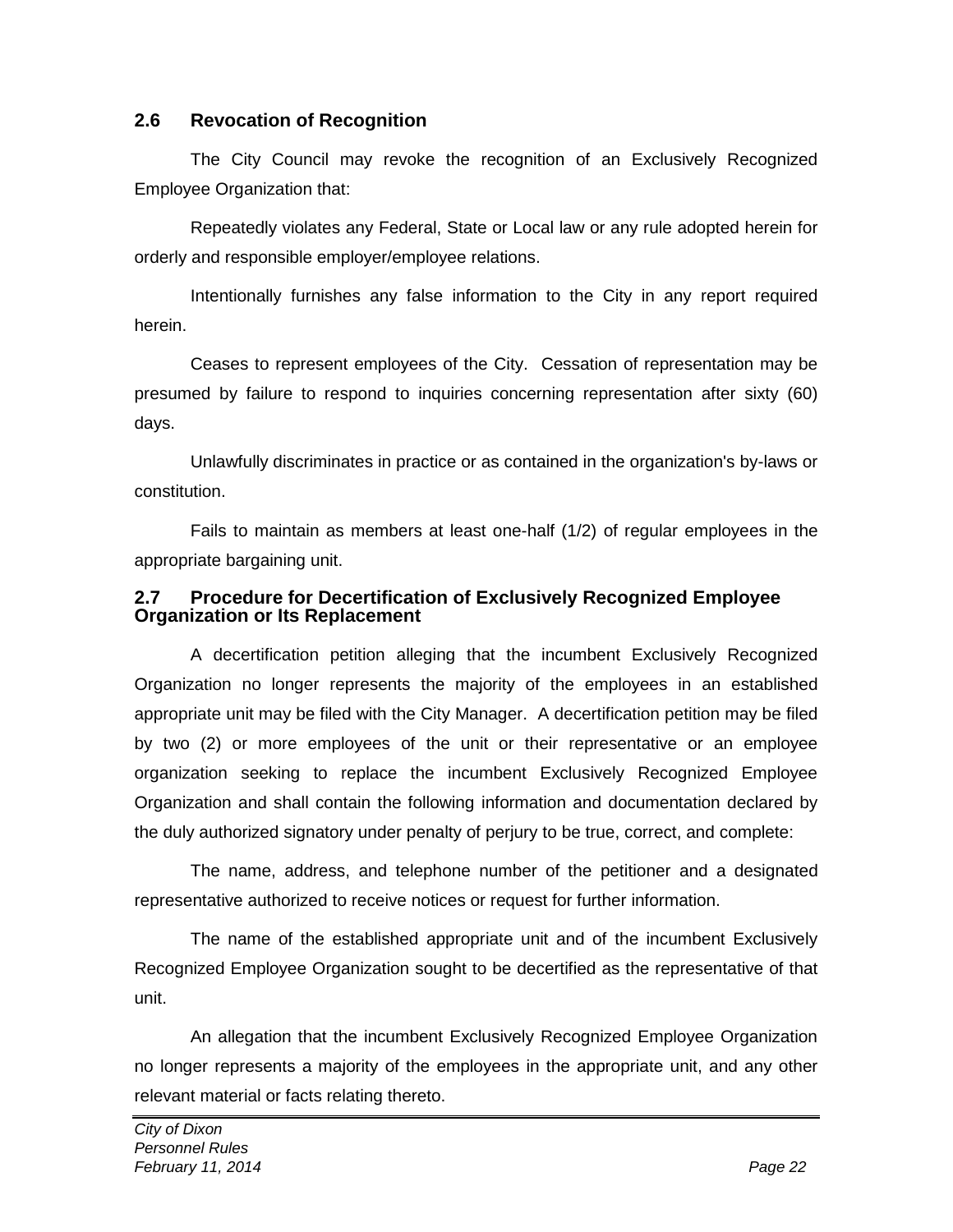Proof of employee support that at least thirty (30%) percent of the employees in the established appropriate unit no longer desire to be represented by the incumbent Exclusively Recognized Employee Organization. Such proof shall be submitted for confirmation to the City Manager.

An employee organization may, in lieu of the decertification petition, file a petition under this Section in the form of a recognition petition that evidences proof of employee support of at least thirty (30%) percent that includes the information, and otherwise conforms to the requirements of Section 2.5.1.

The City Manager shall initially determine whether the petition for decertification or recognition petition has been filed in compliance with the applicable provisions of this Chapter. If his/her determination is in the negative, the City Manager shall offer to consult thereon with the representative(s) of such petitioning employees or employee organization, and, if such determination thereafter remains unchanged, shall return such petition to the employees or employee organization with a statement of the reasons therefore in writing. The petitioning employees or employee organization may appeal such determination in accordance with Section 2.11 of these Rules.

If the determination of the City Manager is in the affirmative, the City Manager shall give written notice of such decertification or recognition petition to the incumbent Exclusively Recognized Employee Organization and to unit employees.

In the case where a recognition petition has been filed and the City Manager has determined that the unit is appropriate, the City Manager shall thereupon arrange for a secret ballot election to be held on or about fifteen (15) days after such notice to determine the wishes of the unit employees as to the question of representation. Such election shall be conducted in conformance with Section 2.5.4.

#### <span id="page-33-0"></span>**2.8 Policy and Standard for Determination of Appropriate Units**

The policy objectives in determining the appropriateness of units shall be the effect of the proposed unit on the efficient operations of the City and its compatibility with the primary responsibility of the City and its employees to effectively and economically serve the public, and to provide the employees with effective representation based on recognized community of interest considerations. These policy objectives require that the appropriate unit shall be the broadest feasible grouping of positions that share an identifiable community of interest. Factors to be considered shall be: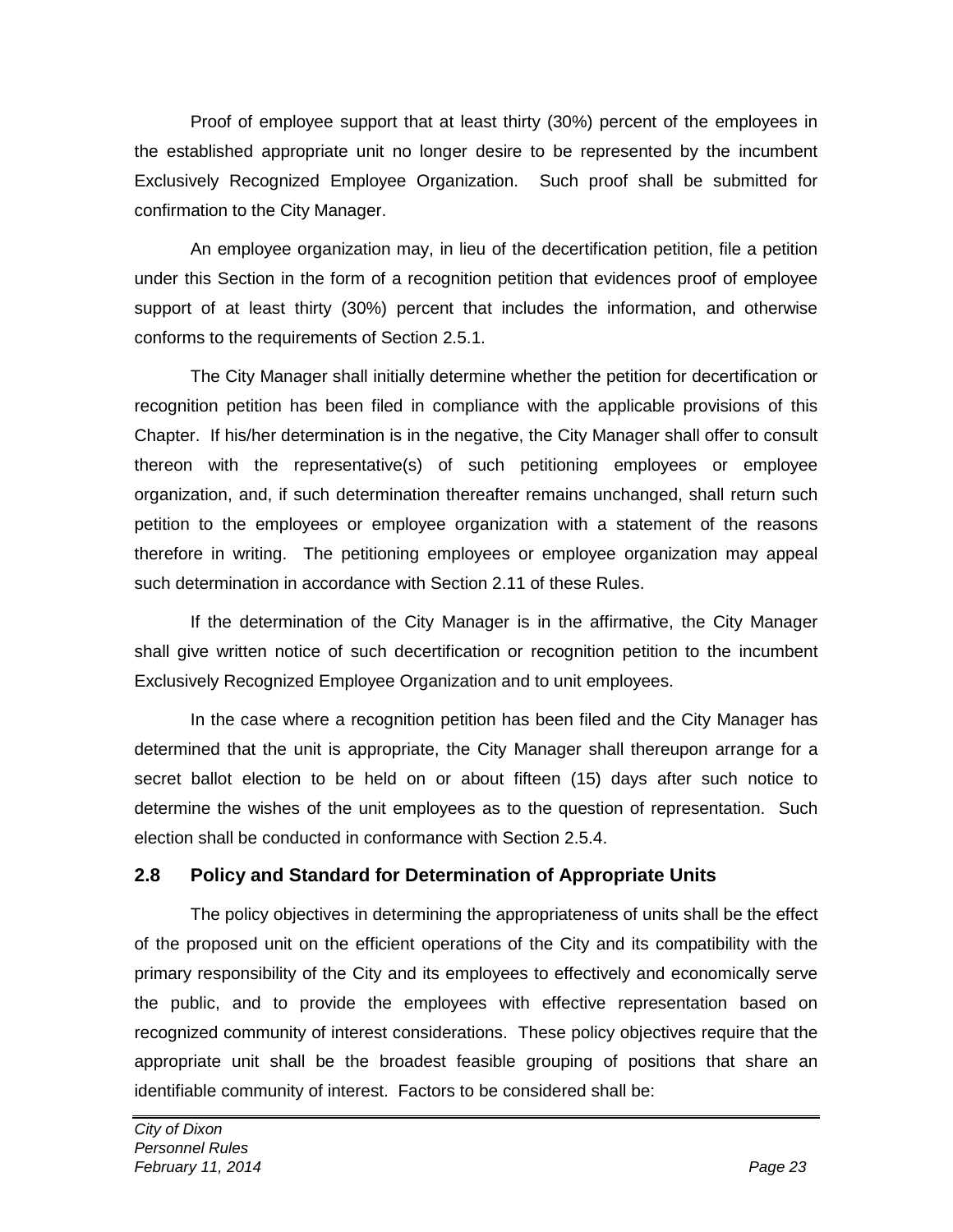Similarity of the general kinds of work performed, types of qualifications required, and the general working conditions.

History of representation in the City and similar employment; except, however, that no unit shall be deemed to be an appropriate unit solely on the basis of the extent to which employees in the proposed unit have organized.

Consistency with the organizational patterns of the City.

Number of employees and classifications, and the effect on the administration of the employer/employee relations created by the fragmentation of classifications and proliferation of units.

Effect on the classification structure and impact on the stability of the employer/employee relationship of dividing a single or related classification among two (2) or more units.

Notwithstanding the foregoing provisions of this Section, managerial, supervisory, and confidential employee classifications, as defined in Chapter 1 of these Rules, are determining factors in establishing appropriate units hereunder, and therefore managerial, supervisory, and confidential employees may only be included in a unit consisting solely of managerial, supervisory, and confidential employees respectively. Managerial, supervisory, and confidential employees may not represent any employee organization which represents other employees. Exceptions to this rule may exist pursuant to a memorandum of understanding or appropriate unit determination.

# <span id="page-34-0"></span>**2.9 Procedure for Modification of Established Appropriate Units**

Requests by an employee organization for modifications of established appropriate units may be considered by the City Manager. Such request shall be submitted in writing and contain proof of employee support of at least thirty (30%) percent of the entire original, established Bargaining Unit proposed for modification. All current employees within the original, established bargaining unit shall vote under the procedure outlined in Section 2.5.4 of these rules, for unit modifications. The request shall also contain a complete statement of all relevant facts and citations in support of the proposed modified unit in terms of the policies and standards set forth in Section 2.9. The City Manager shall consider if the modification is appropriate by applying the standards in Section 2.9 of these Rules.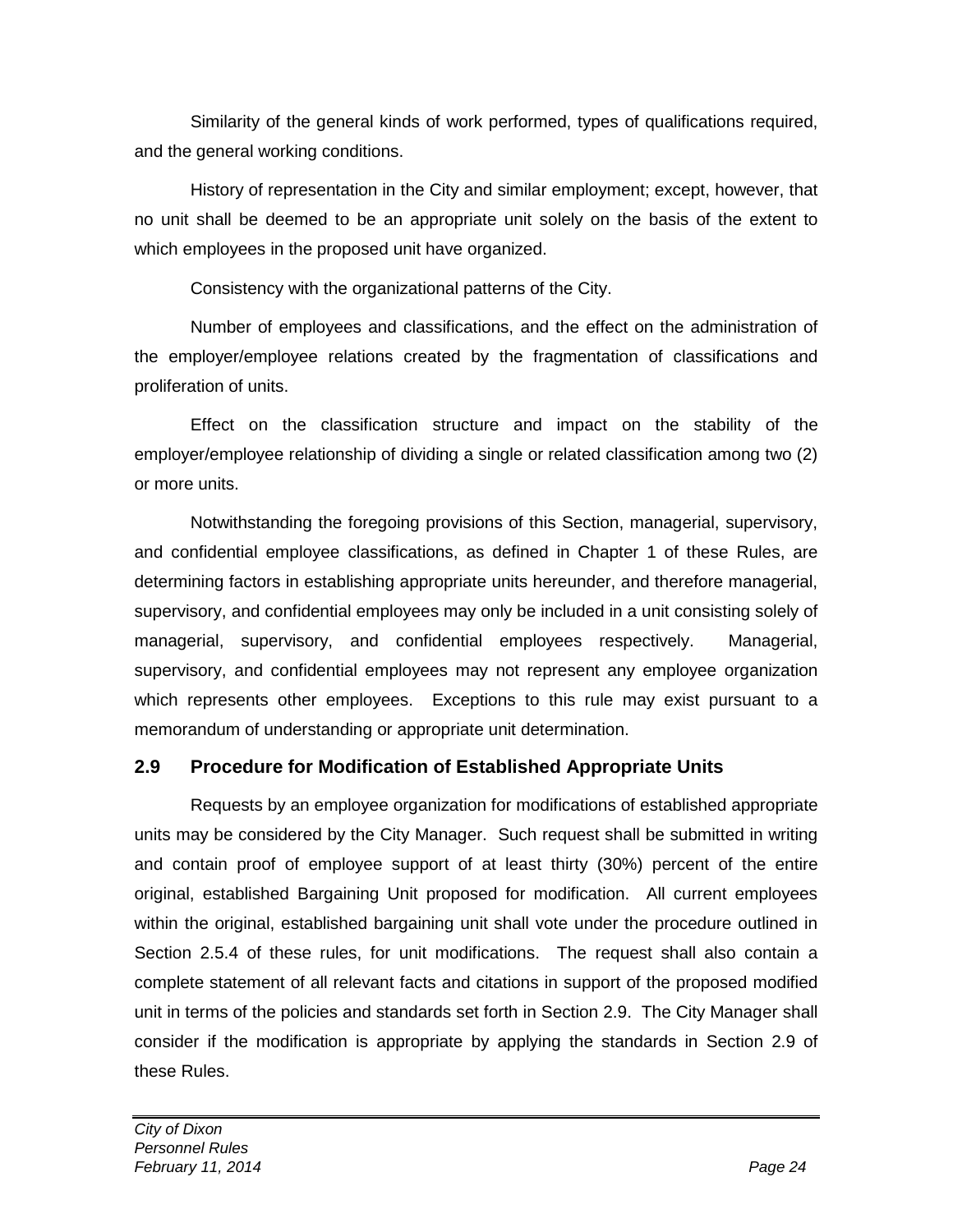If an affirmative determination is made by the City Manager, he/she shall so inform the petitioning employee organization, shall give written notice of such request for modification to the employees in the unit, and shall take no action on said request for thirty (30) days thereafter. In the event that the petitioning employee organization provides proof of employee support in excess of seventy percent (70%), the City Manager may waive the waiting period and respond affirmatively to the modification request and proceed with the election pursuant to Section 2.5.4 of these Rules.

If an affirmative determination is not made by the City Manager, he/she shall offer to consult with such petitioning employee organization. If such determination thereafter remains unchanged, the City Manager shall inform the employee organization that it may appeal such determination in accordance with Section 2.11 of these Rules.

The City Manager may propose that an established unit be modified. The City Manager shall give written notice of the proposed modification(s) to any affected employee organization and shall consult concerning the proposed modification(s), at which time all affected employee organizations shall be heard. Any requests for information from an affected employee organization shall be responded to within ten (10) days of the request. Thereafter, the City Manager shall determine the composition of the appropriate unit or units in accordance with the factors outlined in Section 2.9, and shall give written notice of such determination to the affected employee organizations. The City Manager's determination may be appealed as provided in Section 2.11. If a unit is modified pursuant to the motion of the City Manager hereunder, employee organizations may thereafter file recognition petitions seeking to become the Exclusively Recognized Employee Organization for such new appropriate unit or units pursuant to Section 2.5.1.

An appropriate unit may be modified to include a new position at the time the classification description is adopted by the City Council. The City Manager and unit representative may agree to dispense with all of the requirements as set forth in this section in the event that the proposed modification not so complex as to warrant such formality.

# <span id="page-35-0"></span>**2.10 Appeal Procedure**

An employee organization aggrieved by an appropriate unit determination or modification of the City Manager, may within ten (10) days of notice of the City Manager's determination, appeal such determination to the City Council for final decision.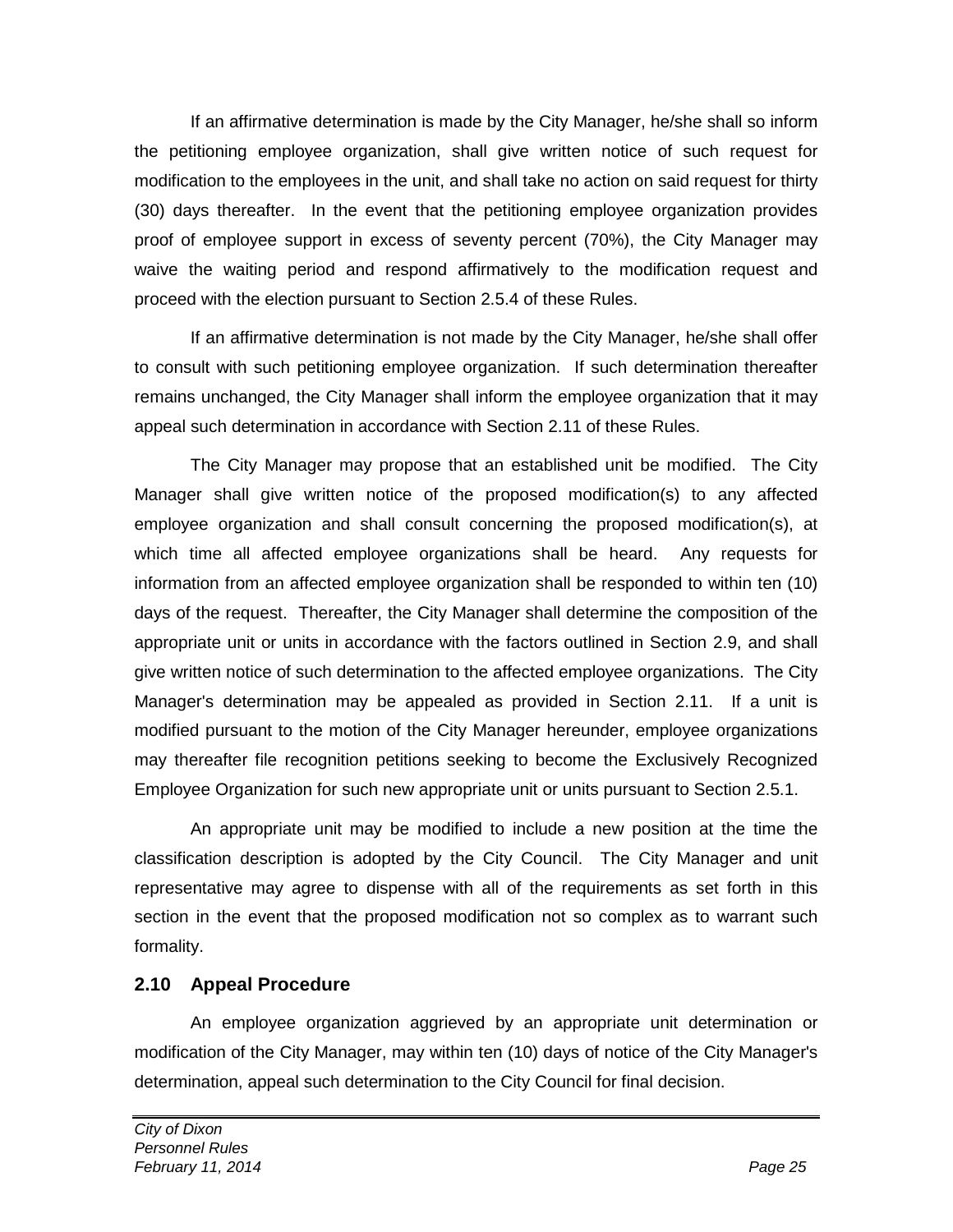An employee organization aggrieved by a determination of the City Manager that an exclusive recognition petition (Section 2.5.1); challenging petition (Section 2.5.3); decertification petition (Section 2.7); or modification petition (Section 2.9) had not been filed in compliance with the applicable provisions of this Chapter may, within ten (10) days of notice of such determination, appeal to the City Council for final decision.

Appeals to the City Council shall be filed in writing with the City Clerk, and a copy served on the City Manager. The City Council shall begin to consider the matter within thirty (30) days of the filing of the appeal. The decision of the City Council determining the substance of the dispute shall be final and binding.

### **2.11 Memorandum of Understanding**

If agreement is reached by the representatives of the City and an Exclusively Recognized Employee Organization, they shall jointly prepare a written memorandum of such understanding and present it to the City Council for ratification. The Memorandum of Understanding will not become effective and binding until and unless the City Council ratifies it.

### **2.12 Payroll Deductions**

An Exclusively Recognized Employee Organization may request that payroll deductions be made for payment of organization membership dues. The providing of such service to the Exclusively Recognized Employee Organization by the City shall be contingent upon and in accordance with the provisions of the Memorandum of Understanding and must be approved in writing by each employee on a payroll deduction authorization card provided by the City.

#### **2.12.1 Construction**

Nothing contained herein shall be construed to deny to any person or employee any rights guaranteed by law or nor shall the rights, powers, and authorities of the City be modified or restricted hereby.

# **2.13 Severability**

If any provision contained herein, or the application of such to any person or circumstance, be held invalid, the remainder thereof or the application to persons or circumstances other than those as to which it was held invalid, shall not be affected thereby.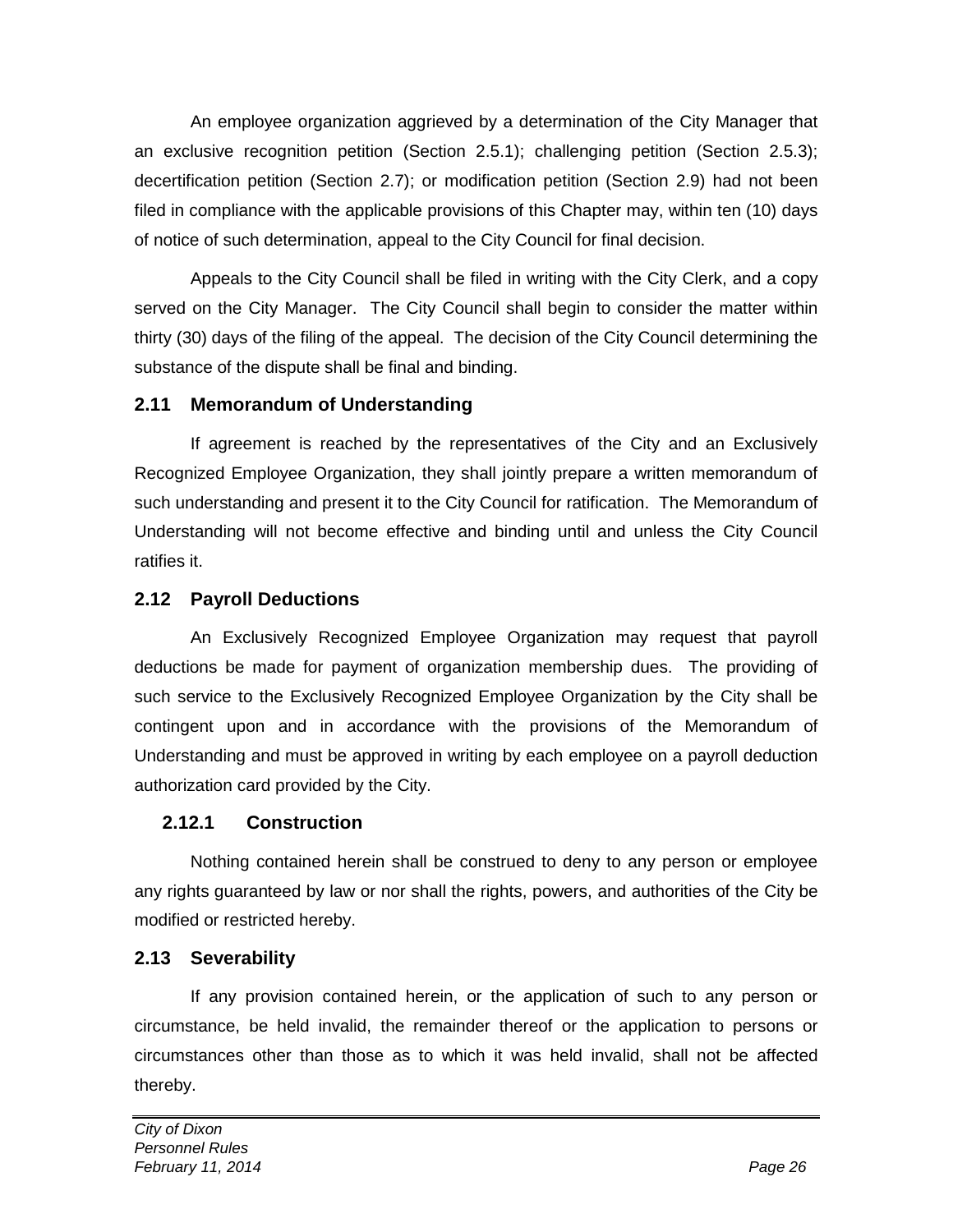#### **2.14 Individual Representation**

Nothing contained herein shall deny an individual the right to negotiate his/her own agreement or to enforce such individual employment agreement.

#### **2.15 Impasse Procedures**

- (a) **Applicability**. The provisions of this section shall apply to disputes between the City and an employee organization pertaining to matters within the scope of representation under the Meyers-Milias-Brown Act regarding matters contained in or proposed for a memorandum of understanding, which remain unresolved following good faith negotiations. This section also shall apply to any other disputes that are required by law to be submitted to mandatory non-binding factfinding under California Government Code section 3505.4 et seq.
- (b) **Declaration of Impasse and Scheduling of Impasse Meeting**. If the meet and confer process has reached an impasse as defined in this Resolution, either party may declare impasse and invoke impasse procedures by submitting to the other a written declaration of impasse, together with a statement in detail of its position on all disputed issues. An impasse meeting shall then be scheduled by the Employee Relations Officer. The purpose of such impasse meeting shall be:
	- 1. To identify and specify in writing the issue or issues that remain in dispute;
	- 2. To review the position of the parties in a final effort to resolve such disputed issue or issues; and
	- 3. If the dispute is not resolved, to discuss arrangements for the utilization of the impasse procedures provided herein.
- (c) **Option for Mediation**. If the parties agree to submit the dispute to mediation, and agree on selection of a mediator, the dispute shall be submitted to mediation. All mediation proceedings shall be private. The mediator shall make no public recommendation, nor take any public position at any time concerning the issues. If the parties do not agree to utilize mediation and agree on a mediator within ten (10) days following the date that either party provided the other with a written notice of a declaration of impasse, the dispute shall not be submitted to mediation; and the exclusive representative will have the option to request fact finding in accordance with Section 2.15(d)(2), below.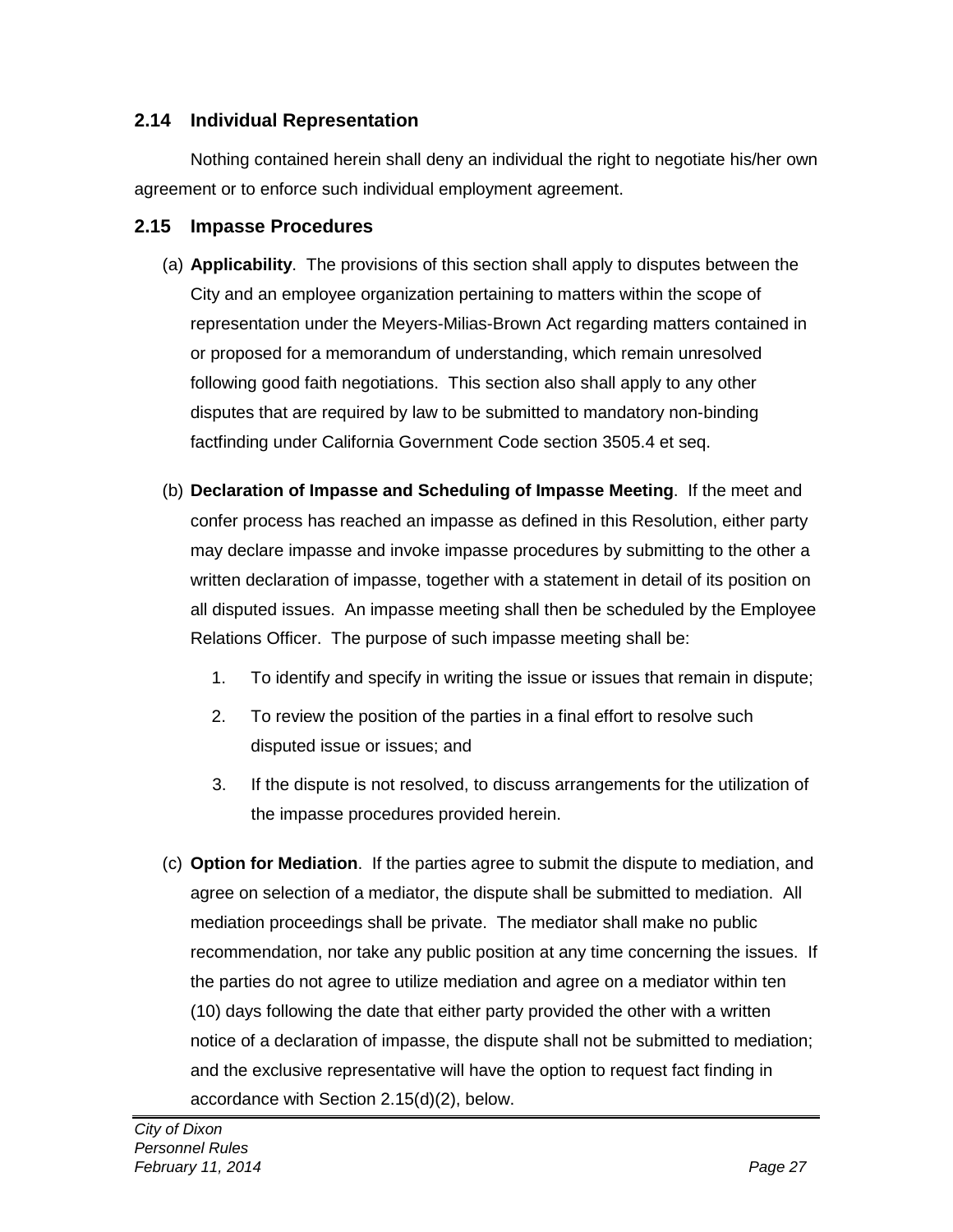- (d) **Request for Factfinding**. An exclusive representative may request that the parties' differences be submitted to a factfinding panel pursuant to California Government Code section 3505.4. Such a request may be filed with the California Public Employment Relations Board:
	- 1. Not sooner than thirty (30) days, but not more than forty-five (45) days, following the appointment or selection of a mediator pursuant to the parties' agreement; or
	- 2. If the parties' dispute is not submitted to mediation, not later than thirty (30) days following the date that either party provides the other with a written notice of a declaration of impasse.

#### (e) **Selection of the Members of the Factfinding Panel**.

- 1. *Unilaterally Selected Members*. The City and the employee organization shall each unilaterally designate one panel member. In accordance with Government Code section 3505.4(a), these selections shall be made within five (5) days of the City receiving an employee organization's written request for factfinding.
- 2. *Chairperson*. In accordance with PERB Regulation 32804, PERB will, within five (5) days of determining that a request for factfinding is sufficient, provide the parties with a list of seven (7) neutral factfinders.
	- a. Mutual Agreement on a Chairperson
		- i. Use of a Binding Strike Process. The parties may agree at any time, either before or after receiving the list, to reach mutual agreement on a chairperson by using the list to participate in a strike process, the results of which will be binding upon the parties. Should the parties agree to use a binding strike process, the individual selected as a result of this process shall be considered by both parties to be "mutually agreed upon" under Government Code section 3505.4(b) and PERB Regulation 32804.
		- ii. Agreement Through Other Means. If the parties do not agree to use a binding strike process, the parties may otherwise mutually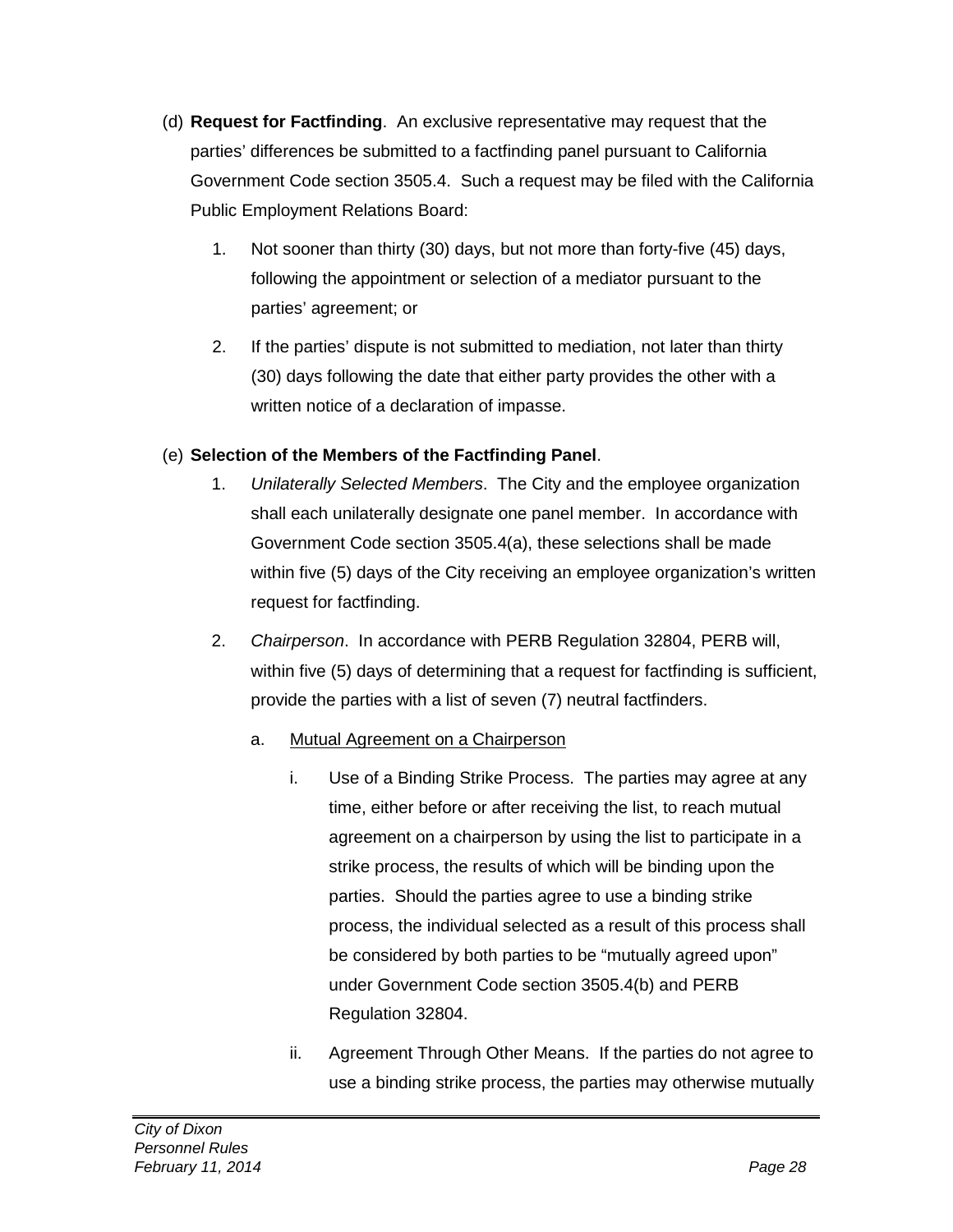agree to designate as chairperson any individual from the list provided by PERB; or any other individual.

- b. Default Designation of a Chairperson by PERB. In the event the parties do not notify PERB within five (5) working days (days on which PERB is officially open for business) that they have mutually agreed upon a person to chair the panel (either by using a binding strike process or otherwise), PERB will designate one of the seven persons on the list.
- c. Mutual Agreement May Override PERB Designation. In accordance with Government Code section 3505.4(b), the parties may, within five (5) days of PERB's designation of a chairperson, notify PERB that the parties have mutually agreed on a chairperson (either by using a binding strike process or otherwise) in lieu of the individual previously selected by PERB.
- (f) **Confidential Hearings and Deliberations of Factfinding Panel**. Unless otherwise mandated by state law, hearings before the factfinding panel and deliberations of the factfinding panel shall be confidential and closed to the public.
- (g) **Considerations for Factfinding Panel**. In addition to specific criteria that the factfinding panel must consider by law, the panel shall consider, weigh, and be guided by the following additional criteria:
	- a. The City's ability to meet the total cost of the contract from current and projected on-going City revenues;
	- b. The costs to the City of funding all city services, programs and activities, including but not limited to costs related to personnel, contracts, liabilities, debt service, supplies and materials, maintenance of appropriate reserves as provided by City policy, and infrastructure maintenance and improvements as determined by the Council;
	- c. The City's ability to recruit and retain employees;
	- d. The total compensation, and rate of increase or decrease in total compensation, for other City bargaining units and unrepresented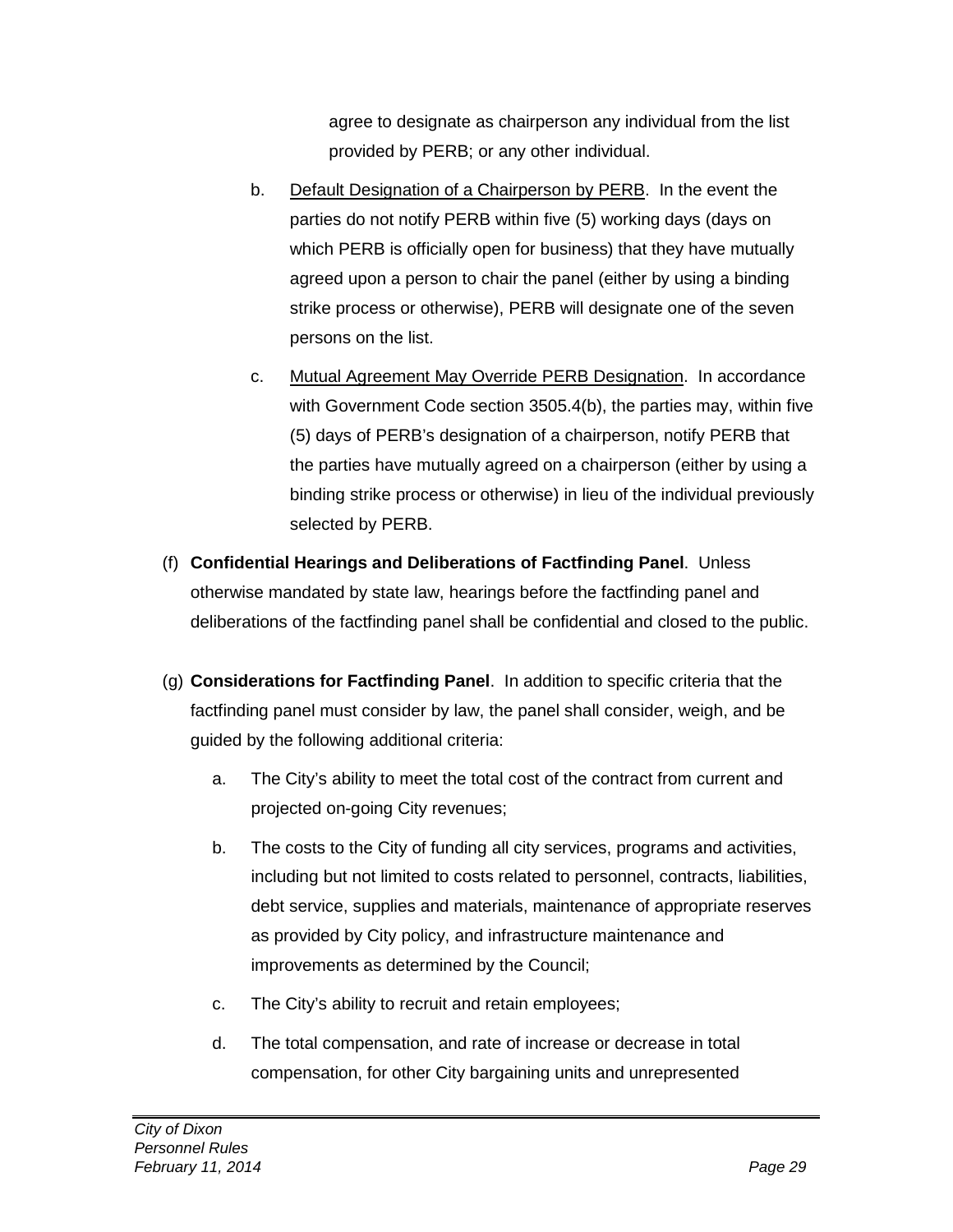employees, excluding any special adjustments specific to a classification or subset of a unit;

- e. Overall City goals and policies related to employee compensation and benefits and other terms and conditions of employment; and
- f. The economic climate and fiscal health of the State of California and the nation as a whole.
- (h) **Factfinding Report and Recommended Terms of Settlement**. The factfinding panel shall limit its findings and recommendations to matters within the scope of representation, unless the parties mutually agree in writing to submit additional issues to the panel that are non-mandatory subjects. The City shall make the Panel's findings and recommendations publicly available within ten (10) days of receiving them.
- (i) **Implementation of Last, Best and Final Offer**. Upon the exhaustion of the impasse procedures described herein, but no earlier than ten (10) days after the issuance of the Factfinding Panel's issuance of its written findings and recommended terms for settlement, and after the City has held a public hearing regarding the impasse, the City may implement is last, best and final offer.
- (j) **Waiver of Factfinding**. Notwithstanding any other provision of this section, the employee organization may choose not to engage in factfinding or to discontinue factfinding at any time after a declaration of impasse by either party by notifying the City in writing that it waives its right to engage in and/or complete the factfinding process. Written waivers shall be irrevocable. Upon receiving a waiver from the employee organization, the City may implement its last, best and final offer after holding a public hearing regarding the impasse.
- (k) **Labor Actions Prohibited Before Completion or Waiver of Factfinding**. In addition to any other rule, policy, or legal constraint on strikes or concerted work actions, members of employee organizations shall not strike or engage in similar concerted action (including sympathy strikes) until the parties are at impasse and the factfinding panel has issued its findings and recommendations or the employee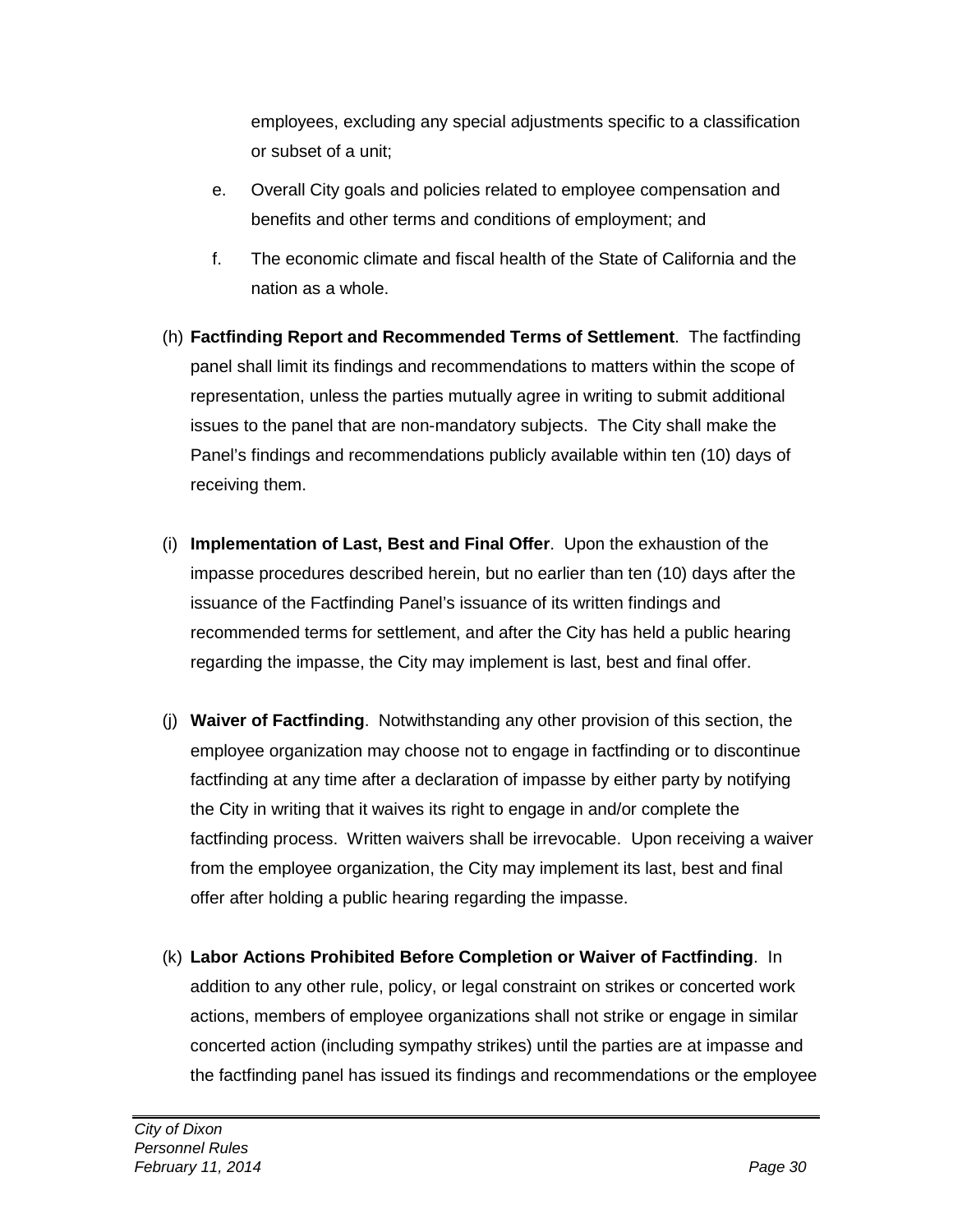organizations has submitted written notice to the City waiving its right to factfinding.

- (l) **Severability**. If any subsection, sentence, clause, or phrase of this section is for any reason held to be invalid or unconstitutional by a decision of any court of competent jurisdiction, such decision shall not affect the validity of the remaining portions of the section. The City Council declares that it would have approved this section and each and every subsection, sentence, clause, or phrase not declared invalid or unconstitutional without regard to whether any portion of the section would be subsequently declared invalid or unconstitutional.
- (m)**Operative Date; Expiration; Transition**. This section shall be operative January 1, 2012. It shall remain operative only so long as mandatory non-binding factfinding under Government Code section 3504.5 et seq. (or any subsequent applicable law or regulation) is required for the City under these rules. If at any time and for any reason the City is no longer subject to mandatory factfinding, this section shall expire immediately and automatically and shall have no further force and effect.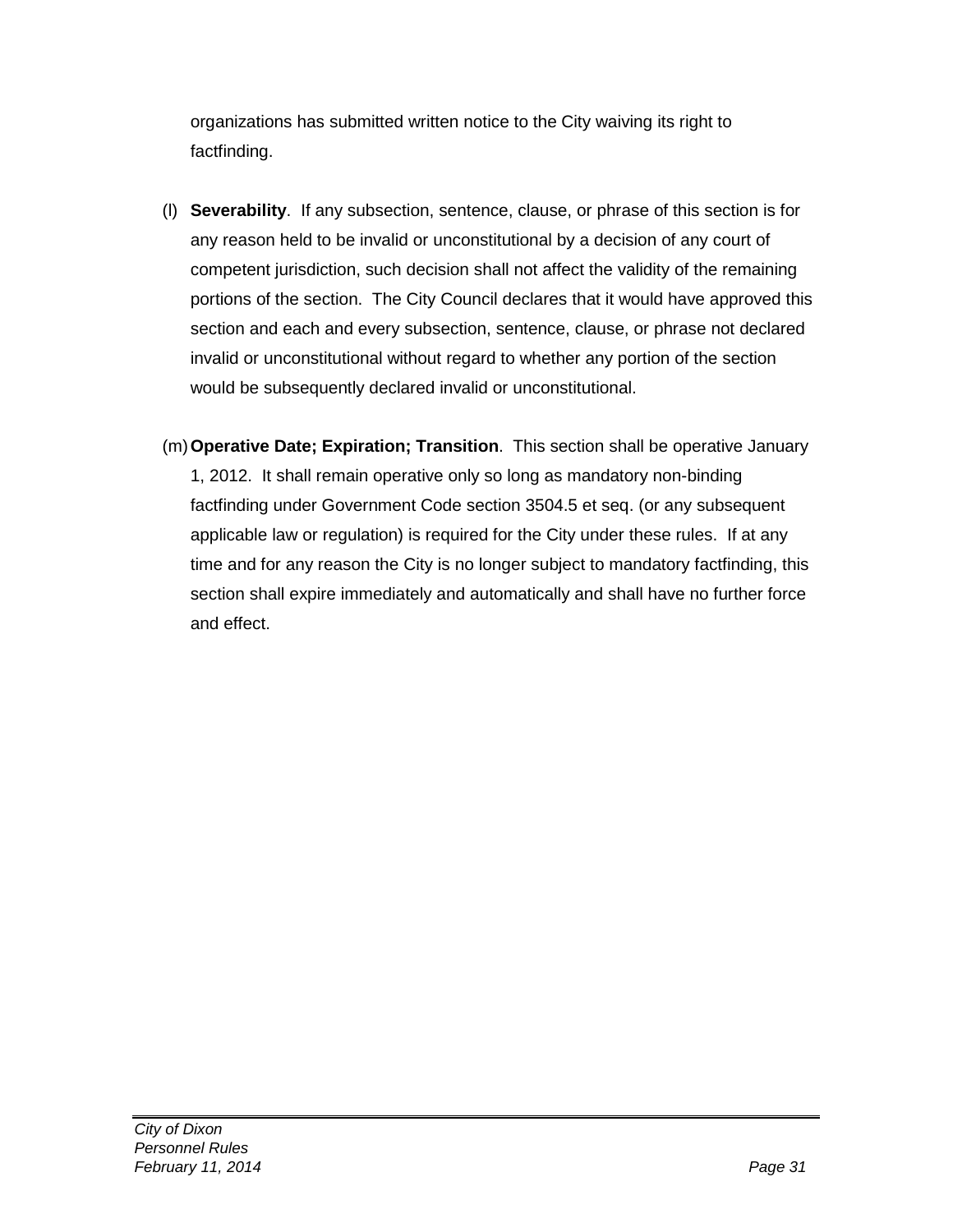#### **Chapter 3. PERSONNEL PRACTICES**

#### **3.1 Purpose**

The primary purpose of this Chapter is to ensure the furtherance of personnel activities and transactions on the sole basis of merit and competence, in the best interest of the City, and without regard to personal, political, or other extraneous matters. Any technique or procedure used in recruitment and selection of employees shall be designed to measure only the job-related qualifications of applicants. In the event that the personnel practices outlined herein conflict with an employment agreement or Memorandum of Understanding, the Memorandum of Understanding or employment agreement shall prevail.

#### **3.2 Fair Employment Practices**

No person in the employment of the City or seeking employment thereby shall be appointed, reduced, or removed, or in any way favored or discriminated against because of gender, sexual orientation, religious creed, age, color, national origin, ancestry, physical or mental disability, medical condition, marital status, or political affiliation. The City shall adopt Affirmative Action and Sexual Harassment policies to help ensure Fair Employment practices. The City shall ensure that all employment practices are in compliance with the Americans With Disabilities Act and the Fair Employment and Housing Act.

#### **3.3 Nepotism Policy**

It is the policy of the City not to discriminate in its employment and personnel actions with respect to its employees, prospective employees, and applicants on the basis of familial or marital status. No employee, prospective employee, or applicant shall be improperly denied employment or benefits of employment on the basis of familial or marital status with another employee or official of the City.

Notwithstanding the above, and consistent with these Rules, the City reserves the right to reasonably regulate for reasons of supervision, safety, security, or morale, to avoid conflicts of interest in employment among relatives working in the same department, division, facility, or unit. The placement of one relative under the direct supervision of his/her relative shall not occur.

For purposes of this policy, a relative shall be defined as a spouse, registered domestic partner, child, stepchild, brother, sister, half-brother, half-sister, parent,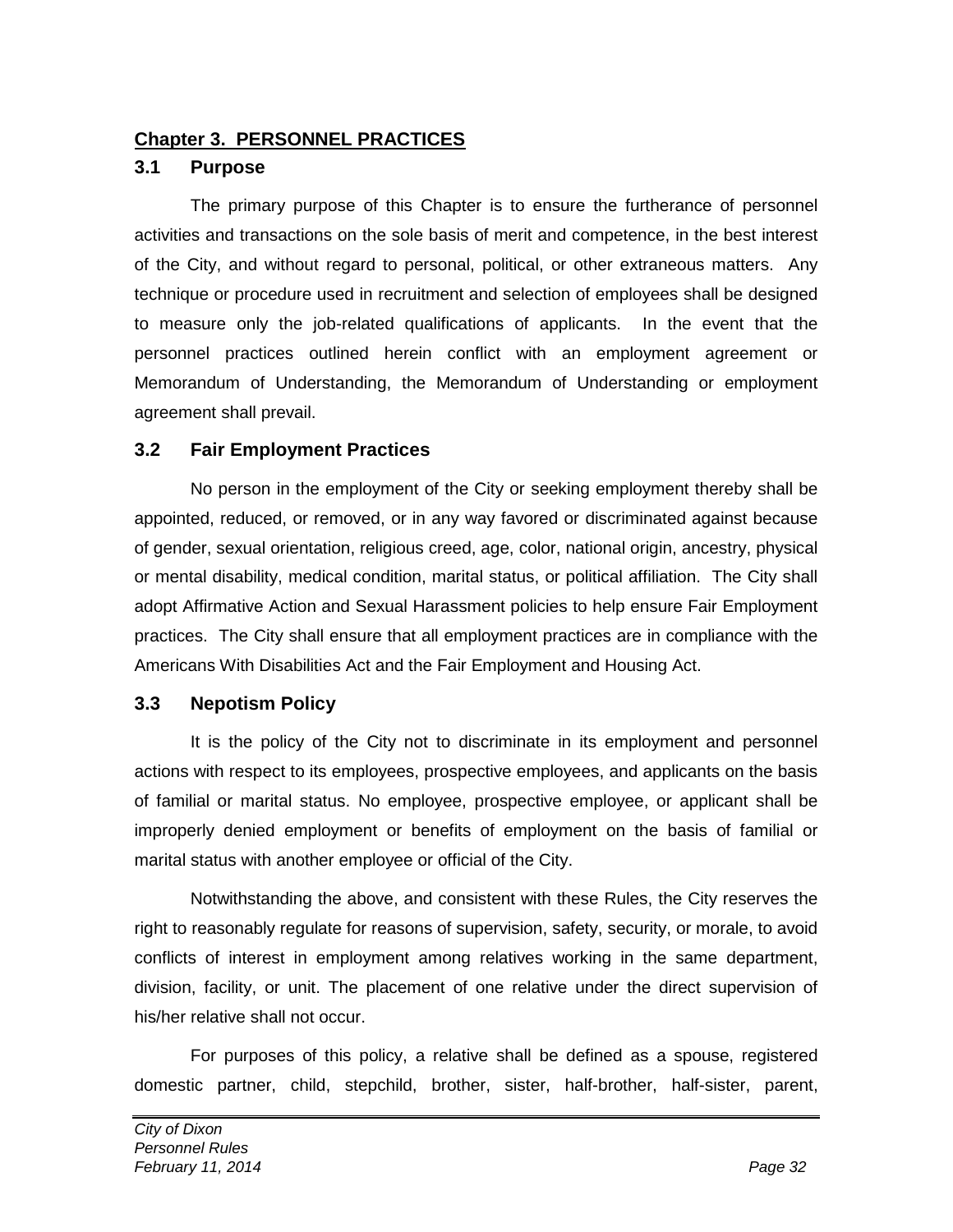stepparent, grandparent, grandchild, aunt, uncle, cousin, niece, nephew, parent-in-law, brother-in-law, sister-in-law or any other individual related by blood, adoption, marriage, or domestic partnership.

A conflict of interest in employment arises when:

- (a) one party to a relationship is responsible for or participates in making decisions or recommendations regarding the employment status, promotion, assignment, performance evaluation or other personnel decision affecting the other party of that relationship;
- (b) one party to a relationship is under the direct supervision of the other party of that relationship;
- (c) the relationship would make it difficult for the employee with decision making responsibility to be objective; or
- (d) an applicant who has a relative already in the City's employment who is privy to confidential personnel matters when the relationship may compromise confidential information.

#### **3.4 Classification Description and Salary Range**

Each position in the City shall be assigned to an appropriate classification. For each classification, a written description of the classification shall be prepared by the Human Resources Director and approved by the City Manager. The description shall include the official title of the classification and the minimum qualifications required for admission in the classification.

Classification descriptions shall be interpreted in their entirety in relation to others within the City. They shall be descriptive and delineate the essential and marginal functions of the position. However, they are neither exclusive or inclusive of any and all duties expected to be performed by the incumbent in such classification.

Classification descriptions shall not be construed as limiting the duties and responsibilities of any other classifications, nor shall such description limit or modify the authority of any Department Head or of the City Manager to assign duties and to direct and control the work of employees of the City.

A recommended salary range shall be submitted by the Human Resources Director for consideration of the City Manager, who will in turn seek City Council approval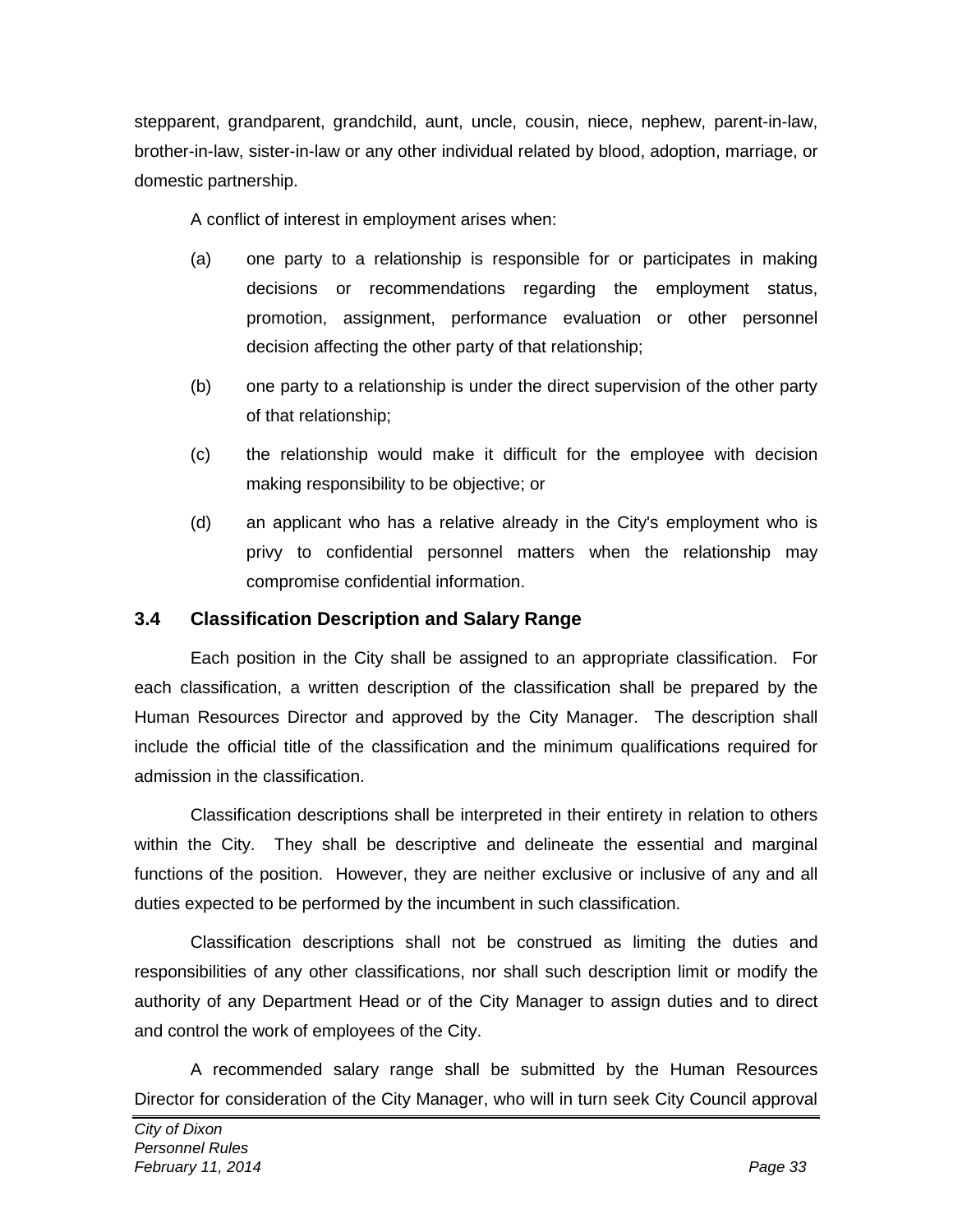for its adoption. The salary range shall be based on the duties and responsibilities of the classification, the requirements as to education, experience and knowledge, internal alignment, and labor market considerations.

The Human Resources Director shall be allowed to periodically perform maintenance updates to classification descriptions. Such updates shall be for the purpose of clarifying language and reformatting the description. The maintenance updates will not include a change in duties and responsibilities or qualifications.

### **3.4.1 Classification Plan**

The Human Resources Director shall submit to the City Manager a classification plan. The classification plan shall be an alphabetical listing of all classifications in the City with the respectively assigned salary ranges. The classification plan may be amended from time to time.

# **3.4.2 Classification Plan Administration**

The letters, "A", "B", "C", "D", and "E" respectively denote the five (5) steps in the salary range for each classification in the classification plan. Exceptions to this are in Public Safety positions where, as a function of time in grade, police and fire personnel can advance to "F" step as part of the classification plan specific to those fields of work, and Temporary/Seasonal positions, which have up to three (3) steps in the salary range for each classification.

# **3.4.2.1 In General**

Newly appointed employees shall generally be employed at the first step of the salary range for the particular classification to which the appointment is made. The City Manager has the discretion to appoint a new employee at a step higher than "A" upon the recommendation of the initiating Department Head. Advancement within a salary range shall not be automatic, but is based upon merit. Advancement shall be granted only upon the completion of a performance evaluation of at least an overall "satisfactory" rating and upon the affirmative recommendation of the Department Head and approval of the City Manager pursuant to section 3.10. Normally, and as a general rule, upon progress and productivity, employees shall be considered for an increase in salary according to the following schedule: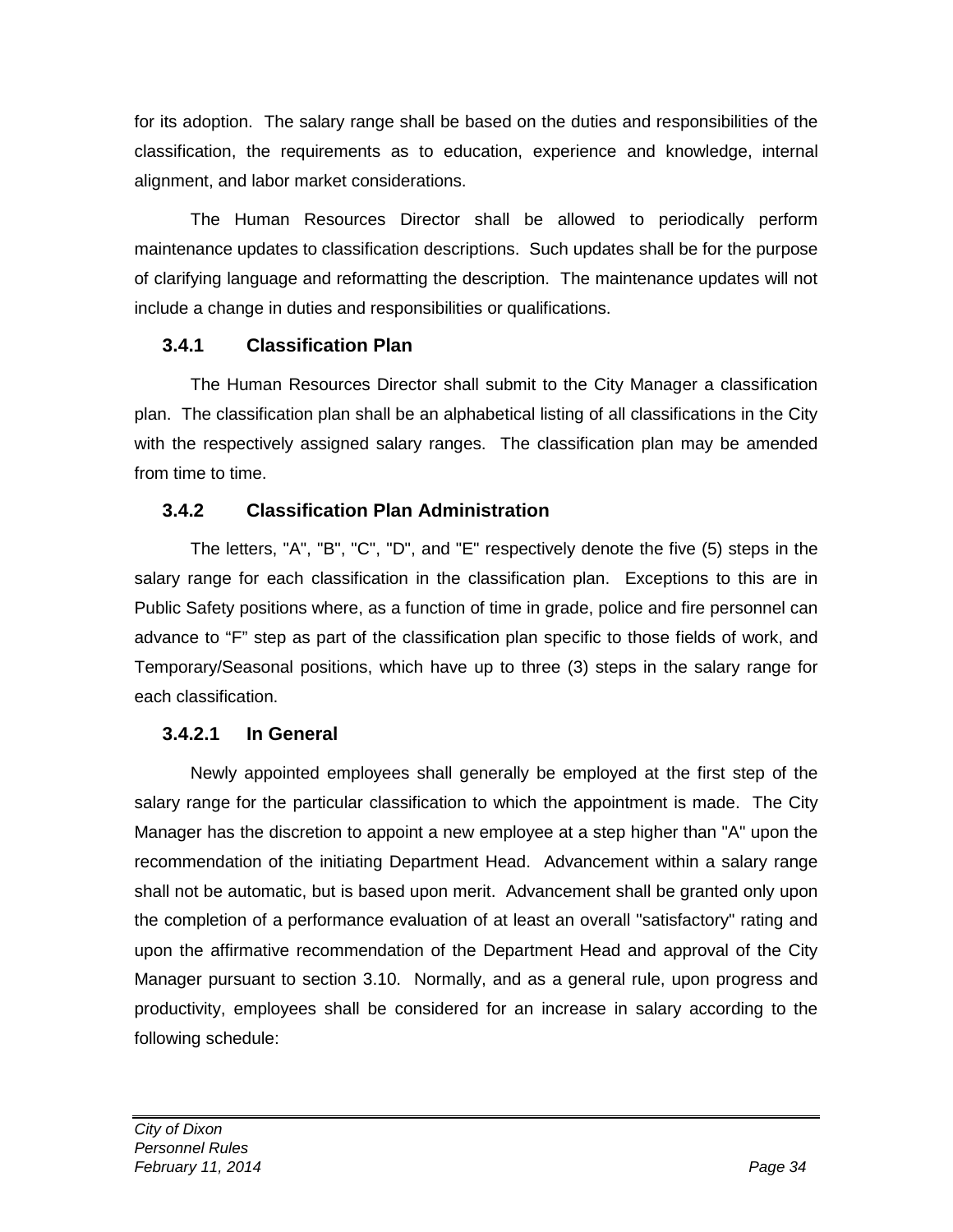Step "A" shall be paid upon initial appointment to the City for a period of six (6) months, except when another step is indicated as the beginning pay step.

After satisfactory completion of six (6) months service in Step "A", employees may be considered for an increase to Step "B"; provided, however, that employees appointed at other than Step "A" may not be considered for increase to the next higher step until the satisfactory completion of twelve (12) months of service.

After satisfactory completion of twelve (12) months of service in Step "B", employees may be considered for increase to Step "C".

After satisfactory completion of twelve (12) months service in Step "C", employees may be considered for increase to Step "D".

After satisfactory completion of twelve (12) months service in Step "D", employees may be considered for increase to Step "E".

The City Manager may, in his/her sole discretion, grant step increases prior to the completion of the in-grade eligibility requirements set forth above. The basis for such action shall be for outstanding service (as opposed to satisfactory) as demonstrated by Department Head recommendations and performance ratings.

#### **3.4.2.2 Salary on Appointment**

A newly appointed employee is generally employed at the minimum salary for the classification in which he/she is hired. The City Manager has the discretion to appoint a new employee beyond the minimum salary for the classification.

Advancement within the salary range shall not be automatic, but shall be granted only upon the completion of a performance evaluation and upon the approval of the City Manager. If an employee is initially appointed at the minimum salary for the range, he/she will normally be considered for a salary increase effective six (6) months after the appointment date.

#### **3.4.2.3 Effect of Leave of Absence**

Leaves of absence without pay exceeding eleven (11) consecutive work days shall cause the employee's date for advancement to the next step to be postponed by one (1) month. Leaves of absence with pay shall, on the thirty-first (31) day of the leave, be treated in the same manner as leaves of absence without pay with respect to the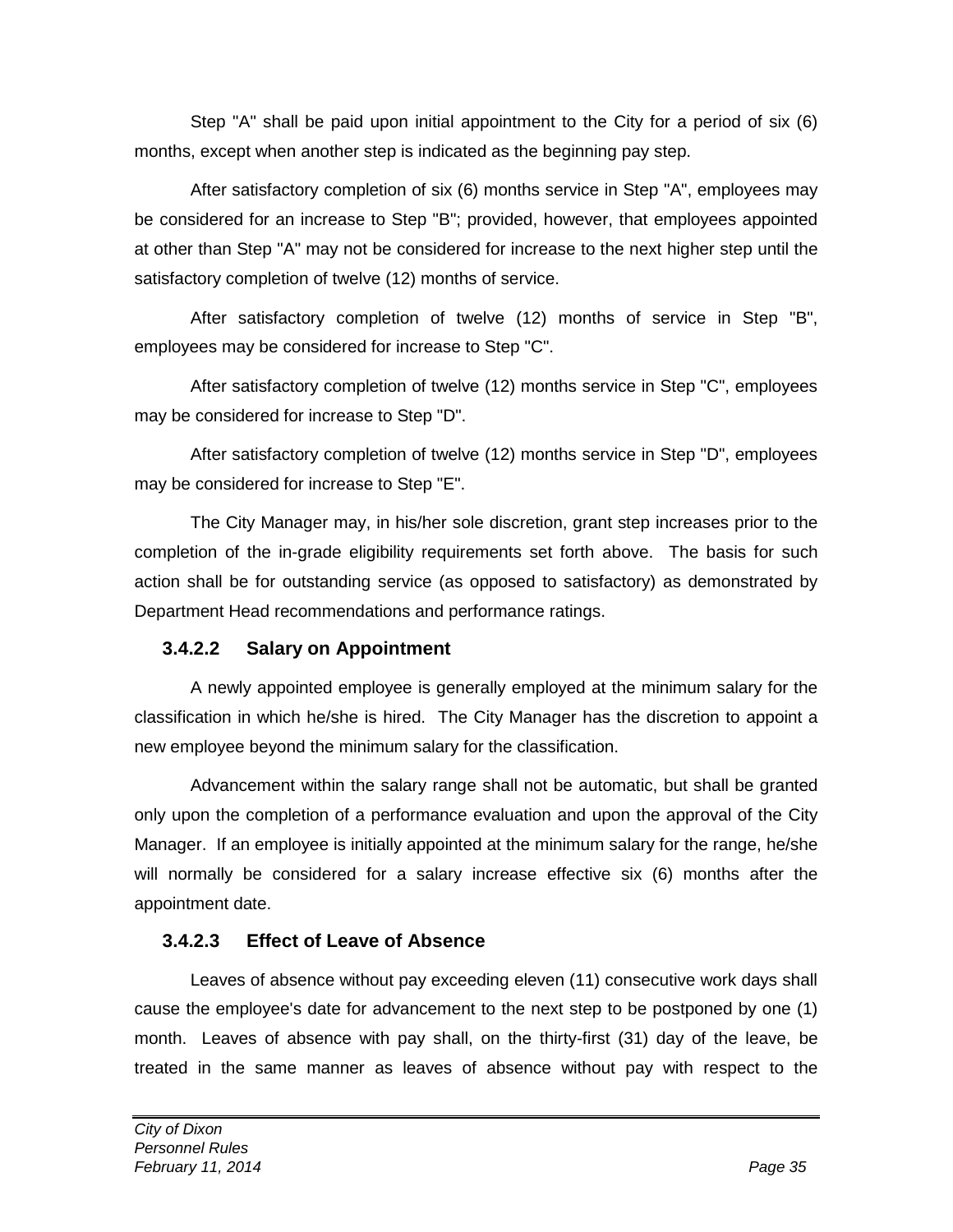postponement of a step advance. This section shall not apply to employees on Family and Medical Leave.

#### **3.4.2.4 Part Time Employees**

Regular part time employees may be eligible for an increase when their equivalent length of service meets the provisions indicated above.

#### **3.5 Recruitment**

### **3.5.1 Announcement**

All recruitments for classification vacancies within the City shall be publicized by such methods as the Human Resources Director deems appropriate, consistent with City standards. Special recruiting shall be conducted, if necessary, to ensure that all segments of the community are aware of the forthcoming examination(s). Announcements shall specify the title and compensation of the classification; the nature of the work to be performed delineating the essential and marginal functions of the job; the minimum qualifications for the classification; the manner of making application; the examination components; and other pertinent information.

# **3.5.2 Applications**

Every applicant for examination shall file a formal, signed City of Dixon employment application. Other methods of acceptable application due to an applicant's disability will be considered. Application forms shall require information covering training, experience, and other pertinent information as required by the Human Resources Director. The Human Resources Director may also require applicants to submit additional job related information.

# **3.5.3 Examinations**

Examinations for the establishment of eligibility lists shall be competitive and by such character shall test and determine the qualifications, fitness, and ability of competitors to perform the essential functions of the classifications for which they seek appointment.

The examination may include an investigation of character, personality, education, experience, criminal history, credit bureau, drug & alcohol and any tests of intelligence,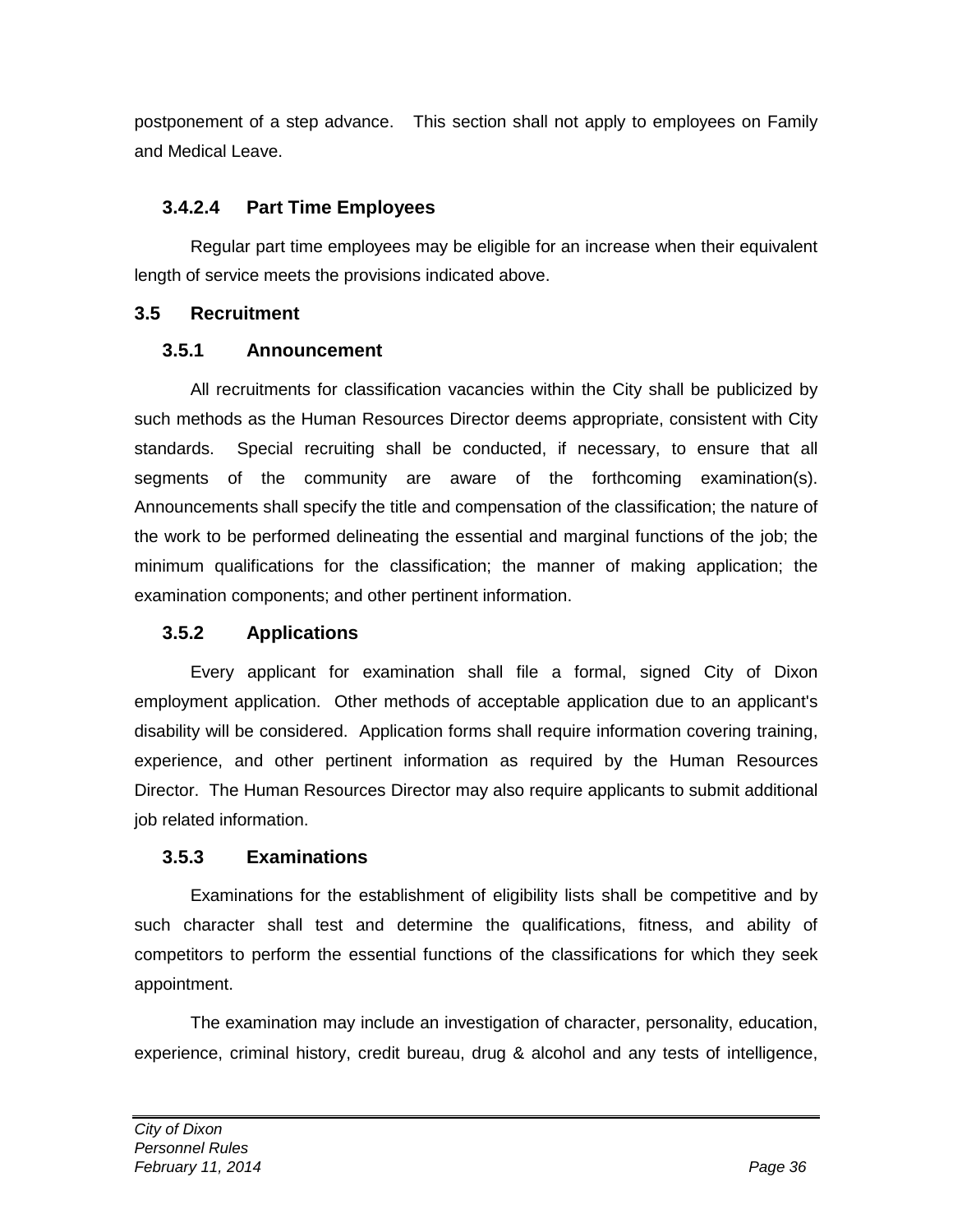capacity, technical knowledge, manual skill, or job-related physical fitness that the Human Resources Director deems appropriate.

The Human Resources Director shall designate the procedure, time, place, and type of examination, the conditions under which it may be conducted, and the individual or competent agency who will conduct the examination. The City will make every reasonable effort to accommodate disabled applicants in the administration of employment tests. Examinations may be promotional, open, or continuous as directed by the Human Resources Director. In making a decision regarding the type of examination, the Human Resources Director will consider the availability of qualified interested personnel in the City workforce, the possible Affirmative Action implications, and the need for expediency in filling the position.

#### **3.5.3.1 Open/Promotional Examinations**

Any person who meets the requirements set forth in the open/promotional examination announcement may compete in open/promotional examinations. The Human Resources Director may adopt and implement objective standards to initially screen applications in order to reduce the number of applicants to a manageable size.

# **3.5.3.2 Promotional Examinations**

Regular and non-regular employees, except temporary employees, who meet the requirements set forth in the promotional examination announcement may compete in a promotional examination announcement.

# **3.5.3.3 Continuous Examinations**

Continuous examinations may be administered periodically for a single classification. Names shall be placed on eligibility lists and shall remain on such lists as prescribed in Section 3.6.

# **3.6 Eligibility Lists**

# **3.6.1 Establishment**

As soon as possible after the completion of an examination, the Human Resources Director shall prepare and maintain an eligibility list consisting of the names of the applicants or employees who qualified in the examination. The names on the list shall be in order based on each applicant's competitive score for the examination process, with the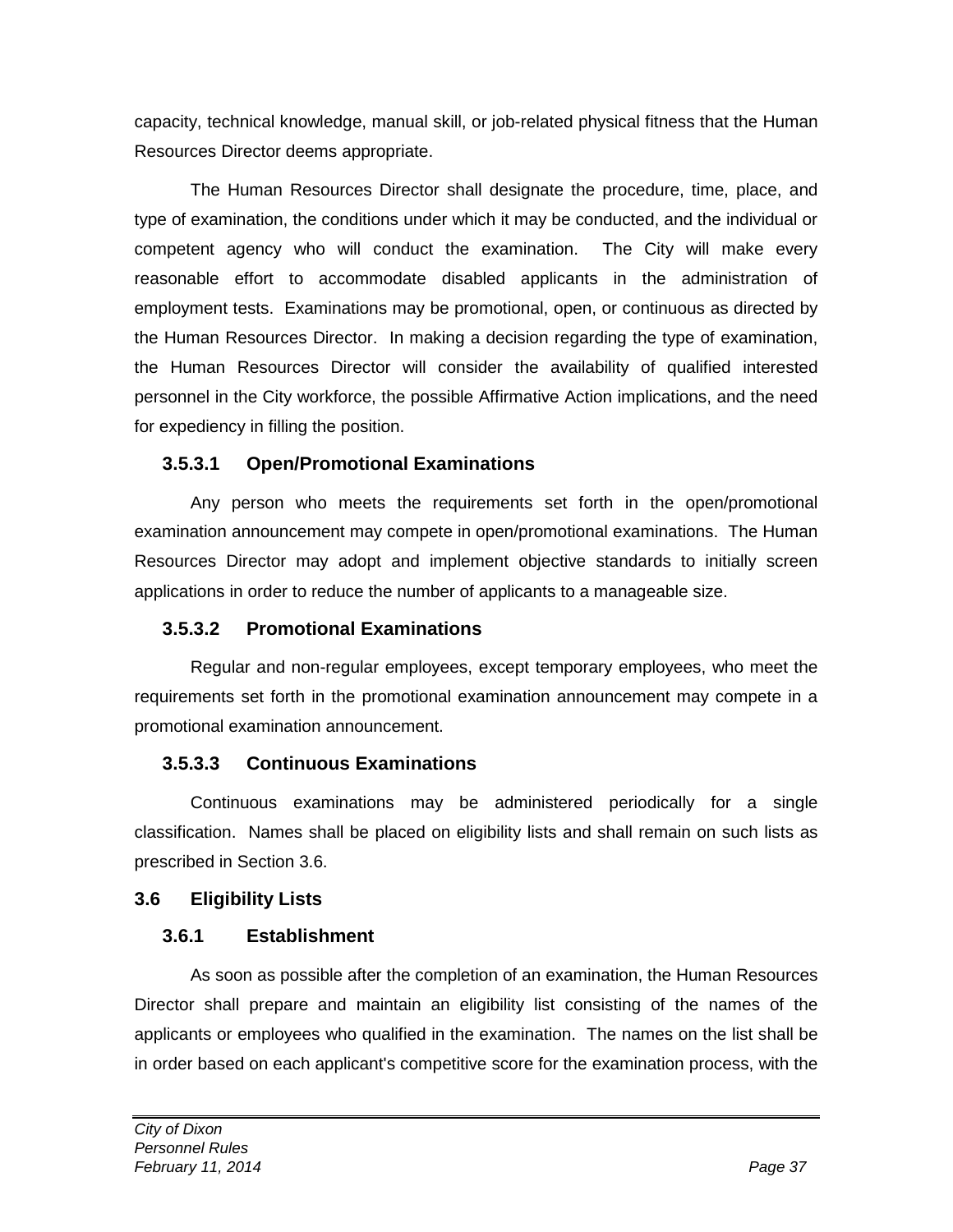highest score being first on the list. Each applicant or employee shall be given notice of the results of his/her examination and ranking on the eligibility list.

Applicants on the eligibility list for a particular classification may be certified by the Human Resources Director for consideration to hire for a classification in an equal or lower salary range in the event that an eligibility list for that classification does not exist, provided that the applicant is qualified. This may be done only with the approval of the City Manager. Applicants will not be removed from the eligibility list pursuant to Section 3.6.3 if they refuse to accept employment in the lower classification.

### **3.6.2 Duration of Lists**

All eligibility lists shall remain in effect until exhausted or abolished by the Human Resources Director for due cause. As a general policy, eligibility lists shall remain in effect for not more than one (1) year. Eligibility lists may remain in effect for more than one (1) year at the City Manager's discretion and upon the recommendation of the Human Resources Director. The Human Resources Director may abolish eligibility lists with three (3) names or less.

# **3.6.3 Removal of Names from Eligibility Lists**

The name of any eligible candidate appearing on an eligibility list may be removed by the Human Resources Director if:

The eligible candidate requests that his/her name be removed,

The eligible candidate fails to provide notification of a change in address,

The eligible candidate fails to attend a scheduled interview,

The eligible candidate declined an interview on two (2) occasions,

The eligible candidate declined an offer of employment,

The eligible candidate was on an eligibility list as a result of a promotional examination and has subsequently left City employment, or

The eligible candidate was on a list for a specialized classification within one department of the City and was determined to be unsuitable by the Department Head.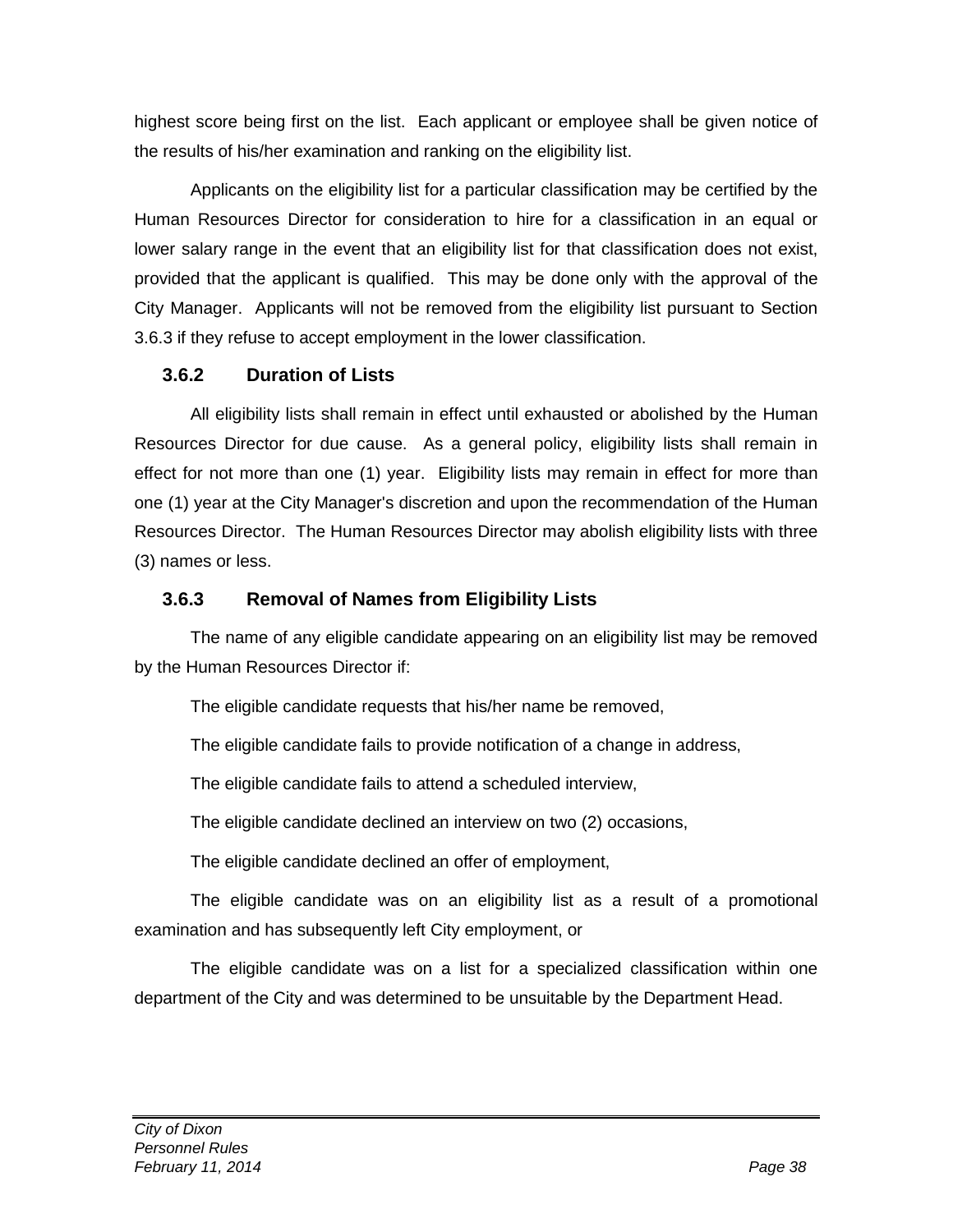#### **3.6.4 Disqualification**

At any point in the recruitment and selection process, the Human Resources Director may refuse to declare an applicant an eligible candidate, or may withhold or withdraw from certification, prior to appointment by the City Manager, anyone who:

Has failed to provide proof of any of the requirements established in the announcement for the classification for which he/she applied,

Has been convicted of a felony of such a nature as to have an adverse effect on the candidate's ability to perform the duties of the position,

Has a history of dismissal from any position in public or private service for any cause which would be a cause for dismissal from City employment,

Has practiced or attempted to practice any deception or fraud in his/her application, examination, or in securing eligibility, or

Is otherwise not qualified for employment.

#### **3.7 Filling Vacancies**

#### **3.7.1 Certification of Eligible Candidates**

Eligible candidates shall be certified by the Human Resources Director to the City Manager based upon their rank order on the eligibility list. The order of candidate placement on the eligibility list shall be determined by a competitive examination ranking process. When a vacancy is to be filled, Department Heads may choose from any name on the list.

#### **3.7.2 Provisional/Acting Appointments**

Upon the recommendation of the Department Head and Human Resources Director, the City Manager may approve provisional or acting appointments of probationary or permanent City employees to higher level positions pending regular appointment in accordance with these rules. Provisional/acting appointments shall be reviewed in six (6) month intervals, up to a maximum of eighteen (18) months. Time served on provisional/acting appointment may be credited to a probationary period when applicable, upon recommendation of the Department Head and approval by the City Manager.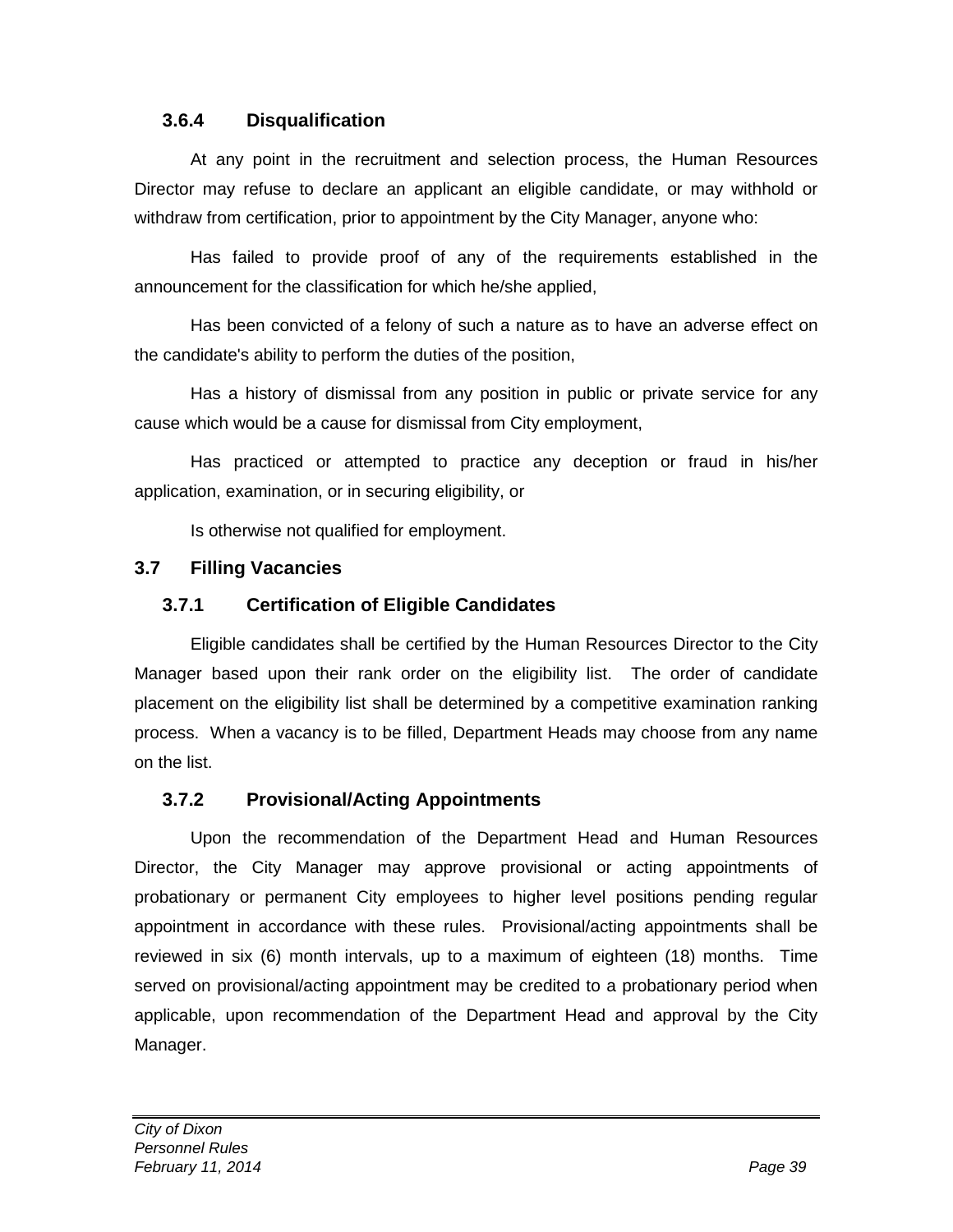# **3.7.3 Temporary Appointment**

Whenever there is a need for a temporary employee, the City Manager may authorize such a position and make an appointment to fill the position. The temporary employee shall occupy an adopted classification and be accorded the hourly salary for that classification. No benefits other than those required by law shall apply to temporary employees. If a temporary employee is thereafter selected for a regular position with the City, the time spent as a temporary appointee shall not be counted toward the fulfillment of the required probationary period. A temporary appointee shall not be employed more than nine hundred ninety-nine hours (999) in any consecutive twelve (12) month period. A temporary employee shall serve at will.

#### **3.7.4 Emergency Appointment**

To meet the immediate requirement of an emergency condition which threatens life, public health, safety, welfare or property, the City Manager may employ such persons as may be needed without regard to these Rules. In no event shall an emergency appointment exceed ten (10) days, be extended, or provide employment of more than ten (10) days in any consecutive twelve (12) month period. Emergency appointments shall not be used in lieu of the other methods of employment. Time spent under such employment shall not be credited toward a probationary period or be used in computing any privileges accrued while employed by the City. Emergency appointees shall be entitled to wages as determined by the City Manager, but shall not be entitled to any other benefits other than those required by law.

#### **3.7.5 Limited Term Appointment**

The City Manager may employ persons in a limited term position in a manner provided by these Rules, subject to any particular requirements of the particular program or funding at issue. An appointment to a limited term position is at will and shall be limited to the term for which the position exists, for which the position is funded, or for which the employee remains eligible to participate in the program by which the position is funded. The term of such appointment shall not exceed two (2) years with the exception of grant funded positions which exceed two (2) years. When the position is no longer necessary, when the funding for the position ceases, or when the employee ceases to be eligible to participate in the program by which the position is funded, whichever occurs first, the employee shall be separated from service.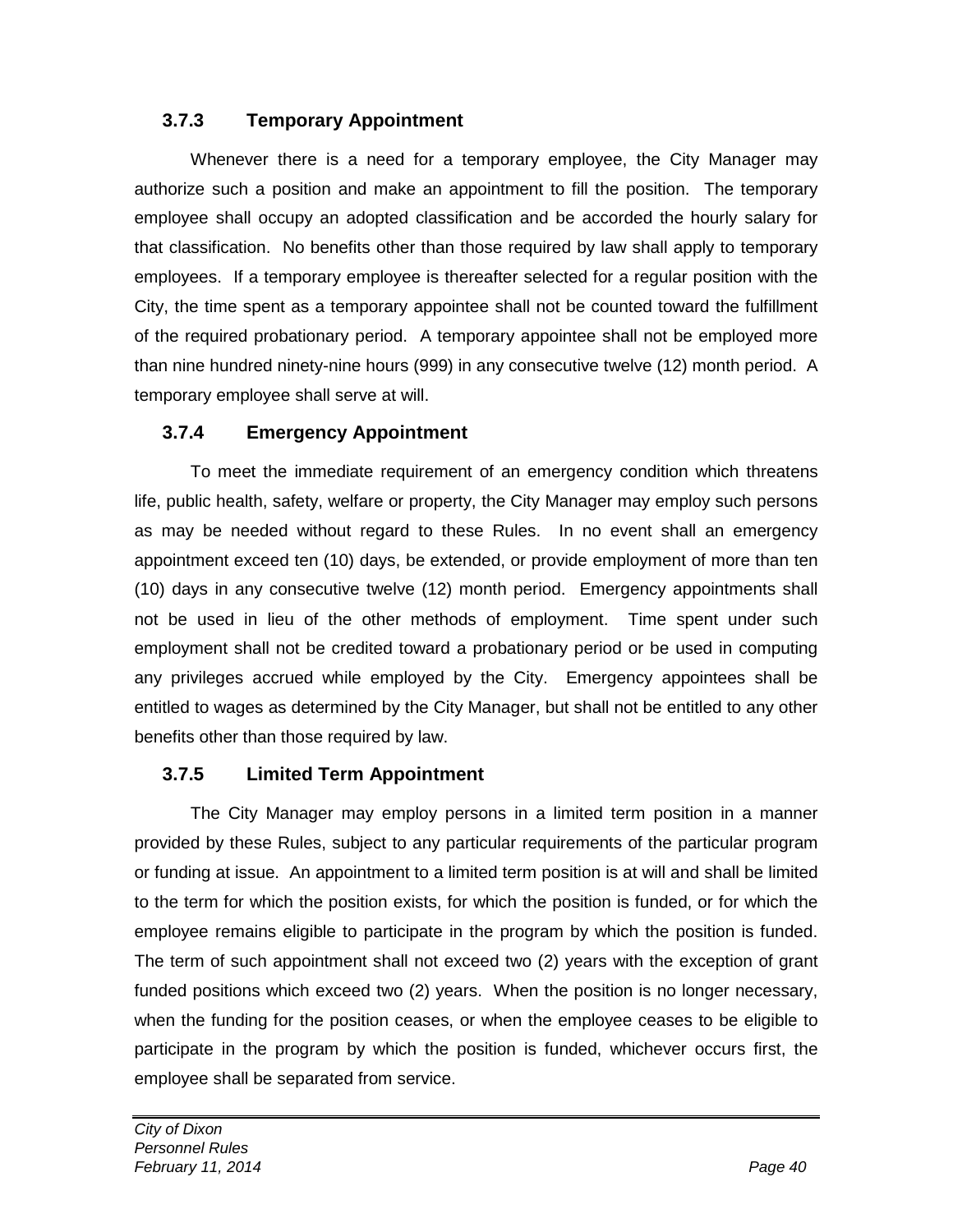Regular employees who transfer, promote, or demote to limited term positions at the direction of the City Manager shall retain their former regular status and retain the layoff benefits of their former position.

#### **3.8 Personnel Records**

The Human Resources Department shall maintain a file on each employee which contains all records and documents pertinent to his/her employment status and history.

Information in the employee's personnel file is confidential and will not be revealed to third persons except as required by law or with the consent of the employee.

Upon request, an employee may inspect his/her personnel file during normal working hours at the Human Resources Office. The file may not be removed from the Human Resources Office. However, an employee may request a copy of any materials contained within his/her personnel file.

#### **3.9 Probationary Period**

### **3.9.1 Probationary Period – Defined**

The probationary period shall be considered an extension of the hiring process. It shall be utilized for closely observing and appraising the conduct, performance, attitude, dependability, aptitude, adaptability, and job knowledge of the employee and to determine whether the employee is qualified for regular employment. During probation, the employee shall serve at will.

# **3.9.2 Length of Initial Probation**

Unless specified otherwise, all new employees shall be subject to a probationary period of not less than twelve (12) months dating from the appointment date, except when for good and sufficient reason, the City Manager extends the period as he/she deems necessary to evaluate the employee's performance.

During the initial probation period leaves of absence of any type, whether paid or unpaid, shall extend the employee's date for completion of probation by the same amount or time as the leave. During probation, the employee shall serve at will.

# **3.9.3 Initial Probationary Period - Public Safety Personnel**

The initial probationary period for all public safety personnel shall be eighteen (18) months. The Police Chief or Fire Chief, as the case may be, may shorten the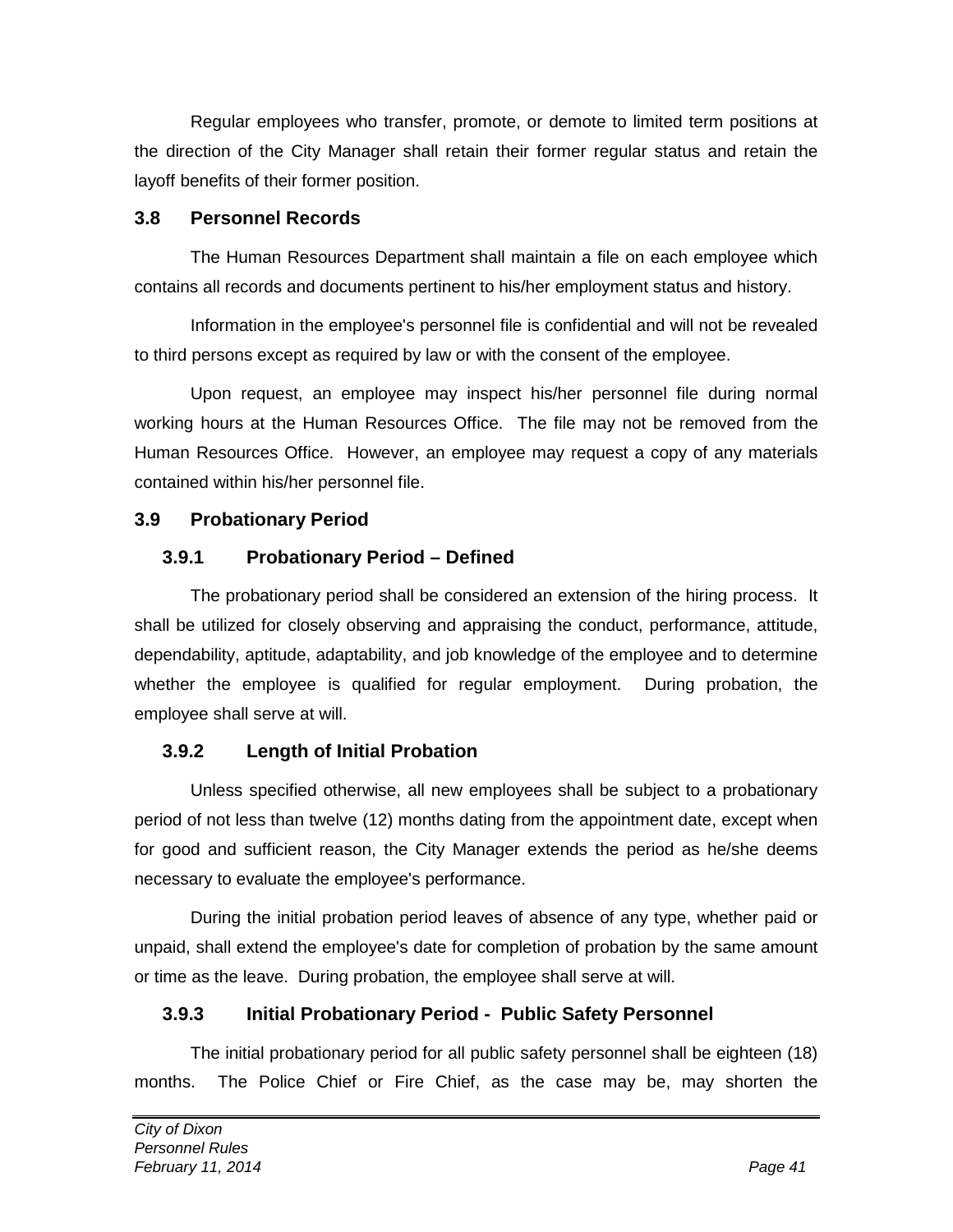probationary period from eighteen (18) months to twelve (12) months upon satisfactory performance evaluations. Except for this extended probationary period, the remainder of this Section 3.9 shall apply to public safety personnel.

# **3.9.4 Separation of Probationer**

At any time during the probationary period, an employee may be separated from City service without cause at the sole discretion of the City Manager. The City Manager need not state any reason for the failure of the probationer to pass probation and to be separated from City services, and the separation shall be without the right of review of any kind. Notification shall be made in writing by the City Manager.

# **3.9.5 Promotional Probationary Period**

Employees promoted shall be subject to an additional six (6) month promotional probationary period. During a promotional probationary period, employees will continue to be considered regular employees, will accrue seniority, and shall be protected in disciplinary procedures as other regular employees. If the employee is not recommended for permanent status in such promotional position, he/she shall be entitled to return to the position from which he/she was promoted provided he/she was a regular employee in such position and a vacancy exists or one will be created as the result of another employee being promoted. If the employee was not accorded permanent status for any reason other than the inability to perform the duties of the new position, he/she shall not be entitled to be restored to the position from which he/she was promoted.

Leaves of absence with pay shall not extend a promotional probationary period. Leaves of absence without pay shall extend a promotional probationary period by the same amount of time as the leave.

# **3.10 Performance Appraisal**

The City is committed to having an objective and fair performance evaluation system. The goals of the performance evaluation are to document performance, evaluate an employee's strengths and weaknesses, effect constructive changes in work behavior, provide information to assist in professional development and to provide an opportunity for the evaluator and the employee being evaluated to discuss what each can do to make the workplace more productive. The performance evaluation process is also a means to help avoid misunderstandings by communicating expectations, values, and standards.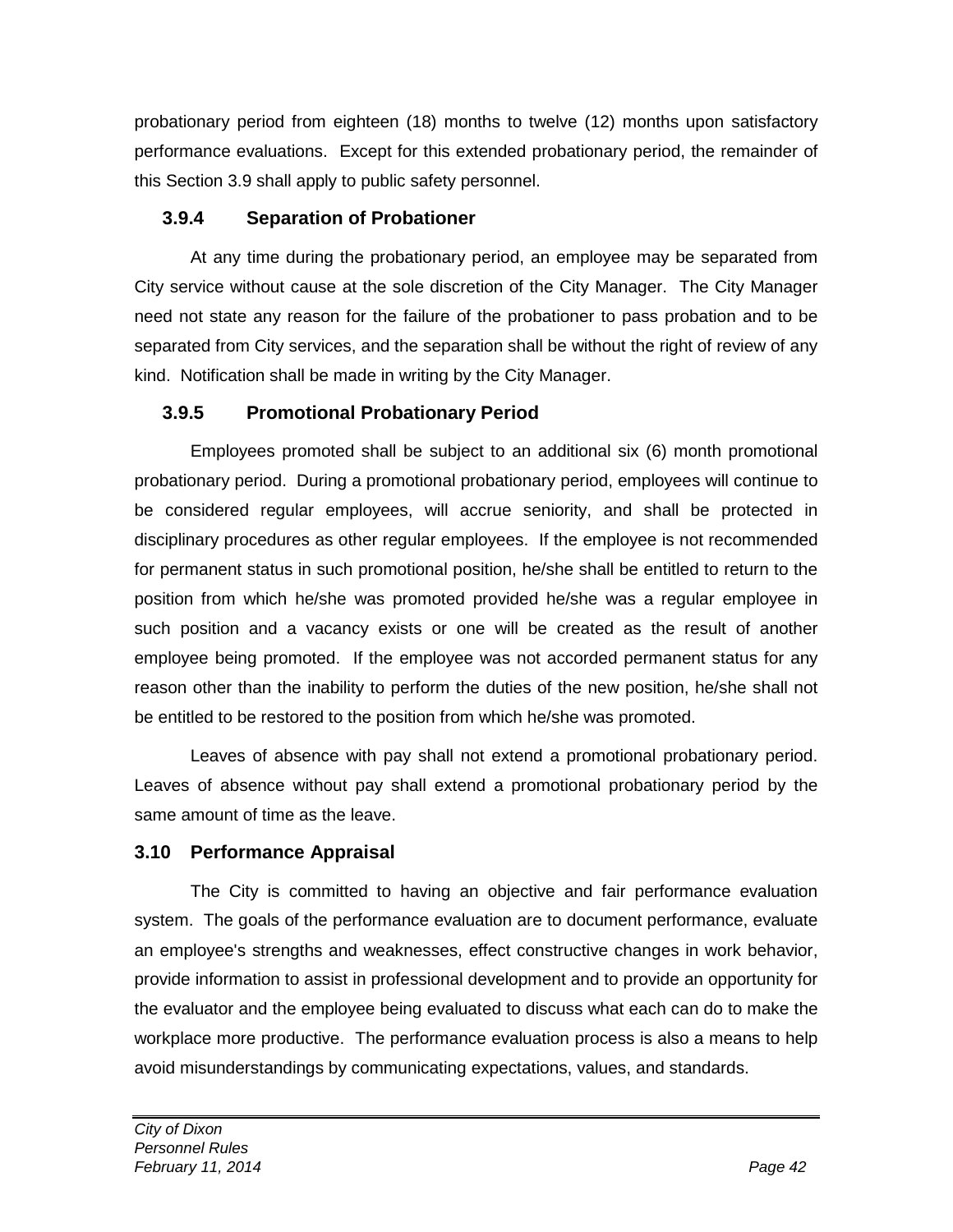An employee's supervisor shall evaluate an employee's work performance by completing a performance evaluation form for each employee under his/her supervision at least every three (3) months during a probationary period. The evaluations shall be reviewed and approved by the Department Head. The probationer shall acquire regular status at the end of the initial probationary period, or promotional probationary period in the case of promotional appointments.

After the probationary period, the employee's supervisor shall prepare a performance evaluation for each employee under his/her supervision at least every twelve (12) months. These evaluations shall be reviewed and approved by the Department Head.

An employee is eligible for a salary step increase under Section 3.4.2.1. only if he/she has exhibited satisfactory performance during the evaluation period.

No performance evaluation shall be placed in a departmental file, nor be transmitted to the City's personnel files, until the employee has reviewed or been given the opportunity to review the evaluation with the rating supervisor and/or Department Head. The employee has the right to read, sign, and file a written response to both favorable and unfavorable entries. Signing an evaluation is not an admission by the employee of the truth of such entries, but rather an acknowledgment of notification. An employee's written response, if any, shall be placed in the employee's personnel file. Performance evaluations are not subject to any grievance or appeal procedure.

Nothing shall be added to an evaluation after the employee has signed and received a copy of the evaluation without the employee's written acknowledgment.

#### **3.11 Reclassification**

It is the responsibility of the Department Head to ensure that every employee in his/her department is working within his/her classification. Reclassification shall not be deemed warranted merely as a result of an occasional or temporary performance of tasks that are not within a classification, such as when acting in the place of a supervisor who is absent on vacation, and for which an out-of-class incentive pay is already being applied. However, in the event that an employee is working on an on-going basis outside of the regular duties of his/her classification, reclassification is warranted.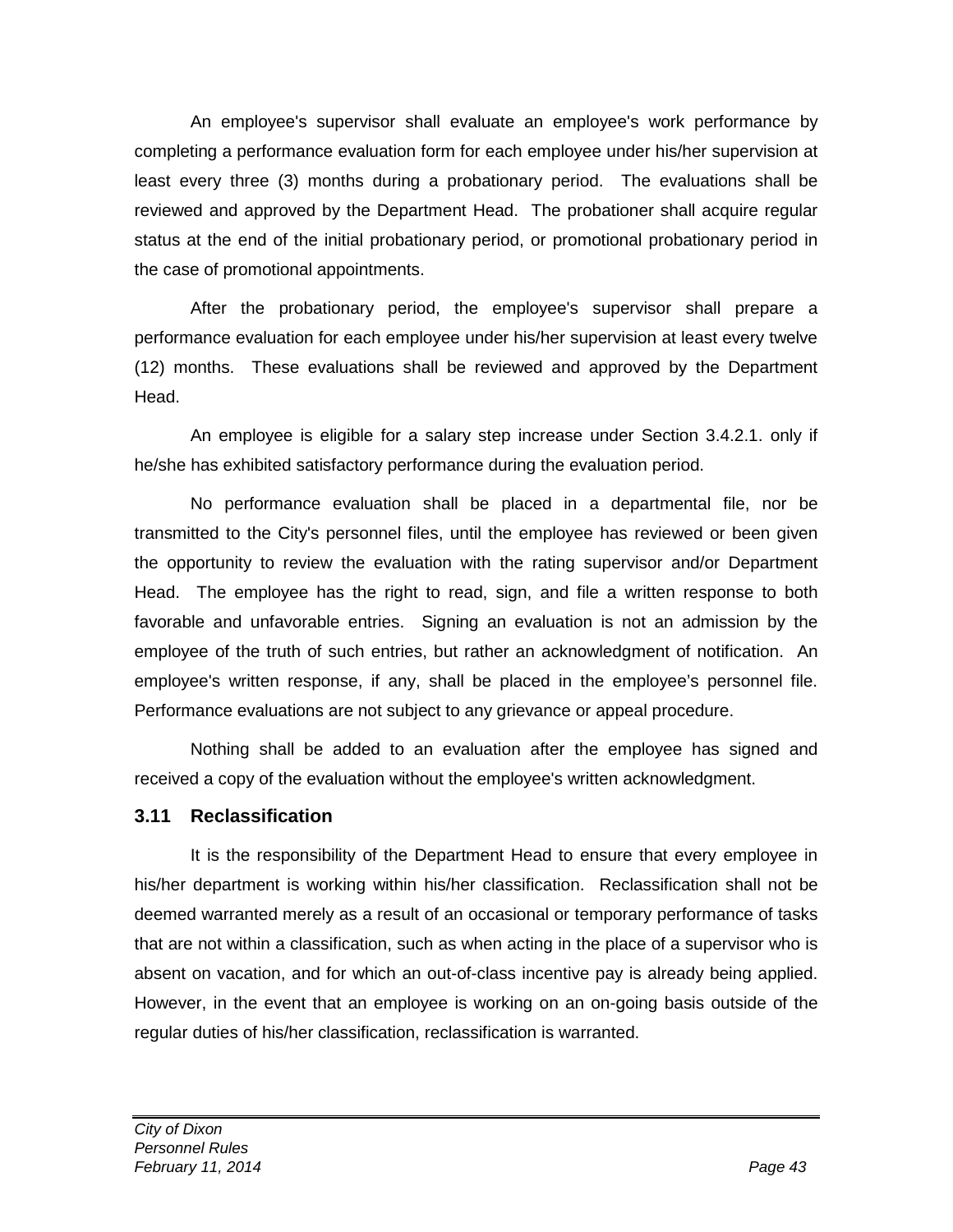#### **3.11.1 Reclassification Study**

An employee may request that his/her Department Head review his/her duties in conjunction with his/her assigned classification, or a Department Head may independently initiate the review. If, in the opinion of the Department Head, there is a substantial probability that the employee is working out of class, the Department Head shall request that the City Manager approve the undertaking of a classification study to be completed by the Human Resources Department. This step may also be initiated by the Department Head.

Upon request from a Department Head for a classification study, the City Manager shall approve or deny such an undertaking. If approved, the Human Resources Department will complete the study(ies) and inform Department Head(s) of the findings. The City Manager shall then determine whether or not the employee is working within his/her classification.

In the event that the City Manager, with the advice of the Human Resources Director, determines that the employee is not working within a correct classification, he/she shall determine what classification is appropriate in relation to the employee's assigned duties and responsibilities. Upon such determination, the City Manager shall recommend to the City Council that the position be reclassified to reflect the appropriate classification. Positive recommendations for reclassification will be included in the department's budget request. When the Council acts on the budget for the department, an action concerning the reclassification will also take place.

#### **3.11.2 Assignment to Salary Range Following Reclassification**

Upon reclassification to a higher level classification, an employee's basic rate of pay shall increase to the closest step in the new salary range that is at least five (5%) percent higher than the employee's current rate of pay or to the equivalent step placement in the new salary range, whichever is greater. For example, if an employee's basic rate of pay is at the "B" step and he/she is reclassified, his/her step in the new salary range would be "B" unless this is less than five (5%) percent. In this case, the employee would be assigned to the "C" step. In either situation, he/she would then be eligible for advancement to the next step one (1) year from the date of reclassification. In no case will an employee be paid beyond the "E" step of the new range.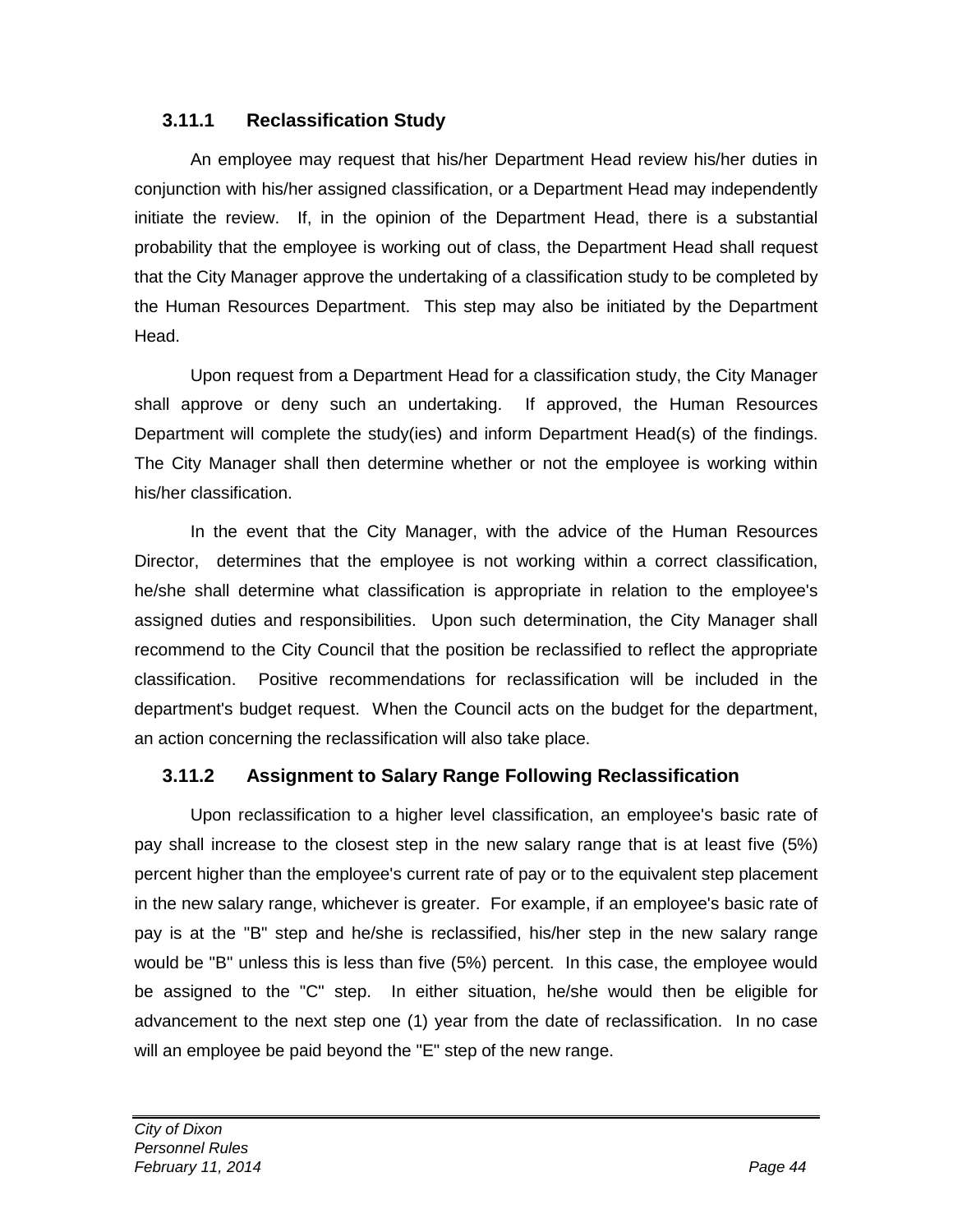### **3.11.3 Out of Class Working Provisions**

In the event that a Department Head determines there is a need to have an employee work outside of his/her regular classification for a limited time period, with the approval of the City Manager, the employee shall be paid the step closest in the salary range for the position in which he/she is working that is at least five (5%) percent higher than the employee's current rate of pay. The employee must meet the minimum qualifications for the position. If no classification exists for salary placement, then the employee can be paid five (5%) percent higher than his/her current basic rate of pay. An employee shall not work out-of-class in excess of twelve (12) months.

### **3.11.3.1 Out of Class Pay**

Before "out-of-class" pay is approved for an employee, the Department Head must obtain the approval of the City Manager. Should the Department Head not obtain approval from the City Manager prior to working the employee out-of-class, the employee will be paid for the time worked at the out-of-class pay rate. The Department Head will meet with the City Manager to discuss the reasons for working the employee out-of-class, the period of time the employee will be working out-of-class, and the recommended pay.

In making the decision regarding out-of-class pay, the City Manager will consider the following:

1. Whether or not a vacancy exists in a higher level classification thereby creating a need to work the employee out-of-class.

2. If there are any specific or unique circumstances that may warrant an employee to work above and beyond the scope of his/her current classification's duties and responsibilities.

3. The length of time the Department Head is proposing to work the employee beyond the scope of his/her classification's duties and responsibilities.

4. If there are a significant number of vacancies, regardless of the level of classification, which will cause the employee to assume significantly more duties and responsibilities than currently assigned.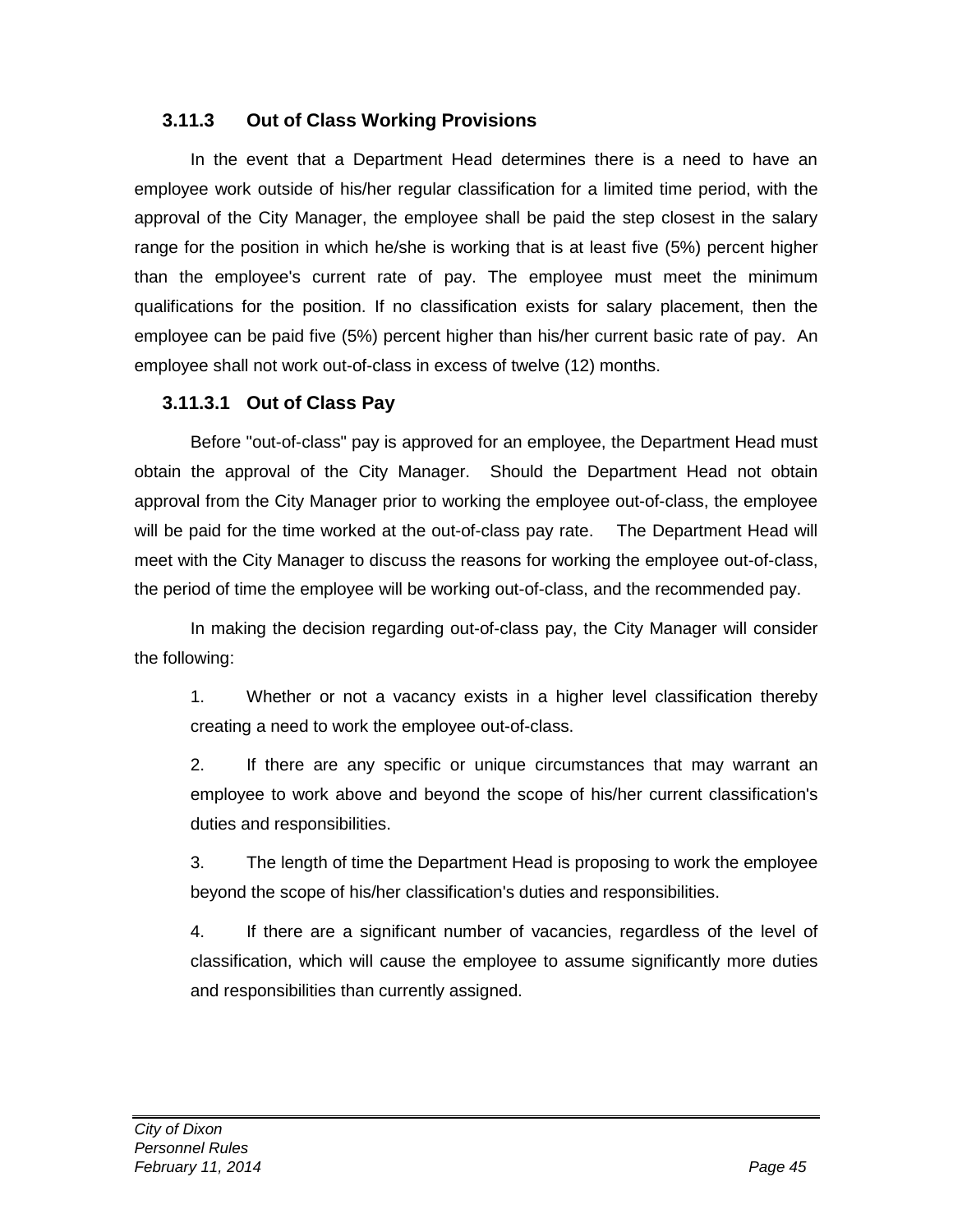# **3.11.4 Flexible Staffing**

### **3.11.4.1 Objective of Flexible Staffing**

Flexible staffing provides a process for City employees to advance to higher level classifications within the same classification series without the need for a classification study or a competitive exam process.

# **3.11.4.2 Criteria for Flexible Staffing**

Select positions within the City may be designated as flexibly staffed positions by the City Manager. These positions are allocated to job classifications in which the level of experience and the degree of responsibility, rather than the type of duties assigned, are the primary differences between the different levels, (e.g., entry level, journey level, advanced journey level). All flexibly staffed classifications shall be so designated in the class specification. An employee in a flexibly staffed position may be considered for flexible staffing to the higher level classification if all of the following conditions exist:

- a) the employee is allocated to a position which has been designated as flexibly staffed;
- b) the employee's position is assigned to a classification which is designated as a flexibly staffed classification;
- c) the employee has passed his/her probationary period in the lower flexibly staffed classification;
- d) the employee meets all of the education and experience requirements for the higher flexibly staffed classification;
- e) the employee has demonstrated competency in performing a range of duties in the higher classification;
- f) the employee's overall job performance is consistently above standard, as detailed in recent performance evaluations.
- g) that there are funds available for the higher classification.

# **3.11.4.3 Promotion of Employee Using Procedure for Flexible Staffing**

The following steps are necessary to process the flexible staffing of an employee:

a) When an employee meets all of the conditions outlined above, the Department Head may request appointment of the employee to the higher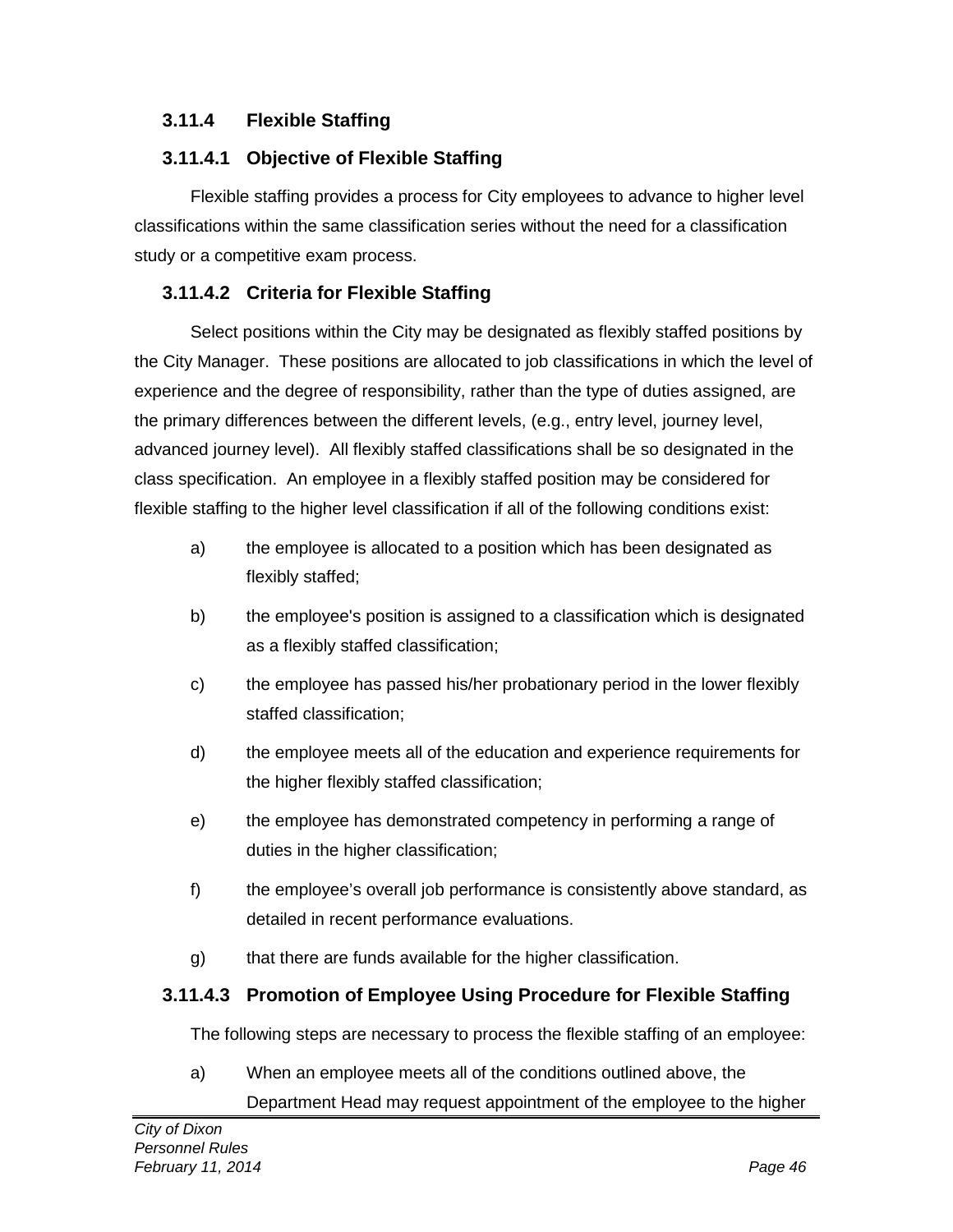flexibly staffed classification. The request must be in writing and state that the employee meets the conditions necessary for appointment to the higher classification.

- b) The employee completes a City employment application that must clearly demonstrate that the employee meets the qualification standards for the higher flexibly staffed classification.
- c) The Department Head's written request, the employment application, and the most recent performance evaluation are forwarded to the Human Resources Department for review by the City Manager. The documents are reviewed to verify that the employee meets the qualifications for the higher flexibly staffed classification.
- d) Once it has been determined that the employee meets the qualifications for the higher classification, a Personnel Action Form is completed in order to effect the employee's appointment to the higher flexibly staffed classification.
- e) The effective date of the appointment is at Department Head's discretion based on budget considerations. The effective date will become the new anniversary date for future salary step advancements.

When the employee is placed on permanent status of the higher flexibly staffed classification, a six month probationary period will be served.

# **3.11.5 Reorganization**

In the event that a reclassification is necessary due to a division or department reorganization, the procedures as outlined in Section 3.11 do not apply.

#### **3.12 Promotion**

All vacancies may be filled by promotion pursuant to a promotional examination process at the discretion of the Human Resources Director. No promotion shall be made except as a result of determination that the vacancy will be filled with the most qualified person available or as may otherwise meet the best interests of the City. Upon promotion, an employee's base rate of pay shall increase to the step in the new salary range that is at least five (5%) percent higher than the employee's current rate of pay, not to exceed the "E" step.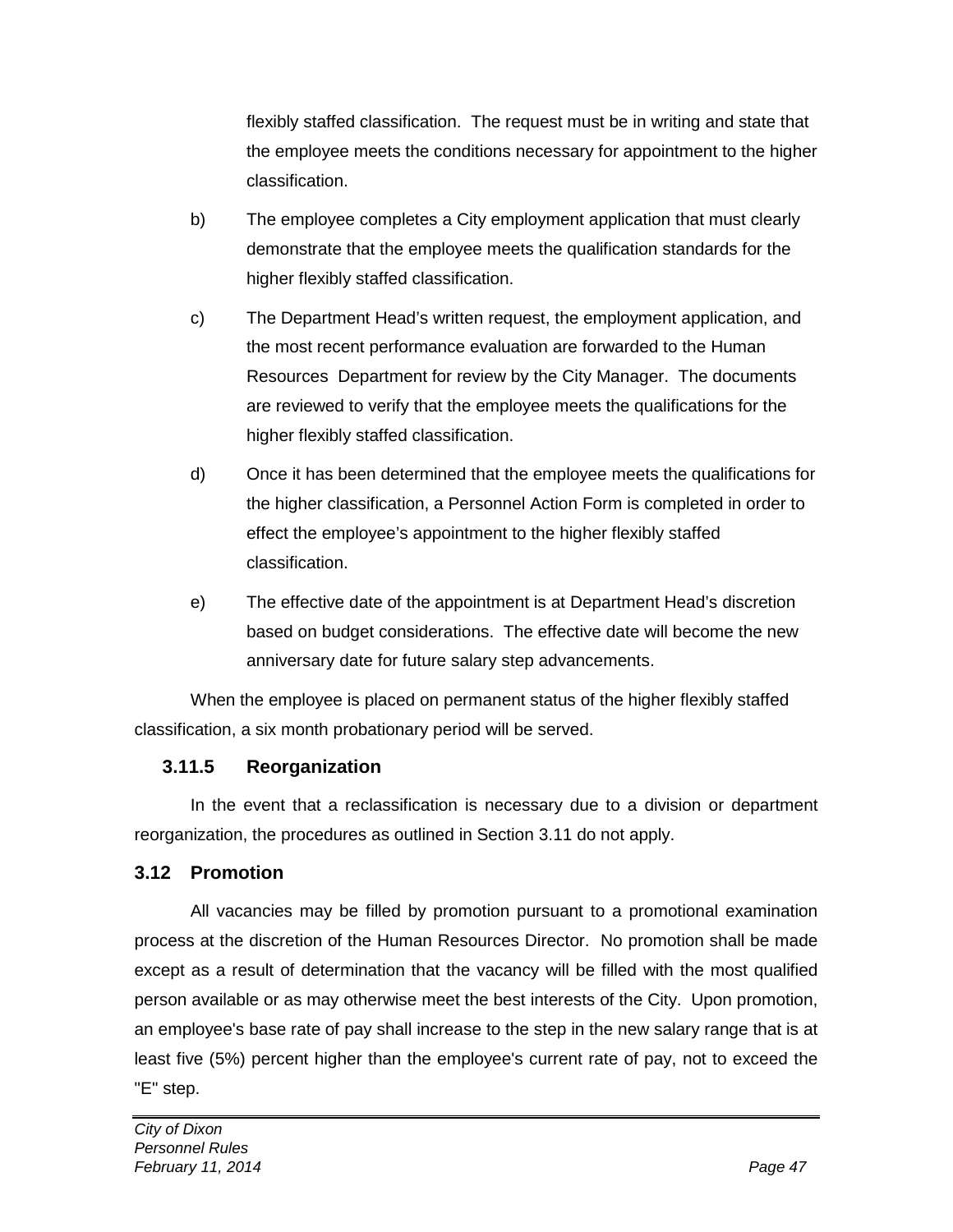#### **3.13 Demotion**

The City Manager may demote an employee if his/her performance of the duties falls below normal standards or for other disciplinary purposes. No employee shall be demoted to a position for which he/she does not possess the skill and ability to immediately perform the duties of the position in accordance with acceptable standards. Demotion may occur only if there is a vacancy in a lower level position. Any demotion of a regular employee for disciplinary reasons shall comply with the disciplinary procedures outlined in Section 4.10.

#### **3.14 Transfer**

The City Manager may at any time transfer any employee in the City service to another position in the same classification. Employees have the option to request a transfer in accordance with the procedures established by the City Manager.

#### **3.15 Suspension**

The City Manager may suspend an employee from a position at any time for a disciplinary purpose. Any suspension of a regular employee shall comply with the disciplinary procedures outlined in Section 4.10.

#### **3.16 Dismissal**

A regular employee of the City may be dismissed for cause at any time by the City Manager. Dismissal shall be taken in accordance with the disciplinary procedures outlined in Section 4.10.

#### **3.17 Resignation**

An employee wishing to leave employment with the City in good standing shall give at least ten (10) working days' notice of such intention and shall file with the appropriate Department Head a written resignation stating the effective date and reason for leaving. Failure to comply with this rule shall be cause for denying future reinstatement or employment with the City.

#### **3.18 Layoff**

#### **3.18.1 Reasons for Layoff**

The City Manager may lay off employees in accordance with the provisions of this Section for any of the following reasons: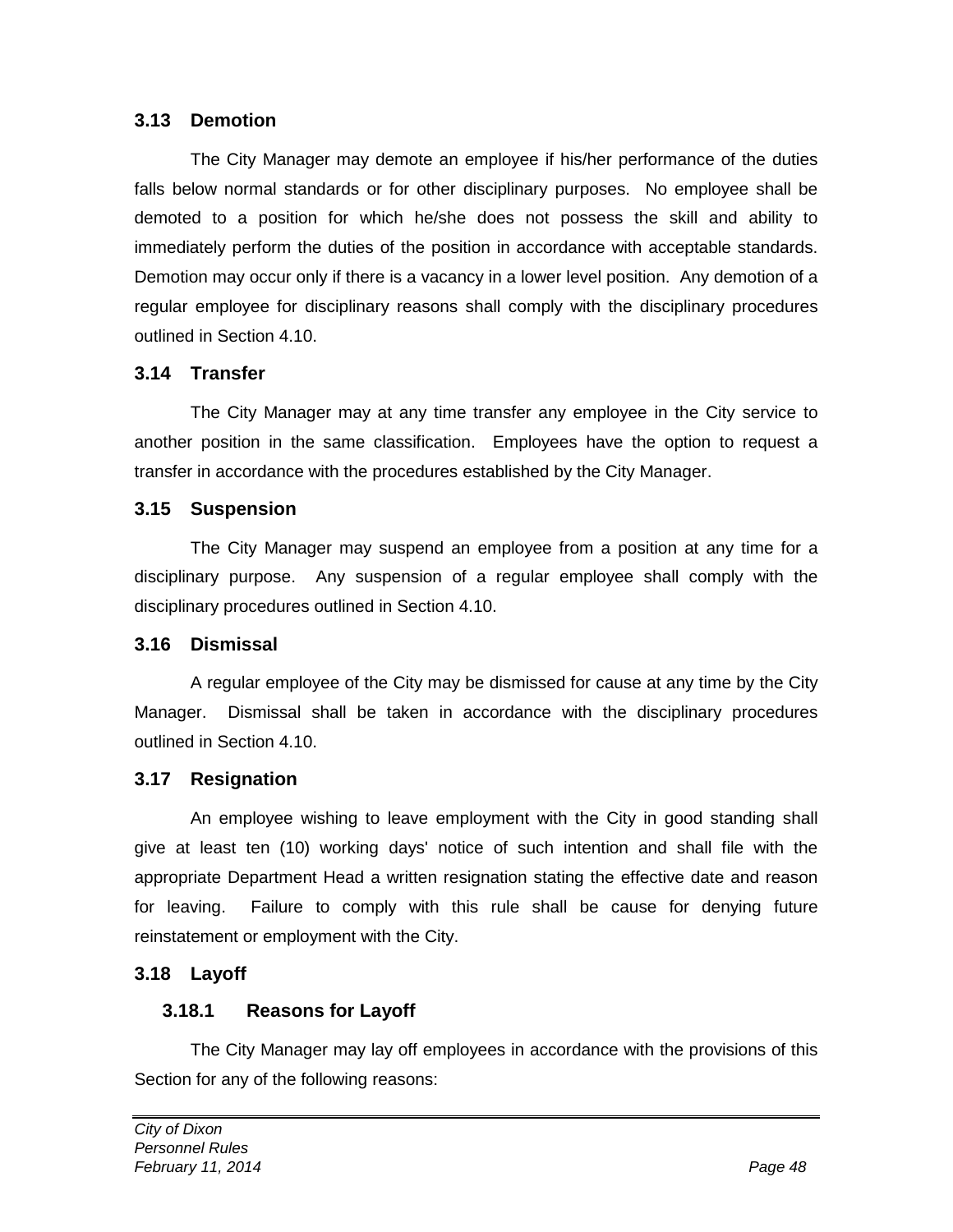Necessity based on lack of funds or work; or

In the interest of economy or efficiency due to reorganization or other reasons; or return of another employee with greater seniority from an excused absence.

#### **3.18.2 Order of Layoff**

No regular employee shall be laid off until all non-regular employees serving in the classification(s) affected have been laid off. Regular employees in the affected classification shall then be laid off in the inverse order of their seniority or continuous service with the City.

### **3.18.3 Demotion in Lieu of Layoff – Bumping**

In lieu of being laid off, a regular employee may elect demotion to:

Any classification within the same or lower salary range in which he/she had satisfactorily served as a regular or probationary employee and has more continuous service time than another employee in the classification and that classification still exists; or

A classification lower than the classification of layoff and of lesser responsibility where a vacancy exists for which the employee possesses the skill and ability to immediately perform the duties of the classification available in accordance with acceptable standards.

To be considered for demotion in lieu of layoff, an employee must notify the City Manager in writing of such election not later than forty-eight (48) hours after receiving the notice of layoff. Any employee displaced or "bumped" by such demotion shall have the same rights accorded by this Section. The salary of the demoted employee shall be at the step closest to the employee's current pay but not to exceed the top step of the new classification.

# **3.18.4 Reduction in Hours in Lieu of Layoff**

The City Manager may offer an employee a reduction of working hours with a corresponding reduction in pay in lieu of a layoff. The employee must notify the City Manager in writing of his/her acceptance of the reduction not later than forty-eight (48) hours after receiving such notice from the City Manager.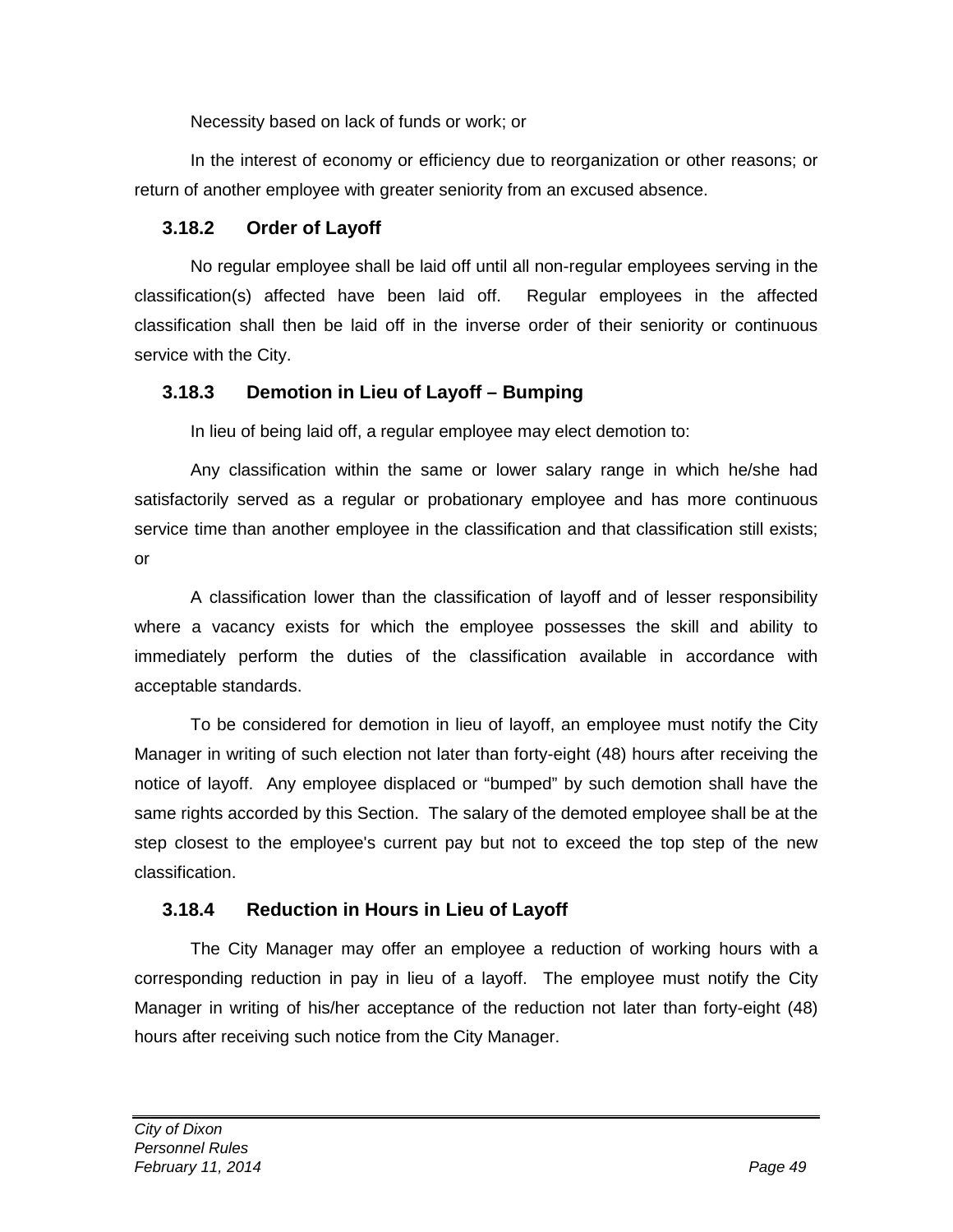#### **3.18.5 Recall of Laid Off Employees**

A regular employee who is laid off shall be placed on a recall list to be maintained by the Human Resources Department for the classification in which he/she was last employed, or in a classification in the same or lower salary range for which he/she is immediately qualified to perform. Employees will be recalled based upon their seniority and will have the first right of refusal for any vacancies prior to any open or promotional recruitment taking place.

A regular employee who is laid off and who requested in writing, prior to or at the time of layoff, to be recalled to a different classification which is in the same or lower salary range and for which the employee is immediately qualified to perform, will be placed on a recall list for that classification. Employees will be recalled based upon their seniority and will have the first right of refusal for these vacancies.

Prior to reinstatement, the Human Resources Director shall ensure that an employee still possesses the minimum qualifications for the position.

An employee shall remain on a recall list for a period of two (2) years from the date of layoff or demotion in-lieu of layoff.

#### **3.18.6 Reinstatement After Layoff**

An employee reinstated after layoff, or demotion in lieu of layoff, shall retain the step in the salary range where he/she was at the time of layoff or demotion in lieu of layoff, the same level of benefits afforded his/her bargaining group, and seniority rights based on continuous service at the time of layoff.

#### **3.19 Reports and Records**

#### **3.19.1 Personnel Files**

The Human Resources Department shall maintain a personnel file for each employee in the service of the City. Information contained in these files shall include class title, the department to which assigned, salary, change in employment status, performance evaluations, disciplinary actions and such other information as may be considered pertinent. Employees may review their own personnel records upon request, excluding any references obtained in confidence.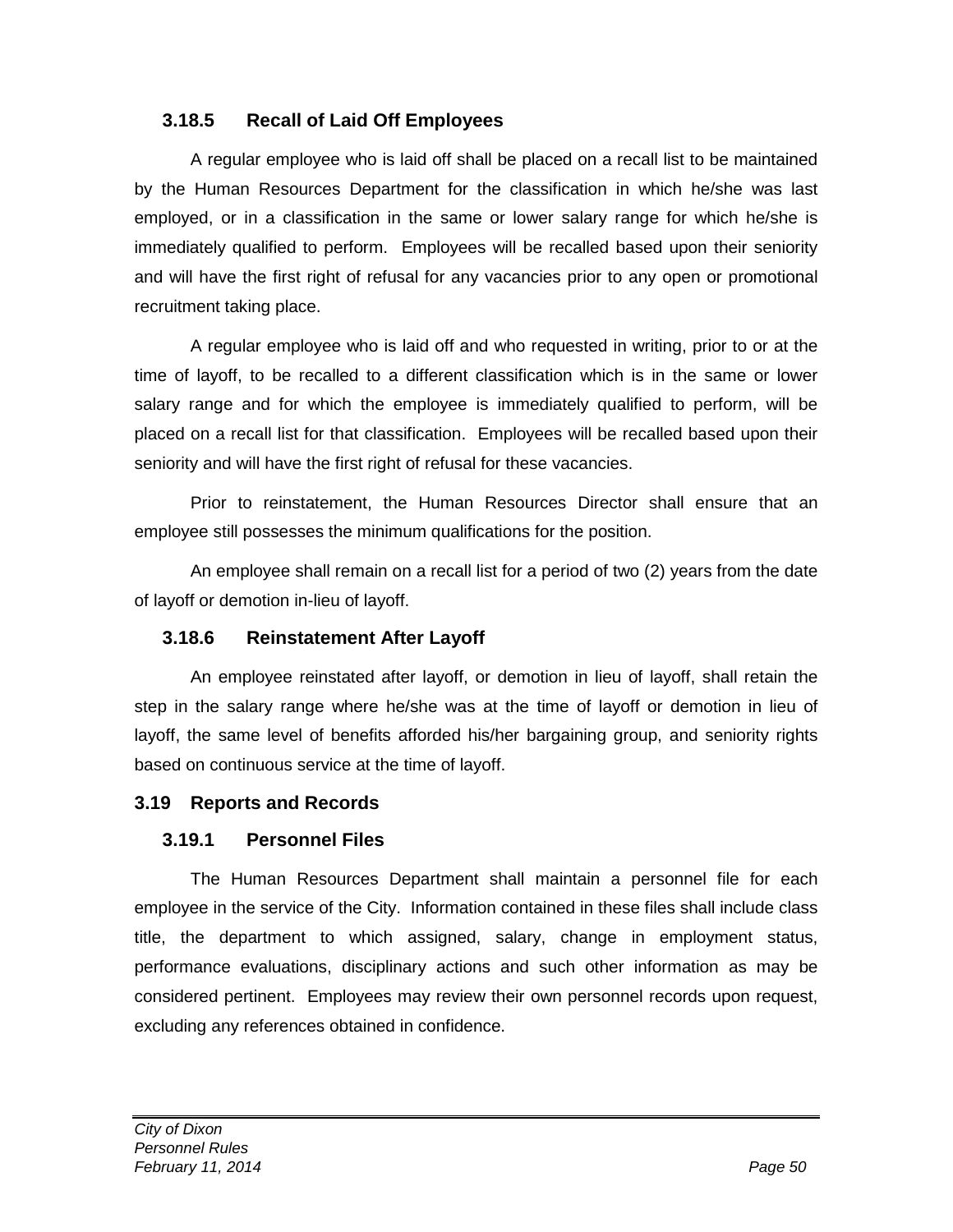#### **3.19.2 Change of Status Report**

Every appointment, transfer, promotion, demotion, change of salary rate, or other temporary or permanent change in status of employees shall be reported to the Human Resources Department as prescribed the these Rules or by administrative policy. The Human Resources Department will generate a Personnel Action Form (PAF), if necessary, to effectuate any and all employment status changes.

#### **3.19.3 Employee Exit Interviews**

For the purpose of ascertaining potential eligibility for Unemployment Insurance benefits, all employees separating from the City for any reason shall be given an interview prior to termination.

The interview shall be conducted by a representative of the City Manager or Human Resources Department and shall produce specific information as to the causes and reasons for the separation. This information shall be recorded on a standard form provided by the Human Resources Department, which the employee shall be requested to sign.

A copy of the complete report shall be transmitted to the employee's immediate supervisor and Department Head for comment and be returned to the Human Resources Department for retention in the employee's personnel file.

#### **3.20 Training**

#### **3.20.1 Responsibility For Training**

The responsibility for developing training programs for employees shall be assumed jointly by the City Manager, the Human Resources Department and Department Heads. Such training programs may include lecture courses, demonstrations, videos, or access to reading matter or such other resources as may be available for the purpose of improving the effectiveness and broadening the knowledge of municipal officers and employees in the performance of their duties.

#### **3.20.2 Credit for Training**

Participation in and successful completion of special training courses may be considered in making advancements and promotions. Evidence of such activity shall be filed by the employee with the Department Head and a copy retained in the employee's personnel file.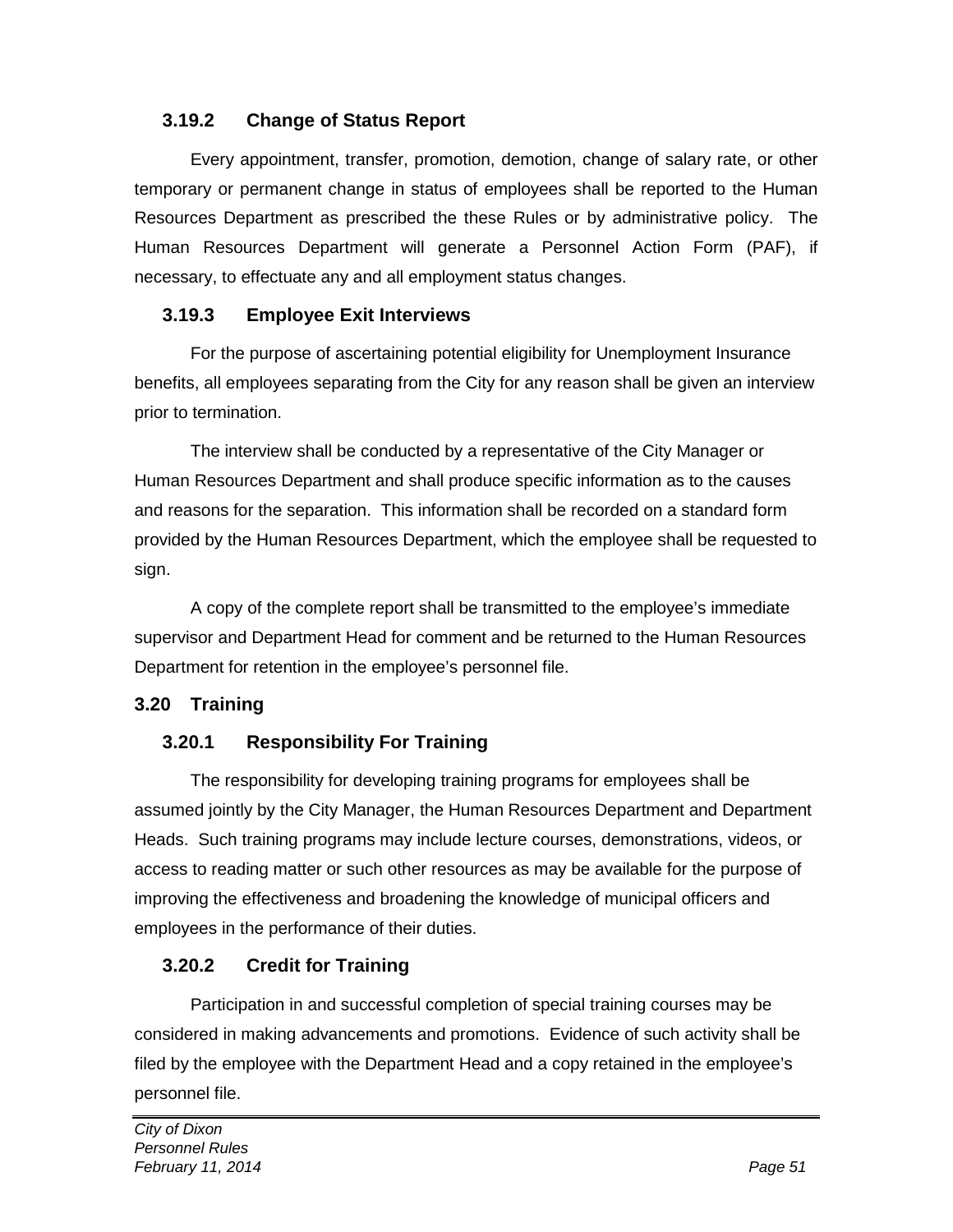#### **3.20.3 Promotional Training Program - Out of Class Provision**

A Department Head may, with the approval of the City Manager, institute a training program for employees in his/her department for promotional purposes which may include the temporary assignment of such employees out of class, without additional pay. However, no employee shall be assigned to work out of his/her classification for longer than thirty (30) working days in any calendar year, nor shall this provision conflict with any provision in effect of a Memorandum of Understanding between the City and a recognized employee organization.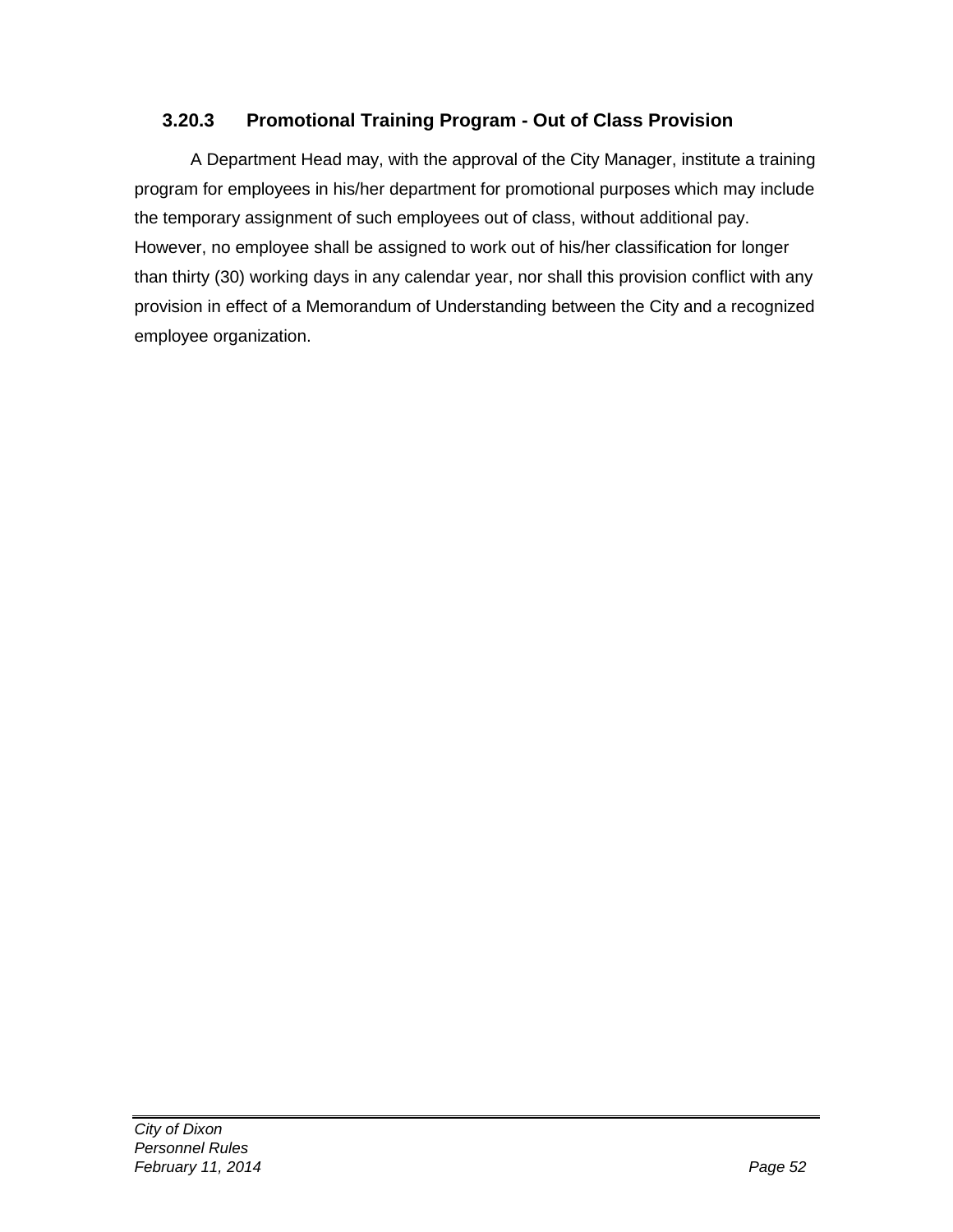### **Chapter 4. TERMS AND CONDITIONS OF EMPLOYMENT FOR CITY EMPLOYEES**

#### **4.1 Purpose**

The purpose of this Chapter is to provide City employees with certain terms and conditions of their employment. In the event that any fringe benefits or terms and conditions of employment conflict with an employment agreement or Memorandum of Understanding, the Memorandum of Understanding or employment agreement shall prevail.

#### **4.2 Rest Periods**

All employees working between four (4) hours and six (6) hours shall receive one fifteen (15) minute paid break. All employees working more than six (6) hours in a day shall receive two (2) paid fifteen (15) minute breaks (rest periods) in each day. The first shall occur approximately midway between their starting time and their meal time. The second shall occur approximately midway between their meal time and the end of their workday. All employees working more than four (4) hours in a day shall receive an unpaid meal period of not less than thirty (30) minutes and not more than one (1) hour.

#### **4.3 Outside Employment**

#### **4.3.1 General Provisions**

Regular and probationary employees are employed on the condition that employment with the City is their primary employment. They shall not engage in any employment, activity, or enterprise for compensation which is inconsistent, incompatible, or in conflict with his/her duties, functions, or responsibilities as a City employee. No regular or probationary employee shall engage in any other employment without notifying and securing the written consent of his/her Department Head.

No City employee shall lend his/her name as an employee of the City to any commercial or business enterprise. No employee shall approve or countenance the use of the name, uniform, or prestige of the City or any City department for any such purpose.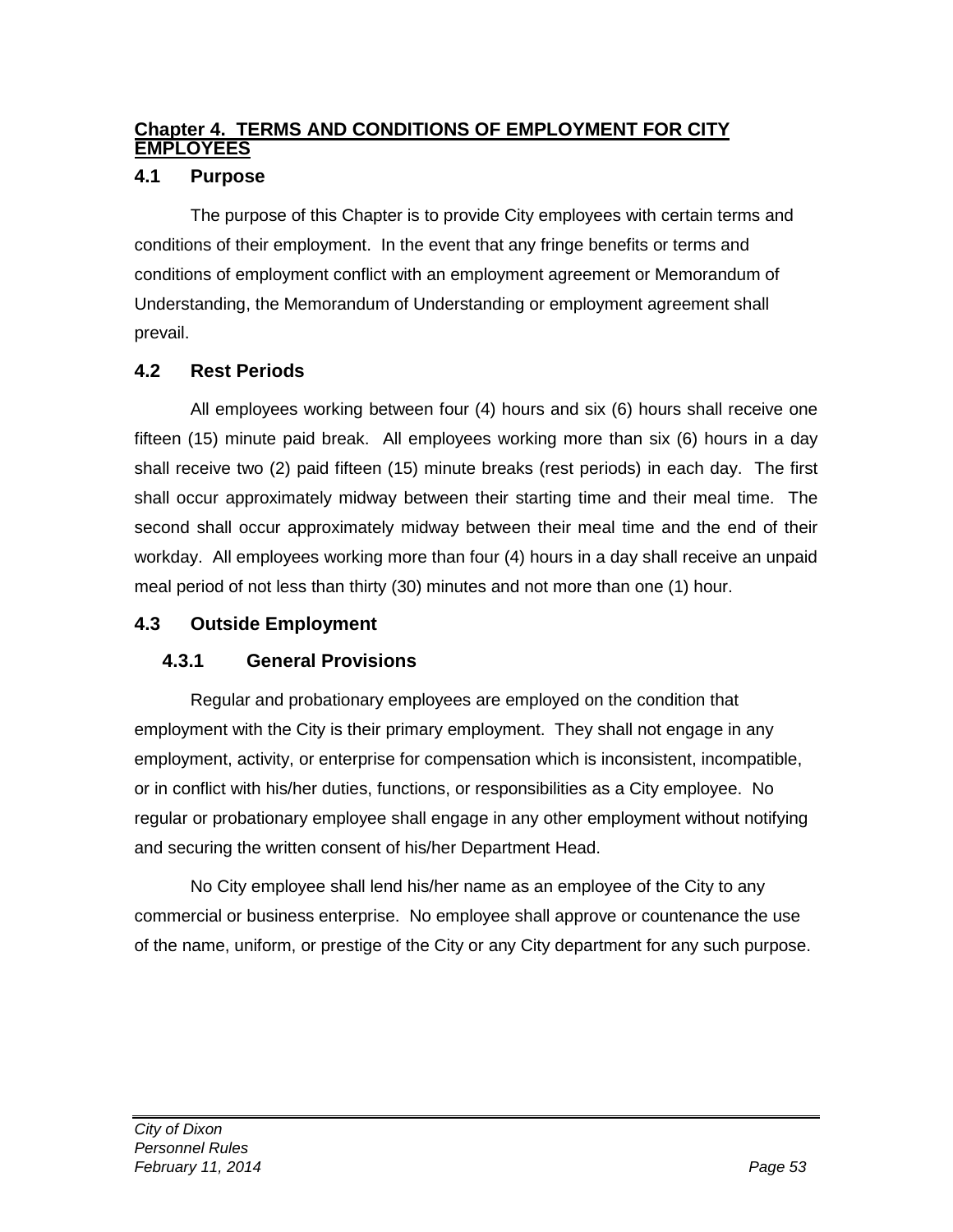#### **4.3.1.1 Restrictions**

An employee's outside employment, activity, or enterprise is prohibited if it:

Involves, the use for private gain or advantage, of City time, facilities, equipment and supplies; or the badge, uniform, prestige, or influence of his/her City department or employment; or

Involves receipt or acceptance by the employee of any money or other consideration from anyone other than the City for the performance of an act which the employee, if not performing such an act, would be required or expected to render in the regular course of his/her City employment or as a part of his/her duties as a City employee; or

Involves the performance of an act in other than his/her capacity as a City employee which act may later be subject directly or indirectly to the control, inspection, review or audit, or enforcement of any other employee to the department in which he/she is employed; or

Involves such time demands as would render performance of his/her duties as a City employee less efficient.

#### **4.3.2 Procedure for Obtaining Approval**

City employees wishing to obtain approval for outside employment shall file a statement with their respective Department Head including:

The nature of the job;

The name and address of the firm;

The number of hours worked, or to be worked, each week;

The nature of independent or home based business enterprises;

The work schedule or intended work schedule; and

The name and policy number of the secondary employer's worker's compensation insurance carrier.

The Department Head shall review the statement in consideration of the provisions of Sections 4.3.1 and 4.3.2. If in the opinion of the Department Head, such outside employment or intended employment, violates or would violate any of the provisions in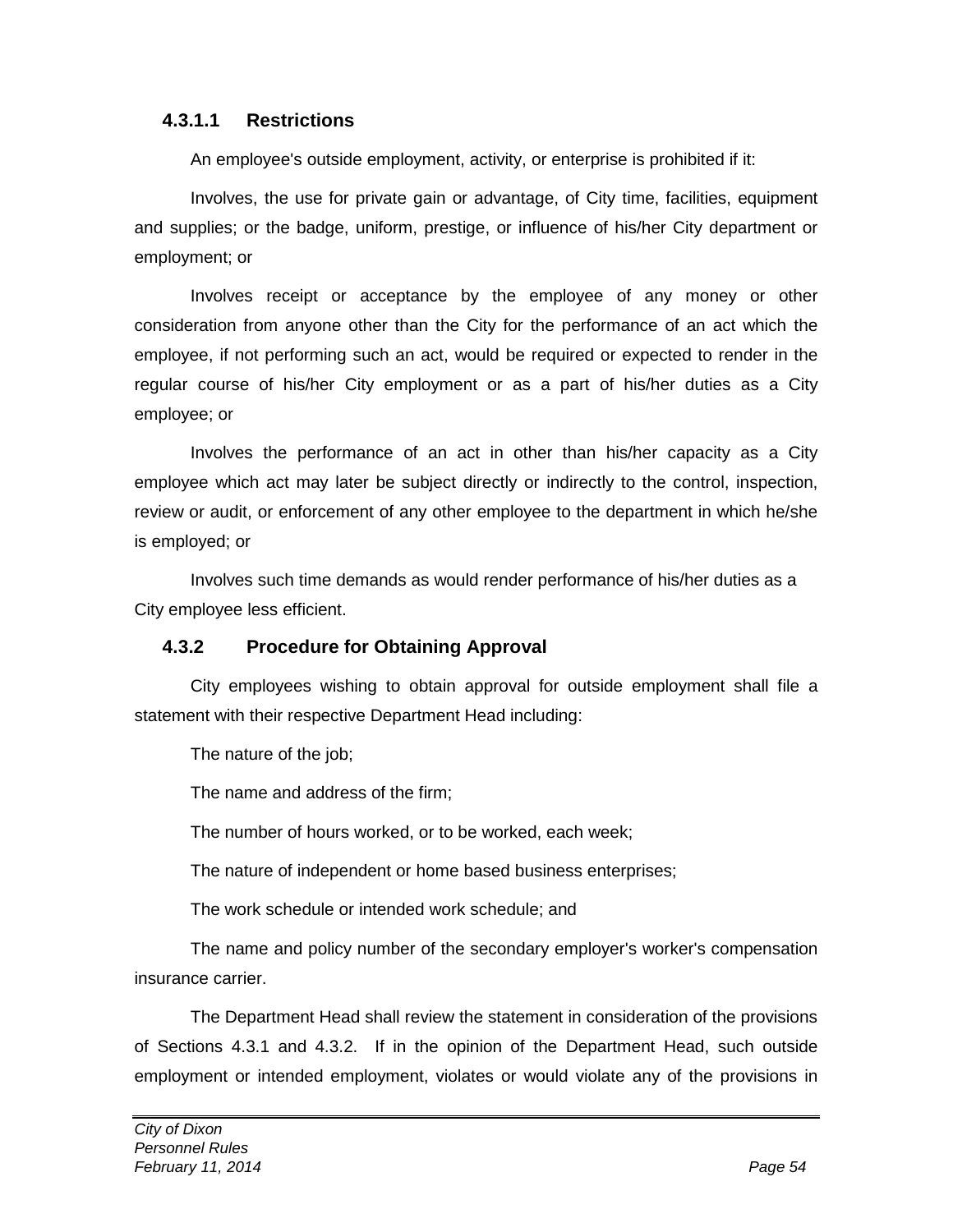Sections 4.3.1 or 4.3.2, the Department Head shall provide written notice to the employee of the possible area of conflict. With this notice, the Department Head shall offer to schedule a time to meet with the employee to discuss the matter further. Following the meeting, the Department Head shall render a written decision to the employee. If the Department Head does not approve the employment, the decision shall also note that the employee may be subject to disciplinary action if he/she pursues the employment as requested. Further, the decision should advise the employee that the Department Head's decision is subject to appeal pursuant to the grievance procedure.

If the approval is granted for outside employment, the employee shall be responsible for informing the Department Head of any changes in the information previously provided concerning the employment. Said changes will necessitate a review of the outside employment.

### **4.3.3 Outside Employment - Police Officers**

Nothing in this Section precludes a Police Officer, subject to the approval of the Police Chief, from engaging in or being employed in, casual or part time employment as a private security guard or patrolman for a public entity while off duty from his/her principle employment as a Police Officer with the City of Dixon, and exercising the powers of a Police Officer concurrently with that employment, provided that the Police Officer is in a police uniform and is subject to reasonable rules and regulations of the secondary agency for which he/she is a Police Officer and within the provisions of subdivisions (k) and (l) of Section 7522 of the Business and Professions Code. In accordance with Penal Code Section 70(c), any and all civil and criminal liability arising out of the secondary employment of any Police Officer pursuant to this section shall be borne by the officer's secondary employer.

Nothing in this section precludes a Police Officer, subject to the approval of the Police Chief, from engaging in or being employed in casual or part time employment as a private security guard or patrolman by a private employer while off-duty from his/her principal employment and outside his/her regular employment as a Police Officer with the City of Dixon.

A Police Officer, while off duty-from his/her principal employment with the City of Dixon, shall not exercise the powers of a Police Officer if employed by a private employer as a security guard.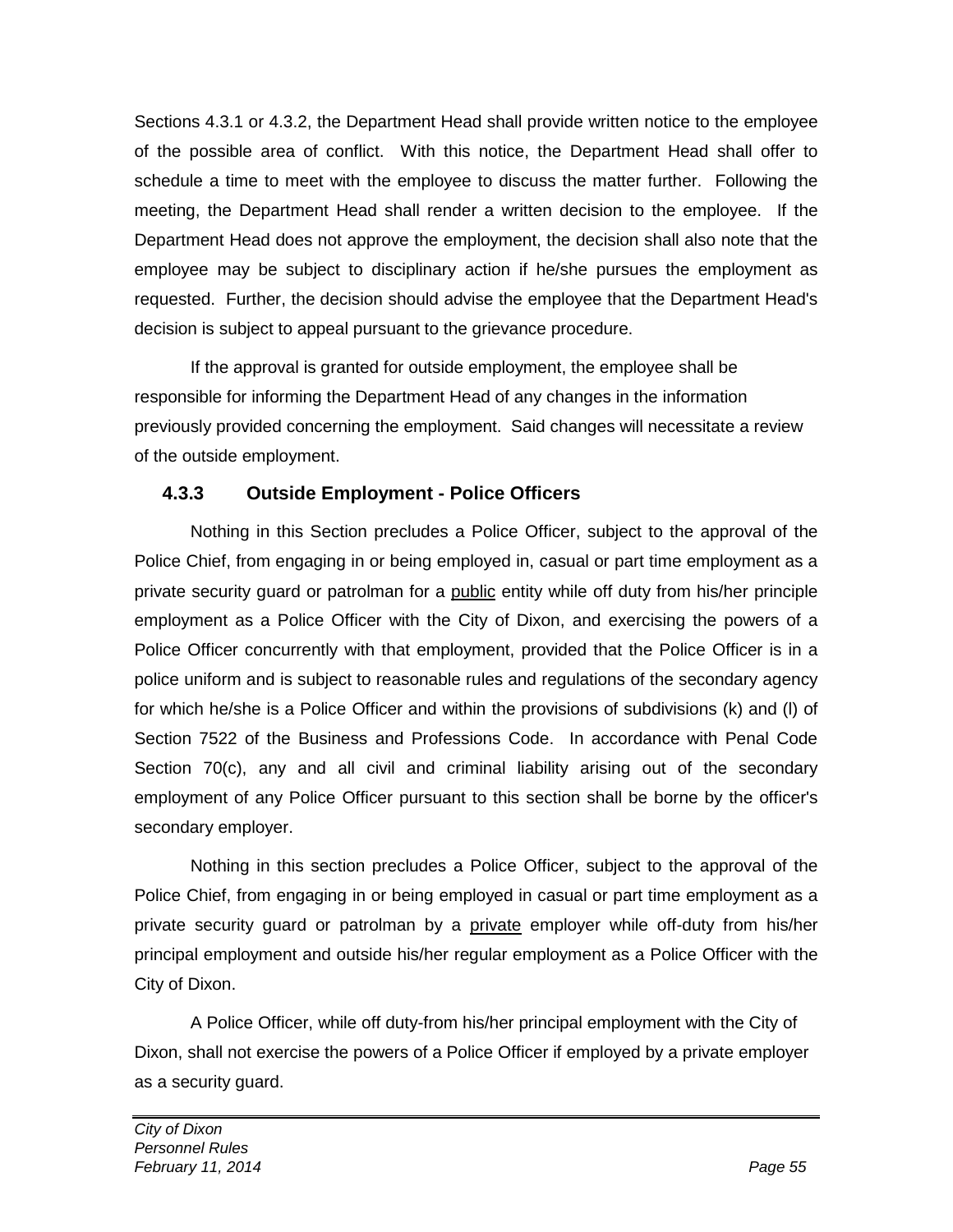### **4.3.4 Termination of Outside Employment**

If any of the following conditions are found to exist as a result of outside employment, employees will be required to terminate their outside employment and will be subject to discipline up to and including discharge.

An employee's outside employment is adversely affecting his or her performance of City of Dixon work or is in any other way interfering with City of Dixon work.

City-owned equipment, supplies, facilities, or uniforms have been utilized while engaging in outside employment.

The employee is associated with an enterprise which provides or performs a service to the City of Dixon in which the employee has regulatory responsibility or influence in his or her capacity as a City of Dixon employee.

The employee solicited on behalf of the outside employment during his or her working hours for the City of Dixon.

The employee's employment is otherwise in conflict with the provisions of Section.

#### **4.4 Overtime**

#### **4.4.1 General Policy**

It is the general policy of the City to avoid the necessity for overtime work whenever possible. Overtime shall be held to a minimum consistent with efficient operation. Overtime shall only be used to cover emergencies or where overtime is more economical than adding regular or temporary employees. Overtime work requires prior authorization by the Department Head or his/her designee. Non-exempt employees shall not engage in overtime work without such prior authorization.

# **4.4.2 Incidental and Unauthorized Overtime**

Unauthorized overtime is not compensable except as provided in Section 4.4.4.

# **4.4.3 Employees Exempt from Overtime**

Those employees occupying classifications who come within the exemption for overtime under the Fair Labor Standards Act (executive, administrative, and professional employees) shall not earn overtime compensation, regardless of the number of hours worked. These classifications will be designated as exempt in the classification plan.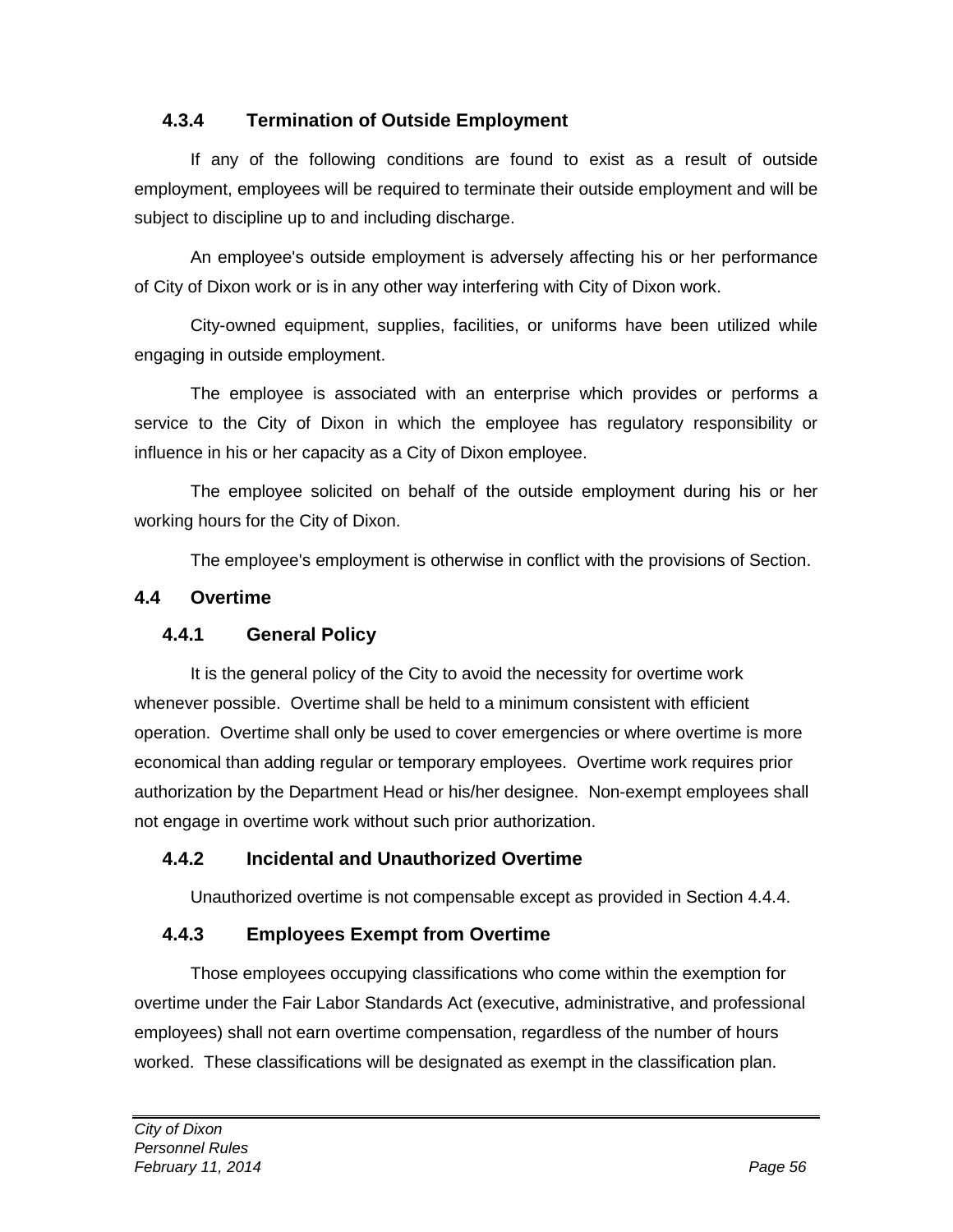#### **4.4.4 Overtime Pay**

Any time worked, not including any paid leave time, over forty (40) hours in a standard workweek shall be considered overtime and shall be compensated at a rate of one and one-half (1-1/2) times the employee's regular rate of pay as defined by the Fair Labor Standards Act. Paid time off for vacations, holidays, sick leave, and compensatory time taken shall be computed as work performed for the purposes of determining overtime.

Overtime may be taken in cash or, at the employee's option, in the form of compensatory time off also calculated at time and one-half (1-1/2) Provided, that not more than one hundred and forty-four (144) hours of compensatory time may be accrued. Use of compensatory time off shall be scheduled in the same manner as vacation.

When overtime is necessary to provide emergency service and it is not duly authorized in advance, the employee working the overtime shall submit to the Department Head a written statement within one (1) working day of the overtime being worked, stating: (a) his/her name; (b) the date and hours worked overtime; and (c) the nature of the services performed during such overtime, and, (d) the reason(s) such overtime was deemed necessary. This information must be verified by the employee's supervisor before the overtime will be paid. In the event that the reason(s) for working overtime without prior authorization are found to be insufficient, no overtime will be paid.

There shall be no duplication or pyramiding of overtime pay under any of the provisions of this Chapter. When an employee receives overtime pay for work performed after being called back as specified in Section 4.4.5, he/she shall not, in addition, receive overtime pay for such equivalent number of hours as might exceed forty (40) within the standard workweek.

Upon leaving employment, an employee shall be paid the monetary value of his/her accrued, unused compensatory time off calculated based on the employee's regular rate of pay at the time of leaving employment.

#### **4.4.5 Call-Back Overtime**

When an employee, after completing his/her normal work shift and after leaving his/her work facility, responds to an authorized order to return to duty to perform emergency or non-scheduled services, he/she shall be entitled to overtime. The employee will be guaranteed the opportunity to work for two (2) hours or be paid at the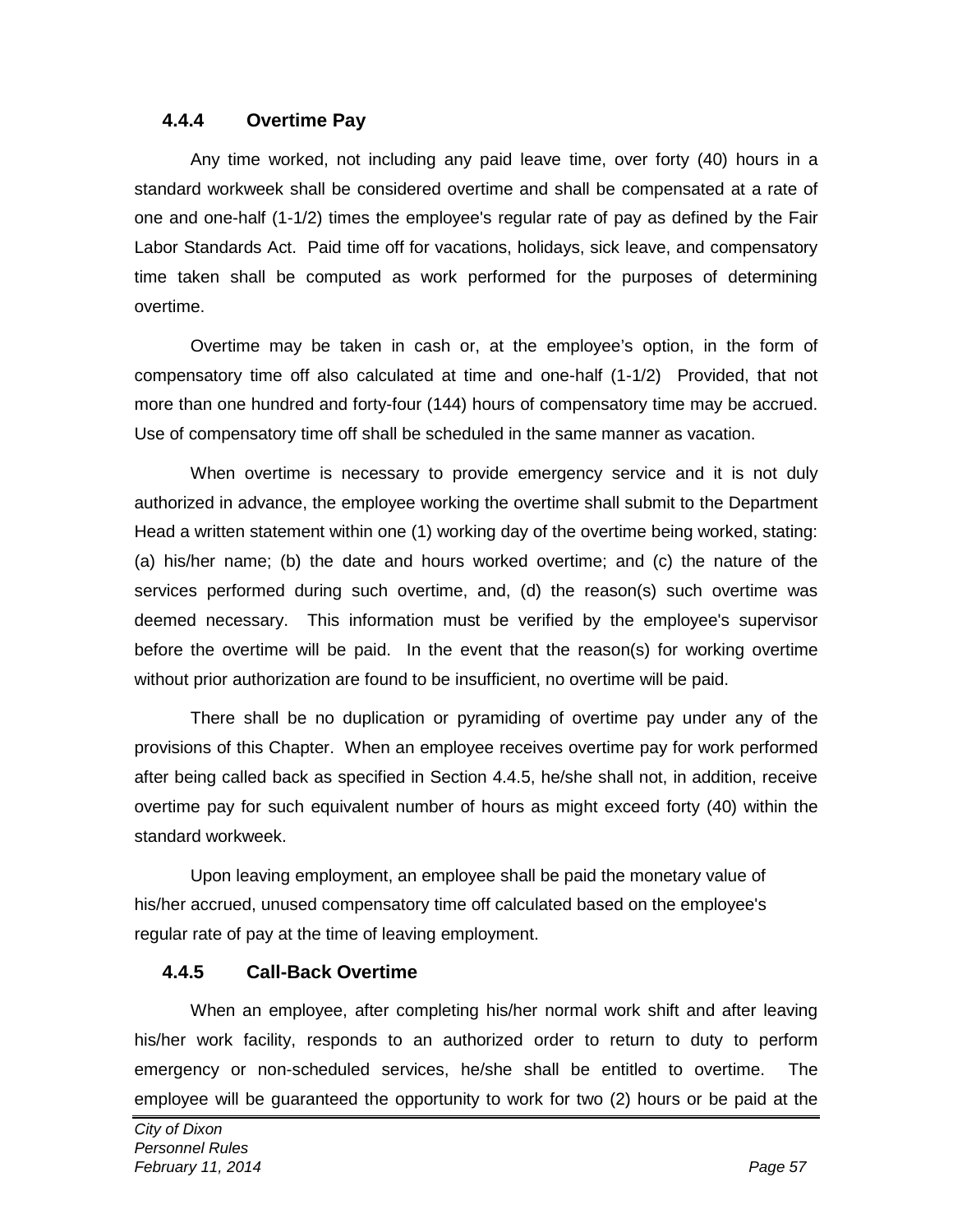overtime rate for two (2) hours worked even if the total hours worked in the workweek do not exceed forty (40) hours. Travel time on a callback is considered to be hours worked, whether the callback is to a location where the employee normally works or to another location.

### **4.5 Leaves**

# **4.5.1 Leaves In General**

All employees must get prior approval from their supervisors when taking an excused absence from work and must apply appropriate paid leave time to approved absences. For example, if an employee schedules a medical appointment during his/her normal work hours, he/she is expected to charge that time off from work to his/her accrued sick leave, compensatory time off, or vacation. Should the employee not have sufficient accrued leave time to cover the time off work, upon approval of the Department Head and Human Resources Director, the employee may utilize unpaid leave and his/her salary will be reduced by the monetary equivalent of the hours absent.

For exempt employees, if an employee schedules a medical appointment during his/her normal work hours that is scheduled to be for four (4) hours or less, he/she is not expected to charge that time off from work from his/her accrued admin leave, sick leave, compensatory time off, or vacation. However, Supervisor's are responsible for ensuring that exempt employees taking time off do not abuse such a privilege.

Should the employee not have sufficient accrued leave time to cover the time off work, upon approval of the Department Head and Human Resources Director, the employee may utilize unpaid leave and his/her salary will be reduced by the monetary equivalent of the hours absent.

# **4.5.2 Administrative Leave**

Exempt employees do not receive overtime compensation. They will be provided with administrative leave in accordance with applicable Memoranda of Understanding or Compensation Plans, in recognition of extra hours required of their respective position. Administrative leave can be cashed out each year upon request in the amounts identified in applicable MOU's or Compensation Plans. Administrative leave will be booked on July 1<sup>st</sup> of each year and any existing balance as of June 30 the following year will be forfeited. Upon hire, administrative leave will be booked at an amount prorated according to the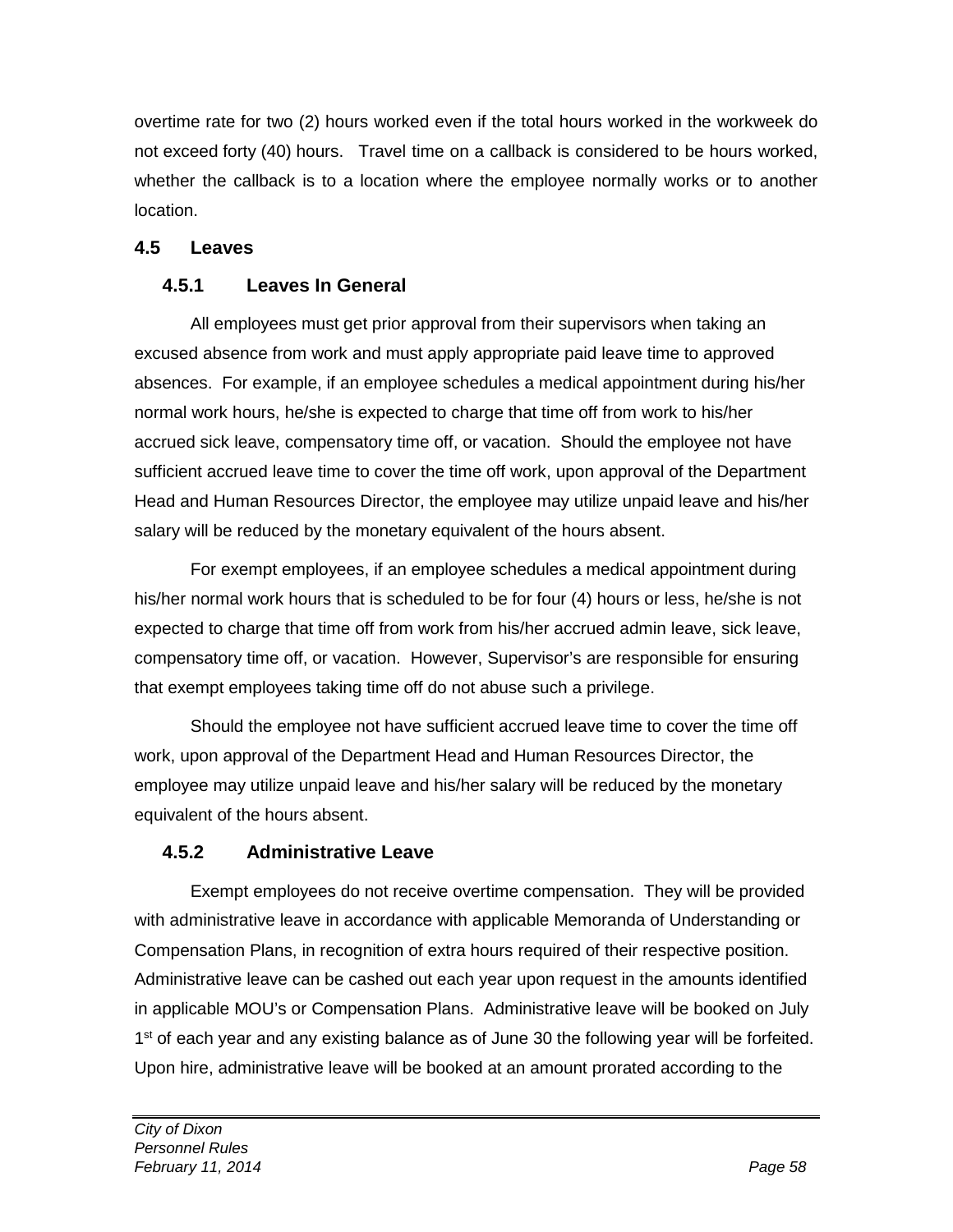start date of the employee. Upon termination, employees may be paid for accrued, unused administrative leave available for cashout and any unused leave will be forfeited.

#### **4.5.3 Vacation Leave**

Paid vacation is available to eligible employees to provide opportunities for rest, relaxation, and personal pursuits. Regular full time employees are eligible to earn and use vacation time as described in this policy. Regular, part time employees consistently working more than twenty (20) hours in a workweek are eligible to earn and use vacation time at their pro rata rate, depending on the number of hours worked per week. Regular part time employees working twenty (20) hours a week or less do not accrue vacation time. Probationary employees accrue vacation or personal holidays prior to successful completion of the initial probationary period. Probationary employees may be eligible to utilize accruals during their probationary period in accordance with the applicable Memorandum of Understanding or Compensation Plan. Vacation leave cannot automatically be substituted for insufficient sick leave accruals, but may be used with the approval of the Department Head.

Employees must request use of vacation leave at least two (2) weeks in advance, or as soon as practicable, and approval will depend on whether the request would impose an undue hardship on the City's workload.

The amount of paid vacation time and maximum vacation accrual amounts increase with the length of service. Refer to individual Memoranda of Understanding and/or compensation plan for accrual rates.

Part time employees who consistently work more than twenty (20) hours per week accrue at a pro rata rate relative to employees working forty (40) hours per week.

If an employee reaches his/her maximum accrual for vacation leave, the employee will not accrue any additional vacation leave until his/her accrued leave drops below the maximum.

Upon separation, employees will be paid for any unused vacation time, at their then current base pay rate.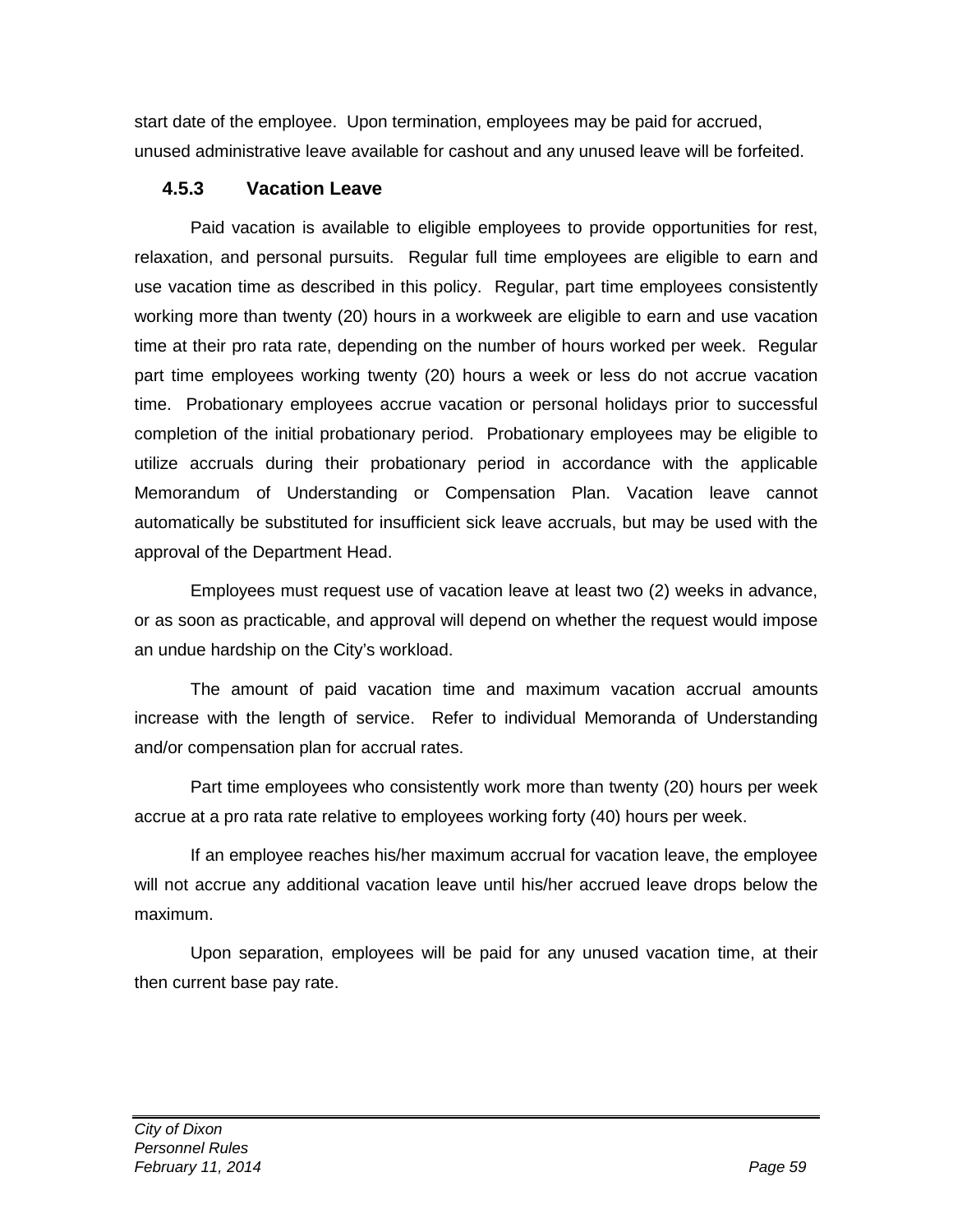#### **4.5.4 Sick Leave**

#### **4.5.4.1 Employees Eligible For Sick Leave**

The City provides sick leave to regular and probationary full time employees and to regular and probationary part time employees who consistently work more than twenty (20) hours per week, for periods of temporary absence due to illnesses or injuries.

Regular and probationary full time employees working forty (40) hours per week accrue sick leave at the rate of eight (8) hours per month. Other regular and probationary full time employees who consistently work more than twenty (20) hours per week accrue sick leave at their pro-rated rate relative to full time employees working forty (40) hours per week.

#### **4.5.4.2 Use of Sick Leave**

Sick leave is intended to provide income protection in the event of illness or injury, and may not be used for any other absence unless specifically approved by the employee's Department Head. Eligible employees may use sick leave for an absence due to their own illness or injury, or the illness or injury of an immediate family member.

Employees may, if they so desire, donate their sick leave to another employee, provided sufficient leave balances exist to do so.

Employees who are unable to report to work due to illness or injury shall notify their supervisor before the scheduled start of their workday.

#### **4.5.4.3 Medical Certification**

If an employee is absent for three (3) or more consecutive days due to illness or injury, the City may require a physician's statement verifying the illness or injury and its beginning and expected ending dates. Such verification may also be required for other sick leave absences and as a condition of paying sick leave.

#### **4.5.4.4 Separation from Service**

Upon separation from service, employees will be paid for unused sick leave accruals in accordance with applicable Memoranda of Understanding and Compensation Plans.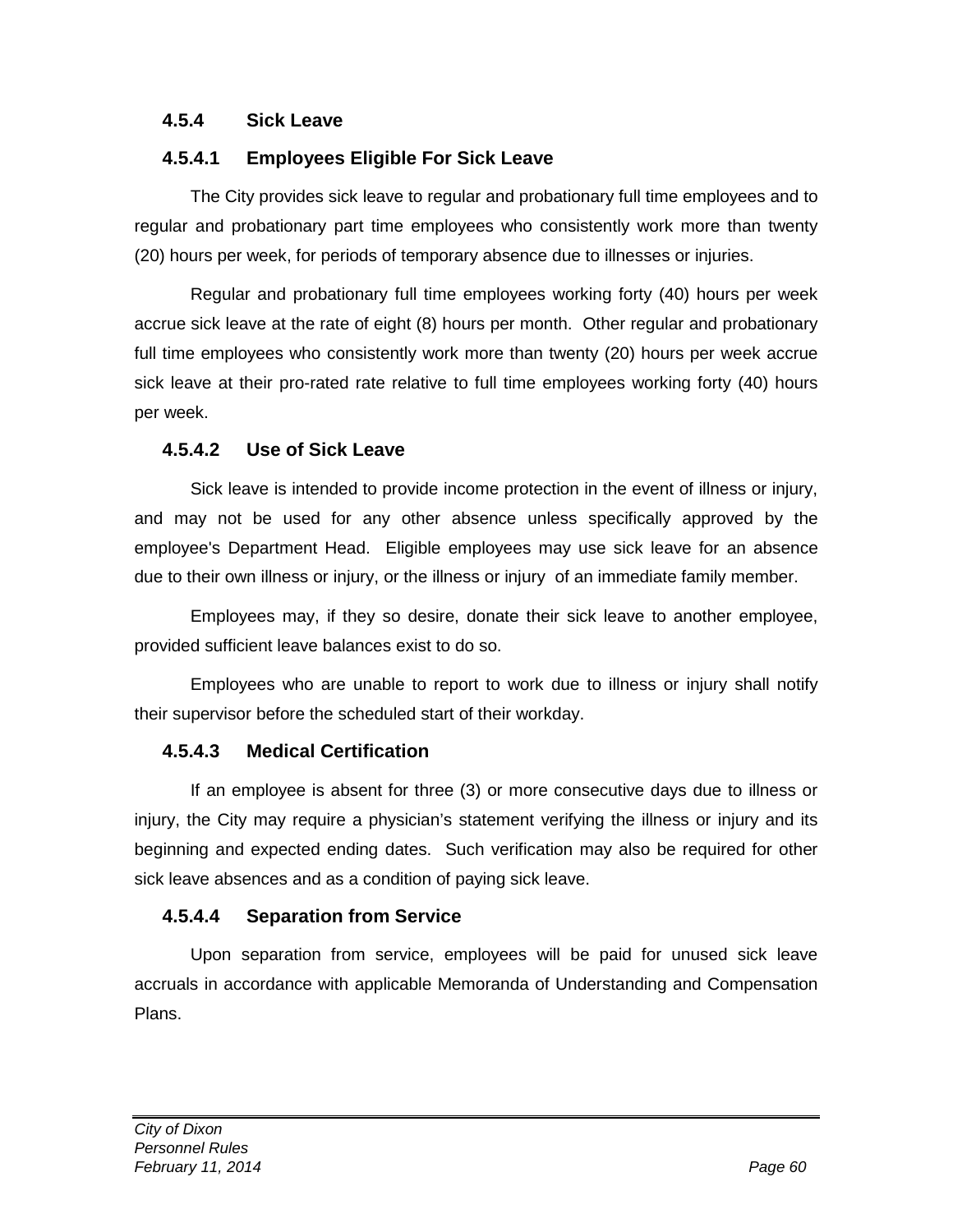#### **4.5.5 Leaves of Absence**

It is the City's policy to grant leaves of absence under certain circumstances to all eligible employees on a nondiscriminatory basis. Except as otherwise indicated, all leaves of absence are available on an unpaid basis.

Except for leave under the family care and medical leave policy, which has a longer eligibility requirement, all regular full time employees and regular part time employees who consistently work more than twenty (20) hours per week are eligible for leaves of absence after ninety (90) days of employment. State or federal law may, in some cases, supersede these requirements. If an employee is absent on either paid or unpaid leave during the first ninety (90) days of employment, this period of ineligibility for a leave of absence will be extended by the exact number of days that the employee is absent.

Subject to any applicable legal restrictions, requests for leaves of absence will be considered on the basis of the employee's length of service, performance, level of responsibility, the reason for the request, and the City's ability to obtain a satisfactory replacement during the time the employee is away from work.

#### **4.5.5.1 Returning from a Leave of Absence/Abandonment of Employment**

When an employee is granted a leave of absence, an effort will be made to hold the employee's position open for the period of the approved leave. Due to business needs, however, there will be times when the position cannot be held open. Under such conditions, it will not be possible to guarantee reinstatement. If an employee's former position is unavailable when the employee is ready to return from an approved leave, the City will make every effort to place the employee in a comparable position for which the employee is qualified. If such a position is not available, the employee will be offered the next suitable position for which the employee is qualified, if such a position exists. An employee who does not accept a position offered by the City will be considered to have voluntarily terminated employment, effective the day such refusal is made.

#### **4.5.5.2 Failure to Return Promptly**

An employee who accepts other employment, without prior approval, during a leave of absence, or who fails to return on the next regularly scheduled workday following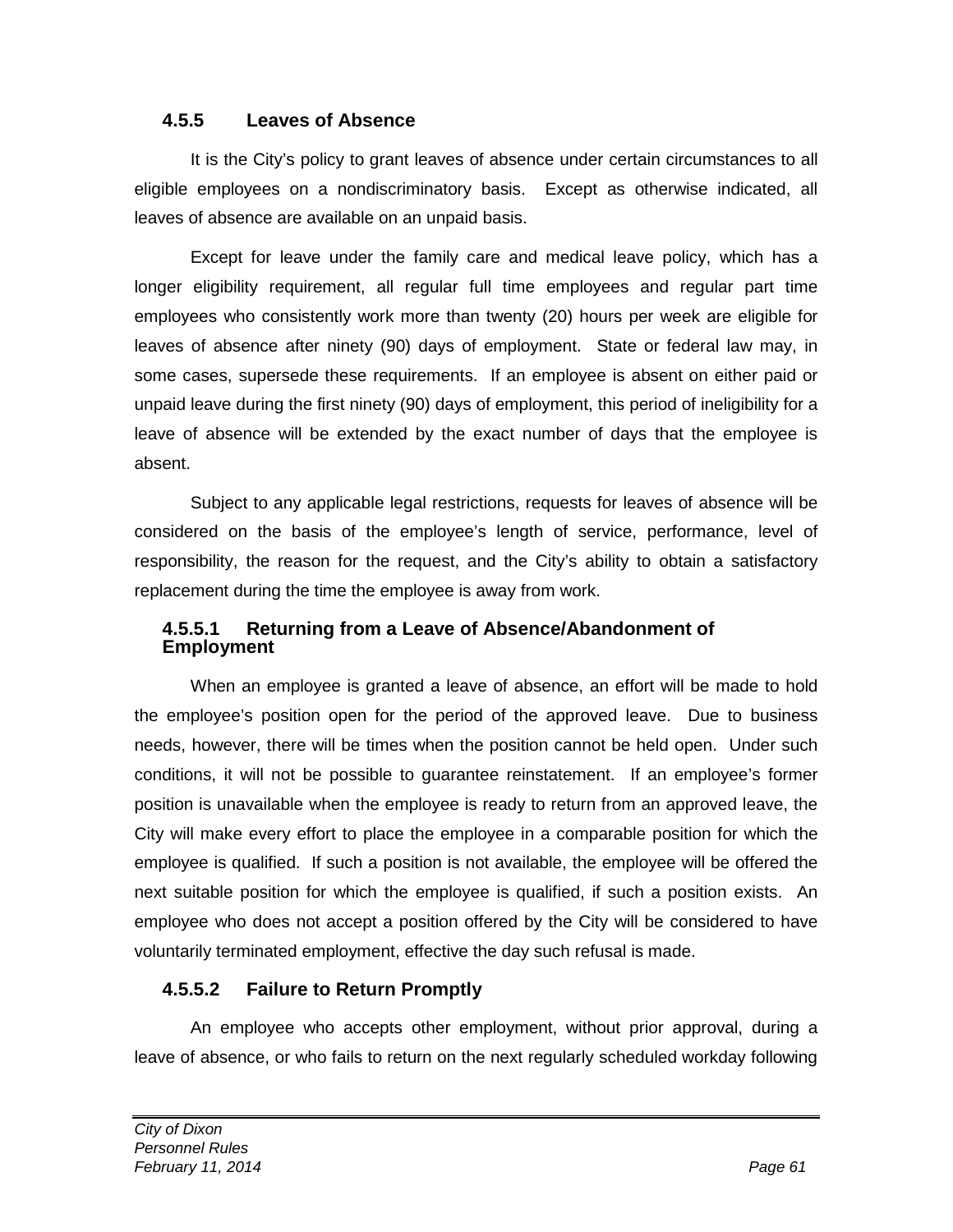the expiration of an approved leave, will be considered to have abandoned their employment and may be terminated.

# **4.5.5.3 Benefits During Leave**

No City-sponsored benefits are earned or accrued during an unpaid leave of absence. When an employee returns from a leave of absence of greater than thirty (30) days, seniority, as well as eligibility and accrual dates for benefits, will be adjusted forward to account for the period of leave. Unless the leave of absence qualified as Family Care or Medical Leave, the employee will be responsible for all employee and any dependent group health insurance costs for the entire period of the leave of absence. If the leave qualifies as Family Care or Medical Leave, benefits will be paid.

# **4.5.5.4 Misrepresentations**

Misrepresentation of reasons for applying for a leave of absence is a cause for disciplinary action, including termination.

# **4.5.5.5 Types of Leaves of Absence**

# **1. Family Care and Medical Leave Act ("FMLA")**

An employee with at least twelve (12) months of continuous service who has at least 1,250 hours of service during the previous twelve (12) month period will be entitled to a FMLA leave of absence not to exceed twelve (12) workweeks in any (12) month period for the reason of: a) the birth of a child of the employee; b) the placement of a child with the employee in connection with the adoption or foster care of the child by the employee; c) care for the employee's parent, spouse, or child who has a serious health condition; d) the employee's own serious health condition**;** or (e) "Qualifying Exigency Leave" to handle exigencies related to a family member's active duty military service or call to active duty for the United States armed forces as specified in the regulations adopted by the U.S. Department of Labor implementing the National Defense Authorization Act. The twelve (12) month period during which the twelve (12) workweeks of leave may be taken under this section shall be the twelve (12) month period measured forward from the date upon which the employee's first FMLA leave begins. Parents of a child who are both employees of the City may take a maximum combined total of twelve (12) *weeks* of family care leave in a twelve (12) monthly period for the birth, adoption, or foster care of their child.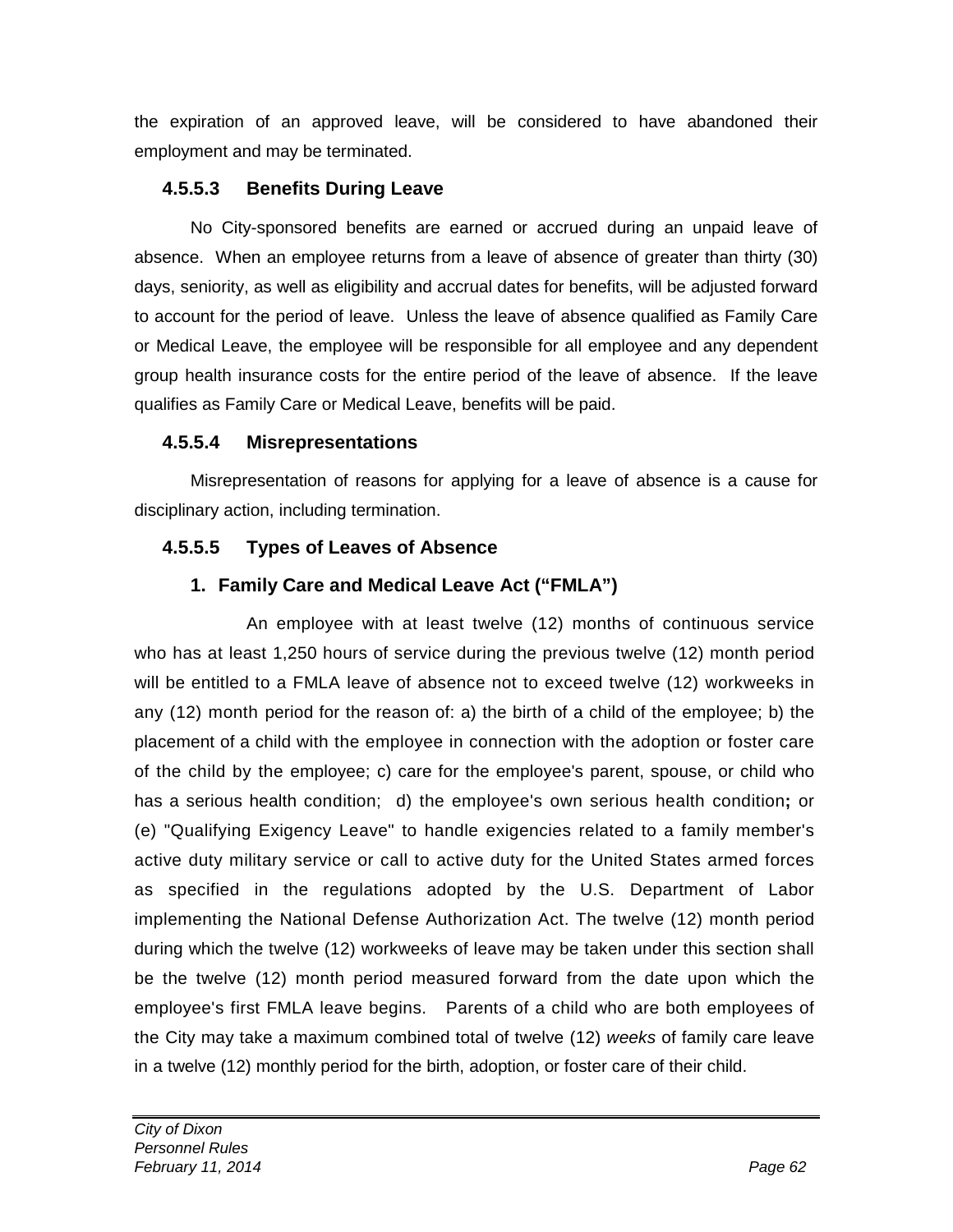In addition, an employee with at least twelve (12) months of continuous service who has at least 1,250 hours of service during the previous twelve (12) month period will be entitled to up to twenty-six (26) weeks of FMLA leave to care for a spouse, son, daughter, parent or next of kin (as defined by FMLA regulations promulgated by the U.S. Department of Labor) who has a serious injury or illness incurred in the line of active duty military service for the United States armed forces.

### a) Leave Requests:

Written requests for a family care or medical leave of absence must be submitted at least thirty (30) days before the leave is to commence or as soon as the reasons for leave become known to the employee if such prior notice is not possible. All leave requests must include the anticipated date(s) and duration of the leave. Any requests for extension of such leave must be received by the City at least five (5) working days before the date on which the employee was originally scheduled to return to work and must state the revised anticipated date(s) and duration of the leave, or as soon as the reasons for leave extensions become known to the employee if such prior notice is not possible.

# b) Terms of FMLA Leave:

FMLA leave taken for the birth, adoption, or foster care placement of a child must be concluded within one (1) year of the birth, adoption, or placement, and may be taken intermittently in periods of at least two (2) weeks. Family care or medical leave for the serious health condition of the employee's spouse, parent or child; for the employee's own serious health condition; or for either Qualifying Exigency Leave or to care for a spouse, son, daughter, parent or next of kin who has a serious injury or illness incurred in the line of duty, may also be taken intermittently or on a reduced work schedule when medically necessary. If leave is taken intermittently or on a reduced schedule in order to accommodate planned medical treatment of the employee or family member, the City retains the discretion to transfer the employee temporarily to an alternative position with equivalent pay and benefits which better accommodates the employee's leave schedule.

If the leave is requested in connection with a planned, non-emergency medical treatment, the employee must make a reasonable effort to schedule the treatment so as to minimize the disruption of the City's operations.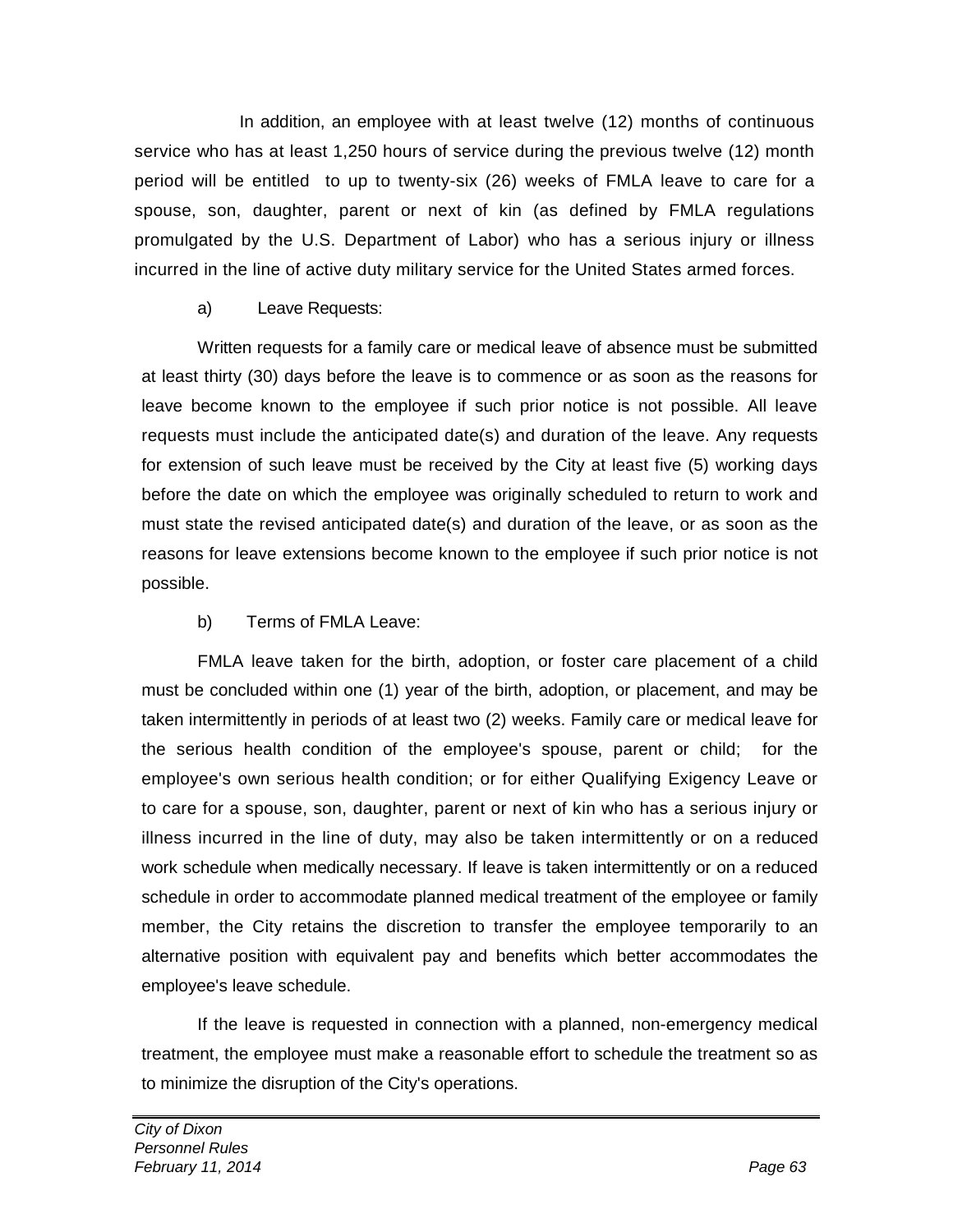c) Effect of FMLA Leave on Benefits:

During an employee's family care or medical leave, the City shall continue to pay for the employee's participation in the City's health plans and other benefits, to the same extent and under the same terms and conditions as would apply had the employee not taken leave.

d) Failure to Return Following Leave:

If the employee fails to return from FMLA leave for a reason other than the recurrence or continuation of the health condition that brought about the leave or other circumstances beyond the employee's control, the employee may, at the City's option, be required to reimburse the City for any health premiums paid by the City on the employee's behalf during any unpaid periods of the leave. The employee also may, at the City's option, be required to reimburse the City for such health premiums paid during the employee's unpaid leave if, upon the employee's return, the employee requests and is granted a reduced work schedule for which such benefits would not be paid by the City.

e) Certification of Eligibility:

Employees must consult with the Human Resources Director to determine their eligibility for the FMLA leave, the length and terms of the leave and reinstatement.

f) Medical Certification:

Any request for FMLA leave for an employee's own serious health condition; for family care leave to care for a child, spouse, or parent with a serious health condition**;** or to care for a spouse, son, daughter, parent or next of kin who has a serious injury or illness incurred in the line of active duty must be supported by medical certification from a health care provider. The employee must provide the required medical certification within fifteen (15) calendar days after the City's request for certification, unless it is not practicable under the circumstances to do so. Failure to provide the required medical certification may result in the denial of foreseeable leaves until such certification is provided. In the case of unforeseeable leaves, failure to provide the required medical certification within fifteen (15) days of being asked to do so may result in a denial of the employee's continued leave. Any request for an extension of the leave also must be supported by an updated medical certification.

*City of Dixon Personnel Rules February 11, 2014 Page 64*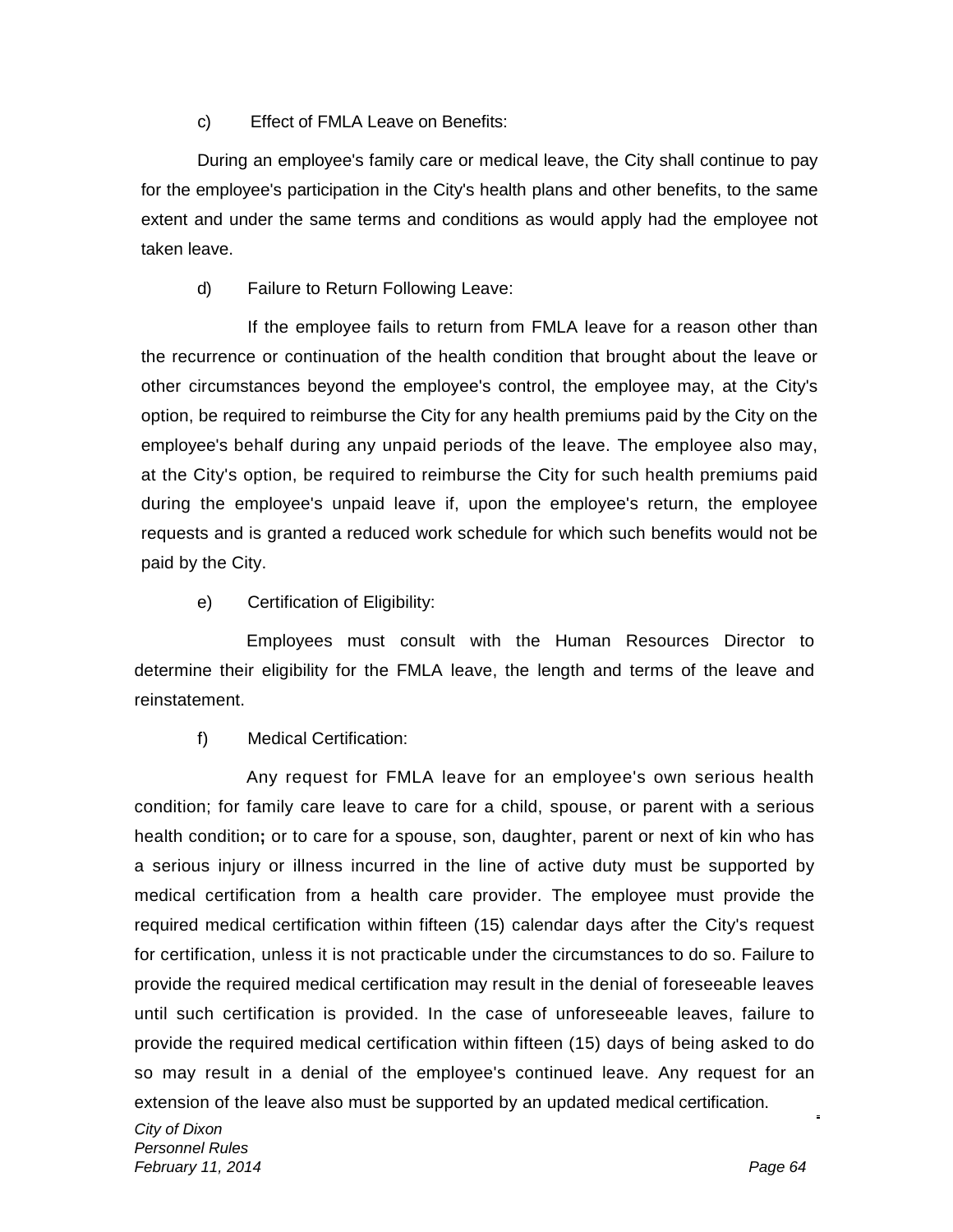### g) Paid Leave:

The family care and medical leave of absence will generally be unpaid, except to the extent that the employee elects or the City, in its discretion, requires the employee to substitute paid accrued sick leave time during the leave of absence. The substitution of paid leave for family care or medical leave does not extend the duration of family care or medical leave to which an employee is entitled.

### h) Return to Work:

Employees returning from family care or medical leave are entitled to reinstatement to the same or comparable position consistent with applicable law. If the employee has been on leave for his/her own serious health condition, before permitting the employee to return to work, the employee must provide medical certification that he or she is able to return to work and capable of performing the work.

### i.) Non-Discrimination:

The City recognizes the value of family care and medical leave, and will not discriminate against any employee who chooses to exercise his or her right to such leave.

### **2. Pregnancy Disability Leave**

An employee disabled by pregnancy, childbirth, or a related medical condition may request a pregnancy disability leave. This leave may be for the period the employee's doctor verifies that the employee is disabled by pregnancy, childbirth, or a related medical condition, and that the employee is unable to perform her job, up to a maximum of four (4) months. This leave is in addition to any family care or medical leave to which the employee may be entitled under the City's Family Care and Medical Leave policy. The employee must consult with the City and make a reasonable effort to schedule any planned medical treatment or supervision so as to minimize disruption to the City's operations. Any scheduling, however, shall be subject to the approval of the employee's health care provider.

### a) Leave Requests:

For foreseeable events, if possible, the employee must provide thirty (30) days advance notice of the need for such leave. For events that are unforeseeable thirty (30) days in advance, the employee must notify the City as soon as practicable.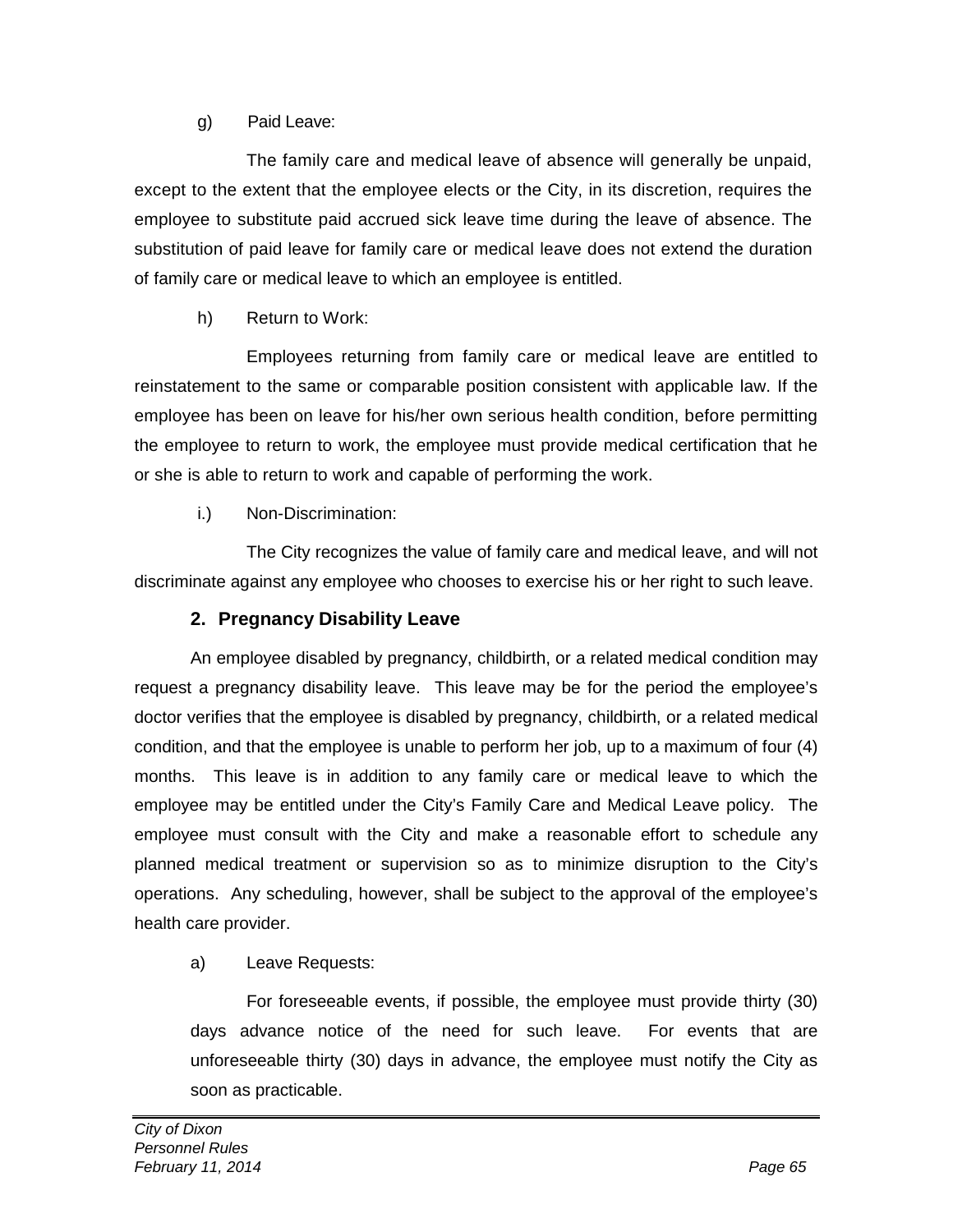All leave requests must include the anticipated date(s) and duration of the leave. Any requests for extension of such leave must be received by the City at least five (5) working days before the date on which the employee was originally scheduled to return to work and must state the revised anticipated date(s) and duration of the leave.

### b) Terms of Pregnancy Disability Leave:

Pregnancy disability leave may be taken intermittently or on a reduced work schedule when medically advisable, as determined by the employee's health care provider. If it is medically advisable for an employee to take intermittent leave or leave on a reduced work schedule and it is foreseeable based on planned medical treatment because of pregnancy, the City may require the employee to transfer to an available alternative position. This alternative position shall have the equivalent rate of pay and benefits, the employee must be qualified for the position, and it must better accommodate recurring periods of leave than the employee's regular job. It does not have to have equivalent duties. Transfers to an alternative position may include altering an existing job to accommodate better the employee's need for intermittent leave or a reduced work schedule.

c) Certification of Eligibility:

Employees must consult with the Human Resources Director to determine their eligibility for the leave, the length and terms of the leave, and reinstatement.

d) Medical Certification:

Any request for pregnancy disability leave must be supported by medical certification from a health care provider. The employee must provide the required medical certification within fifteen (15) calendar days after the City's request for certification, unless it is not practicable under the circumstances to do so. Failure to provide the required medical certification may result in the denial of foreseeable leaves until such certification is provided. In the case of unforeseeable leaves, failure to provide the required medical certification within fifteen (15) days of being asked to do so may result in a denial of the employee's continued leave. Any request for an extension of the leave also must be supported by an updated medical certification from their health care provider.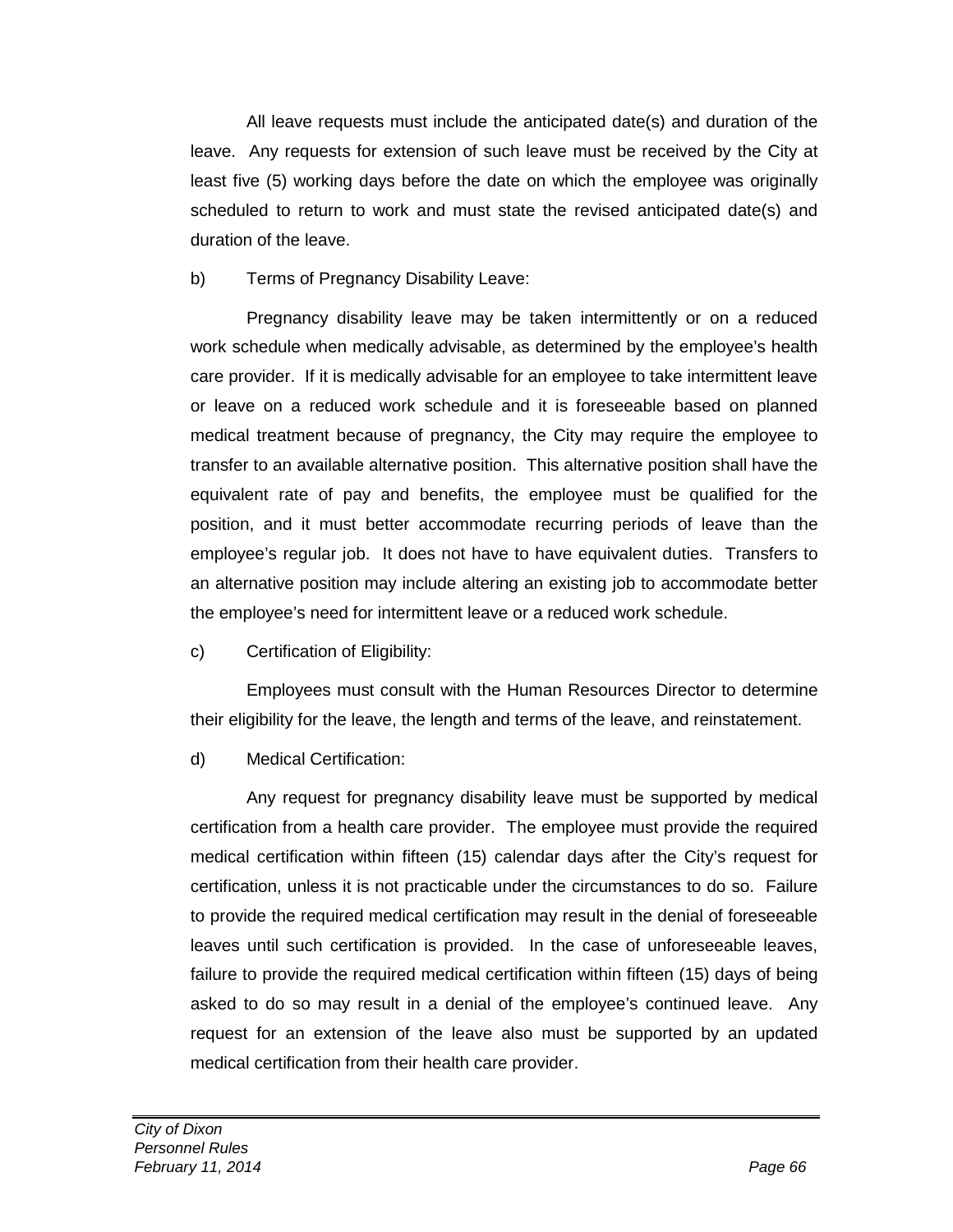#### e) Paid Leave:

Pregnancy disability leave will be unpaid, except to the extent that the employee elects or the City requires the employee to substitute paid accrued sick leave time during the leave of absence. The substitution of paid leave for pregnancy disability leave does not extend the total duration of leave to which an employee is entitled.

### f) Return to Work:

Employees returning from pregnancy-related disability leave are entitled to reinstatement to the same or comparable position consistent with applicable law. The City retains the right to deny reinstatement when such reinstatement would substantially undermine the City's ability to operate its business safely and efficiently. An employee who returns to work after a pregnancy disability leave must have a written release from her health care provider. This release must verify that the employee is able to return to work.

### g) Non-Discrimination:

The City recognizes the value of pregnancy disability leave and will not discriminate against any employee who exercises her right to such leave.

### **3. Maternity and Paternity Leave**

### a) Maternity Leave:

Maternity leave may be taken by female employees for up to one hundred twenty days (120) days. Family and Medical Leave of up to twelve (12) weeks is also available in addition to the leave provided in this sub-section 4.5.5.5 (1). In no case will leave be granted beyond one (1) year from the original maternity leave date. The one hundred twenty (120) day maternity leave and Family and Medical Leave of up to twelve (12) weeks does not constitute a break in service for purposes of seniority. Leave beyond this will be counted as a break in service for seniority purposes.

The employee must notify her Department Head at the earliest time of her expected date of delivery and the anticipated date upon which her maternity leave will commence. At the time the employee requests her maternity leave, she should inform the Department Head whether or not she intends to return to work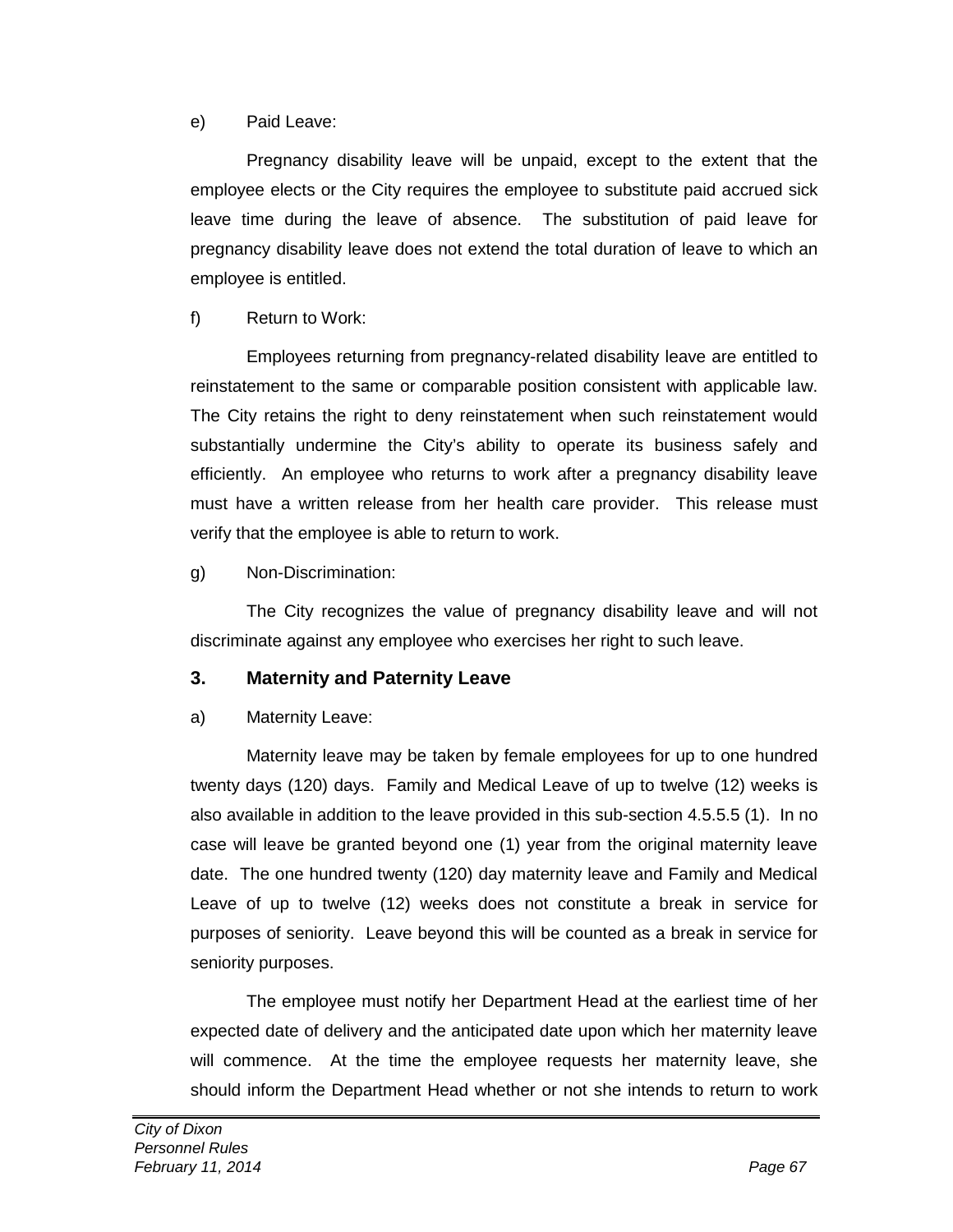when her disability ends following childbirth. If for any reason she fails to return on her anticipated date of return without prior notice and proof of continuing disability, she will be subject to discipline.

Employees receiving this leave shall first be required to utilize accrued sick leave, and then shall be eligible to receive leave without pay. This leave shall commence upon certification from the employee's attending physician that she is no longer capable of performing the regular duties of her position. Upon expiration of the disability status, the employee may opt for Family Leave to care for the newborn child or shall be reinstated to her former position or to a comparable one if the former position is abolished during the period of leave and the employee would otherwise not have been laid off. Prior to the employee being reinstated, the Department Head will require a statement from the attending physician that the employee is physically capable of resuming the essential duties of her position.

Where it is the opinion of the Department Head that the employee should be placed on leave sooner than prescribed by her physician due to her inability to perform the essential duties of her position or for the protection of the employee's personal health and safety, he/she shall direct the employee to be examined by a second physician. The cost of this examination shall be paid by the City and shall not be ordered without prior approval of the City Manager. An employee may, based upon medical factors, request that her leave be extended beyond one hundred and twenty (120) days and shall submit a supporting statement from her attending physician. The Department Head, with the prior approval of the City Manager, may extend the leave for up to ninety (90) days.

b) Paternity Leave

A male regular employee is entitled to a five (5) day paternity leave in connection with the birth of his child. Paid leave shall be utilized for this period if sufficient balances exist. The provisions of sub-section 4.5.5.5, Family and Medical Leave pertaining to the birth of a child, also apply.

# **4. Military Leaves of Absence**

Military leave shall be granted in accordance with the provisions of the State Military and Veterans Code. An employee requesting leave for this purpose shall provide the Department Head with a copy of the military orders specifying the dates, site and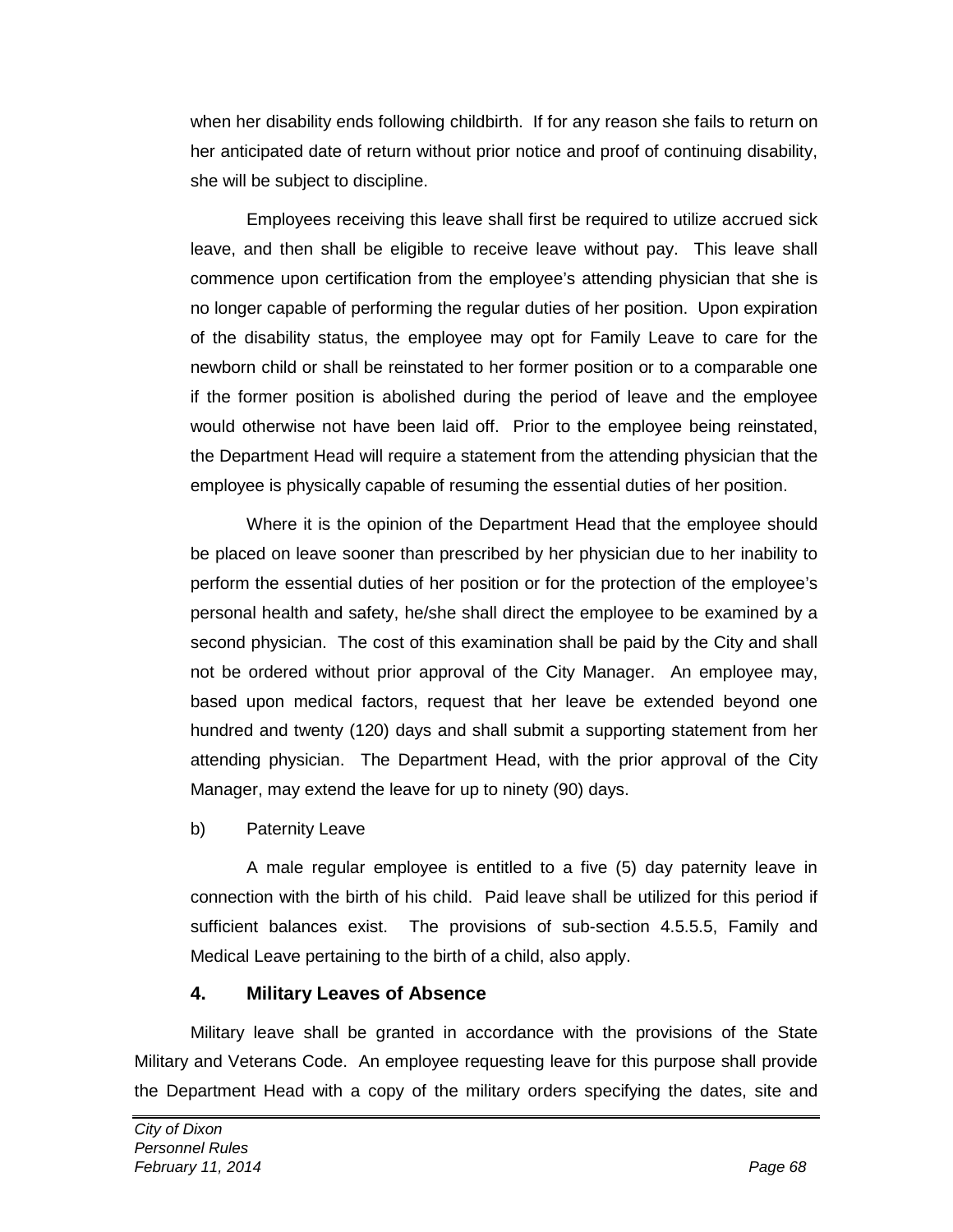purpose of the activity or mission. Within the limits of such orders, the Department Head may determine when the leave is to be taken and may modify the employee's work schedule to accommodate the request for leave. Employees on temporary military leave of absence shall receive compensation in accordance with State Law, or Resolution passed by the City Council of the City of Dixon, whichever provides the employee with the greater benefit.

### **5. Jury/Witness Duty**

If an employee is requested to serve for jury or witness duty, he or she must bring the summons or subpoena to his or her supervisor within three working days of receipt. If called to jury or witness duty, employees will receive their regular pay for the working hours lost while on such duty. If an employee elects to receive mileage or compensation, such payment shall be remitted to the City in order to receive full salary continuance from the City while attending Jury Duty.

This policy does not apply to employees who select to serve as expert witnesses. If an employee elects to do so, he or she may request to use accrued vacation, compensatory time or personal holidays.

### **6. Time Off to Vote**

Employees are encouraged to fulfill their civic responsibilities by voting. If an employee is unable to vote in a statewide election during his or her nonworking hours, the City will grant up to two (2) hours of paid time off to vote. Employees must request time off to vote by submitting a request for time off to their immediate supervisor at least two (2) working days prior to the election day. Employees must submit a voter's receipt on the first working day following the election.

# **7. Excused Absences Without Pay**

The Department Head may recommend to the City Manager to grant a regular employee an excused absence without pay upon the written request of the employee when the employee has no applicable accrued leave time (e.g. vacation, floating holidays, sick leave). No benefits will accrue during unpaid excused absences in excess of 30 days. Leave accruals and other benefits will cease commencing with the  $31<sup>st</sup>$  day of absence.

The maximum amount of leave which may be granted by the City Manager is one(1) year. If the employee returns to work within ninety (90) days, he/she shall be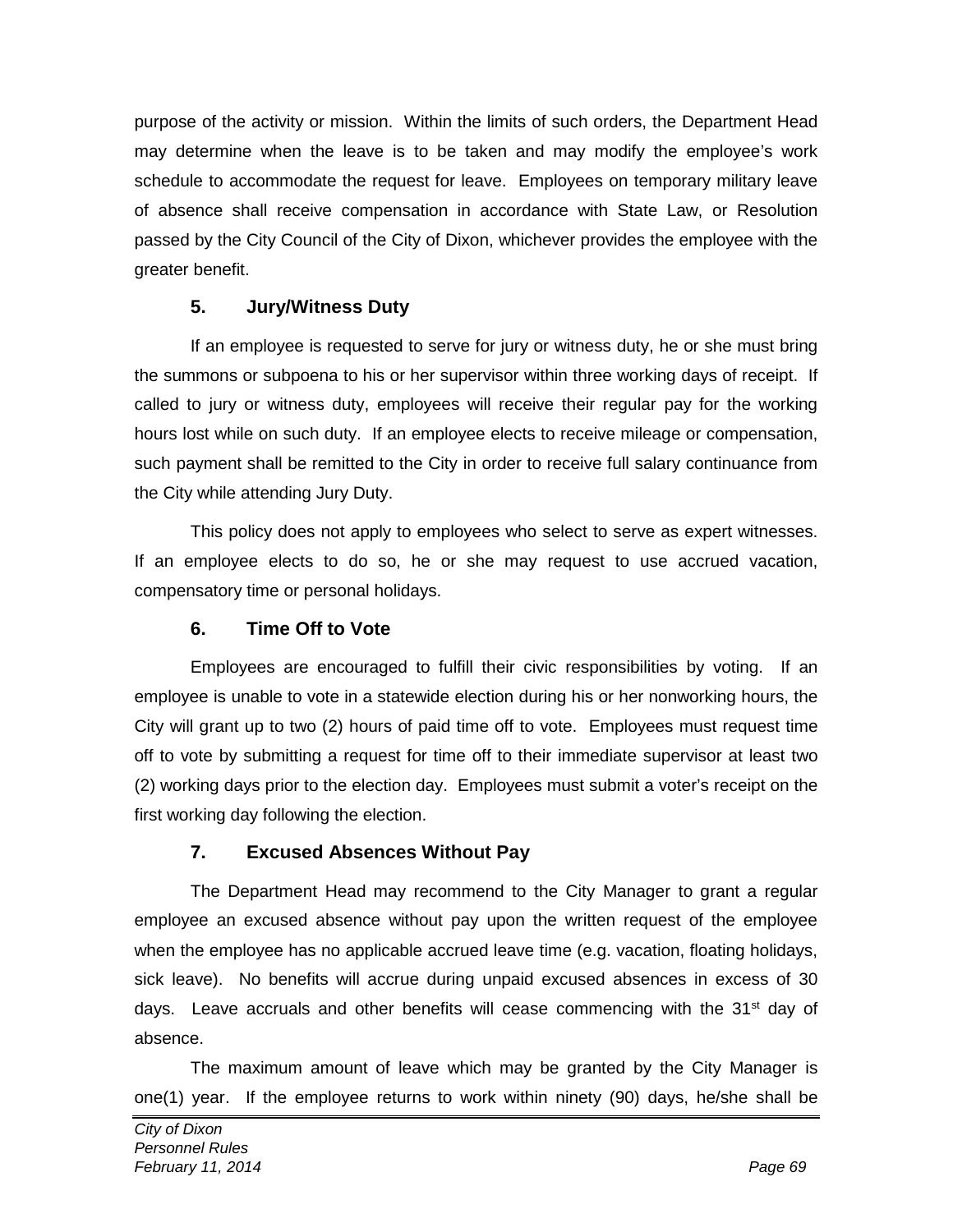entitled to employment in his/her former capacity. The City Manager has the discretion to transfer employees returning from leave beyond ninety (90) days pursuant to the provisions of section 4.5.5.1. If the employee does not report for duty at the end of the approved leave, he/she will be deemed to have abandoned his/her employment and shall be terminated pursuant to section 4.5.5.2.

# **8. Bereavement Leave**

In the event of a death in the immediate family, each full-time or benefited parttime employee shall be granted up to three (3) working days of paid bereavement leave. Employees assigned to work twenty-four (24) hour shifts shall be granted up to two (2) working shifts of paid bereavement leave.

All bereavement leave must be used within fourteen (14) calendar days following the death of the immediate family member. Under extreme circumstances, the fourteen (14) day requirement may be waived by the City Manager. The decision of the City Manager in this regard shall be final, with no process for further appeal.

# **4.5.6 Workers' Compensation (On the Job Injuries and Illness)**

# **4.5.6.1 In General**

An employee who is receiving Workers' Compensation temporary disability payments as a result of a work related injury or illness shall be treated the same as any other employee on the payroll; thus he/she will continue to accrue vacation and sick leave.

Sick leave will be supplementary to worker's compensation or disability insurance benefits and will be paid so that at no time will sick leave and worker's compensation or disability insurance payments combined exceed one hundred percent (100%) of the employee's average earnings for the standard workweek preceding disability.

An employee who is off from work because of injury or illness arising from, and in the course of, his/her employment shall be entitled to receive his/her regular salary during the first three (3) working days of such absence by using accrued paid leave time. Thereafter, the employee may coordinate accrued paid leave time with Worker's Compensation temporary disability payments. At such time that an employee's accrued paid leave time is exhausted, he/she may request an excused absence without pay according to the provision in Section 4.5.4.5 (7).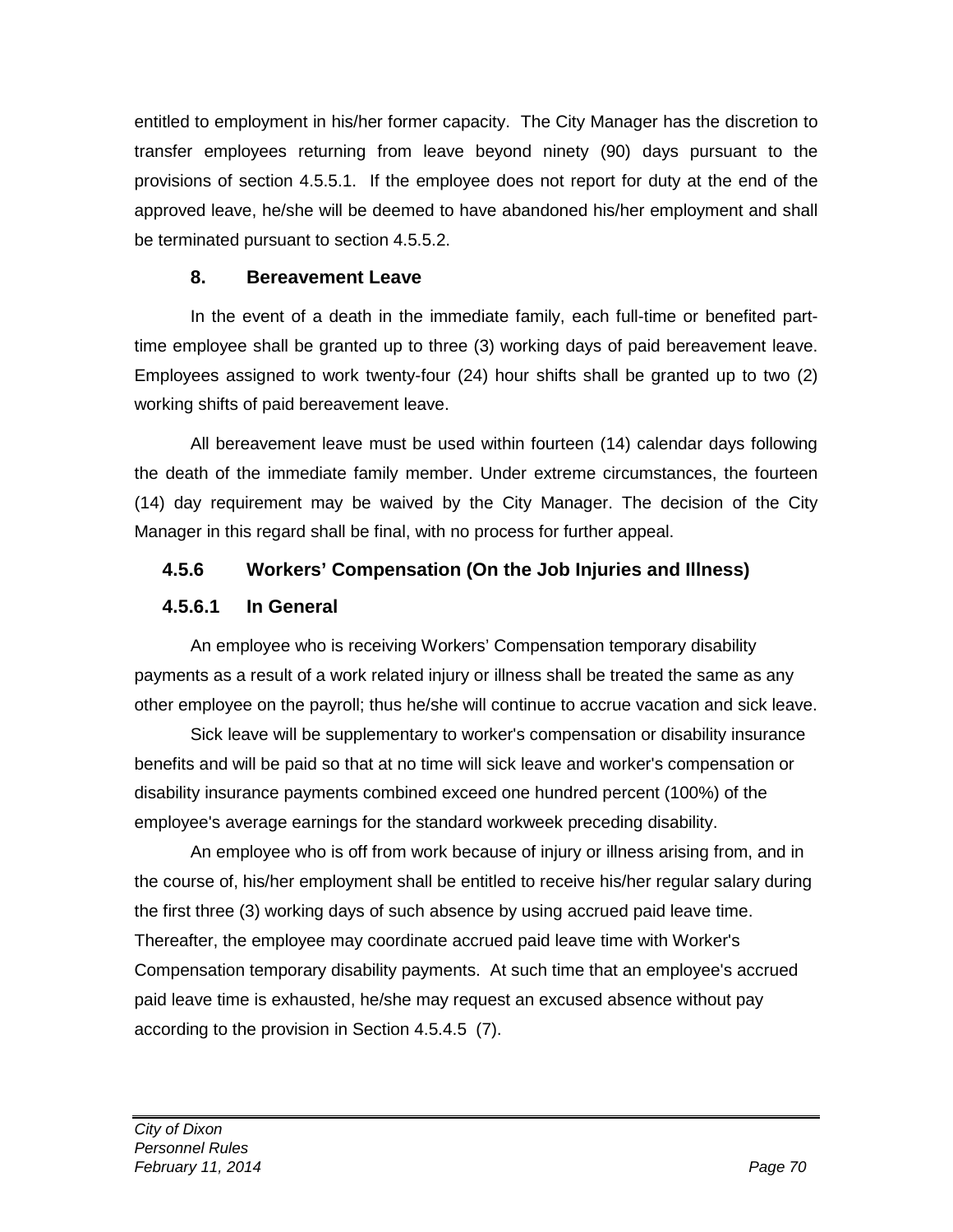### **4.5.6.2 4850 Time**

An employee engaged in public safety, as defined by the provisions of Section 4850 of the Labor Code of the State, shall be entitled to his/her regular salary in lieu of State Worker's Compensation payments if he/she suffers an injury or illness arising from, and in the course of, her/her employment for the period of his/her disability but not to exceed one (1) year. The employee's accrued sick leave and vacation time shall not be charged.

### **4.6 Holidays**

### **4.6.1 City Holidays**

All regular and probationary City employees working more than twenty (20) hours per week shall be entitled to paid holiday leave for the following days:

New Year's Day (January 1);

Martin Luther King's Birthday (Third Monday in January);

President's Day (Third Monday in February);

Memorial Day (Last Monday in May);

Independence Day (July 4);

Labor Day (First Monday in September);

Veteran's Day (November 11);

Thanksgiving Day (4th Thursday in November);

Day after Thanksgiving Day (4th Friday in November);

Day before Christmas (December 24);

Christmas Day (December 25).

When any of the above holidays fall on a Sunday, the Monday following shall be observed as a holiday. Public offices of the City shall be closed on the holidays identified above and shall not necessarily be closed on the state holidays as provided in California Government Code §§ 6700 - 6702.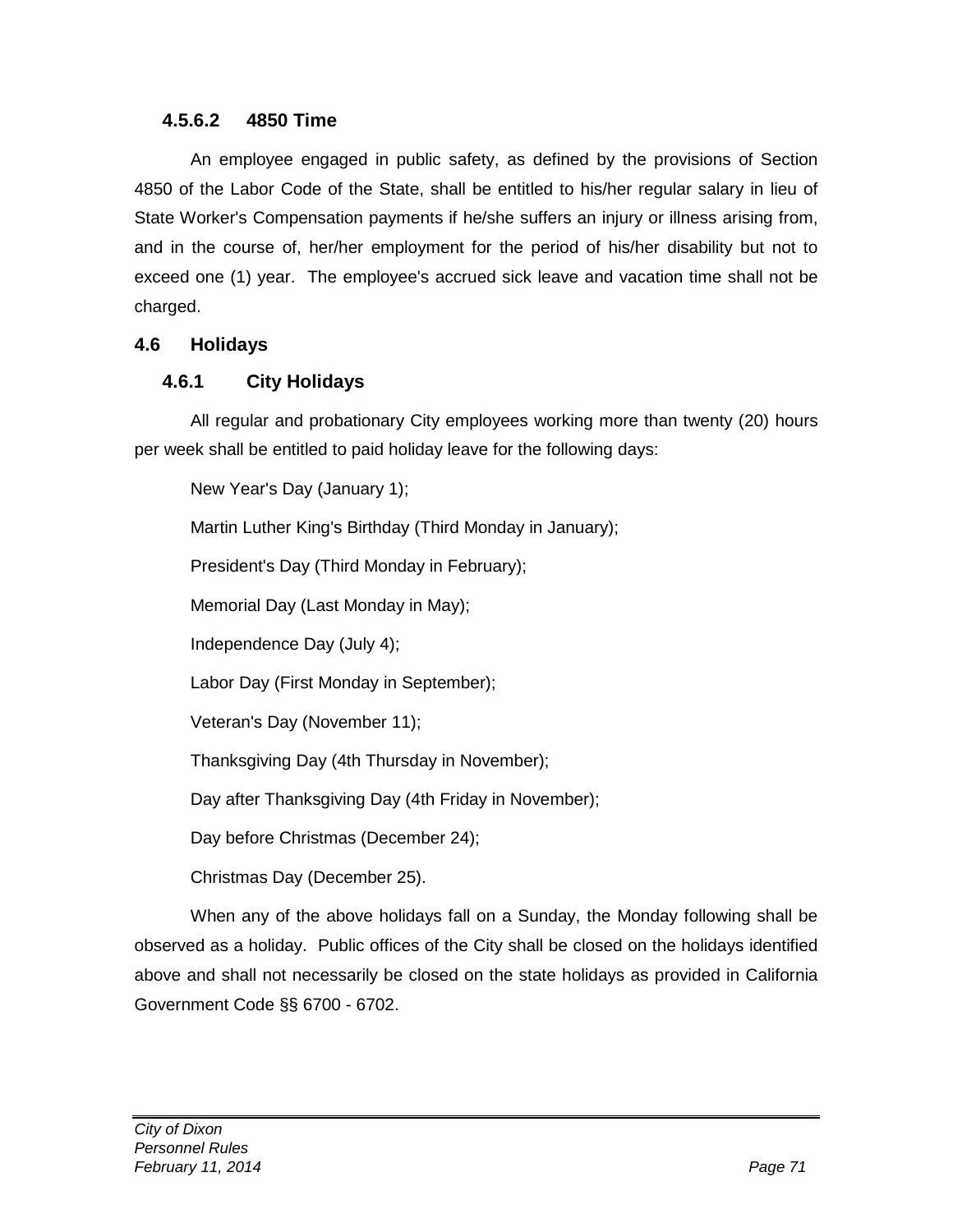# **4.6.2 Employees Eligible for Pay on City Holidays**

Regular and probationary full time employees shall be compensated at the straight time rate on City holidays, even though no work was actually performed based upon the hours they normally work.

Regular and probationary part time employees working at least twenty (20) hours per week shall be compensated at the straight time rate, even though no work was actually performed, on a prorated formula based on the number of hours they normally work.

Temporary and seasonal employees, and employees working less than twenty (20) hours per week shall not receive any holiday pay.

# **4.6.3 Holidays During Leave**

When any holidays fall during a paid leave period, employees will receive pay for the holiday in lieu of being charged with the appropriate leave time. If the holiday falls during an unpaid leave period, the employee will not receive holiday pay.

# **4.6.4 Floating Holidays**

Floating holidays granted by a Memorandum of Understanding or Compensation Plan may be accrued, and used based on the provisions of the applicable Memorandum of Understanding or Compensation Plan. Floating holidays will be allocated on the date of hire, but on a pro rated basis for the remained of the year, and allocated annually thereafter.

# **4.6.5 Holiday Pay Upon Termination of Employment**

Upon leaving employment, an employee shall be paid the monetary value of the remaining floating holidays and for holiday hours accrued as a result of working on a City holiday. Such monetary value shall be calculated based on the employee's regular rate of pay at the time leaving employment.

### **4.7 Fitness for Duty**

The City Manager, may require an employee to submit to a physical or mental examination, or both, at any time if the City Manager or Department Head has reason to believe the employee's physical or mental condition, or both, affects his/her ability (a) to perform the duties of employment at a level of efficiency required by the City, or (b) to perform such duties without constituting a threat to him/herself, other employees, or City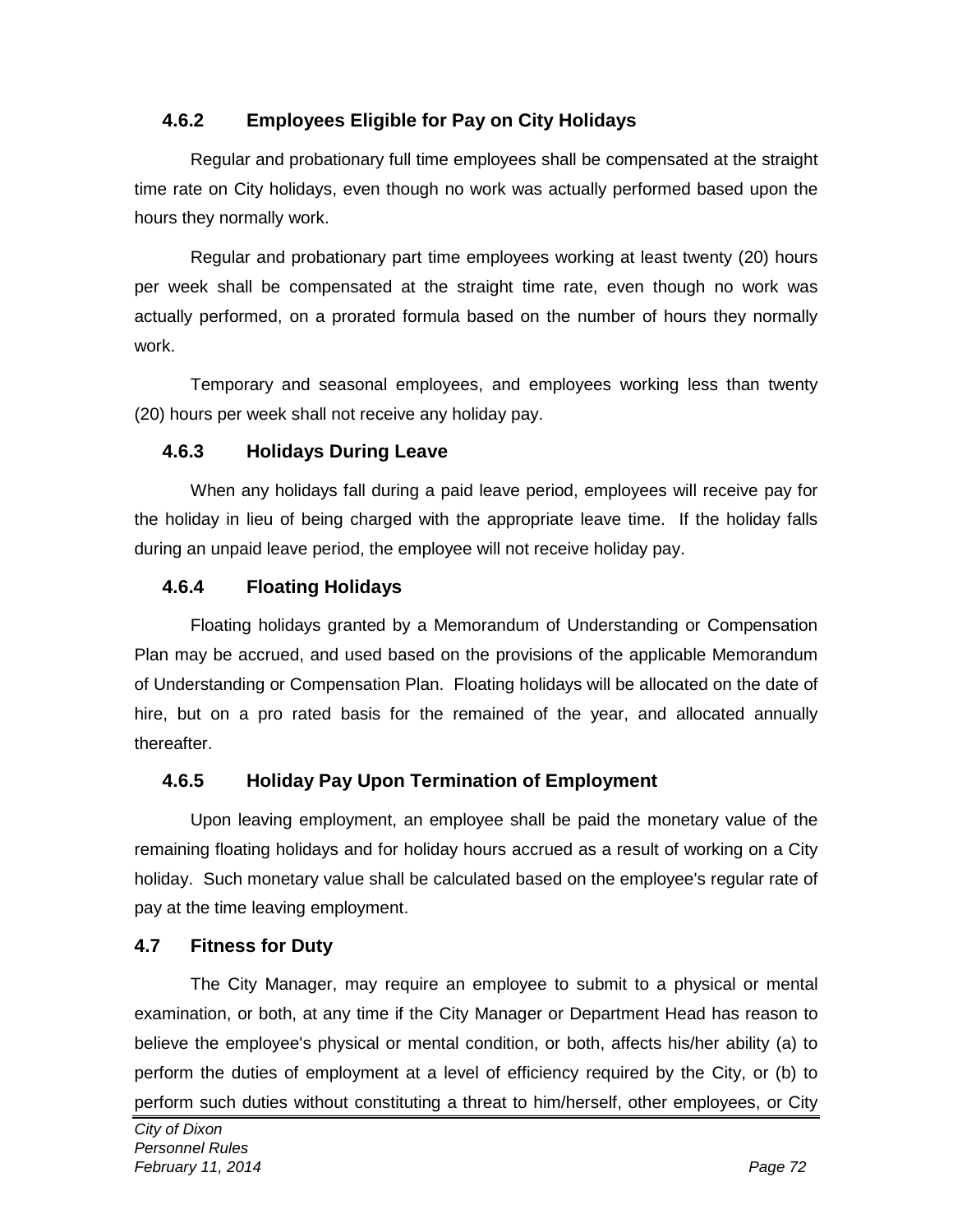property. Such physical or mental examination may be imposed as a condition of continued employment and shall be performed by a doctor chosen by the City.

# **4.8 Benefits**

### **4.8.1 General**

In addition to the monetary wages and other employee benefits provided by these Rules, the following benefits shall also be provided to all regular employees.

### **4.8.2 Insurance**

The City shall provide a health and welfare insurance plan(s) to all regular and probationary employees working at least fifty (50%) percent time (i.e., twenty (20) hours per week) and their dependents. The types, plans, scope of coverage, and related matters shall be determined by the City. Copies of the plan(s), and related documents and brochures shall be on file in the City's Human Resources Office, and shall be made available to covered employees upon request. The City shall make contributions for the plan(s) and insurance(s) in accordance with any applicable Memoranda of Understanding or compensation plans. Regular part time employees who are eligible for this benefit shall be eligible for the prorated portion of the City contribution. Contributions not covered by the City will be the responsibility of the employee, provided, however, that the City will make the same contributions for regular part time employees whose regular schedule is at least thirty-five (35) hours per week as it does for regular full time employees.

# **4.8.3 Retirement**

All regular full time, regular part-time employees working greater than twenty (20) hours per week, and probationary employees, shall participate in a retirement plan through the Public Employees' Retirement System (PERS). The City and employees will contribute those salary percentages to PERS in the amount and form set forth in one or more contracts between the City and PERS which may be adopted and amended from time to time. The employee's share, if any, shall be paid through a payroll deduction.

# **4.9 Standards of Conduct**

# **4.9.1 Purpose**

These standards of conduct govern everyday conduct for employees on the job. These standards of conduct do not cover every possible situation, but are considered reasonable standards of conduct for all employees. Individual departments may adopt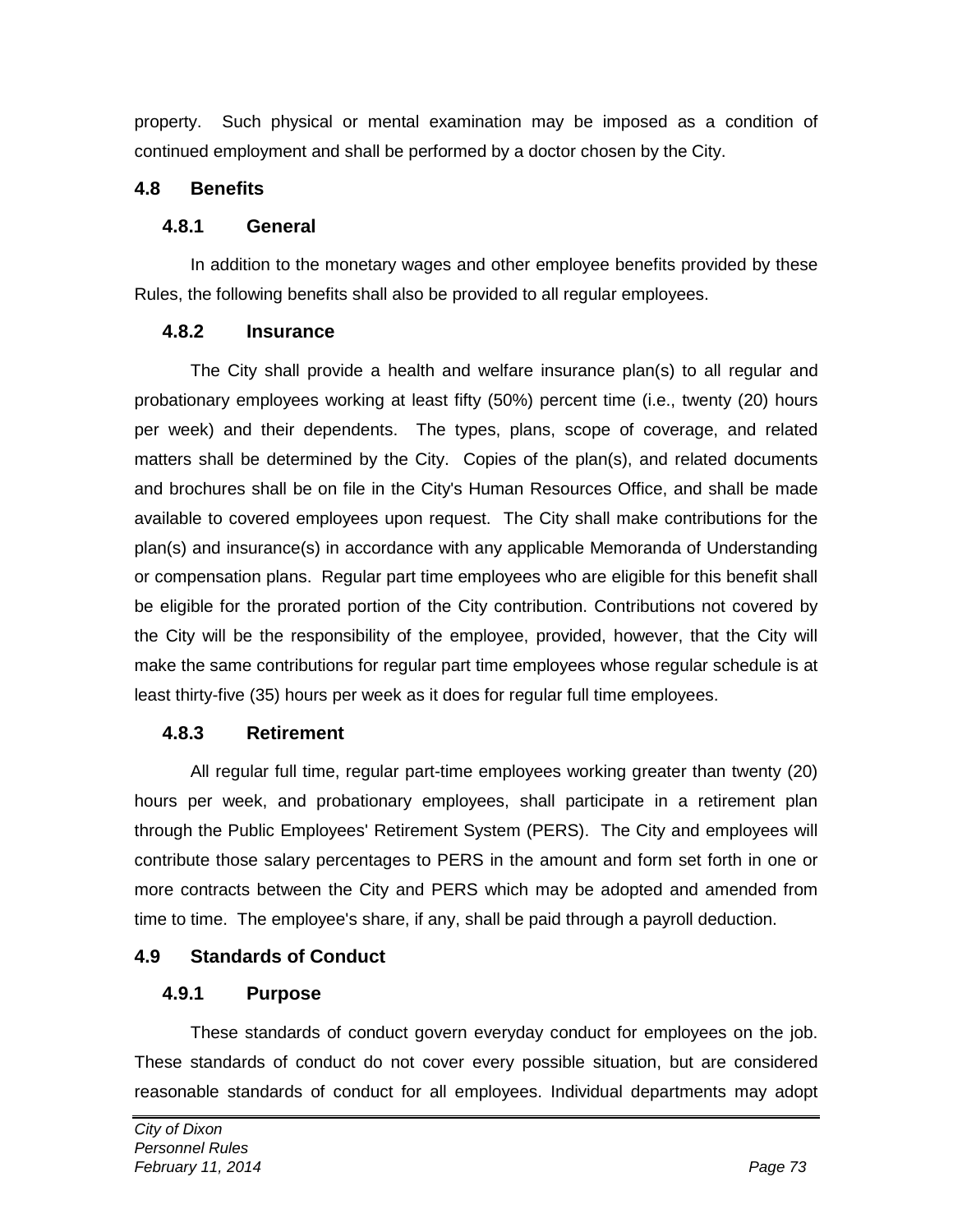internal operating procedures or rules including standing orders which shall be consistent with these Rules and the standards of conduct contained in this section. Violation of any of these Rules or the standards of conduct set forth in this section may result in discipline up to and including dismissal.

# **4.9.2 Standards of Conduct**

# **4.9.2.1 Sleeping**

Sleeping during work hours is prohibited unless separate authorization has been given.

# **4.9.2.2 Disorderly Conduct**

Disorderly conduct including, but not limited to, such things as so-called practical jokes, horseplay, rowdiness, and running is prohibited.

# **4.9.2.3 Stealing**

Unauthorized possession of City property, parts, tools, or attempting to remove same from City property is considered stealing and is prohibited.

# **4.9.2.4 Intent to Harm Persons**

Threatening, intimidating, coercing, interfering, or fighting on City premises or while on City business or in City uniform or while wearing City insignia is prohibited.

Unlawful discrimination, including harassment, on the basis of race, religious creed, color, national origin, ancestry, disability, marital status, sex, or age against the public or other employees while acting in the capacity of a City employee is prohibited.

Unlawful retaliation against any other City officer or employee or member of the public who, in good faith, reports, discloses, divulges, or otherwise brings to the attention of any appropriate authority any information relative to actual or suspected violation of any law of this State or the United States occurring on the job or directly related thereto is prohibited.

# **4.9.2.5 Intent to Harm Property**

Acts during working time or on City property intended to destroy or harm property or, equipment, whether or not the destruction or harm actually occurs are prohibited.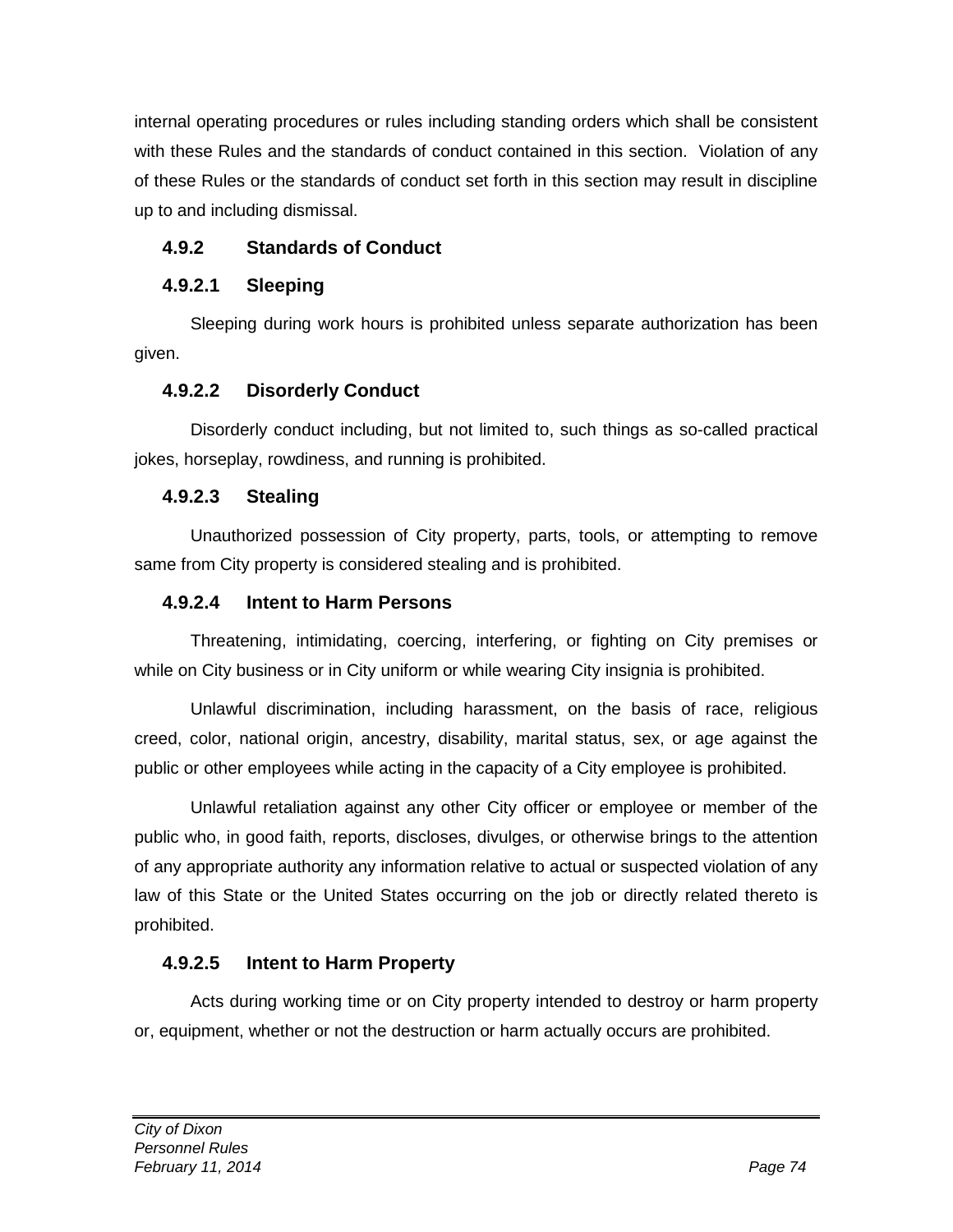# **4.9.2.6 Bulletin Boards and Unauthorized Notices**

Posting notices on City property, other than City bulletin boards, without written approval or altering or removing any matter which has been posted by the City on the City bulletin boards or City property is prohibited.

### **4.9.2.7 Alcohol, Illegal Drugs**

Possessing, using, or being under the influence of alcohol or illegal drugs on City premises, while on duty, or while transacting City business is prohibited.

### **4.9.2.8 Prescription Drugs**

Failure to report use of prescription drugs that would potentially impair job performance and create a hazardous condition for the employee or others is prohibited.

### **4.9.2.9 Firearms, Explosives, Dangerous Weapons**

Possession of firearms, explosives, or other dangerous weapons on City property, or attempting to bring firearms, explosives, or other dangerous weapons onto City property is prohibited unless required as part of the employee's duties.

# **4.9.2.10 Reporting Injury**

Failure to report an injury to persons, or to report damage to the property or equipment of the City or others to his/her supervisor is prohibited.

### **4.9.2.11 Smoking**

Smoking on duty or in City buildings, vehicles, or areas where smoking has been disallowed is prohibited.

# **4.9.2.12 Falsifying Records, Reports, Fraudulent Statements**

Falsification of production records, time cards, reports, or any City records, or the unauthorized use, taking or possession of City records is prohibited. False injury claims and fraudulent or false statements of any nature are prohibited.

# **4.9.2.13 Failure to Comply with Instructions**

Failure to follow City instructions, verbal or written, including refusing or failing to perform work assigned by a supervisor, failure to report for work at the time and place assigned, failure to return on time from an excused absence, or failure to comply with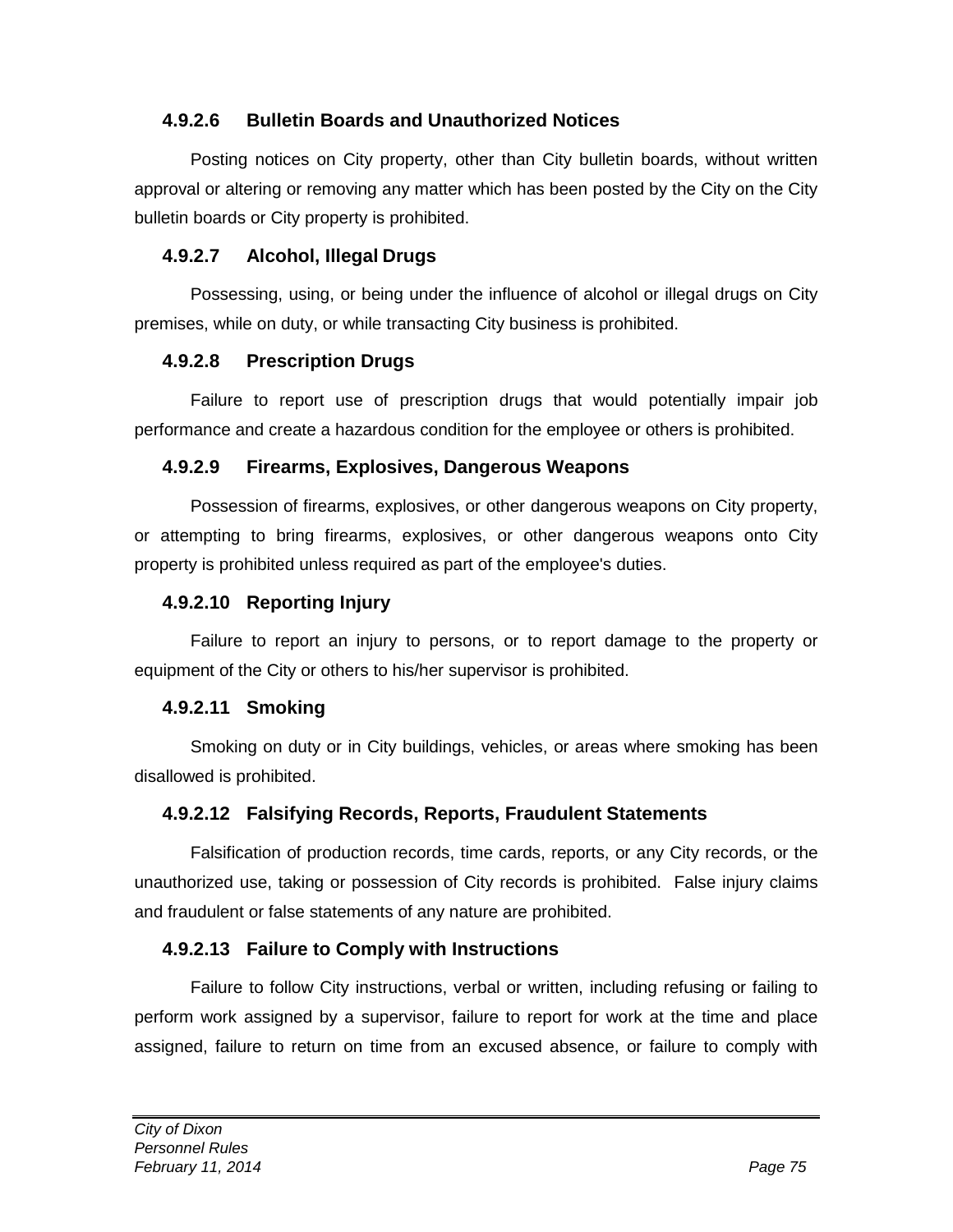established work at the time and place assigned, or failure to comply with established work procedures is prohibited.

# **4.9.2.14 Discourtesy to Public, Employees, Supervisors**

Discourtesy to members of the public, fellow employees, or supervisors during working hours or while transacting City business is prohibited

# **4.9.2.15 Political Activity**

Employees may not pose for campaign materials nor participate in any other political activities during working hours, on City property, or in City uniforms or while wearing other apparel or badges indicating their City employment. City employees shall not use City resources to support or oppose a candidate for any elective office, use City resources to support or oppose a recall effort, support or oppose any initiative, referendum or ballot measure, engage in political activities on City property. Violation of these rules can result in disciplinary action and can also be prosecuted as a crime.

# **4.9.2.16 Conduct Unbecoming**

Engaging in conduct during working hours which tends to reflect unfavorably on, or brings discredit to, the City, or its employees, is prohibited.

# **4.9.2.17 Inability to Perform Job or Obtain Required License or Certification**

Engaging in conduct, during work hours, which adversely impacts an employee's ability to perform the employee's required duties or results in an employee not having required licensure or certification.

# **4.10 Disciplinary Procedure**

# **4.10.1 Purpose**

The purpose of the disciplinary procedure is:

To provide employees subject to disciplinary action with all rights to which they are entitled by law;

To provide an orderly procedure for pre-action notice, response, implementation, and appeal;

To correct deficiencies in employee performance and to assure improvement to meet job standards.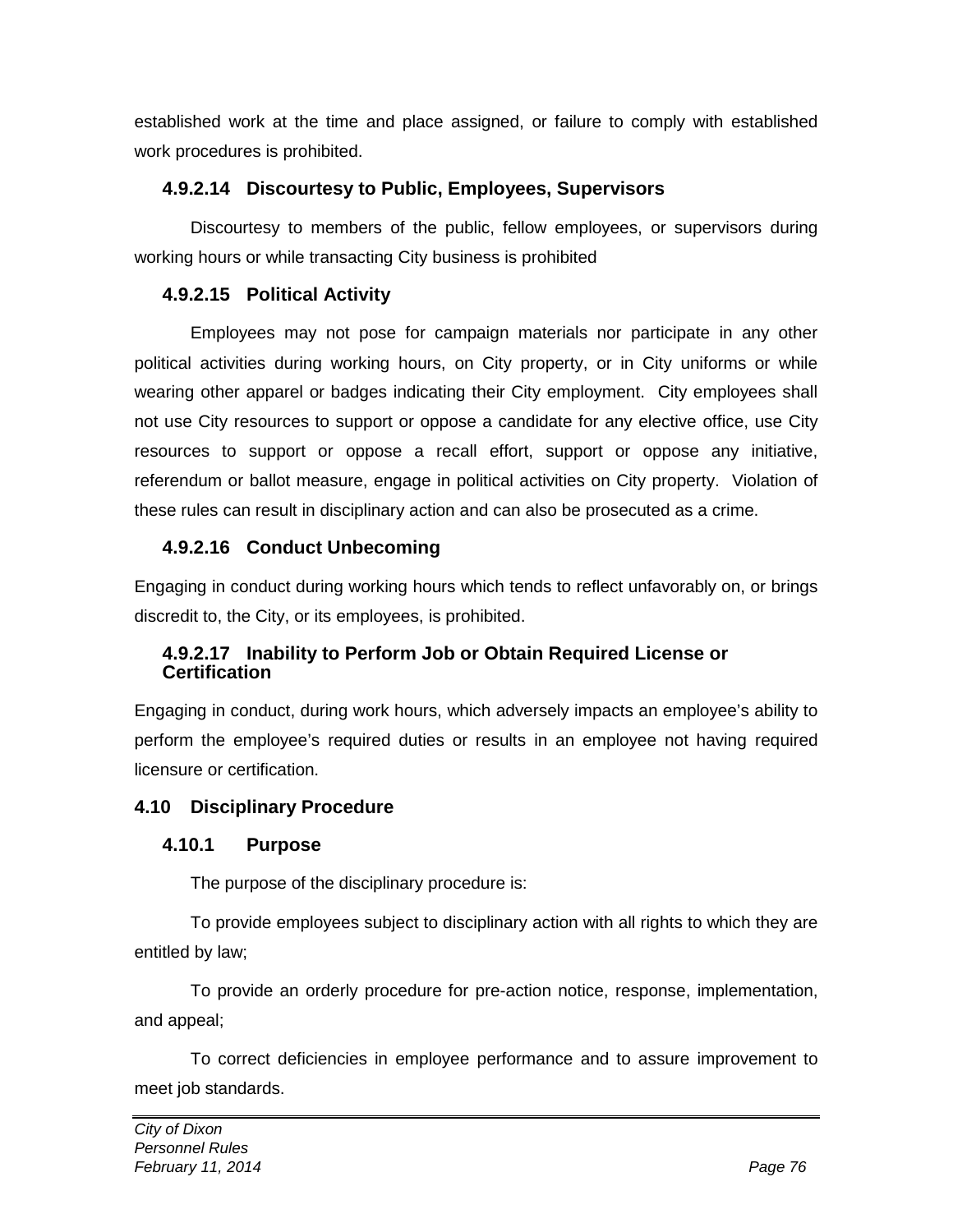To these ends, the City shall generally utilize progressive discipline. However, the lack of prior discipline or lack of progressive discipline shall not prohibit the imposition of severe discipline, including dismissal where the circumstances warrant. In determining the type of discipline to impose the City shall consider all relevant factors including length of service, prior disciplinary records, and the severity of the current violation.

# **4.10.2 Employee Representation**

An employee may have a representative present at all stages of the disciplinary process as outlined in Section 4.10.6 through 4.11 provided that the representative is not a party to the action.

# **4.10.3 Types of Discipline**

Discipline may consist of:

An oral reprimand.

A written reprimand.

A suspension without pay for up to thirty (30) working days.

A demotion to a lower salary step in a given range and/or lower classification. Termination.

# **4.10.4 Administrative Leave**

An employee may be placed on administrative leave, with pay, pending investigation of facts possibly giving rise to the potential need for discipline.

# **4.10.5 Notice of Proposed Disciplinary Action**

Prior to the imposition of discipline consisting of suspension without pay for three (3) or more days, reduction in pay, demotion, or termination, a regular employee shall be provided a written notice or "Skelly letter" by the Department Head proposing to implement discipline which contains:

- 1. Notice of the proposed action;
- 2. The reasons for the proposed action;
- 3. A copy of the charges and any materials upon which the proposed action is based;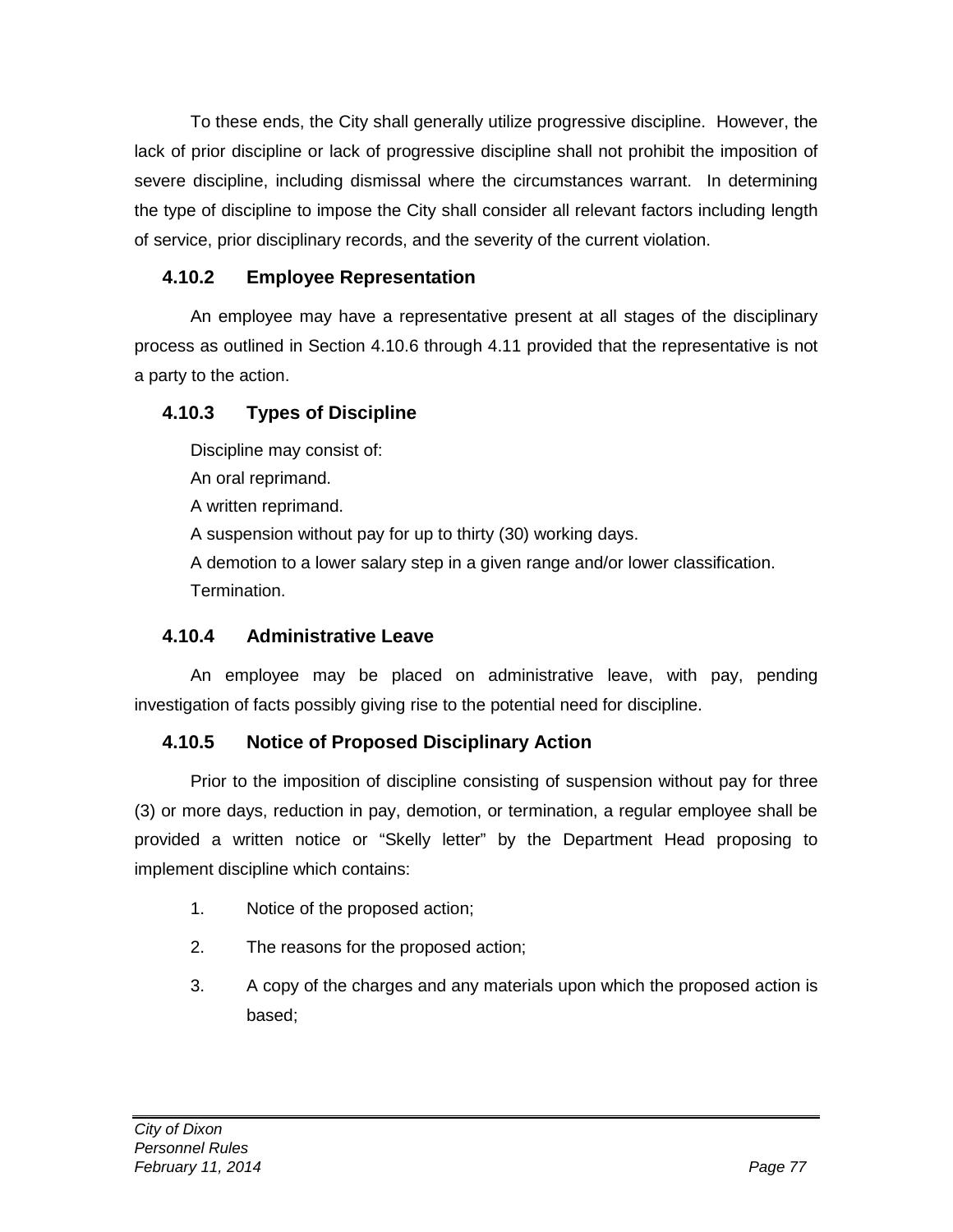- 4. Notice that the employee is entitled to an opportunity to respond to the charges orally or in writing, or both, personally or with a representative who may be an attorney;
- 5. The date and time of the response or "Skelly" meeting, which shall be held in no less than seven (7) calendar days, during which the employee and his/her representative shall have an opportunity to refute the charges or present facts that may not be known;
- 6. Notice that if the employee fails to attend the response meeting the employee shall be deemed to have waived all rights to said meeting and from appeal to any action taken.

# **4.10.6 Response Meeting**

At the time and place set for the response or "Skelly" meeting giving the employee an opportunity to respond, the employee may respond orally and/or in writing, personally, or with a representative.

Neither party shall be entitled to call witnesses or take testimony.

At the meeting, the City Manager may consider information contained in the charges and recommendations, as well as information presented by the employee or his/her representative.

At the conclusion of the response meeting or within seven (7) days, the City Manager or his/her designee shall issue an order, implementing or determining not to implement the proposed disciplinary action.The City Manager may implement an action that is of lesser severity than what was initially proposed.

# **4.10.7 Implementation of Discipline**

When discipline is imposed by the City Manager, a copy of the order shall be served upon the employee either personally, or by registered or certified mail, return receipt requested, at the last known address on file with the City. The order shall include:

- 1. A statement of the nature of the discipline imposed;
- 2. The effective date of the discipline;
- 3. A statement of the causes for the discipline;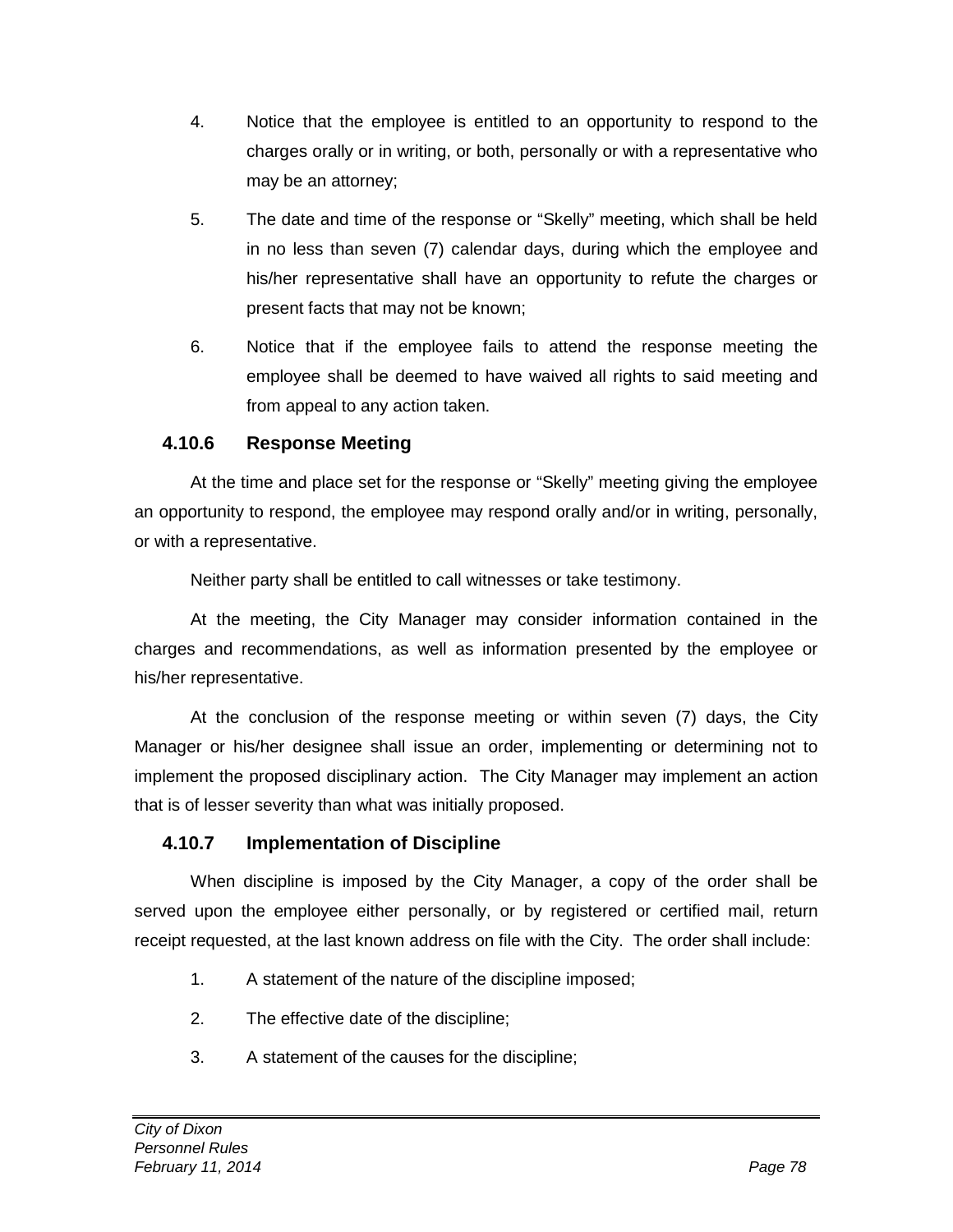- 4. A statement of the specific facts or omissions upon which the discipline is based; and
- 5. A statement advising the employee of his/her rights to appeal the disciplinary action, if any. This statement shall include the manner and time within which an appeal must be taken, and the required content of the appeal notice.

Disciplinary action other than a suspension, demotion or termination (i.e., written or oral reprimands) shall not be subject to appeal. Disciplinary action consisting of a suspension, demotion or termination may be appealed by regular employees pursuant to Section 4.11.

# **4.11 Disciplinary Appeal Procedure**

After service of an order of disciplinary action consisting of a suspension, demotion or termination as specified in Section 4.10.6 a regular employee, or his/her representative, may appeal the discipline to a hearing officer. A written request for an appeal must be served on the City Manager within ten (10) days following the date of the order of discipline. The appeal shall include:

Specific grounds for review

Copies of materials on which the appeal is based.

# **4.11.1 Selection of Hearing Officer**

The appeal shall be heard by a hearing officer provided to the City by a non-profit organization or governmental agency with whom the City has contracted to conduct hearing pursuant to these Rules. No hearing officer shall be compensated or evaluated, directly or indirectly, based upon the outcome of any hearing.

# **4.11.2 Advisory Appeal Hearing and Decision**

The appeal hearing shall be an evidentiary hearing with due process rights including the right to present witnesses, present evidence, cross examine opposing witnesses, the right to counsel and findings to support the decision. However, the formal rules of evidence shall not apply, and the hearing officer shall be entitled to reply upon any evidence that reasonable persons would commonly rely upon in the course of the conduct of their business.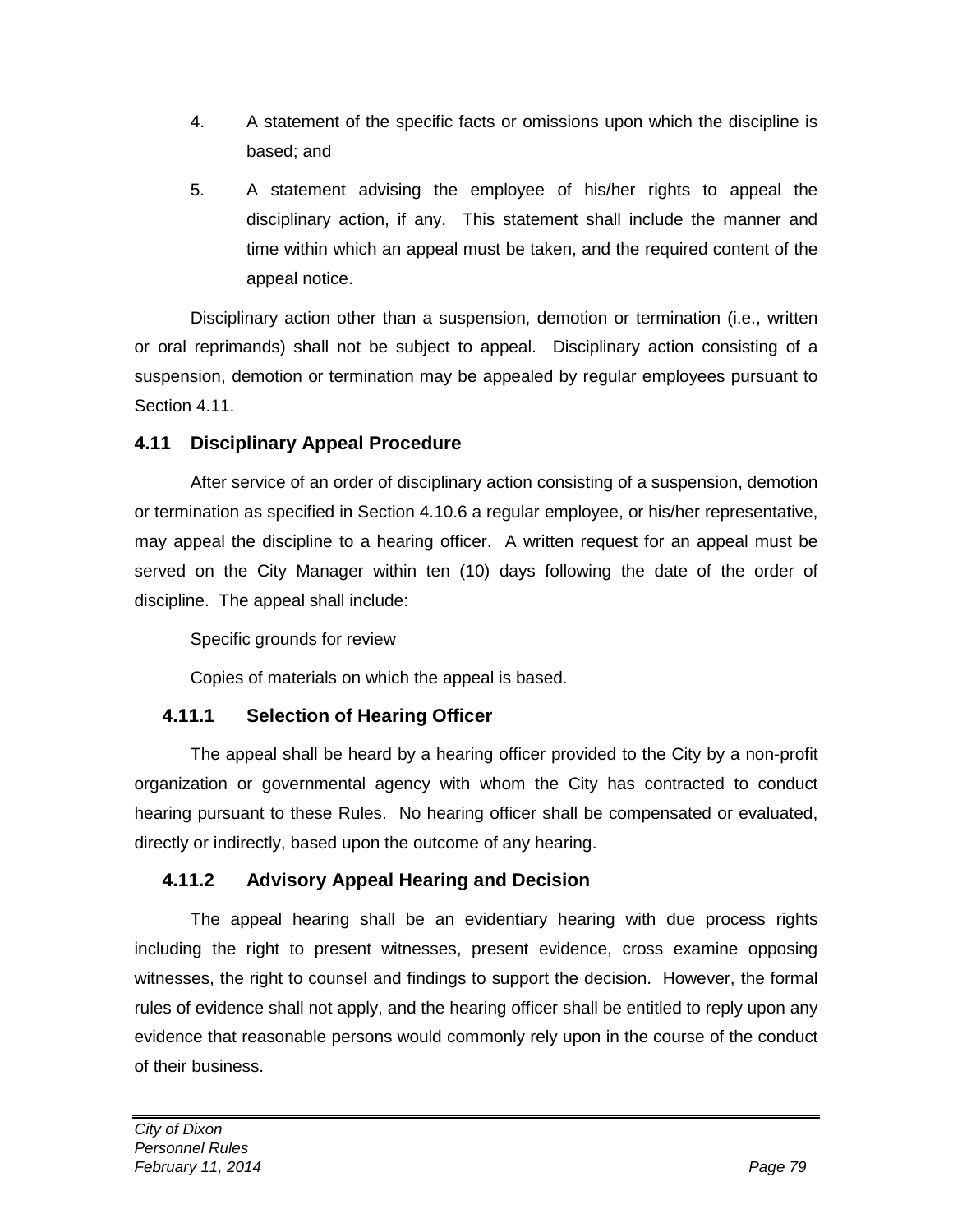Within thirty (30) days of the conclusion of the hearing, the hearing officer shall render a written decision.

The decision of the hearing officer shall be provided to both parties. Any decision of the arbitrator shall be advisory to the City Manager. Upon review of the decision, the City Manager may affirm, modify, reverse, or otherwise resolve the disciplinary action. The decision of the City Manager shall be final subject only to judicial review pursuant to the Code of Civil Procedure Section 1094.5.

# **4.12 Grievance Procedure**

### **4.12.1 Purpose**

The purpose of this procedure is to provide for an orderly process for reviewing and resolving employee grievances at the lowest possible administrative level in the shortest possible time.

# **4.12.2 Matters Subject to Grievance**

A grievance is a complaint of one or a group of employees or a dispute between the City and an Exclusively Recognized Employee Organization involving the interpretation, application, or enforcement of the express terms of these Rules or a Memorandum of Understanding.

Disciplinary action shall not be subject to grievance. Those matters shall be governed by the disciplinary procedures set forth in these Rules. Evaluation of an employee shall not be subject to grievance.

In the event that this procedure conflicts with the procedures in a Memorandum of Understanding, the procedure set forth in the Memorandum of Understanding shall apply.

# **4.12.3 Informal Grievance Procedure**

The grievant shall orally discuss his/her grievance with his/her immediate supervisor within ten (10) days from the event giving rise to the grievance or from the date the employee could reasonably have expected to have had knowledge of such event. The employee shall identify the discussion as the informal step of the procedure. However, failure to identify the discussion as an informal step of the procedure shall not prejudice the grievant. The supervisor shall have seven (7) days to respond to the employee. The supervisor's response may be given orally or in writing and should clearly be identified as the informal response to the grievance.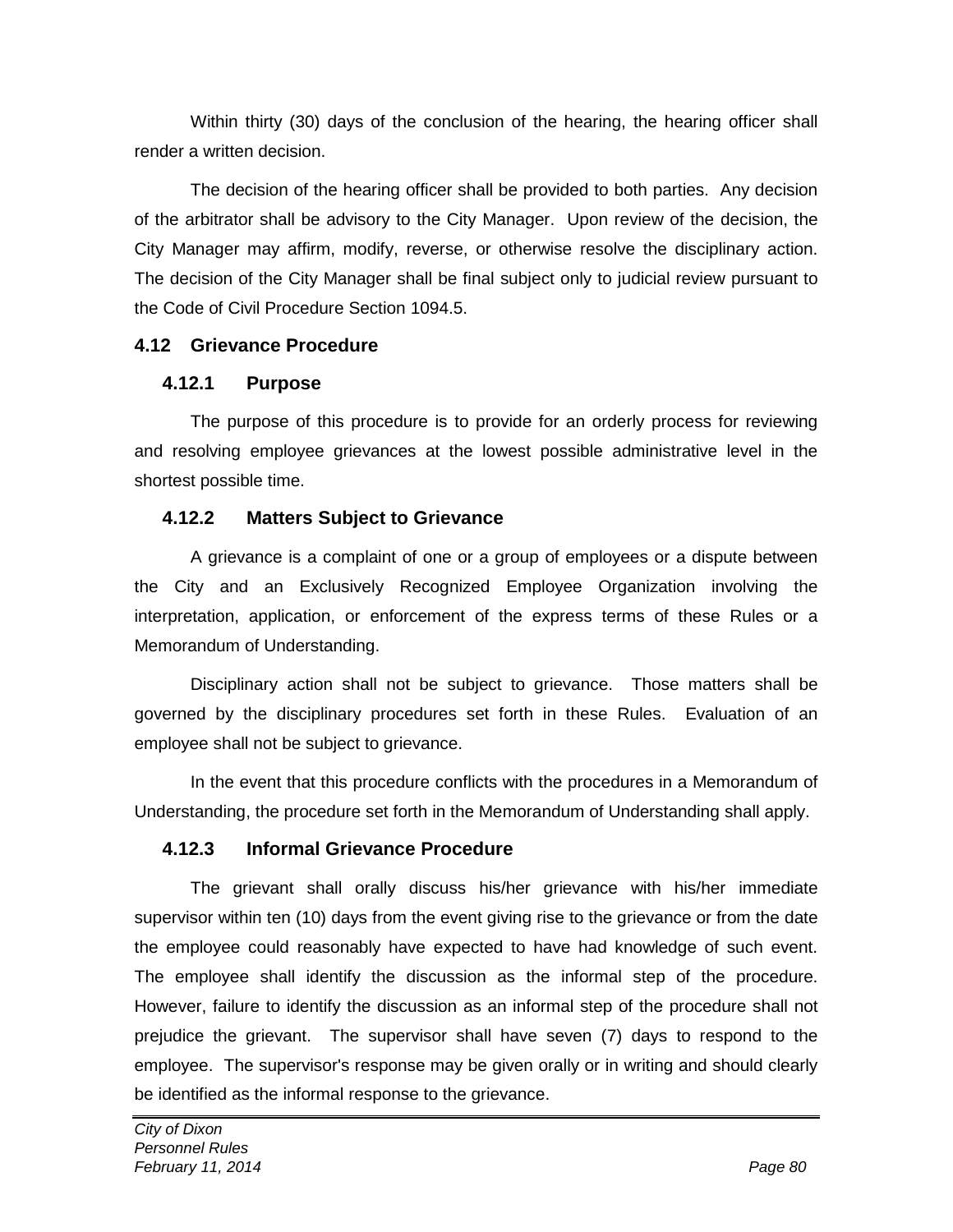### **4.12.4 Formal Grievance Procedure**

#### **4.12.4.1 Level I**

If a grievant is not satisfied with the resolution at the informal level, he/she may within five (5) days of receipt of such answer file a formal written grievance with his/her immediate supervisor. The supervisor within five (5) days thereafter give a written answer to the grievant.

### **4.12.4.2 Level II**

If the grievant is not satisfied with the written answer from his/her supervisor, the grievant may, within five (5) days from the receipt of such answer, file a written appeal to the Department Head. Within fifteen (15) days of the receipt of the written appeal, the Department Head shall investigate the grievance which may include a meeting with the concerned parties and give a written answer to the grievant. The Department Head may affirm, modify, reverse, or otherwise resolve the decision appealed.

#### **4.12.4.3 Level III**

If the grievant is not satisfied with the written answer from the Department Head, the grievant may, within five (5) days of such answer, file a written appeal to the City Manager or his/her designee. Within twenty (20) days of the receipt of the written appeal, the City Manager shall investigate the grievance which may include a meeting with the concerned parties and thereafter give a written answer to the grievant, which answer shall be final and binding unless appealed. The City Manager may affirm, modify, reverse, or otherwise resolve the decision appealed.

#### **4.12.4.4 Level IV**

If the grievant is not satisfied by the decision made by the City Manager, he/she may within fifteen (15) days of the response from the City Manager request, in writing, a hearing before an arbitrator. The hearing before the arbitrator shall be heard whenever possible within thirty (30) days of receipt of the request by the City Manager. The grievant shall be sent notice of the date of the hearing at least fifteen (15) days prior to the hearing.

Grievance arbitrations shall be conducted according to the rules of disciplinary matters as defined in section 4.11.

The arbitrator shall conduct a hearing and shall within thirty (30) days of conclusion of the hearing, render a written decision and/or order. Any decision and/or